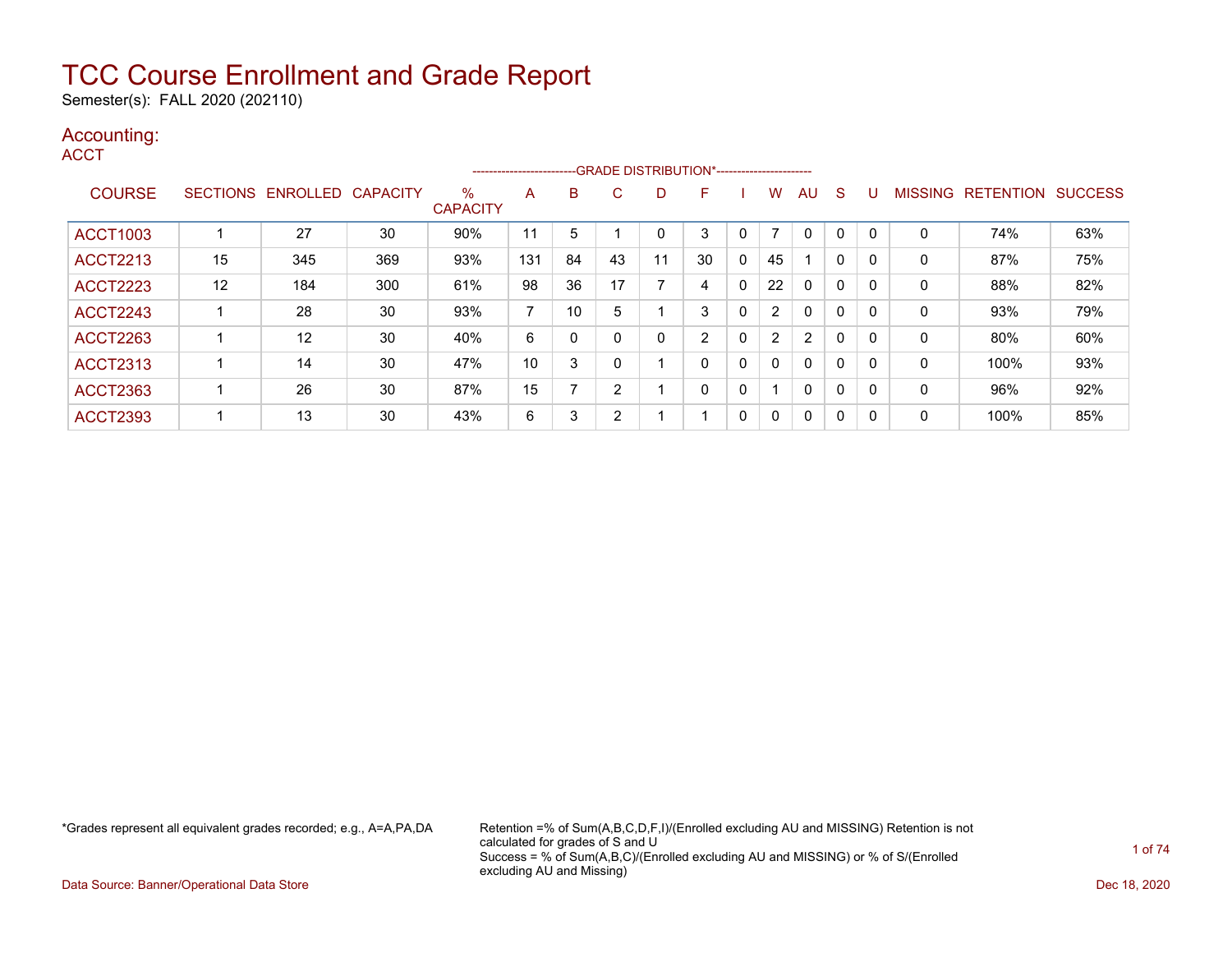Semester(s): FALL 2020 (202110)

#### Allied Health: ALDH

| ALDN            |                            |     |                         |     |    | --GRADE DISTRIBUTION*------------------------ |    |    |              |                |              |          |  |                           |     |
|-----------------|----------------------------|-----|-------------------------|-----|----|-----------------------------------------------|----|----|--------------|----------------|--------------|----------|--|---------------------------|-----|
| <b>COURSE</b>   | SECTIONS ENROLLED CAPACITY |     | $\%$<br><b>CAPACITY</b> | A   | B. |                                               | D  | н. |              | w AU           |              |          |  | MISSING RETENTION SUCCESS |     |
| <b>ALDH1013</b> | 59                         | 60  | 98%                     | 40  | 10 | 4                                             |    |    | $\mathbf{0}$ | 3 <sup>1</sup> | $\mathbf{0}$ | $\Omega$ |  | 95%                       | 92% |
| <b>ALDH1323</b> | 303                        | 330 | 92%                     | 104 | 74 | 39                                            | 11 | 19 |              | 50             | $\mathbf 0$  |          |  | 83%                       | 73% |

\*Grades represent all equivalent grades recorded; e.g., A=A,PA,DA Retention =% of Sum(A,B,C,D,F,I)/(Enrolled excluding AU and MISSING) Retention is not calculated for grades of S and U Success = % of Sum(A,B,C)/(Enrolled excluding AU and MISSING) or % of S/(Enrolled excluding AU and Missing)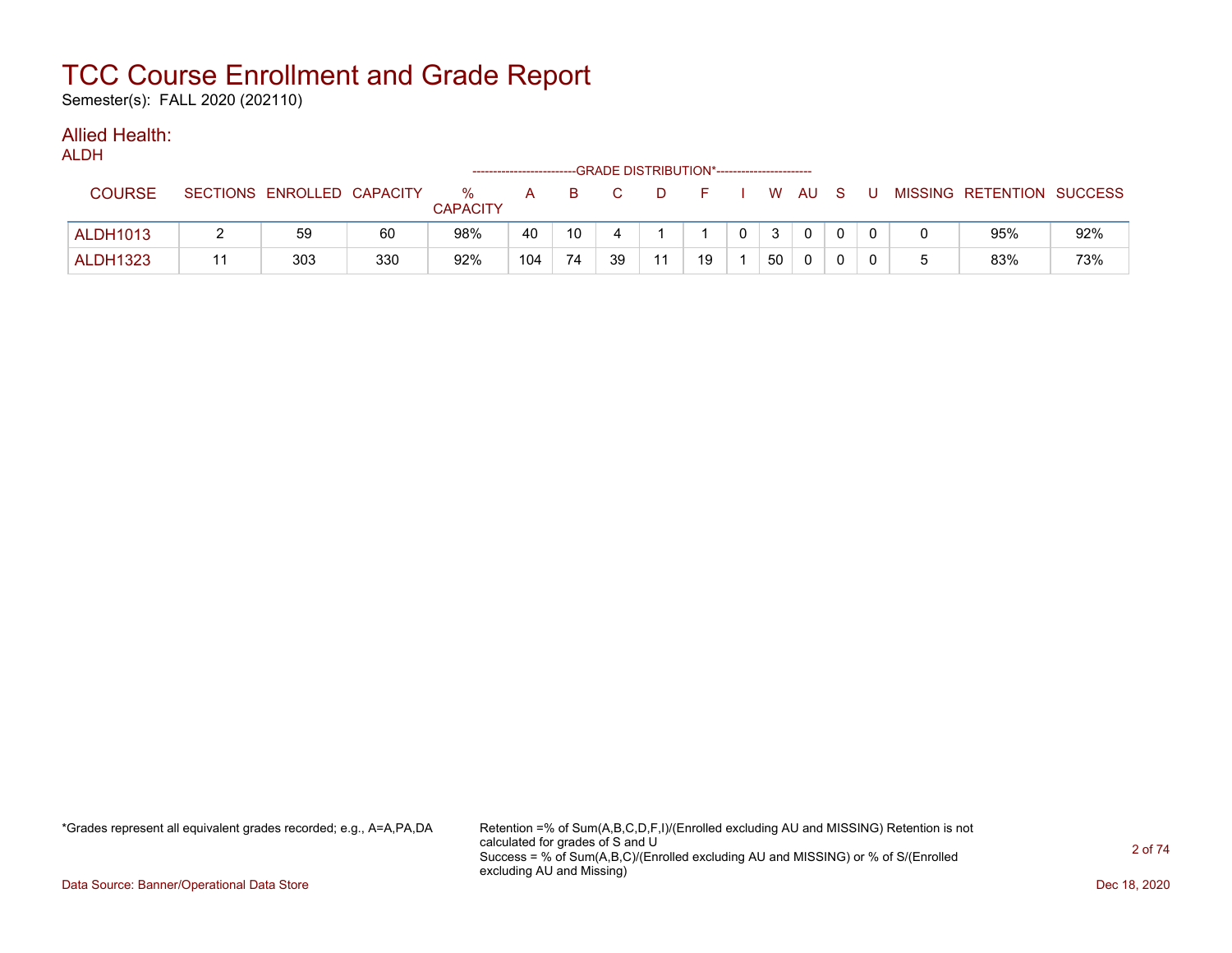Semester(s): FALL 2020 (202110)

#### Art: ART

|                |                |                   |                 |                         |                |                |                |                | -GRADE DISTRIBUTION*---------------------- |              |                |              |              |          |              |                                  |      |
|----------------|----------------|-------------------|-----------------|-------------------------|----------------|----------------|----------------|----------------|--------------------------------------------|--------------|----------------|--------------|--------------|----------|--------------|----------------------------------|------|
| <b>COURSE</b>  |                | SECTIONS ENROLLED | <b>CAPACITY</b> | $\%$<br><b>CAPACITY</b> | A              | B              | C              | D              | F                                          |              | w              | AU           | S            | U        |              | <b>MISSING RETENTION SUCCESS</b> |      |
| <b>ART1013</b> | 5              | 98                | 150             | 65%                     | 36             | 18             | 9              | $\overline{7}$ | $\overline{7}$                             | $\mathbf{0}$ | 21             | $\mathbf 0$  | $\mathbf{0}$ | $\Omega$ | $\mathbf{0}$ | 79%                              | 64%  |
| <b>ART1023</b> | 1              | 10                | 10              | 100%                    | 2              | 4              | $\overline{2}$ | 0              | 2                                          | $\mathbf 0$  | 0              | $\mathbf{0}$ | $\mathbf{0}$ | 0        | $\mathbf{0}$ | 100%                             | 80%  |
| <b>ART1053</b> | $\overline{c}$ | 48                | 60              | 80%                     | 10             | 15             | 10             | $\overline{2}$ | 6                                          | $\Omega$     | 4              | 1            | $\Omega$     | 0        | $\mathbf{0}$ | 91%                              | 74%  |
| <b>ART1063</b> | $\mathbf{1}$   | 30                | 30              | 100%                    | 8              | 8              | 5              | 0              | 6                                          | 0            | 3              | $\mathbf{0}$ | $\Omega$     | 0        | $\mathbf{0}$ | 90%                              | 70%  |
| <b>ART1083</b> | $\overline{2}$ | 26                | 60              | 43%                     | 6              | 9              | 5              | 3              |                                            | 0            | $\overline{2}$ | 0            | $\mathbf{0}$ | 0        | 0            | 92%                              | 77%  |
| <b>ART1113</b> | 5              | 117               | 150             | 78%                     | 47             | 39             | 12             | 4              | $\overline{7}$                             | $\Omega$     | 8              | $\mathbf{0}$ | $\mathbf{0}$ | 0        | 0            | 93%                              | 84%  |
| <b>ART1123</b> | $\overline{c}$ | 15                | 18              | 83%                     | 4              | 6              | 3              |                | 0                                          | $\Omega$     |                | $\mathbf{0}$ | $\mathbf{0}$ | 0        | 0            | 93%                              | 87%  |
| <b>ART1133</b> | $\overline{c}$ | 5                 | 22              | 23%                     | 4              | 1              | 0              | 0              | 0                                          | 0            | 0              | $\mathbf{0}$ | 0            | 0        | 0            | 100%                             | 100% |
| <b>ART2083</b> | 1              | $\overline{7}$    | 10              | 70%                     | 0              | 3              | 1              | 0              | 0                                          | $\Omega$     | 3              | $\mathbf{0}$ | $\Omega$     | 0        | 0            | 57%                              | 57%  |
| <b>ART2143</b> | 1              | 9                 | 10              | 90%                     | 5              | 0              | 0              | $\overline{2}$ | 0                                          | $\mathbf{0}$ | $\overline{2}$ | 0            | 0            | 0        | 0            | 78%                              | 56%  |
| <b>ART2263</b> |                | 7                 | 8               | 88%                     | 6              | 0              | $\mathbf{0}$   | 0              | 0                                          | 0            |                | $\mathbf{0}$ | $\Omega$     | 0        | 0            | 86%                              | 86%  |
| <b>ART2413</b> | $\overline{c}$ | 15                | 18              | 83%                     | 7              | 4              | 1              | 0              | 0                                          | 0            | 3              | 0            | 0            | 0        | 0            | 80%                              | 80%  |
| <b>ART2423</b> |                | 5                 | 9               | 56%                     | $\overline{2}$ | $\overline{2}$ | $\mathbf{0}$   | 0              | 0                                          |              | 0              | $\mathbf{0}$ | $\Omega$     | $\Omega$ | 0            | 100%                             | 80%  |
| <b>ART2503</b> |                | 6                 | 9               | 67%                     | 5              | 0              | $\mathbf{0}$   | 0              | 0                                          | 0            |                | $\mathbf{0}$ | 0            | 0        | $\mathbf{0}$ | 83%                              | 83%  |
| <b>ART2813</b> | 1              | 9                 | 10              | 90%                     | 4              | 0              | $\Omega$       | 0              | 0                                          | $\Omega$     | 5              | $\mathbf{0}$ | 0            | 0        | $\mathbf{0}$ | 44%                              | 44%  |
| <b>ART2853</b> |                | 9                 | 10              | 90%                     | 5              | $\overline{2}$ |                | 0              | 0                                          | 0            |                | 0            | 0            | 0        | $\mathbf{0}$ | 89%                              | 89%  |
| <b>ART2913</b> |                | 29                | 30              | 97%                     | 21             | 5              | $\mathbf{0}$   | 0              | 0                                          |              | $\overline{2}$ | 0            | 0            | 0        | 0            | 93%                              | 90%  |

\*Grades represent all equivalent grades recorded; e.g., A=A,PA,DA Retention =% of Sum(A,B,C,D,F,I)/(Enrolled excluding AU and MISSING) Retention is not calculated for grades of S and U Success = % of Sum(A,B,C)/(Enrolled excluding AU and MISSING) or % of S/(Enrolled excluding AU and Missing)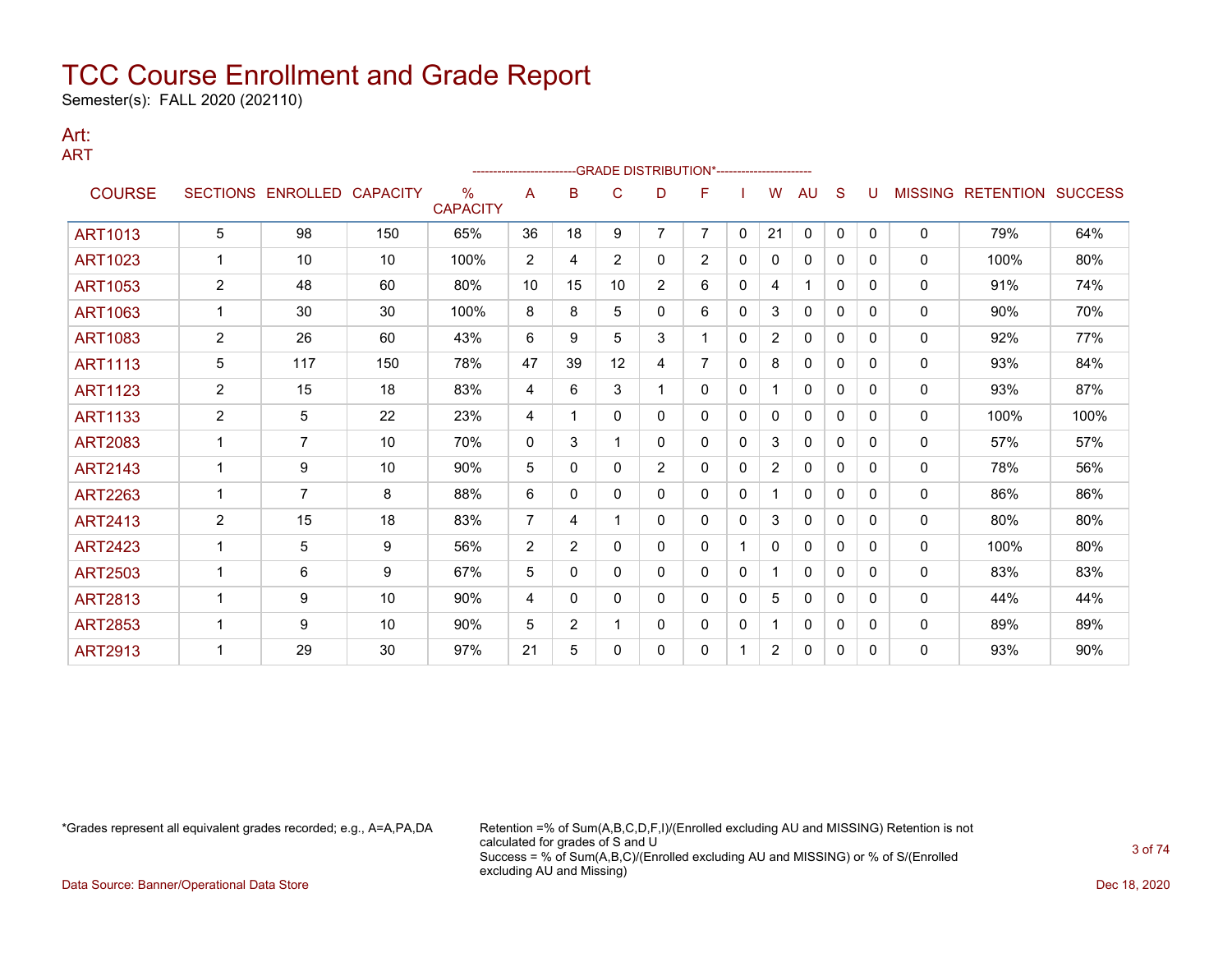Semester(s): FALL 2020 (202110)

### American Sign Language Ed: ASLE

|                 |                 |                   |     |                         | ------------------- |    | --GRADE DISTRIBUTION*----------------------- |   |    |   |    |              |              |   |                |                  |                |
|-----------------|-----------------|-------------------|-----|-------------------------|---------------------|----|----------------------------------------------|---|----|---|----|--------------|--------------|---|----------------|------------------|----------------|
| <b>COURSE</b>   | <b>SECTIONS</b> | ENROLLED CAPACITY |     | $\%$<br><b>CAPACITY</b> | A                   | B  |                                              | D |    |   | W  | AU           | -S           |   | <b>MISSING</b> | <b>RETENTION</b> | <b>SUCCESS</b> |
| <b>ASLE1363</b> | 12              | 163               | 245 | 67%                     | 24                  | 21 | 18                                           | 4 | 22 | 3 | 71 | $\Omega$     | 0            | 0 | 0              | 56%              | 39%            |
| <b>ASLE1373</b> | 3               | 31                | 74  | 42%                     | 4                   | 4  | 8                                            | 4 |    | 3 | 6  |              |              | 0 | 0              | 80%              | 53%            |
| <b>ASLE1413</b> | 2               | 21                | 43  | 49%                     | 4                   | 4  | ົ                                            | 3 |    | 0 |    | $\Omega$     | $\Omega$     | 0 | 0              | 67%              | 48%            |
| <b>ASLE2414</b> | າ               | 16                | 46  | 35%                     | 3                   | 2  | 3                                            | 0 | 0  | 5 | 3  | $\Omega$     | $\mathbf{0}$ | 0 | 0              | 81%              | 50%            |
| <b>ASLE2524</b> |                 | 6                 | 30  | 20%                     | 5                   |    |                                              | 0 |    | 0 | 0  | $\mathbf{0}$ |              |   | 0              | 100%             | 100%           |

\*Grades represent all equivalent grades recorded; e.g., A=A,PA,DA Retention =% of Sum(A,B,C,D,F,I)/(Enrolled excluding AU and MISSING) Retention is not calculated for grades of S and U Success = % of Sum(A,B,C)/(Enrolled excluding AU and MISSING) or % of S/(Enrolled excluding AU and Missing)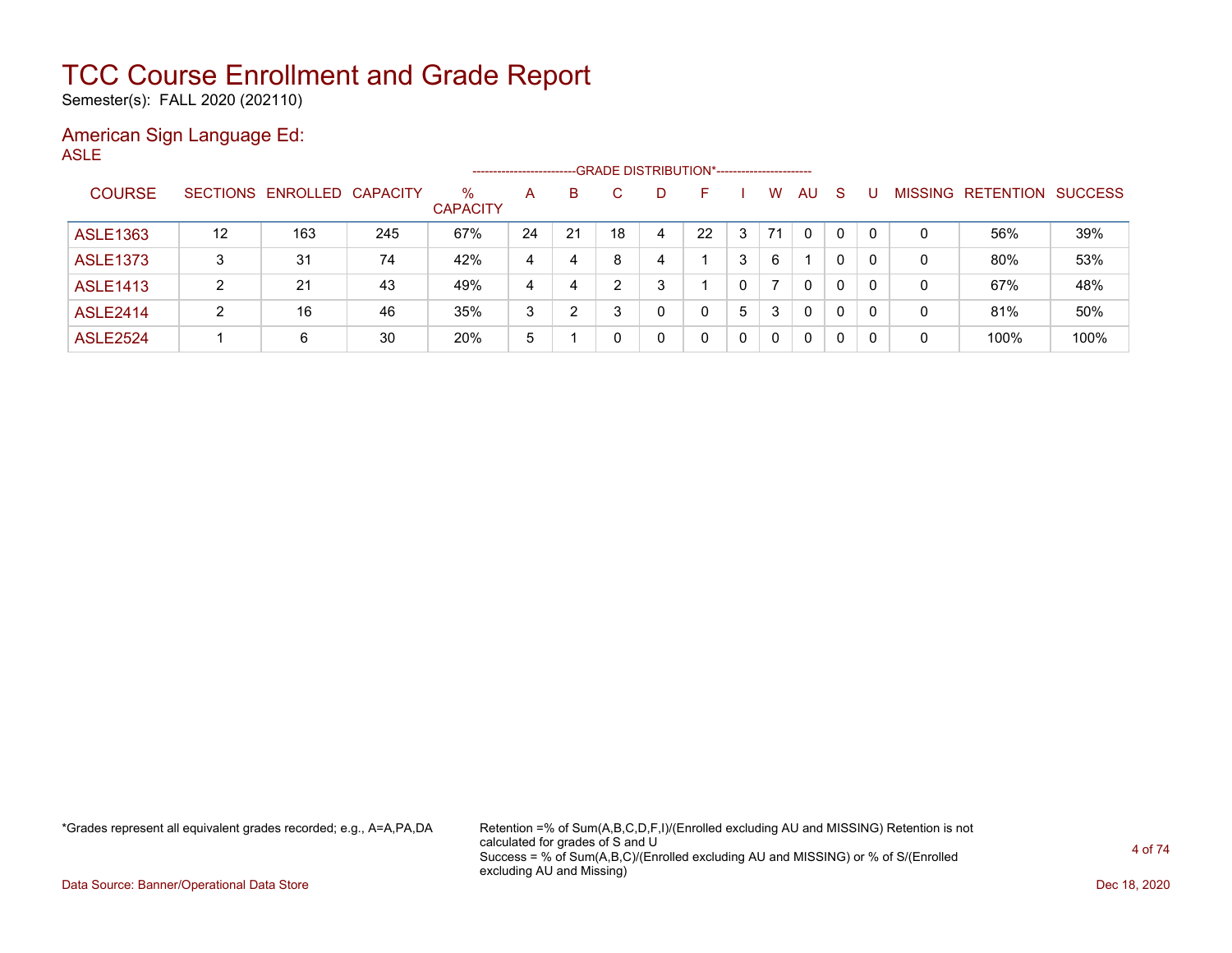Semester(s): FALL 2020 (202110)

### Astronomy:

| <b>ASTR</b>     |                            |    |                 |    |    | ------------------------GRADE DISTRIBUTION*----------------------- |              |   |                |   |  |  |                                                  |     |
|-----------------|----------------------------|----|-----------------|----|----|--------------------------------------------------------------------|--------------|---|----------------|---|--|--|--------------------------------------------------|-----|
| <b>COURSE</b>   | SECTIONS ENROLLED CAPACITY |    | <b>CAPACITY</b> |    |    |                                                                    |              |   |                |   |  |  | % A B C D F I W AU S U MISSING RETENTION SUCCESS |     |
| <b>ASTR1104</b> | 80                         | 88 | 91%             | 31 | 27 | 10                                                                 | $\mathbf{3}$ | 4 | 0 <sup>1</sup> | 5 |  |  | 94%                                              | 85% |

\*Grades represent all equivalent grades recorded; e.g., A=A,PA,DA Retention =% of Sum(A,B,C,D,F,I)/(Enrolled excluding AU and MISSING) Retention is not calculated for grades of S and U Success = % of Sum(A,B,C)/(Enrolled excluding AU and MISSING) or % of S/(Enrolled excluding AU and Missing)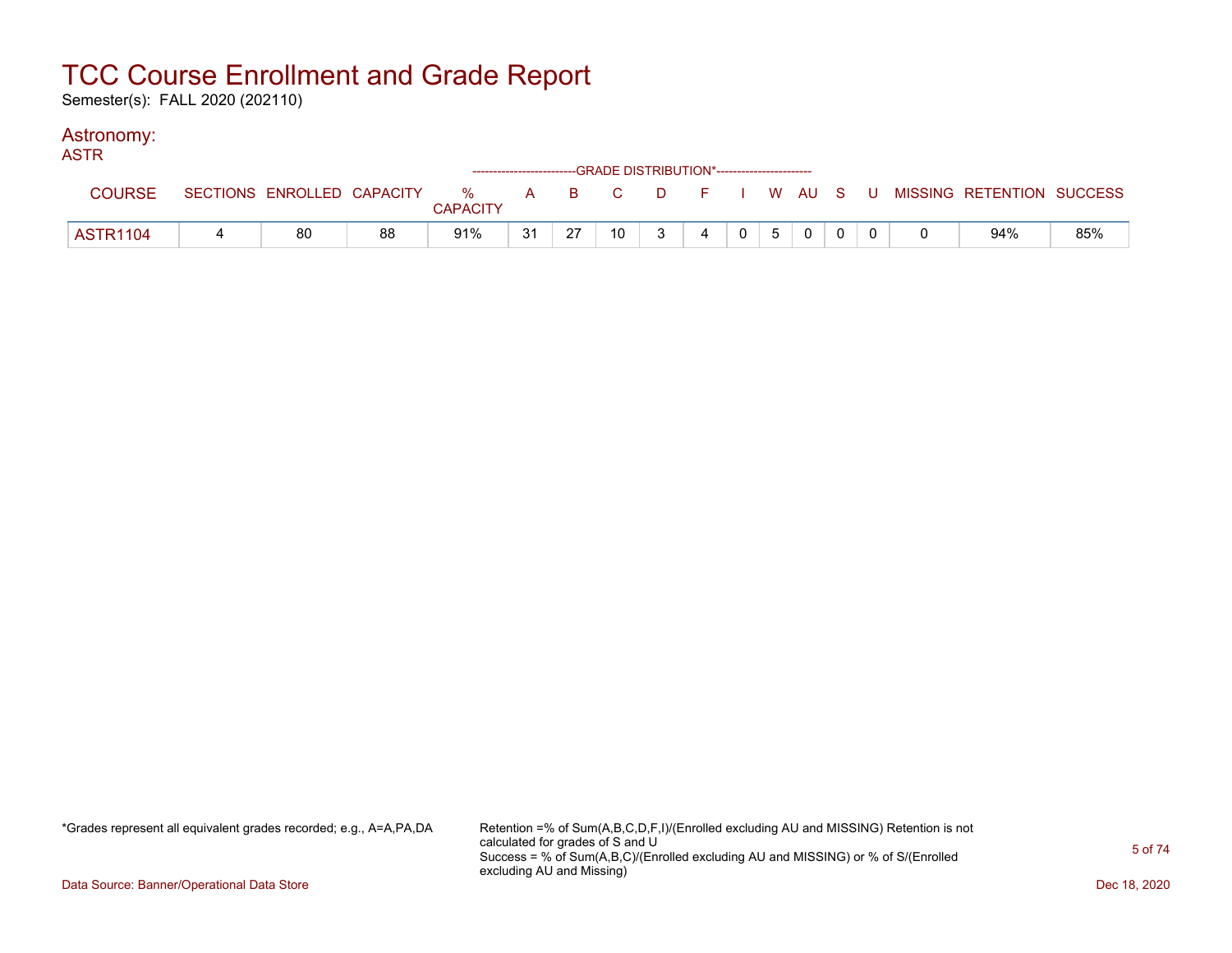Semester(s): FALL 2020 (202110)

### Aviation Sciences Technology: AVST

|                 |                 |                 |                 |                         |                |                |                | -- GRADE DISTRIBUTION*----------------------- |                |              |   |              |          |              |                |                  |                |
|-----------------|-----------------|-----------------|-----------------|-------------------------|----------------|----------------|----------------|-----------------------------------------------|----------------|--------------|---|--------------|----------|--------------|----------------|------------------|----------------|
| <b>COURSE</b>   | <b>SECTIONS</b> | <b>ENROLLED</b> | <b>CAPACITY</b> | $\%$<br><b>CAPACITY</b> | A              | B              | C              | D                                             | F              |              | w | AU           | S        |              | <b>MISSING</b> | <b>RETENTION</b> | <b>SUCCESS</b> |
| <b>AVST1113</b> |                 | 21              | 24              | 88%                     | 8              | 7              | 0              | 0                                             | 5              | $\mathbf{0}$ | 1 | 0            | 0        | $\mathbf{0}$ | 0              | 95%              | 71%            |
| <b>AVST1222</b> | 1               | 11              | 30              | 37%                     | 0              | 0              | 0              | 0                                             | 0              | 10           | 1 | 0            | 0        | 0            | 0              | 91%              | 0%             |
| <b>AVST1232</b> | 1               | 10              | 30              | 33%                     | 9              | $\Omega$       | 0              | $\mathbf{0}$                                  | $\Omega$       | 0            |   | $\mathbf{0}$ | $\Omega$ | $\Omega$     | 0              | 90%              | 90%            |
| <b>AVST1343</b> |                 | 11              | 24              | 46%                     | $\overline{7}$ | $\Omega$       |                | $\mathbf{0}$                                  | 3              | 0            | 0 | 0            | $\Omega$ | $\Omega$     | 0              | 100%             | 73%            |
| <b>AVST1364</b> | 2               | 22              | 24              | 92%                     | 20             |                | 0              |                                               | 0              | 0            | 0 | 0            | 0        | 0            | 0              | 100%             | 95%            |
| <b>AVST2113</b> | 1               | 29              | 30              | 97%                     | 17             | 4              |                | $\overline{2}$                                | 4              | 0            | 1 | 0            | 0        | $\Omega$     | $\mathbf{0}$   | 97%              | 76%            |
| <b>AVST2132</b> |                 | 10              | 30              | 33%                     | 6              | $\Omega$       | 0              | 0                                             | $\Omega$       | 3            |   | $\Omega$     | 0        | 0            | 0              | 90%              | 60%            |
| <b>AVST2162</b> | 1               | $\overline{2}$  | 30              | 7%                      | -1             | 0              | 0              | $\mathbf{0}$                                  | 0              |              | 0 | 0            | 0        | 0            | $\mathbf 0$    | 100%             | 50%            |
| <b>AVST2181</b> | 1               | 1               | 30              | 3%                      | -1             | 0              | 0              | 0                                             | 0              | $\Omega$     | 0 | $\mathbf{0}$ | 0        | 0            | $\mathbf{0}$   | 100%             | 100%           |
| <b>AVST2182</b> | 1               | $\overline{2}$  | 30              | 7%                      |                | 0              | 0              | 0                                             | 0              |              | 0 | 0            | 0        | $\Omega$     | 0              | 100%             | 50%            |
| <b>AVST2213</b> | 1               | 17              | 24              | 71%                     | 10             | 3              |                |                                               | $\overline{2}$ | 0            | 0 | 0            | 0        | 0            | 0              | 100%             | 82%            |
| <b>AVST2226</b> | $\overline{2}$  | 22              | 24              | 92%                     | 18             | 3              | 0              | $\mathbf{0}$                                  | 0              | 0            | 1 | $\mathbf{0}$ | $\Omega$ | $\Omega$     | $\mathbf{0}$   | 95%              | 95%            |
| <b>AVST2253</b> |                 | 29              | 30              | 97%                     | 15             | 10             | $\overline{2}$ | 0                                             | $\overline{2}$ | 0            | 0 | 0            | 0        | $\Omega$     | 0              | 100%             | 93%            |
| <b>AVST2413</b> | 1               | 11              | 12              | 92%                     | 8              | $\overline{2}$ |                | $\mathbf{0}$                                  | 0              | 0            | 0 | 0            | 0        | 0            | 0              | 100%             | 100%           |
| <b>AVST2442</b> | 1               | 1               | 20              | 5%                      | -1             | 0              | 0              | 0                                             | 0              | 0            | 0 | 0            | $\Omega$ | $\Omega$     | 0              | 100%             | 100%           |
|                 |                 |                 |                 |                         |                |                |                |                                               |                |              |   |              |          |              |                |                  |                |

\*Grades represent all equivalent grades recorded; e.g., A=A,PA,DA Retention =% of Sum(A,B,C,D,F,I)/(Enrolled excluding AU and MISSING) Retention is not calculated for grades of S and U Success = % of Sum(A,B,C)/(Enrolled excluding AU and MISSING) or % of S/(Enrolled excluding AU and Missing)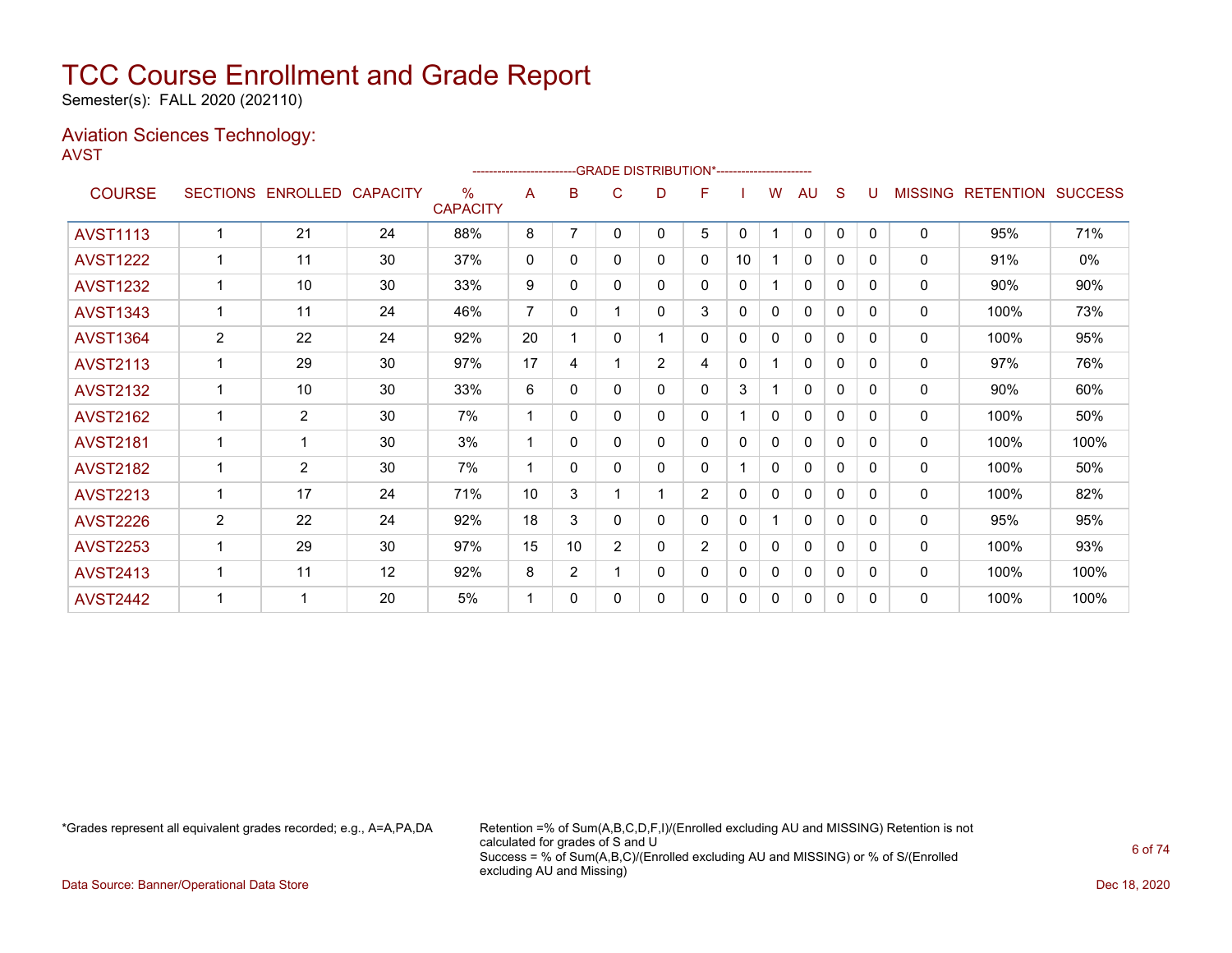Semester(s): FALL 2020 (202110)

### Biology:

BIOL

|                 |                 |                   |       |                         | ------------------------ |     |                |    | -GRADE DISTRIBUTION*----------------------- |                |                |              |          |          |                |                          |     |
|-----------------|-----------------|-------------------|-------|-------------------------|--------------------------|-----|----------------|----|---------------------------------------------|----------------|----------------|--------------|----------|----------|----------------|--------------------------|-----|
| <b>COURSE</b>   | <b>SECTIONS</b> | ENROLLED CAPACITY |       | $\%$<br><b>CAPACITY</b> | Α                        | в   | C              | D  | F                                           |                | w              | AU           | S        |          | <b>MISSING</b> | <b>RETENTION SUCCESS</b> |     |
| <b>BIOL1113</b> | 4               | 97                | 103   | 94%                     | 25                       | 17  | 19             | 10 | 16                                          | 0              | 10             | $\mathbf{0}$ | 0        | $\Omega$ | 0              | 90%                      | 63% |
| <b>BIOL1114</b> | 27              | 550               | 583   | 94%                     | 160                      | 170 | 105            | 25 | 41                                          | $\Omega$       | 49             | $\mathbf{0}$ | 0        | $\Omega$ | $\mathbf{0}$   | 91%                      | 79% |
| <b>BIOL1224</b> | 37              | 827               | 865   | 96%                     | 250                      | 221 | 124            | 52 | 93                                          | $\mathbf{0}$   | 87             | $\mathbf{0}$ | 0        | $\Omega$ | $\mathbf{0}$   | 89%                      | 72% |
| <b>BIOL1314</b> | 16              | 334               | 350   | 95%                     | 103                      | 89  | 52             | 20 | 34                                          | $\overline{2}$ | 34             | $\mathbf{0}$ | $\Omega$ | $\Omega$ | 0              | 90%                      | 73% |
| <b>BIOL1324</b> |                 | 29                | 30    | 97%                     | 3                        | 7   | 11             | 0  | $\overline{2}$                              | 0              | 6              | $\Omega$     | 0        | $\Omega$ | $\mathbf{0}$   | 79%                      | 72% |
| <b>BIOL1383</b> | 43              | 988               | 1,077 | 92%                     | 329                      | 240 | 115            | 49 | 136                                         | 9              | 110            | $\Omega$     | $\Omega$ | $\Omega$ | $\mathbf 0$    | 89%                      | 69% |
| <b>BIOL1404</b> |                 | 24                | 30    | 80%                     | 10                       | 5   | 3              |    |                                             | $\mathbf{0}$   | 4              | $\Omega$     | 0        | $\Omega$ | $\mathbf{0}$   | 83%                      | 75% |
| <b>BIOL1604</b> | 3               | 68                | 72    | 94%                     | 11                       | 11  | 8              | 10 | 11                                          | 0              | 17             | 0            | 0        | $\Omega$ | 0              | 75%                      | 44% |
| <b>BIOL2134</b> | 20              | 451               | 462   | 98%                     | 144                      | 147 | 69             | 21 | 29                                          | 2              | 39             | $\mathbf{0}$ | 0        | $\Omega$ | 0              | 91%                      | 80% |
| <b>BIOL2154</b> | 17              | 367               | 420   | 87%                     | 80                       | 106 | 114            | 23 | 17                                          | $\overline{2}$ | 25             | 0            | $\Omega$ | 0        | 0              | 93%                      | 82% |
| <b>BIOL2164</b> | 14              | 346               | 372   | 93%                     | 122                      | 99  | 69             | 11 | 14                                          | 0              | 31             | $\mathbf{0}$ | 0        | $\Omega$ | 0              | 91%                      | 84% |
| <b>BIOL2213</b> |                 | 13                | 30    | 43%                     | 1                        | 3   | 6              |    | 0                                           | 0              | $\overline{2}$ | $\mathbf{0}$ | 0        | $\Omega$ | $\mathbf 0$    | 85%                      | 77% |
| <b>BIOL2313</b> |                 | 29                | 30    | 97%                     | 9                        | 10  | $\overline{2}$ |    | 3                                           | 0              | 4              | $\mathbf{0}$ | 0        | $\Omega$ | $\mathbf 0$    | 86%                      | 72% |

\*Grades represent all equivalent grades recorded; e.g., A=A,PA,DA Retention =% of Sum(A,B,C,D,F,I)/(Enrolled excluding AU and MISSING) Retention is not calculated for grades of S and U Success = % of Sum(A,B,C)/(Enrolled excluding AU and MISSING) or % of S/(Enrolled excluding AU and Missing)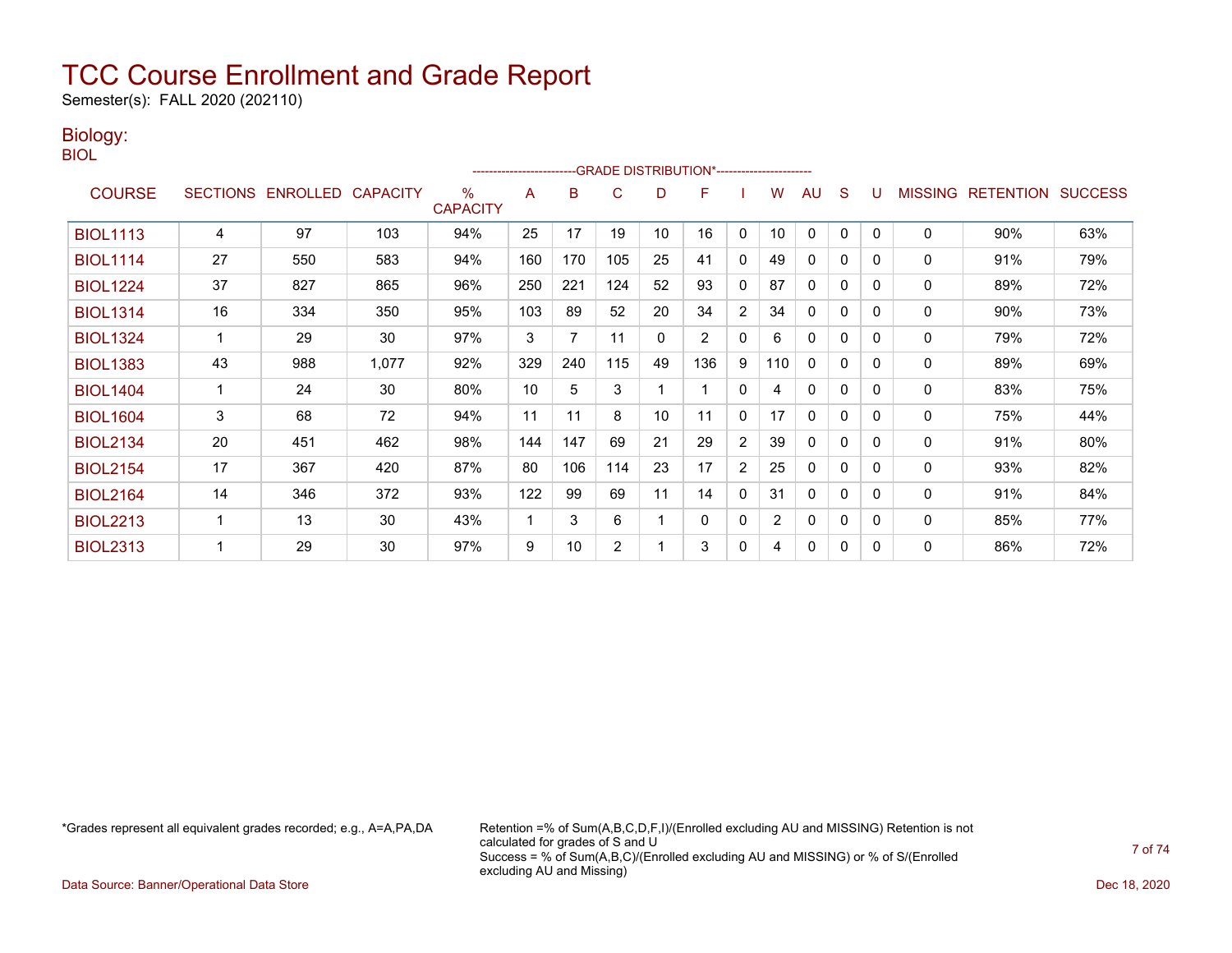Semester(s): FALL 2020 (202110)

#### Biotechnology: BIOT

| ו שוכ           |                            |    |                      | ----------------------- |    | --GRADE DISTRIBUTION*----------------------- |    |  |      |     |   |                           |     |
|-----------------|----------------------------|----|----------------------|-------------------------|----|----------------------------------------------|----|--|------|-----|---|---------------------------|-----|
| <b>COURSE</b>   | SECTIONS ENROLLED CAPACITY |    | %<br><b>CAPACITY</b> | A                       | -B | $\mathbf{D}$                                 | н. |  | W AU | - S | U | MISSING RETENTION SUCCESS |     |
| <b>BIOT1113</b> |                            | 12 | 100%                 |                         |    |                                              |    |  | 0    |     |   | 92%                       | 50% |
| <b>BIOT2245</b> |                            |    | 100%                 |                         |    |                                              |    |  | 0    |     |   | 91%                       | 91% |

\*Grades represent all equivalent grades recorded; e.g., A=A,PA,DA Retention =% of Sum(A,B,C,D,F,I)/(Enrolled excluding AU and MISSING) Retention is not calculated for grades of S and U Success = % of Sum(A,B,C)/(Enrolled excluding AU and MISSING) or % of S/(Enrolled excluding AU and Missing)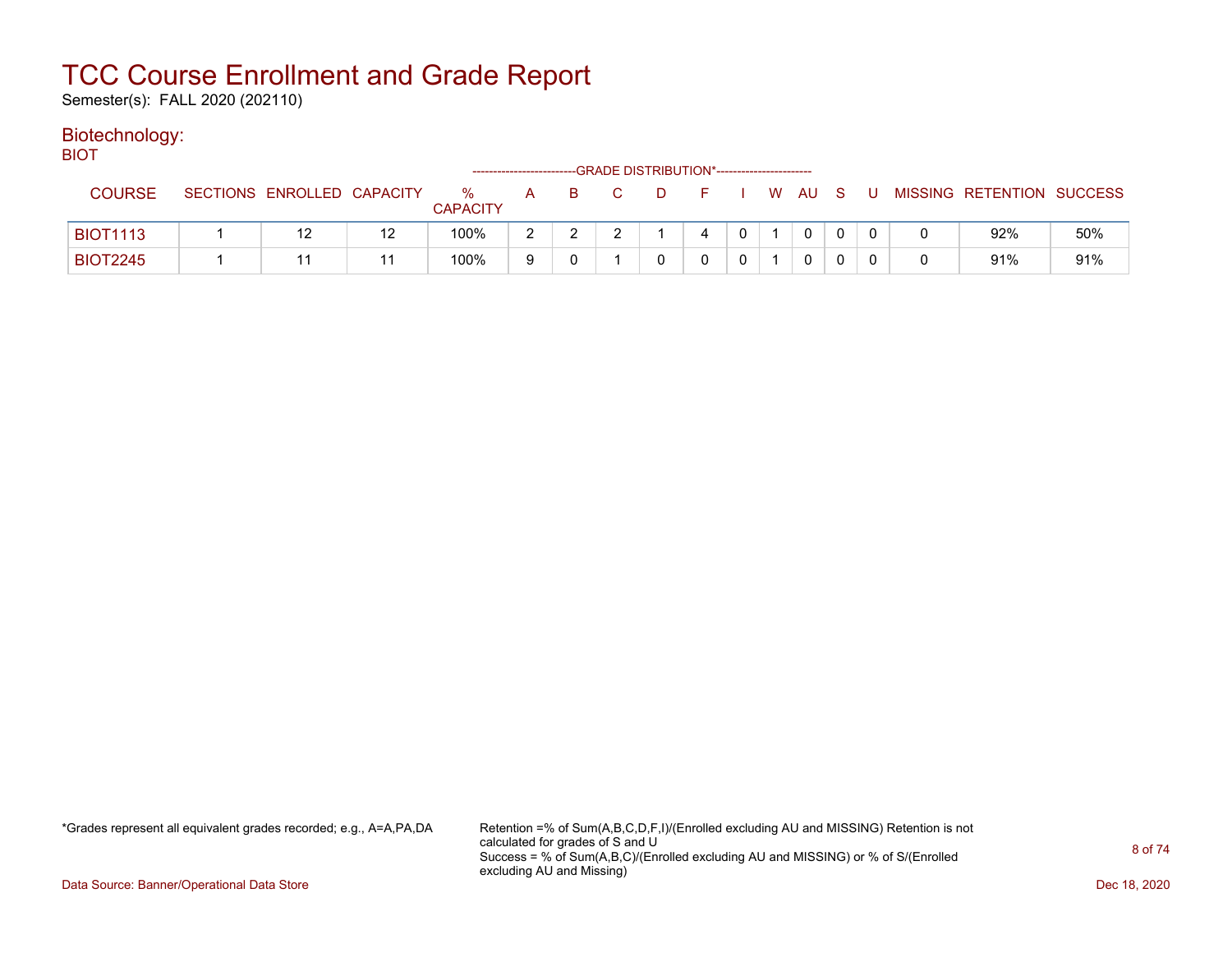Semester(s): FALL 2020 (202110)

### Biomedical Equipment Technolog: BMET

| ------          |                            |    |                      | ----------------------- |  | --- GRADE DISTRIBUTION*----------------------- |  |             |     |    |                           |      |
|-----------------|----------------------------|----|----------------------|-------------------------|--|------------------------------------------------|--|-------------|-----|----|---------------------------|------|
| <b>COURSE</b>   | SECTIONS ENROLLED CAPACITY |    | %<br><b>CAPACITY</b> | A                       |  |                                                |  | W AU        | - S | -U | MISSING RETENTION SUCCESS |      |
| <b>BMET1304</b> |                            | 15 | 40%                  |                         |  |                                                |  | $\mathbf 0$ |     |    | 67%                       | 67%  |
| <b>BMET2353</b> |                            | 14 | 43%                  |                         |  |                                                |  | 0           |     |    | 100%                      | 100% |

\*Grades represent all equivalent grades recorded; e.g., A=A,PA,DA Retention =% of Sum(A,B,C,D,F,I)/(Enrolled excluding AU and MISSING) Retention is not calculated for grades of S and U Success = % of Sum(A,B,C)/(Enrolled excluding AU and MISSING) or % of S/(Enrolled excluding AU and Missing)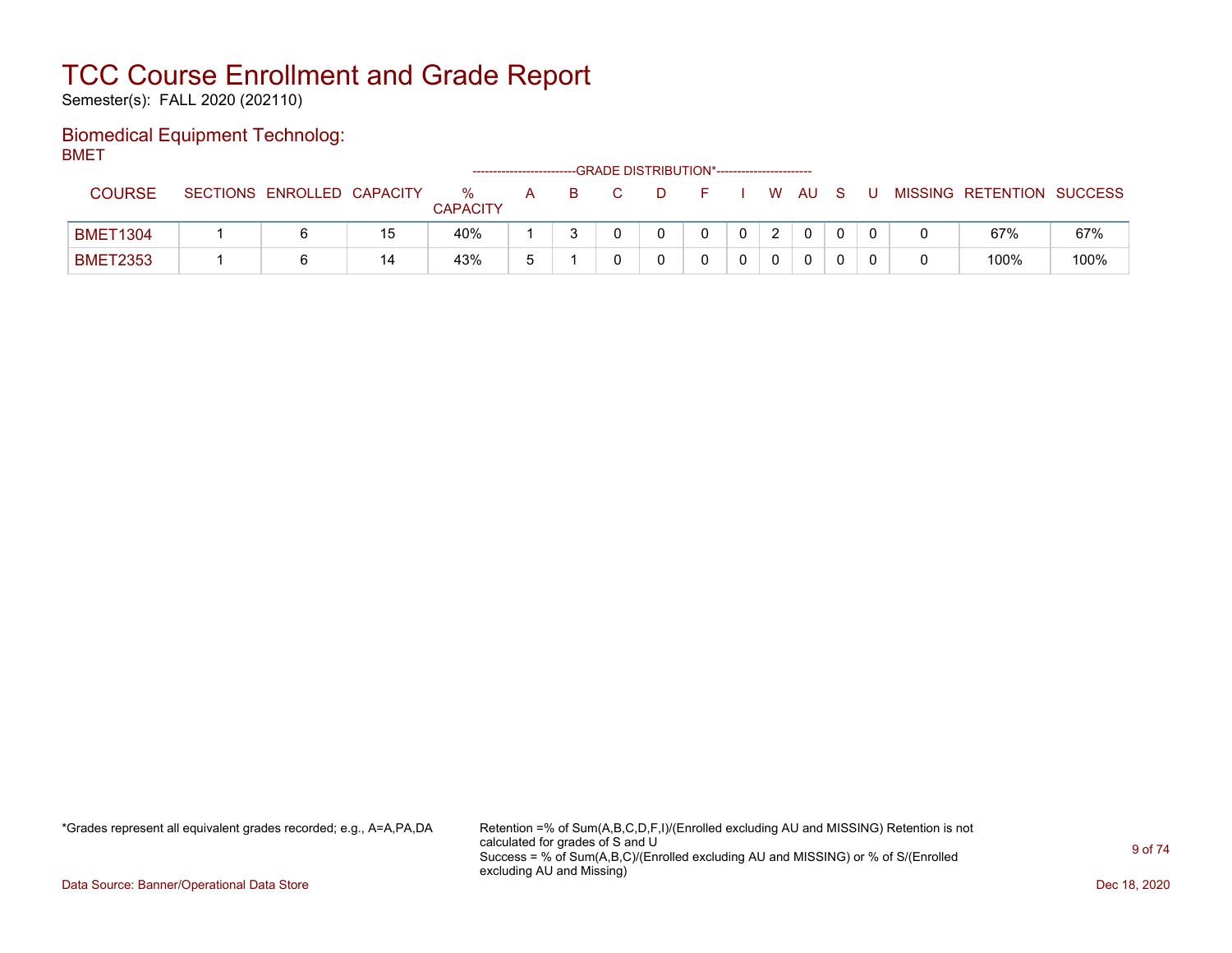Semester(s): FALL 2020 (202110)

#### Business: **BUSN**

| ----            |    |                            |     |                      | ---------------------- |     |    | -GRADE DISTRIBUTION*---------------------- |    |    |     |    |   |   |                           |     |
|-----------------|----|----------------------------|-----|----------------------|------------------------|-----|----|--------------------------------------------|----|----|-----|----|---|---|---------------------------|-----|
| <b>COURSE</b>   |    | SECTIONS ENROLLED CAPACITY |     | %<br><b>CAPACITY</b> | A                      | B   |    |                                            | н. | w  | AU. | -S |   |   | MISSING RETENTION SUCCESS |     |
| <b>BUSN1053</b> | 19 | 472                        | 488 | 97%                  | 127                    | 115 | 67 | 19                                         | 46 | 97 | 0   | 0  | 0 | 0 | 79%                       | 65% |
| <b>BUSN1353</b> | 3  | 60                         | 90  | 67%                  | 23                     |     |    |                                            | 16 | 5  | 0   | 0  | 0 | 0 | 92%                       | 62% |
| <b>BUSN2053</b> | 3  | 29                         | 90  | 32%                  | 6                      | 16  | 4  |                                            | ົ  |    | 0   | 0  | 0 | 0 | 97%                       | 90% |
| <b>BUSN2433</b> | 14 | 297                        | 309 | 96%                  | 140                    | 58  | 13 |                                            | 15 | 64 | 0   | 0  | 0 | 0 | 78%                       | 71% |
| <b>BUSN2503</b> |    | 12                         | 12  | 100%                 | 5                      | 3   |    |                                            |    | 2  | 0   | 0  | 0 | 0 | 83%                       | 75% |

\*Grades represent all equivalent grades recorded; e.g., A=A,PA,DA Retention =% of Sum(A,B,C,D,F,I)/(Enrolled excluding AU and MISSING) Retention is not calculated for grades of S and U Success = % of Sum(A,B,C)/(Enrolled excluding AU and MISSING) or % of S/(Enrolled excluding AU and Missing)

Data Source: Banner/Operational Data Store Dec 18, 2020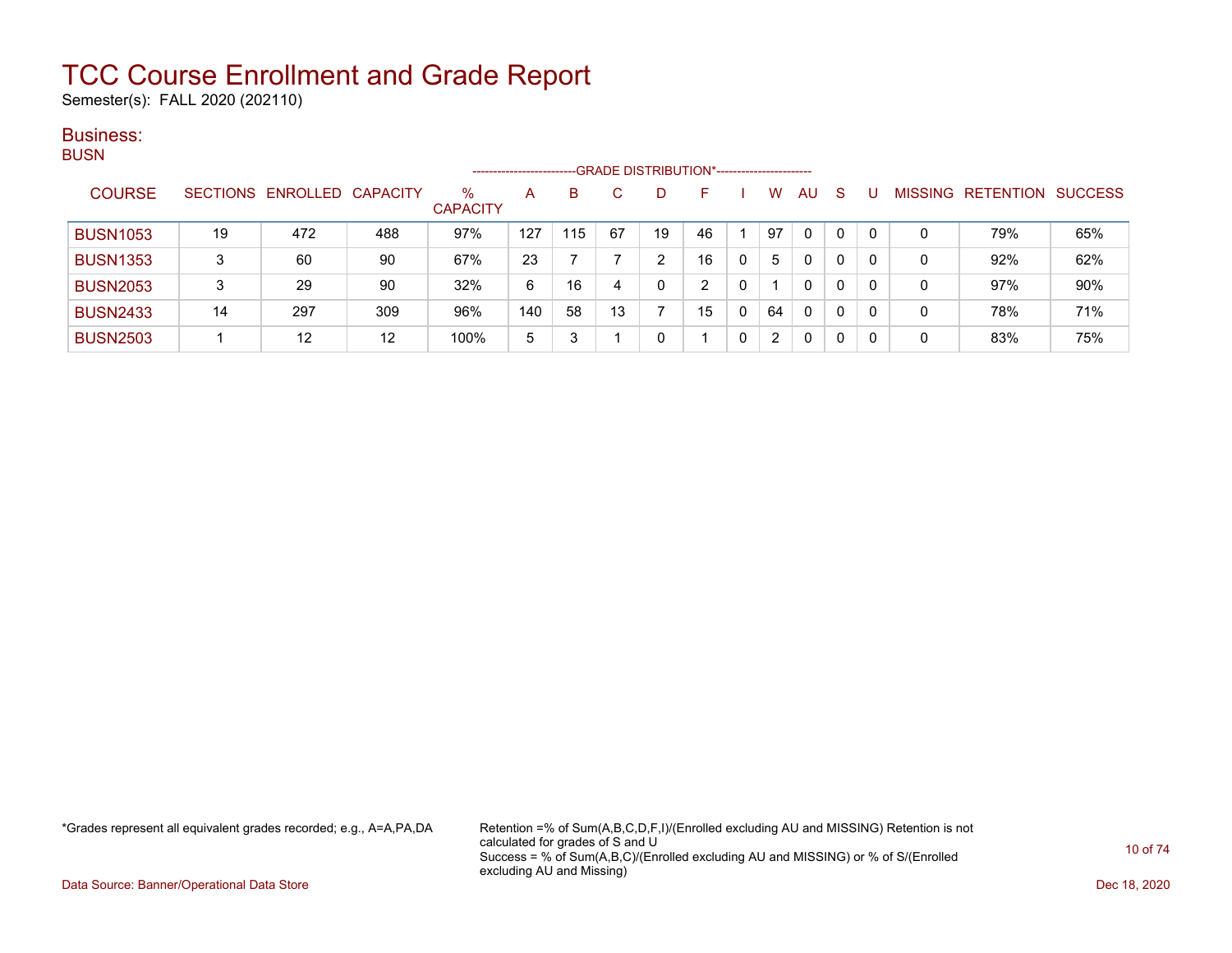Semester(s): FALL 2020 (202110)

#### Chemistry: **CHEM**

| -----           |                |                            |     |                         | ---------------------- |     |    |    |    |              |    |              |    |   |              |                           |     |
|-----------------|----------------|----------------------------|-----|-------------------------|------------------------|-----|----|----|----|--------------|----|--------------|----|---|--------------|---------------------------|-----|
| <b>COURSE</b>   |                | SECTIONS ENROLLED CAPACITY |     | $\%$<br><b>CAPACITY</b> | A                      | B   | C  | D. | F  |              | w  | AU.          | -S | U |              | MISSING RETENTION SUCCESS |     |
| <b>CHEM1114</b> | 11             | 277                        | 314 | 88%                     | 62                     | 83  | 37 | 12 | 17 | $\mathbf{2}$ | 64 | 0            | 0  | 0 | $\Omega$     | 77%                       | 66% |
| <b>CHEM1134</b> | 3              | 72                         | 80  | 90%                     | 24                     | 12  | 9  | 2  | 8  | $\Omega$     | 17 | $\mathbf{0}$ | 0  | 0 | $\mathbf{0}$ | 76%                       | 62% |
| <b>CHEM1315</b> | 18             | 447                        | 492 | 91%                     | 130                    | 113 | 75 | 17 | 37 | $\Omega$     | 75 | 0            | 0  | 0 | 0            | 83%                       | 71% |
| <b>CHEM1365</b> | $\overline{2}$ | 24                         | 24  | 100%                    | 7                      | 6   | 4  |    | 2  | $\Omega$     | 4  | $\mathbf{0}$ | 0  | 0 | 0            | 83%                       | 71% |
| <b>CHEM1415</b> | 8              | 168                        | 198 | 85%                     | 45                     | 50  | 17 | 8  | 11 |              | 36 | 0            | 0  | 0 | 0            | 79%                       | 67% |
| <b>CHEM2145</b> | 3              | 59                         | 76  | 78%                     | 15                     | 22  | 9  | 0  | 3  | $\Omega$     | 10 | $\mathbf{0}$ | 0  | 0 | $\Omega$     | 83%                       | 78% |
| <b>CHEM2245</b> |                | 13                         | 26  | 50%                     |                        | 11  | 0  | 0  | 0  | $\Omega$     | -1 | 0            | 0  | 0 | 0            | 92%                       | 92% |

\*Grades represent all equivalent grades recorded; e.g., A=A,PA,DA Retention =% of Sum(A,B,C,D,F,I)/(Enrolled excluding AU and MISSING) Retention is not calculated for grades of S and U Success = % of Sum(A,B,C)/(Enrolled excluding AU and MISSING) or % of S/(Enrolled excluding AU and Missing)

Data Source: Banner/Operational Data Store Dec 18, 2020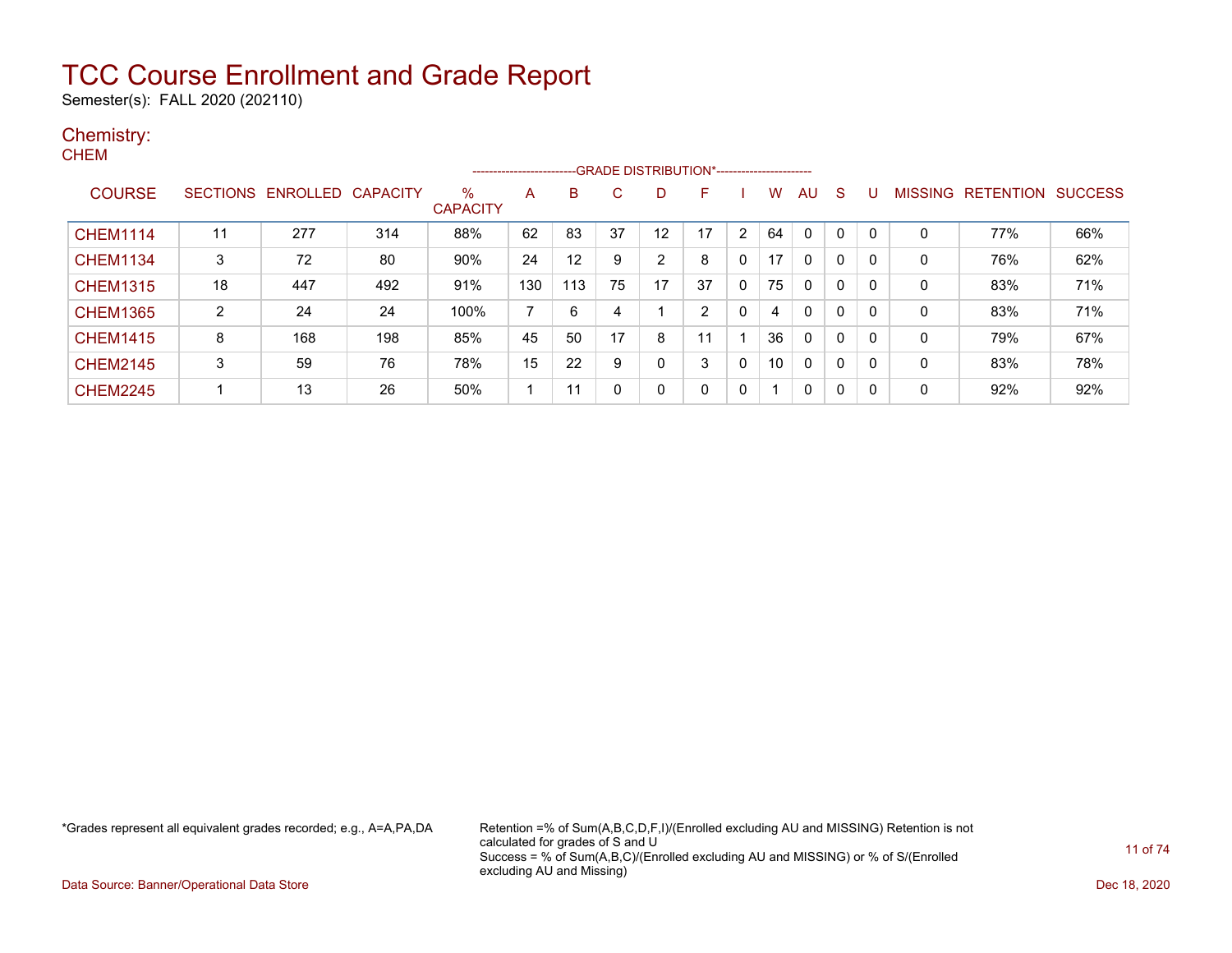Semester(s): FALL 2020 (202110)

### Child Development:

**CHLD** 

|                 |                 |                 |                 |                         |                |    |                |    | ------------------------GRADE                DISTRIBUTION*---------------------- |   |                |              |              |              |                |                  |                |
|-----------------|-----------------|-----------------|-----------------|-------------------------|----------------|----|----------------|----|----------------------------------------------------------------------------------|---|----------------|--------------|--------------|--------------|----------------|------------------|----------------|
| <b>COURSE</b>   | <b>SECTIONS</b> | <b>ENROLLED</b> | <b>CAPACITY</b> | $\%$<br><b>CAPACITY</b> | A              | B  | C              | D  | F                                                                                |   | W              | AU           | S            | U            | <b>MISSING</b> | <b>RETENTION</b> | <b>SUCCESS</b> |
| <b>CHLD2003</b> | 5               | 69              | 150             | 46%                     | 32             | 15 | 12             | 3  | 3                                                                                | 0 | 4              | $\mathbf{0}$ | $\mathbf{0}$ | $\mathbf{0}$ | $\mathbf{0}$   | 94%              | 86%            |
| <b>CHLD2023</b> | $\overline{2}$  | 35              | 60              | 58%                     | 13             | 5  | 6              | 0  | $\overline{2}$                                                                   | 0 | 9              | $\mathbf{0}$ | 0            | 0            | $\mathbf{0}$   | 74%              | 69%            |
| <b>CHLD2032</b> | 2               | 42              | 60              | 70%                     | 22             | 10 | 3              | 1  | 3                                                                                | 0 | 3              | $\mathbf{0}$ | 0            | $\Omega$     | $\mathbf{0}$   | 93%              | 83%            |
| <b>CHLD2042</b> |                 | 18              | 30              | 60%                     | 12             | 3  |                | 1  | 0                                                                                | 0 |                | 0            | 0            | 0            | $\mathbf{0}$   | 94%              | 89%            |
| <b>CHLD2103</b> | 5               | 113             | 150             | 75%                     | 48             | 22 | 12             | 5  | 11                                                                               | 0 | 15             | 0            | 0            | 0            | $\mathbf{0}$   | 87%              | 73%            |
| <b>CHLD2113</b> |                 | 4               | 30              | 13%                     | 1              | 0  |                | 1  | 1                                                                                | 0 | 0              | $\mathbf{0}$ | 0            | $\Omega$     | $\mathbf{0}$   | 100%             | 50%            |
| <b>CHLD2203</b> | 1               | 18              | 30              | 60%                     | 9              | 0  | 3              | 0  | 1                                                                                | 0 | 5              | 0            | 0            | $\Omega$     | 0              | 72%              | 67%            |
| <b>CHLD2213</b> | $\overline{2}$  | 24              | 60              | 40%                     | 5              | 6  | 4              | 1  | 3                                                                                | 0 | 5              | $\mathbf{0}$ | $\mathbf{0}$ | $\Omega$     | $\mathbf{0}$   | 79%              | 62%            |
| <b>CHLD2233</b> | 3               | 70              | 90              | 78%                     | 40             | 19 | 4              | 0  | 0                                                                                | 4 | 3              | $\mathbf{0}$ | 0            | 0            | $\mathbf{0}$   | 96%              | 90%            |
| <b>CHLD2243</b> | 1               | 9               | 30              | 30%                     | $\overline{7}$ |    |                | 0  | 0                                                                                | 0 | 0              | $\mathbf{0}$ | 0            | 0            | $\mathbf{0}$   | 100%             | 100%           |
| <b>CHLD2253</b> |                 | 14              | 30              | 47%                     | 8              | 3  | $\overline{2}$ | 0  | $\mathbf{0}$                                                                     |   | 0              | $\mathbf{0}$ | 0            | 0            | $\mathbf{0}$   | 100%             | 93%            |
| <b>CHLD2263</b> | 2               | 32              | 46              | 70%                     | 22             | 5  | $\overline{2}$ | 1. |                                                                                  | 0 |                | $\mathbf 0$  | 0            | 0            | $\mathbf{0}$   | 97%              | 91%            |
| <b>CHLD2413</b> | 1               | 11              | 30              | 37%                     | 6              | 3  | $\Omega$       | 0  |                                                                                  | 0 |                | $\mathbf{0}$ | $\Omega$     | $\Omega$     | $\mathbf{0}$   | 91%              | 82%            |
| <b>CHLD2513</b> | $\overline{2}$  | 54              | 60              | 90%                     | 34             | 8  | 9              | 0  | $\overline{2}$                                                                   | 0 | 1              | $\mathbf{0}$ | 0            | $\Omega$     | $\mathbf{0}$   | 98%              | 94%            |
| <b>CHLD2613</b> | 1               | 10              | 30              | 33%                     | 3              | 4  | 0              | 0  |                                                                                  | 0 | $\overline{2}$ | 0            | 0            | $\Omega$     | 0              | 80%              | 70%            |

\*Grades represent all equivalent grades recorded; e.g., A=A,PA,DA Retention =% of Sum(A,B,C,D,F,I)/(Enrolled excluding AU and MISSING) Retention is not calculated for grades of S and U Success = % of Sum(A,B,C)/(Enrolled excluding AU and MISSING) or % of S/(Enrolled excluding AU and Missing)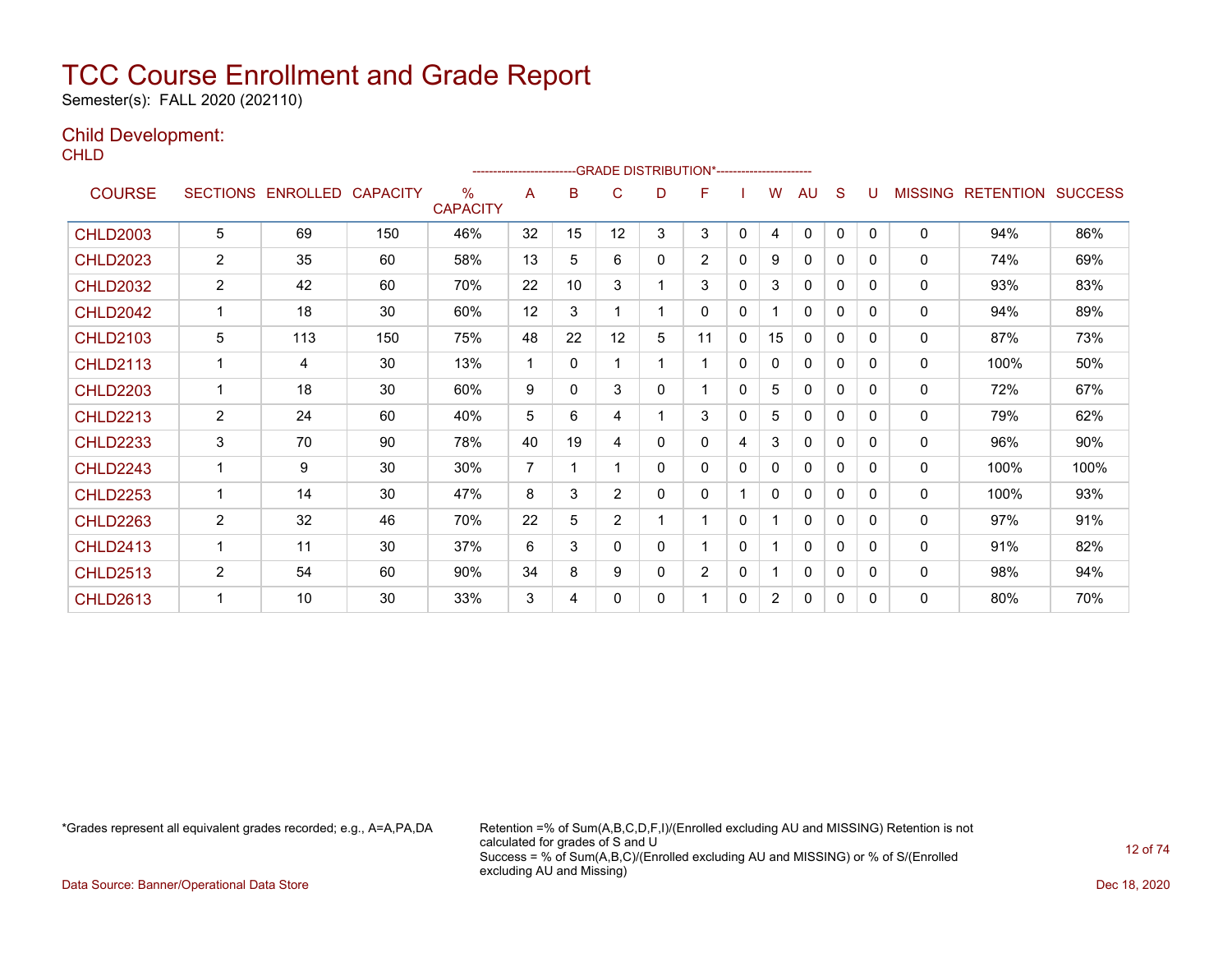Semester(s): FALL 2020 (202110)

### College Experience:

COLL<sup>'</sup>

|                 |     |                            |       |                      |     |     |     | -GRADE DISTRIBUTION*----------------------- |     |   |     |     |              |  |                           |      |
|-----------------|-----|----------------------------|-------|----------------------|-----|-----|-----|---------------------------------------------|-----|---|-----|-----|--------------|--|---------------------------|------|
| <b>COURSE</b>   |     | SECTIONS ENROLLED CAPACITY |       | ℅<br><b>CAPACITY</b> | A   | B   | C.  |                                             |     |   | W   | AU. | -S           |  | MISSING RETENTION SUCCESS |      |
| <b>COLL1003</b> | 110 | 1,920                      | 2,045 | 94%                  | 692 | 291 | 189 | 124                                         | 336 | 3 | 285 | 0   | $\mathbf{0}$ |  | 85%                       | 61%  |
| <b>COLL1101</b> |     | 6                          | 20    | 30%                  | 6   |     |     |                                             |     | 0 |     |     |              |  | 100%                      | 100% |

\*Grades represent all equivalent grades recorded; e.g., A=A,PA,DA Retention =% of Sum(A,B,C,D,F,I)/(Enrolled excluding AU and MISSING) Retention is not calculated for grades of S and U Success = % of Sum(A,B,C)/(Enrolled excluding AU and MISSING) or % of S/(Enrolled excluding AU and Missing)

Data Source: Banner/Operational Data Store Dec 18, 2020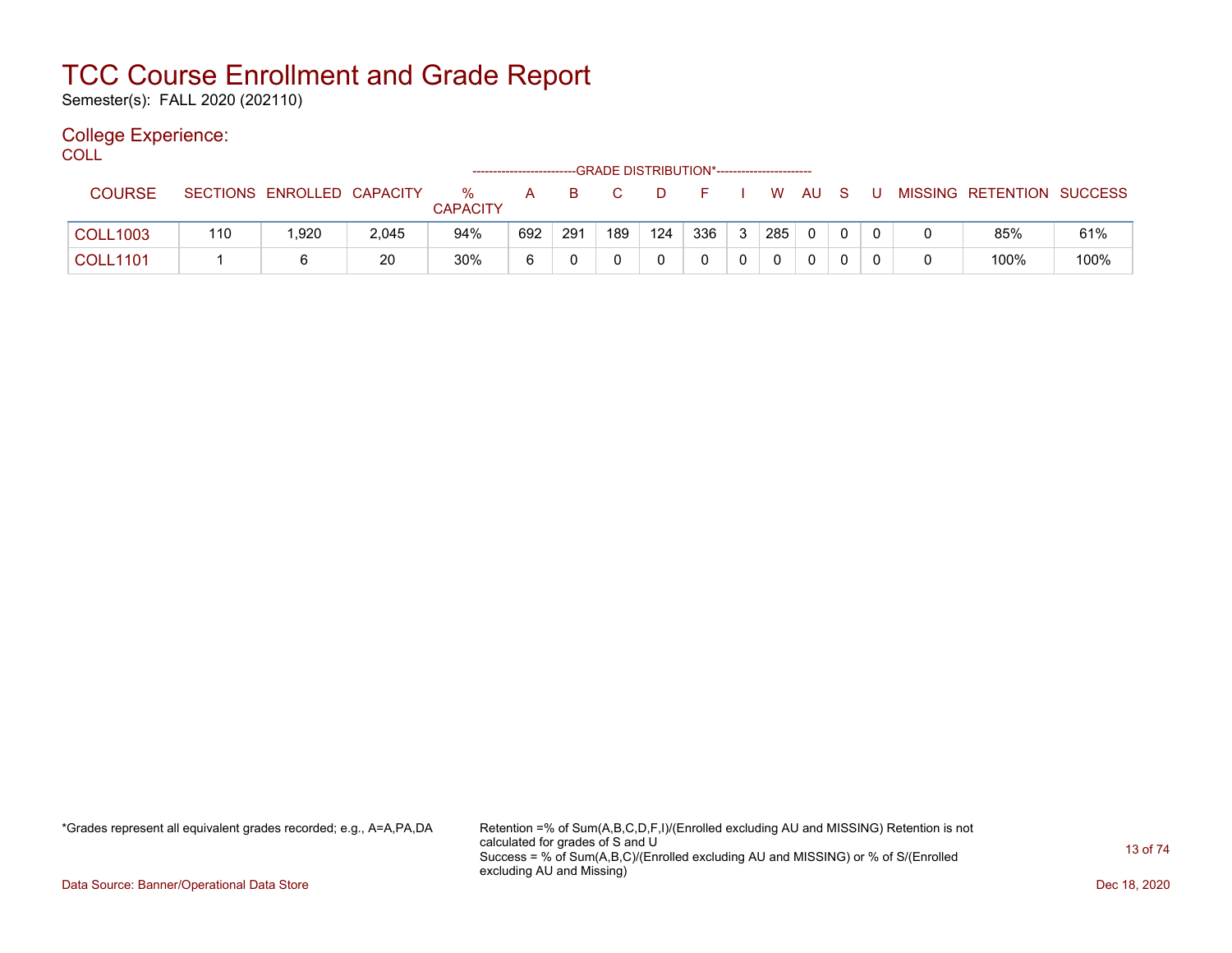Semester(s): FALL 2020 (202110)

#### Communication: COMM

|                 |    |                            |       |                      | -------------------- |     |     |             | -GRADE DISTRIBUTION*----------------------- |   |                       |              |              |              |   |                                  |      |
|-----------------|----|----------------------------|-------|----------------------|----------------------|-----|-----|-------------|---------------------------------------------|---|-----------------------|--------------|--------------|--------------|---|----------------------------------|------|
| <b>COURSE</b>   |    | SECTIONS ENROLLED CAPACITY |       | %<br><b>CAPACITY</b> | A                    | в   |     | D           | F                                           |   | W                     | AU           | <sub>S</sub> |              |   | <b>MISSING RETENTION SUCCESS</b> |      |
| <b>COMM1113</b> | 81 | .591                       | 1,846 | 86%                  | 710                  | 345 | 150 | 54          | 160                                         | 2 | 170                   | $\Omega$     | 0            | $\Omega$     | 0 | 89%                              | 76%  |
| <b>COMM2053</b> | 3  | 57                         | 90    | 63%                  | 16                   | 23  | 8   | 0           | 4                                           |   | 5.                    | $\mathbf{0}$ | 0            | 0            | 0 | 91%                              | 82%  |
| <b>COMM2093</b> |    | 8                          | 14    | 57%                  | 3                    |     |     | $\Omega$    |                                             | 0 | $\mathbf{2}^{\prime}$ | 0            | $\mathbf{0}$ | $\mathbf{0}$ | 0 | 75%                              | 62%  |
| <b>COMM2103</b> |    | 28                         | 30    | 93%                  | 13                   | 2   | 5   | $\mathbf 0$ |                                             |   | 5                     | $\mathbf{0}$ | 0            |              | 0 | 82%                              | 71%  |
| <b>COMM2333</b> |    | 6                          | 12    | 50%                  | 6                    | 0   |     | 0           |                                             |   |                       | $\Omega$     | $\mathbf{0}$ |              | 0 | 100%                             | 100% |

\*Grades represent all equivalent grades recorded; e.g., A=A,PA,DA Retention =% of Sum(A,B,C,D,F,I)/(Enrolled excluding AU and MISSING) Retention is not calculated for grades of S and U Success = % of Sum(A,B,C)/(Enrolled excluding AU and MISSING) or % of S/(Enrolled excluding AU and Missing)

Data Source: Banner/Operational Data Store Dec 18, 2020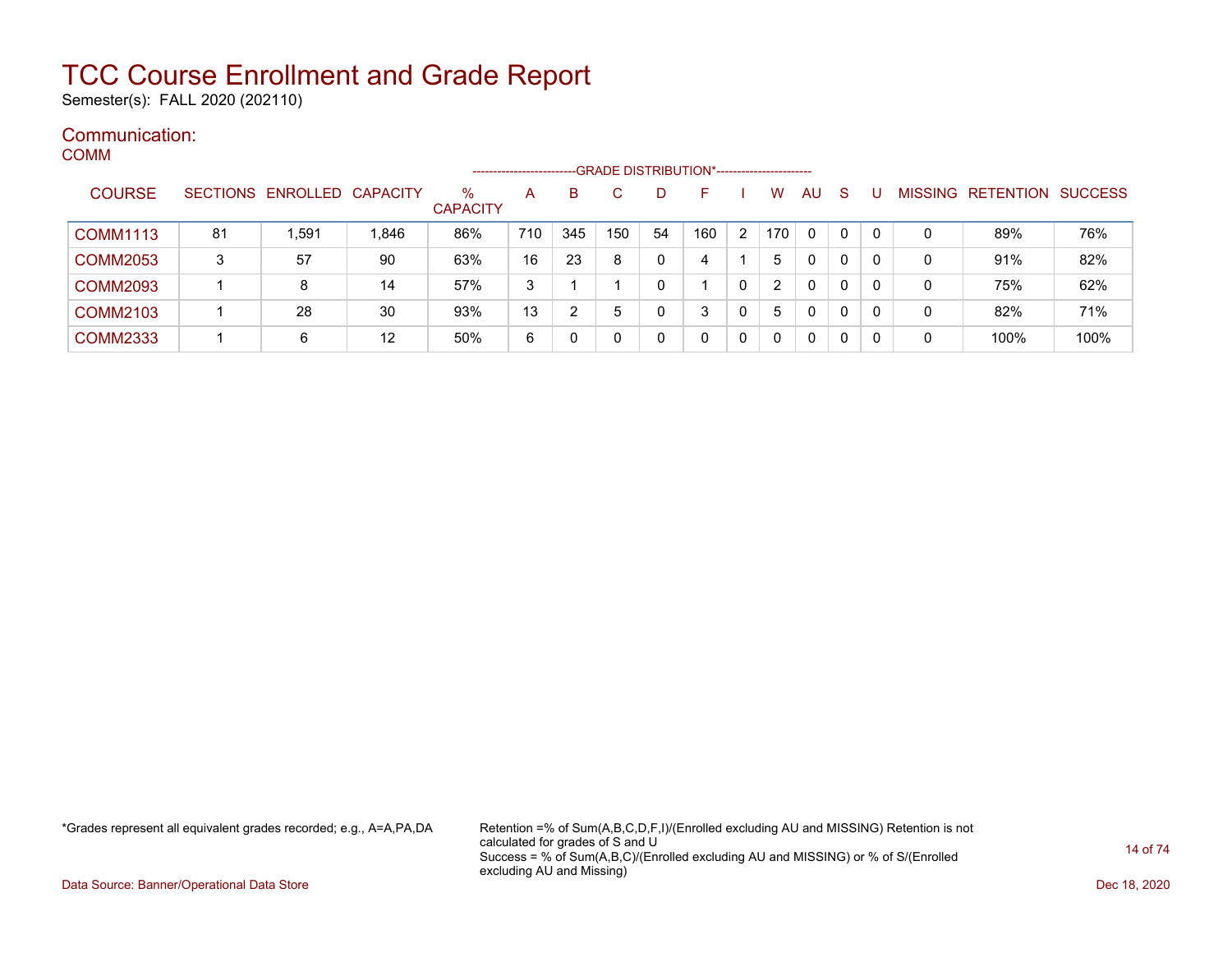Semester(s): FALL 2020 (202110)

### Criminal Justice: CRIM

|                 |   |                   |                 |                         | ----------------------- |    |    |   | --GRADE DISTRIBUTION*---------------------- |              |                      |              |   |          |                |                  |                |
|-----------------|---|-------------------|-----------------|-------------------------|-------------------------|----|----|---|---------------------------------------------|--------------|----------------------|--------------|---|----------|----------------|------------------|----------------|
| <b>COURSE</b>   |   | SECTIONS ENROLLED | <b>CAPACITY</b> | $\%$<br><b>CAPACITY</b> | A                       | B  | C. | D | н                                           |              | W                    | AU           | S |          | <b>MISSING</b> | <b>RETENTION</b> | <b>SUCCESS</b> |
| <b>CRIM1013</b> | 6 | 150               | 152             | 99%                     | 71                      | 40 | 12 | 5 | 14                                          |              | 8                    | $\Omega$     | 0 |          | 0              | 95%              | 82%            |
| <b>CRIM2103</b> | ົ | 29                | 27              | 107%                    | 18                      | 6  |    |   | 0                                           | $\mathbf 0$  | 0                    | $\mathbf{0}$ | 0 | $\Omega$ | 0              | 100%             | 97%            |
| <b>CRIM2113</b> |   | 8                 | 14              | 57%                     |                         | 4  |    |   | 0                                           | $\mathbf{0}$ | 0                    | 0            | 0 | $\Omega$ | 0              | 100%             | 88%            |
| <b>CRIM2123</b> | 3 | 72                | 80              | 90%                     | 23                      | 23 | 11 |   | 0                                           |              | 15                   | 0            | 0 | $\Omega$ | 0              | 79%              | 79%            |
| <b>CRIM2143</b> | 2 | 22                | 36              | 61%                     | 2                       | າ  |    |   |                                             |              |                      | $\mathbf{0}$ | 0 |          | 13             | 89%              | 67%            |
| <b>CRIM2223</b> | ົ | 34                | 34              | 100%                    | 17                      | 11 |    |   | 0                                           |              | $\mathbf{2}^{\circ}$ | $\mathbf{0}$ | 0 | -0       | 0              | 94%              | 91%            |

\*Grades represent all equivalent grades recorded; e.g., A=A,PA,DA Retention =% of Sum(A,B,C,D,F,I)/(Enrolled excluding AU and MISSING) Retention is not calculated for grades of S and U Success = % of Sum(A,B,C)/(Enrolled excluding AU and MISSING) or % of S/(Enrolled excluding AU and Missing)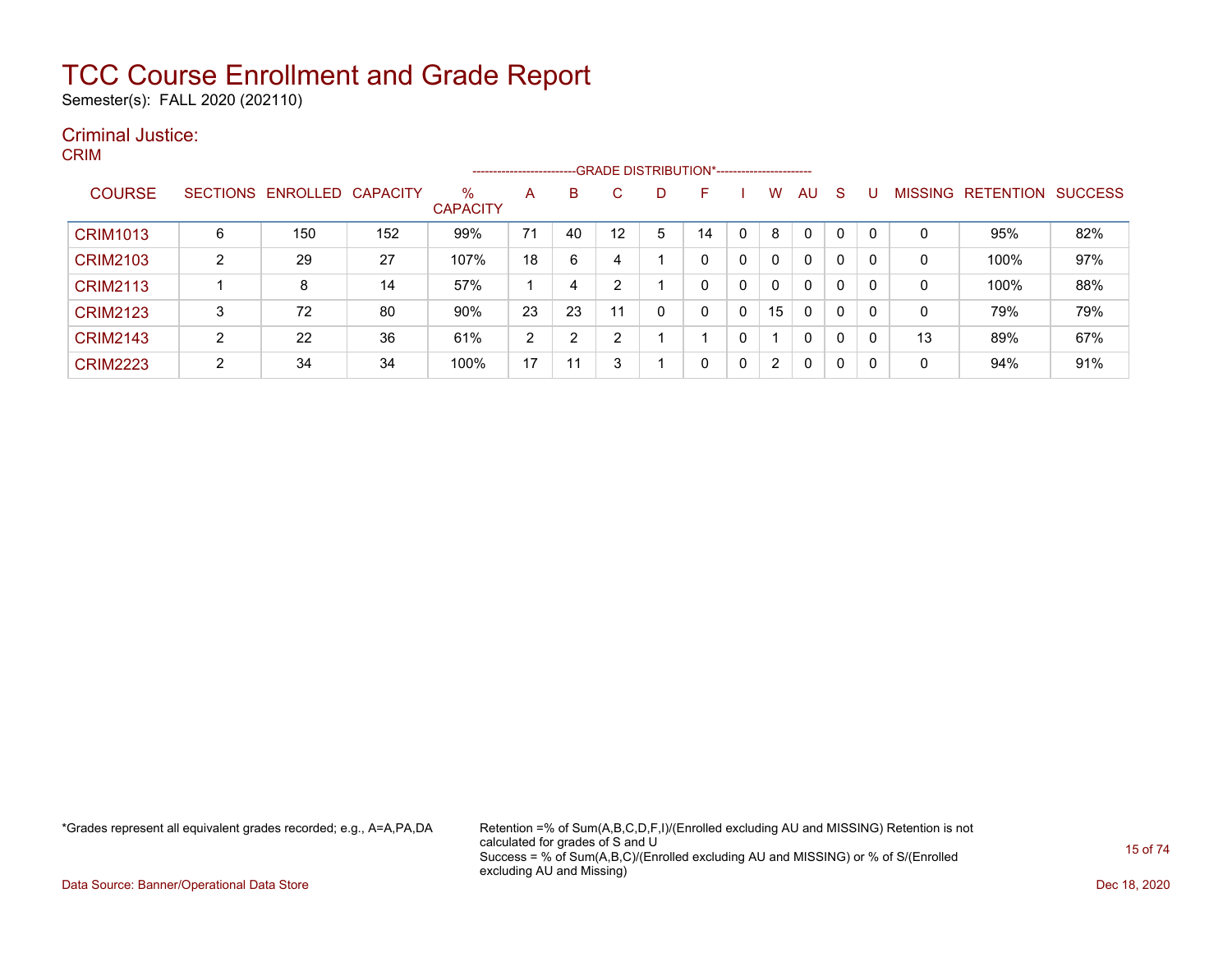Semester(s): FALL 2020 (202110)

### CSCI Computer Info Systems: **CS**

| <b>SECTIONS</b> |       | <b>CAPACITY</b> | $\%$<br><b>CAPACITY</b> | A              | B            | C                     | D  | F            |              | W              | AU           | S                                              | U            |              |      | <b>SUCCESS</b>                     |
|-----------------|-------|-----------------|-------------------------|----------------|--------------|-----------------------|----|--------------|--------------|----------------|--------------|------------------------------------------------|--------------|--------------|------|------------------------------------|
| 45              | 1,012 | 1,063           | 95%                     | 404            | 144          | 102                   | 57 | 121          | 4            | 180            | $\mathbf{0}$ | $\Omega$                                       | $\mathbf{0}$ | $\mathbf{0}$ | 82%  | 64%                                |
|                 | 28    | 30              | 93%                     | 16             |              | 0                     | 0  | 6            |              | 4              | $\mathbf 0$  | 0                                              | $\Omega$     | $\mathbf 0$  | 86%  | 61%                                |
|                 | 28    | 30              | 93%                     | 5              | 11           | 6                     | 0  |              | 0            | 5              | 0            | 0                                              | 0            | 0            | 82%  | 79%                                |
|                 | 17    | 30              | 57%                     | 7              | 3            | 4                     | 0  | 3            | 0            | 0              | $\mathbf 0$  | 0                                              | $\Omega$     | $\mathbf 0$  | 100% | 82%                                |
|                 | 29    | 30              | 97%                     | 8              | 2            | 3                     | 4  | 4            | 0            | 8              | 0            | 0                                              | 0            | $\mathbf 0$  | 72%  | 45%                                |
|                 | 19    | 30              | 63%                     | 10             | 4            |                       | 0  | 2            | 0            | $\overline{2}$ | 0            | 0                                              | $\Omega$     | 0            | 89%  | 79%                                |
|                 | 12    | 12              | 100%                    | 12             | $\mathbf{0}$ | $\mathbf{0}$          | 0  | $\mathbf{0}$ | $\mathbf{0}$ | 0              | $\mathbf{0}$ | $\Omega$                                       | $\Omega$     | $\mathbf{0}$ | 100% | 100%                               |
| 3               | 87    | 90              | 97%                     | 48             | 8            | 11                    | 3  | 12           | 0            | 5              | $\mathbf 0$  | 0                                              | 0            | $\mathbf 0$  | 94%  | 77%                                |
|                 | 8     | 30              | 27%                     | $\overline{4}$ | 0            | 2                     | 0  | 2            | 0            | 0              | $\mathbf 0$  | 0                                              | 0            | $\mathbf 0$  | 100% | 75%                                |
|                 | 30    | 30              | 100%                    | 16             | 5            | 3                     | 0  |              | 0            | 5              | 0            | 0                                              | 0            | $\mathbf 0$  | 83%  | 80%                                |
| 2               | 37    | 60              | 62%                     | 23             | 5            | 3                     | 0  | 2            | 0            | 4              | 0            | 0                                              | 0            | 0            | 89%  | 84%                                |
|                 |       |                 | ENROLLED                |                |              | --------------------- |    |              |              |                |              | -- GRADE DISTRIBUTION*------------------------ |              |              |      | <b>MISSING</b><br><b>RETENTION</b> |

\*Grades represent all equivalent grades recorded; e.g., A=A,PA,DA Retention =% of Sum(A,B,C,D,F,I)/(Enrolled excluding AU and MISSING) Retention is not calculated for grades of S and U Success = % of Sum(A,B,C)/(Enrolled excluding AU and MISSING) or % of S/(Enrolled excluding AU and Missing)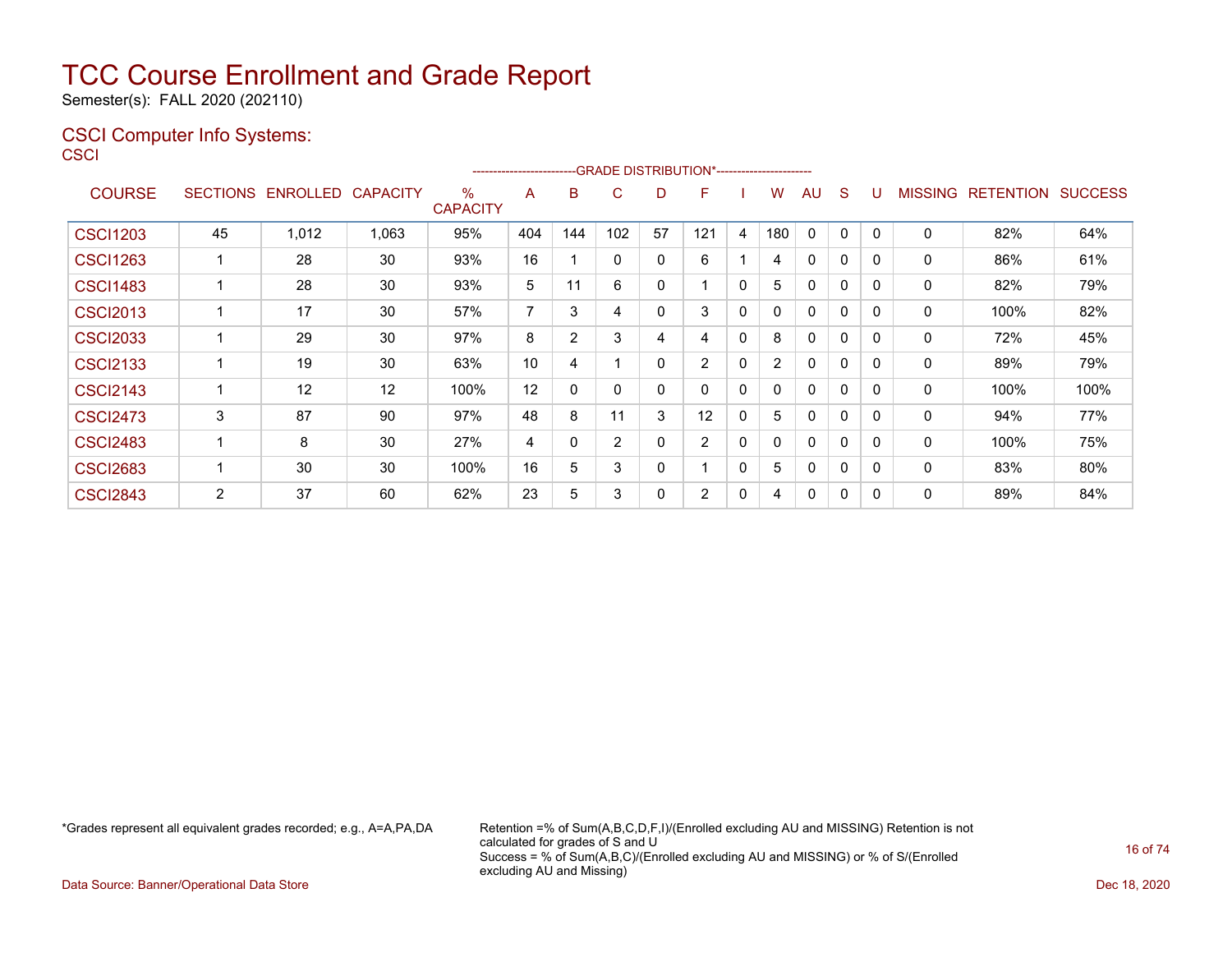Semester(s): FALL 2020 (202110)

### CSYS Computer Info Systems:

**CSYS** 

|                 |                 |                 |                 |                         | ----------------------- |                | --GRADE DISTRIBUTION*----------------------- |   |                |              |                       |              |              |              |                |                  |                |
|-----------------|-----------------|-----------------|-----------------|-------------------------|-------------------------|----------------|----------------------------------------------|---|----------------|--------------|-----------------------|--------------|--------------|--------------|----------------|------------------|----------------|
| <b>COURSE</b>   | <b>SECTIONS</b> | <b>ENROLLED</b> | <b>CAPACITY</b> | $\%$<br><b>CAPACITY</b> | A                       | B              | С                                            | D | F              |              | W                     | AU           | <sub>S</sub> | U            | <b>MISSING</b> | <b>RETENTION</b> | <b>SUCCESS</b> |
| <b>CSYS1013</b> | 3               | 69              | 90              | 77%                     | 20                      | 12             | 9                                            | 5 | $\overline{ }$ | 0            | 16                    | $\mathbf{0}$ | $\Omega$     | 0            | 0              | 77%              | 59%            |
| <b>CSYS1203</b> |                 | 201             | 210             | 96%                     | 81                      | 31             | 20                                           | 6 | 29             |              | 33                    | $\mathbf{0}$ | $\mathbf{0}$ | $\mathbf{0}$ | $\mathbf 0$    | 84%              | 66%            |
| <b>CSYS1393</b> |                 | 16              | 24              | 67%                     | 9                       | $\overline{2}$ | 2                                            | 0 | $\overline{2}$ | 0            |                       | $\mathbf{0}$ | $\Omega$     | $\Omega$     | 0              | 94%              | 81%            |
| <b>CSYS2023</b> |                 | 12              | 12              | 100%                    | 11                      | 0              |                                              | 0 | 0              |              | 0                     | $\mathbf{0}$ | $\Omega$     | $\mathbf{0}$ | 0              | 100%             | 92%            |
| <b>CSYS2033</b> |                 | 12              | 30              | 40%                     | 6                       | 3              | 2                                            | 0 | 0              | 0            |                       | $\mathbf{0}$ | 0            | $\mathbf{0}$ | $\mathbf{0}$   | 92%              | 92%            |
| <b>CSYS2063</b> |                 | 15              | 30              | 50%                     | 11                      | $\mathbf{0}$   |                                              | 0 |                | 0            | $\overline{2}$        | $\mathbf{0}$ | $\mathbf{0}$ | $\mathbf{0}$ | $\mathbf{0}$   | 87%              | 80%            |
| <b>CSYS2073</b> | 3               | 70              | 90              | 78%                     | 25                      | 13             | 6                                            | 4 | 4              | 3            | 15                    | $\Omega$     | $\Omega$     | $\Omega$     | 0              | 79%              | 63%            |
| <b>CSYS2613</b> |                 | 26              | 30              | 87%                     | 8                       | 9              |                                              |   | 3              |              | $\mathbf{2}^{\prime}$ | ٠            | $\Omega$     | $\Omega$     | $\mathbf{0}$   | 92%              | 72%            |
| <b>CSYS2643</b> |                 | 21              | 30              | 70%                     | $\overline{ }$          | 4              |                                              | 0 | 0              | $\mathbf{0}$ | 10                    | $\mathbf{0}$ | $\mathbf{0}$ | 0            | 0              | 52%              | 52%            |
| <b>CSYS2743</b> |                 | 17              | 30              | 57%                     | 8                       | $\overline{2}$ |                                              | 0 | 3              | 0            | $\overline{2}$        |              | 0            | 0            | 0              | 88%              | 69%            |

\*Grades represent all equivalent grades recorded; e.g., A=A,PA,DA Retention =% of Sum(A,B,C,D,F,I)/(Enrolled excluding AU and MISSING) Retention is not calculated for grades of S and U Success = % of Sum(A,B,C)/(Enrolled excluding AU and MISSING) or % of S/(Enrolled excluding AU and Missing)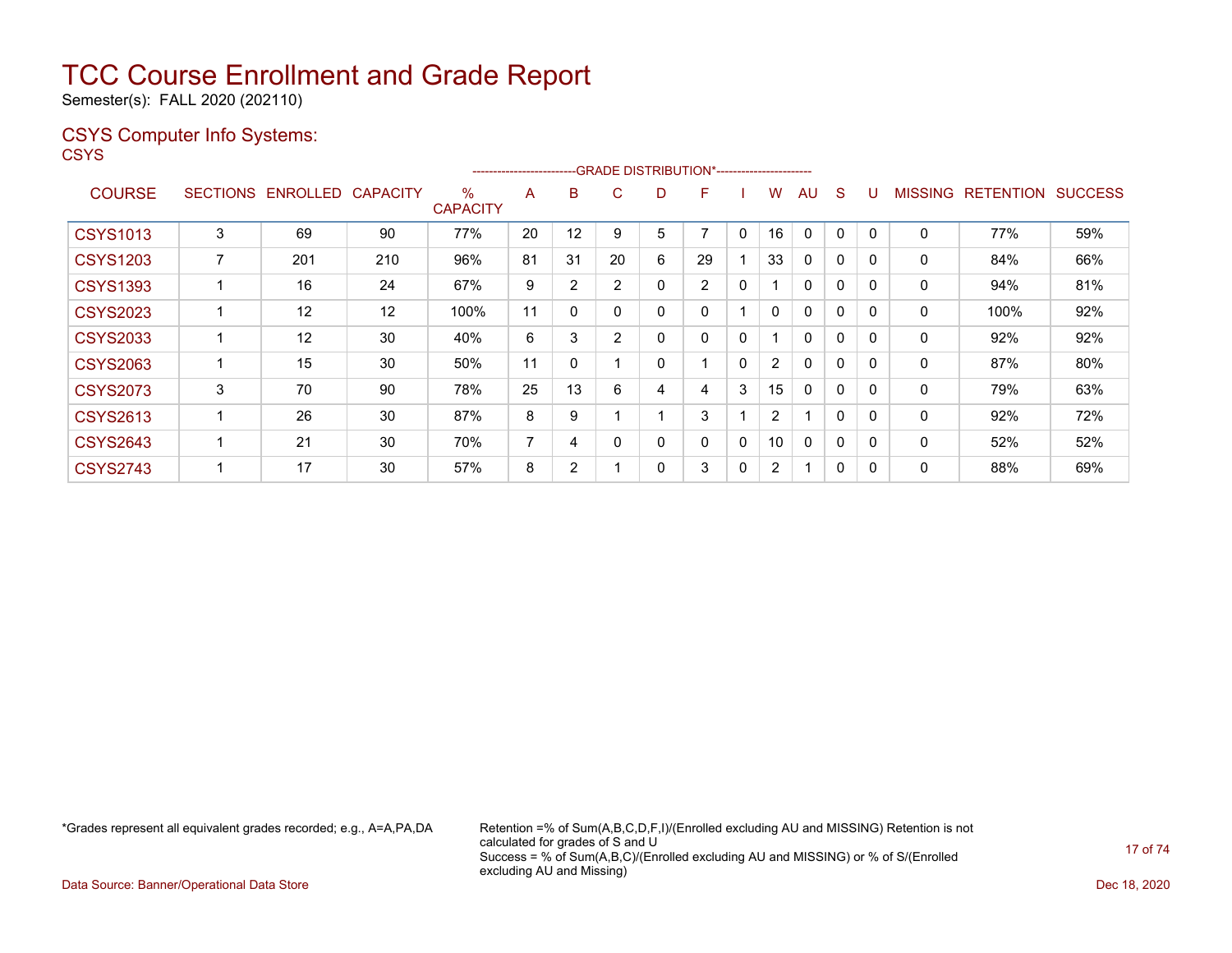Semester(s): FALL 2020 (202110)

### Cardiovascular Technology:

**CVTC** 

|                 |                            |    |                         | ---------------------- |    |  | -- GRADE DISTRIBUTION*------------------------ |   |              |              |              |  |                           |      |
|-----------------|----------------------------|----|-------------------------|------------------------|----|--|------------------------------------------------|---|--------------|--------------|--------------|--|---------------------------|------|
| <b>COURSE</b>   | SECTIONS ENROLLED CAPACITY |    | $\%$<br><b>CAPACITY</b> | A                      | B. |  |                                                |   | W            | AU           | -S           |  | MISSING RETENTION SUCCESS |      |
| <b>CVTC1003</b> | 12                         | 12 | 100%                    | 11                     |    |  | 0                                              |   | $\mathbf 0$  | $\mathbf{0}$ | 0            |  | 100%                      | 100% |
| <b>CVTC1013</b> | 12                         | 12 | 100%                    | 5                      |    |  |                                                | 0 | $\mathbf{0}$ | $\mathbf{0}$ | $\mathbf{0}$ |  | 100%                      | 100% |
| <b>CVTC1063</b> | 11                         | 14 | 79%                     | 9                      |    |  |                                                | 0 | 2            | $\mathbf{0}$ | 0            |  | 82%                       | 82%  |
| <b>CVTC2125</b> | 9                          | 12 | 75%                     | 9                      |    |  |                                                |   | $\mathbf 0$  | $\mathbf{0}$ |              |  | 100%                      | 100% |

\*Grades represent all equivalent grades recorded; e.g., A=A,PA,DA Retention =% of Sum(A,B,C,D,F,I)/(Enrolled excluding AU and MISSING) Retention is not calculated for grades of S and U Success = % of Sum(A,B,C)/(Enrolled excluding AU and MISSING) or % of S/(Enrolled excluding AU and Missing)

Data Source: Banner/Operational Data Store Dec 18, 2020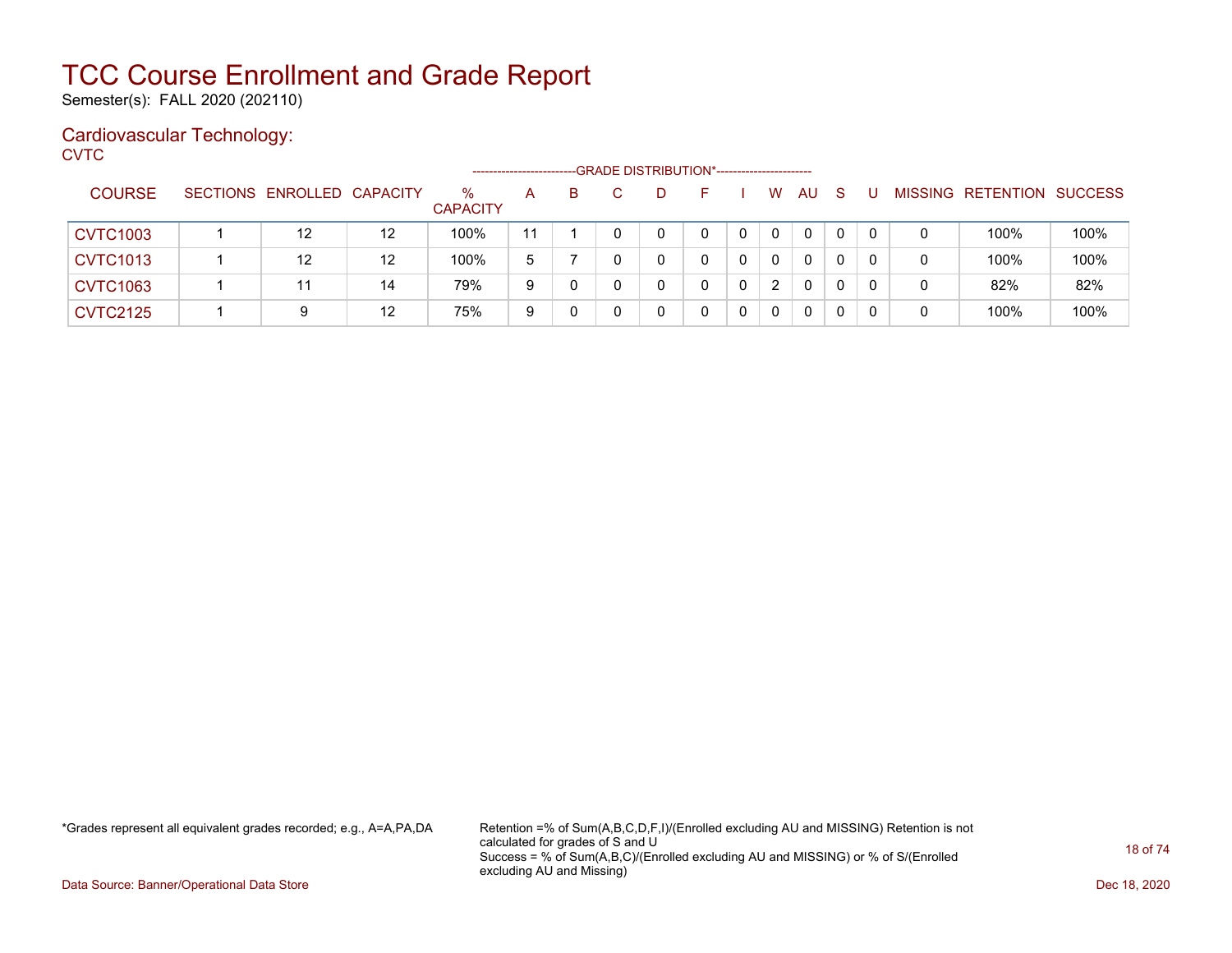Semester(s): FALL 2020 (202110)

### Digital Media:

DGMD

|                 |                |                   |                 |                         | ------------------------ |                |                | --GRADE DISTRIBUTION*---------------------- |                |              |                |              |              |          |                |                  |                |
|-----------------|----------------|-------------------|-----------------|-------------------------|--------------------------|----------------|----------------|---------------------------------------------|----------------|--------------|----------------|--------------|--------------|----------|----------------|------------------|----------------|
| <b>COURSE</b>   |                | SECTIONS ENROLLED | <b>CAPACITY</b> | $\%$<br><b>CAPACITY</b> | A                        | в              | C.             | D                                           | F              |              | w              | AU           | S            |          | <b>MISSING</b> | <b>RETENTION</b> | <b>SUCCESS</b> |
| <b>DGMD1013</b> | $\overline{2}$ | 60                | 60              | 100%                    | 18                       | 11             | 9              | 3                                           | 10             | 0            | 9              | 0            | 0            | $\Omega$ | 0              | 85%              | 63%            |
| <b>DGMD1103</b> |                | 27                | 30              | 90%                     | 8                        | 7              | 4              | 0                                           | $\overline{2}$ | 0            | 5              | ٠            | 0            | 0        | 0              | 81%              | 73%            |
| <b>DGMD1113</b> | 3              | 44                | 45              | 98%                     | 23                       | 4              | 3              | 3                                           | 5              | 0            | 6              | 0            | 0            | $\Omega$ | 0              | 86%              | 68%            |
| <b>DGMD1203</b> | $\overline{2}$ | 17                | 18              | 94%                     | 6                        | 5              | 0              | $\overline{c}$                              | $\overline{2}$ | 0            | $\overline{2}$ | $\mathbf{0}$ | 0            | $\Omega$ | 0              | 88%              | 65%            |
| <b>DGMD1213</b> |                | 9                 | 9               | 100%                    | 5                        |                |                | 0                                           | $\overline{2}$ | 0            | 0              | $\mathbf{0}$ | $\mathbf{0}$ | $\Omega$ | 0              | 100%             | 78%            |
| <b>DGMD1223</b> |                | 15                | 15              | 100%                    | 10                       | 4              | 0              | 0                                           |                | 0            | 0              | 0            | $\mathbf{0}$ | 0        | 0              | 100%             | 93%            |
| <b>DGMD2303</b> |                | 9                 | 9               | 100%                    | $\overline{7}$           | 2              |                | 0                                           | 0              | 0            | 0              | $\mathbf{0}$ | $\mathbf{0}$ | $\Omega$ | 0              | 100%             | 100%           |
| <b>DGMD2313</b> |                | 7                 | 9               | 78%                     | $\overline{c}$           | $\overline{2}$ | $\overline{2}$ | 0                                           |                | $\mathbf 0$  | 0              | $\mathbf{0}$ | $\mathbf{0}$ | 0        | 0              | 100%             | 86%            |
| <b>DGMD2323</b> |                | 8                 | 9               | 89%                     | 4                        |                | 3              | 0                                           | 0              | $\mathbf 0$  | 0              | $\mathbf{0}$ | $\mathbf{0}$ | $\Omega$ | 0              | 100%             | 100%           |
| <b>DGMD2343</b> |                | 8                 | 9               | 89%                     | 4                        | $\overline{2}$ | 0              | 0                                           | 0              | $\mathbf{0}$ | 2              | 0            | $\mathbf{0}$ | 0        | 0              | 75%              | 75%            |
| <b>DGMD2353</b> |                | 11                | 9               | 122%                    | 8                        |                |                | 0                                           |                | $\mathbf{0}$ | 0              | $\mathbf{0}$ | $\mathbf{0}$ | $\Omega$ | 0              | 100%             | 91%            |
| <b>DGMD2393</b> |                | 5                 | 9               | 56%                     | $\overline{2}$           |                | $\Omega$       | 0                                           | 0              | 0            | $\overline{2}$ | 0            | 0            | $\Omega$ | 0              | 60%              | 60%            |
| <b>DGMD2493</b> |                | 11                | 14              | 79%                     | 10                       | 0              |                | 0                                           | 0              |              | 0              | $\mathbf{0}$ | 0            | $\Omega$ | 0              | 100%             | 91%            |

\*Grades represent all equivalent grades recorded; e.g., A=A,PA,DA Retention =% of Sum(A,B,C,D,F,I)/(Enrolled excluding AU and MISSING) Retention is not calculated for grades of S and U Success = % of Sum(A,B,C)/(Enrolled excluding AU and MISSING) or % of S/(Enrolled excluding AU and Missing)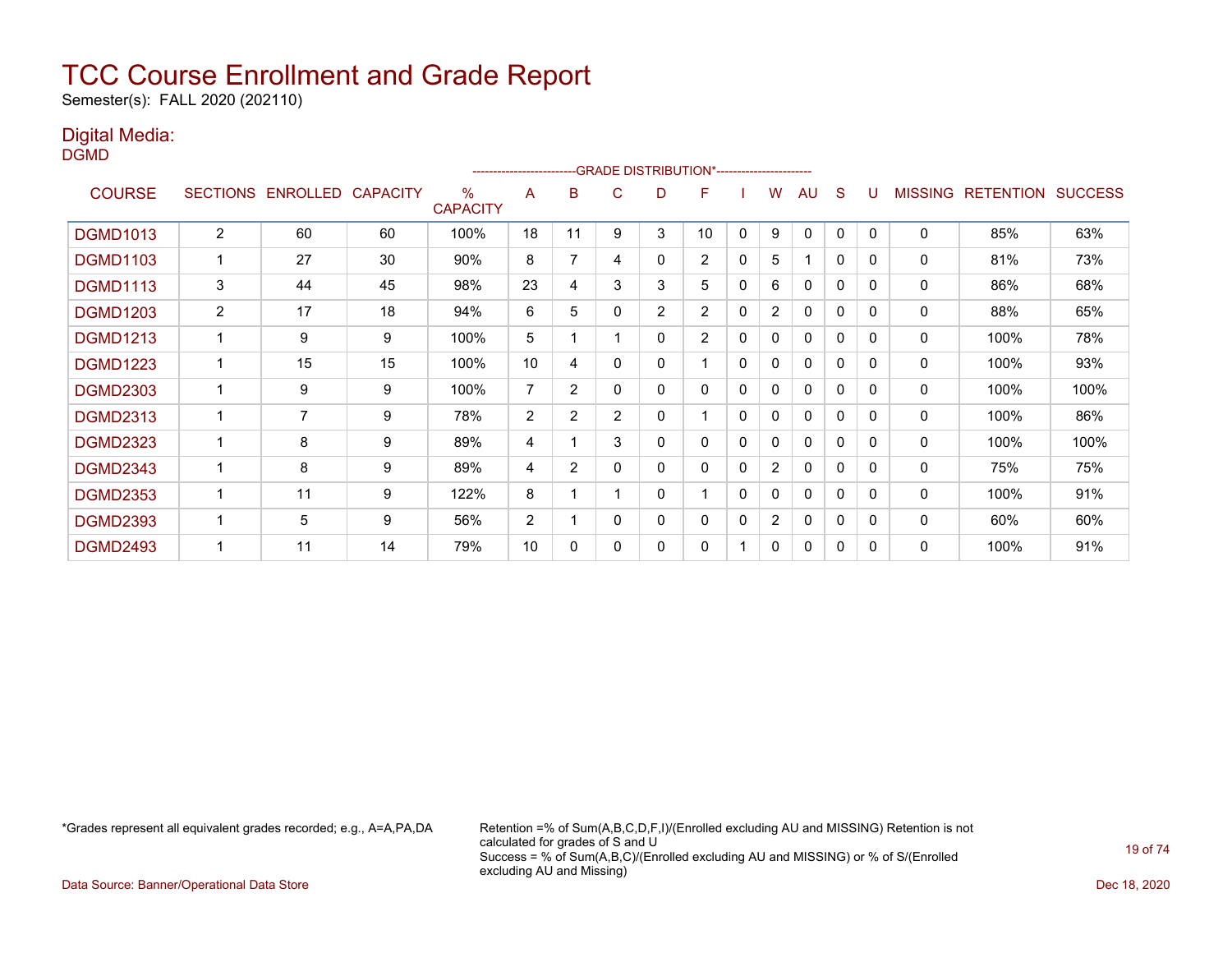Semester(s): FALL 2020 (202110)

### Dental Hygiene:

DHYG

|                 |                |                   |                 |                      | ---------------------- |                |   | --GRADE DISTRIBUTION*----------------------- |   |              |              |              |              |          |                |                  |                |
|-----------------|----------------|-------------------|-----------------|----------------------|------------------------|----------------|---|----------------------------------------------|---|--------------|--------------|--------------|--------------|----------|----------------|------------------|----------------|
| <b>COURSE</b>   |                | SECTIONS ENROLLED | <b>CAPACITY</b> | %<br><b>CAPACITY</b> | A                      | в              | C | D                                            | F |              | w            | AU           | S            |          | <b>MISSING</b> | <b>RETENTION</b> | <b>SUCCESS</b> |
| <b>DHYG1013</b> |                | 14                | 14              | 100%                 | 4                      | 10             |   | 0                                            | 0 | 0            | 0            | $\Omega$     | 0            |          | 0              | 100%             | 100%           |
| <b>DHYG1022</b> |                | 14                | 14              | 100%                 | 10                     | 4              |   | 0                                            | 0 | 0            | 0            | $\mathbf{0}$ | $\Omega$     | $\Omega$ | 0              | 100%             | 100%           |
| <b>DHYG1353</b> |                | 14                | 14              | 100%                 | 5                      | 9              |   | 0                                            | 0 | 0            | $\mathbf{0}$ | $\mathbf{0}$ | $\Omega$     | $\Omega$ | 0              | 100%             | 100%           |
| <b>DHYG1363</b> |                | 14                | 14              | 100%                 | 3                      | 11             |   | 0                                            | 0 | 0            | $\mathbf{0}$ | $\mathbf{0}$ | $\mathbf{0}$ | $\Omega$ | 0              | 100%             | 100%           |
| <b>DHYG1384</b> |                | 14                | 14              | 100%                 | 11                     | 3              |   | 0                                            | 0 | 0            | 0            | $\mathbf{0}$ | $\mathbf{0}$ | $\Omega$ | 0              | 100%             | 100%           |
| <b>DHYG1412</b> |                | 14                | 14              | 100%                 | 12                     | $\overline{2}$ |   | 0                                            | 0 | 0            | 0            | $\mathbf{0}$ | 0            |          | 0              | 100%             | 100%           |
| <b>DHYG1421</b> | $\overline{2}$ | 14                | 14              | 100%                 | 14                     | 0              |   | 0                                            | 0 | 0            | 0            | $\mathbf{0}$ | 0            | $\Omega$ | 0              | 100%             | 100%           |
| <b>DHYG2022</b> |                | 14                | 14              | 100%                 | 7                      |                |   | 0                                            | 0 | 0            | 0            | $\mathbf{0}$ | $\Omega$     |          | 0              | 100%             | 100%           |
| <b>DHYG2312</b> |                | 14                | 14              | 100%                 | 9                      | 5              |   | 0                                            | 0 | $\mathbf{0}$ | 0            | $\mathbf{0}$ | $\Omega$     | $\Omega$ | 0              | 100%             | 100%           |
| <b>DHYG2362</b> |                | 14                | 14              | 100%                 | 6                      | 8              |   | 0                                            | 0 | 0            | $\mathbf{0}$ | $\mathbf{0}$ | $\Omega$     | $\Omega$ | $\Omega$       | 100%             | 100%           |
| <b>DHYG2382</b> |                | 14                | 14              | 100%                 | 10                     | 4              |   | 0                                            | 0 | 0            | 0            | $\mathbf{0}$ | 0            |          | 0              | 100%             | 100%           |

\*Grades represent all equivalent grades recorded; e.g., A=A,PA,DA Retention =% of Sum(A,B,C,D,F,I)/(Enrolled excluding AU and MISSING) Retention is not calculated for grades of S and U Success = % of Sum(A,B,C)/(Enrolled excluding AU and MISSING) or % of S/(Enrolled excluding AU and Missing)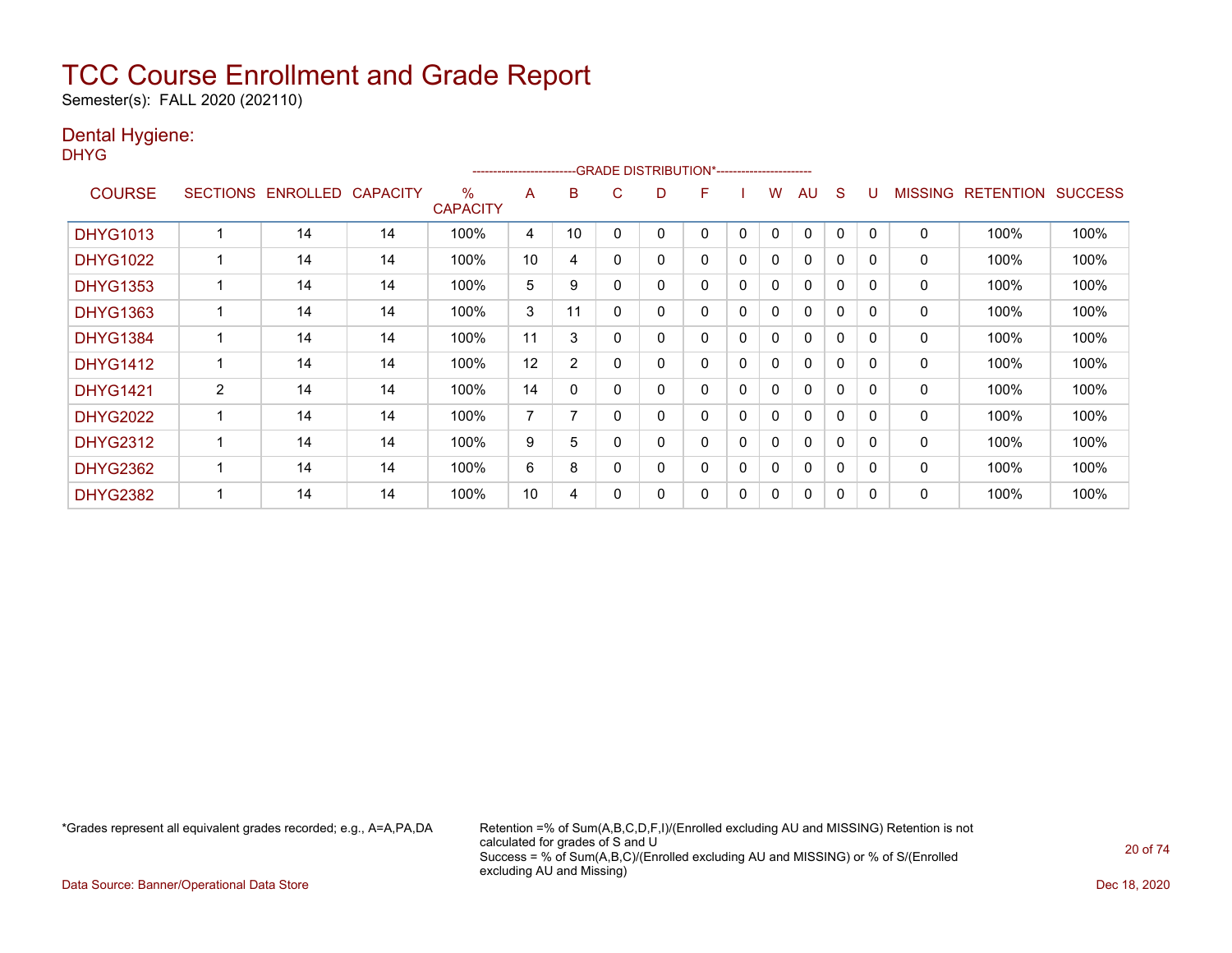Semester(s): FALL 2020 (202110)

### Diagnostic Medical Sonography: DMS

|                |                            |    |                         |    |    |    | -- GRADE DISTRIBUTION*------------------------ |   |    |              |   |                           |     |
|----------------|----------------------------|----|-------------------------|----|----|----|------------------------------------------------|---|----|--------------|---|---------------------------|-----|
| <b>COURSE</b>  | SECTIONS ENROLLED CAPACITY |    | $\%$<br><b>CAPACITY</b> | A  | B. | D. | н.                                             | W | AU | <sub>S</sub> |   | MISSING RETENTION SUCCESS |     |
| <b>DMS1002</b> | 14                         | 14 | 100%                    | 11 |    |    |                                                |   | 0  | 0            |   | 93%                       | 93% |
| <b>DMS1103</b> | 14                         | 14 | 100%                    | 10 |    |    |                                                |   | 0  | 0            |   | 93%                       | 93% |
| <b>DMS2034</b> | 13                         | 14 | 93%                     | 11 |    |    |                                                |   | 0  | 0            |   | 92%                       | 85% |
| <b>DMS2123</b> | 13                         | 14 | 93%                     | 11 |    |    |                                                |   | 0  | 0            | C | 92%                       | 92% |

\*Grades represent all equivalent grades recorded; e.g., A=A,PA,DA Retention =% of Sum(A,B,C,D,F,I)/(Enrolled excluding AU and MISSING) Retention is not calculated for grades of S and U Success = % of Sum(A,B,C)/(Enrolled excluding AU and MISSING) or % of S/(Enrolled excluding AU and Missing)

Data Source: Banner/Operational Data Store Dec 18, 2020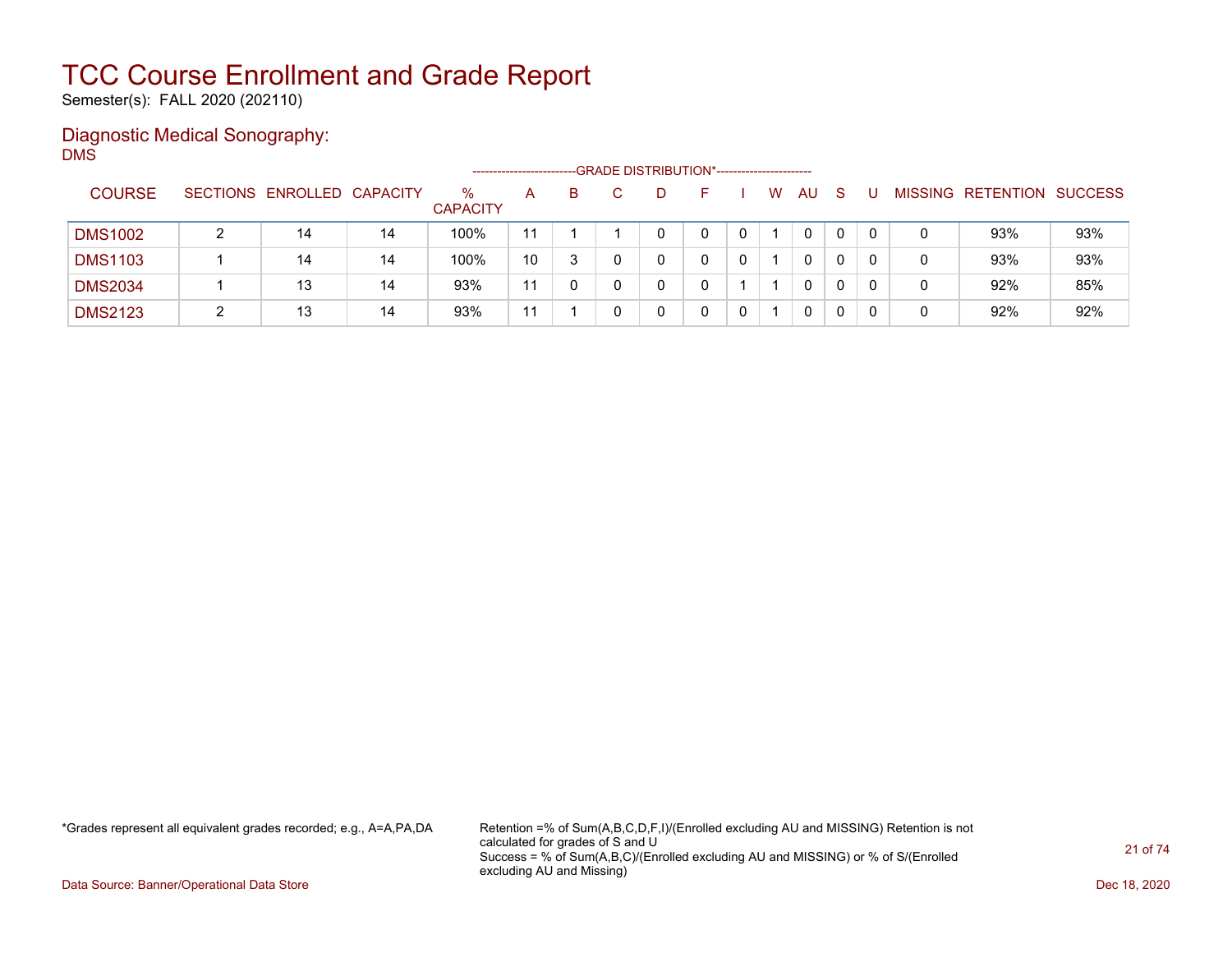Semester(s): FALL 2020 (202110)

### Drafting/Computer-Aided Design: DRFT

|                 |                            |    |                         |    |    |    | -- GRADE DISTRIBUTION*------------------------ |             |          |              |   |                           |      |
|-----------------|----------------------------|----|-------------------------|----|----|----|------------------------------------------------|-------------|----------|--------------|---|---------------------------|------|
| <b>COURSE</b>   | SECTIONS ENROLLED CAPACITY |    | $\%$<br><b>CAPACITY</b> | A  | B. | D. |                                                | W           | AU       | <sub>S</sub> |   | MISSING RETENTION SUCCESS |      |
| <b>DRFT1324</b> | 23                         | 32 | 72%                     | 11 | 4  |    |                                                |             | 0        | 0            |   | 96%                       | 74%  |
| <b>DRFT1442</b> | 8                          | 12 | 67%                     | 2  | 5  |    |                                                |             | 0        | 0            | 0 | 88%                       | 88%  |
| <b>DRFT2223</b> | 14                         | 12 | 117%                    | 6  |    |    |                                                | $\mathbf 0$ | $\Omega$ | 0            |   | 100%                      | 86%  |
| <b>DRFT2393</b> | 15                         | 14 | 107%                    | 10 |    |    |                                                | 0           | 0        |              |   | 100%                      | 100% |

\*Grades represent all equivalent grades recorded; e.g., A=A,PA,DA Retention =% of Sum(A,B,C,D,F,I)/(Enrolled excluding AU and MISSING) Retention is not calculated for grades of S and U Success = % of Sum(A,B,C)/(Enrolled excluding AU and MISSING) or % of S/(Enrolled excluding AU and Missing)

Data Source: Banner/Operational Data Store Dec 18, 2020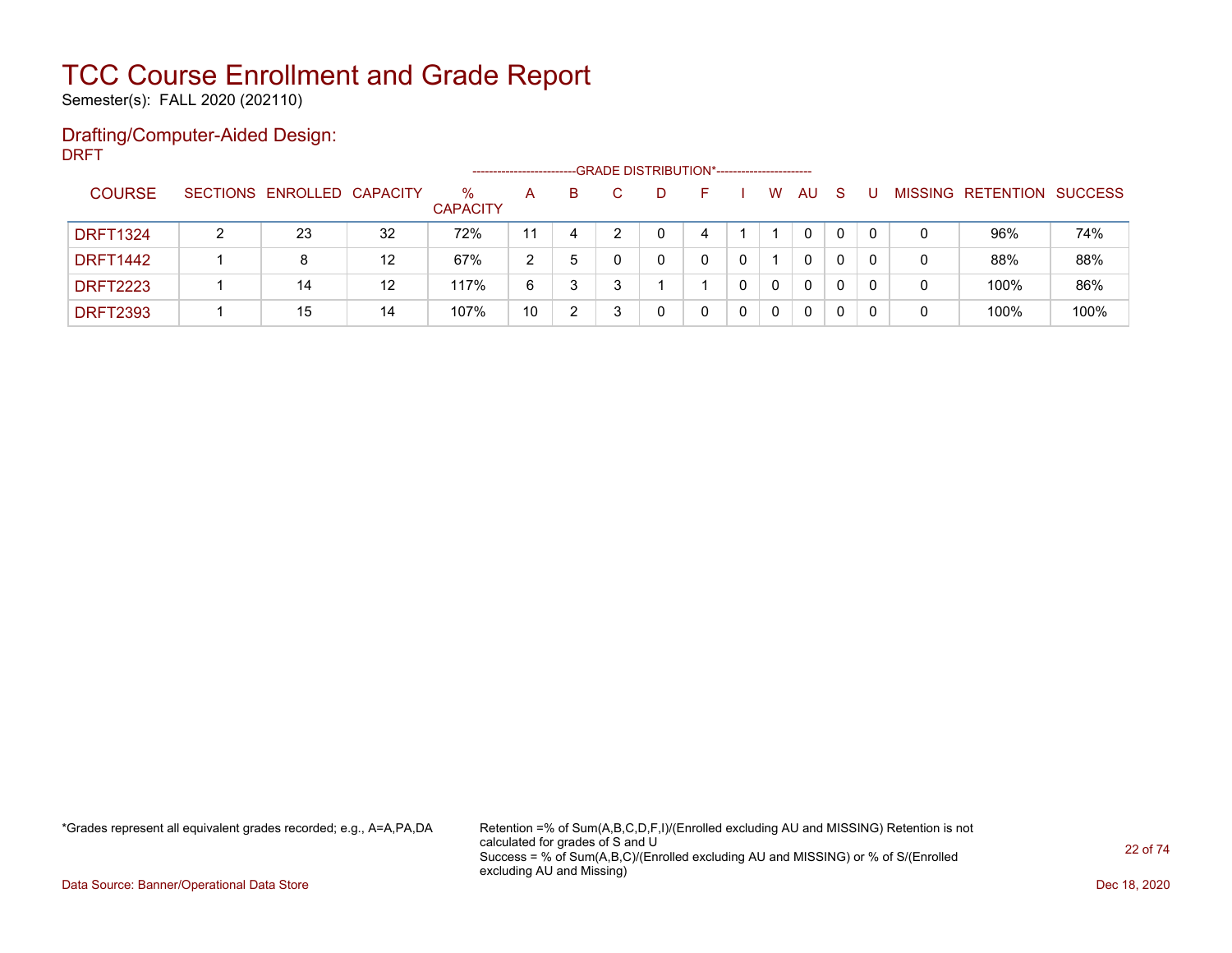Semester(s): FALL 2020 (202110)

#### Economics: ECON

| EUUN            |    |                            |     | -------------------     |              |    | -GRADE DISTRIBUTION*---------------------- |    |    |   |    |     |     |          |   |                           |     |
|-----------------|----|----------------------------|-----|-------------------------|--------------|----|--------------------------------------------|----|----|---|----|-----|-----|----------|---|---------------------------|-----|
| <b>COURSE</b>   |    | SECTIONS ENROLLED CAPACITY |     | $\%$<br><b>CAPACITY</b> | $\mathsf{A}$ | B. |                                            | D  | F. |   | W. | AU. | - S | J.       |   | MISSING RETENTION SUCCESS |     |
| <b>ECON1353</b> |    | 43                         | 60  | 72%                     | 11           |    |                                            |    | 9  | 0 | 4  | 0   |     |          |   | 91%                       | 63% |
| <b>ECON2013</b> | 16 | 388                        | 421 | 92%                     | 136          | 82 | 70                                         | 30 | 35 |   | 34 | 0   |     | $\Omega$ | 0 | 91%                       | 74% |
| <b>ECON2023</b> | 13 | 283                        | 311 | 91%                     | 112          | 62 | 42                                         | 5  | 31 |   | 30 | 0   |     | 0        | 0 | 89%                       | 76% |

\*Grades represent all equivalent grades recorded; e.g., A=A,PA,DA Retention =% of Sum(A,B,C,D,F,I)/(Enrolled excluding AU and MISSING) Retention is not calculated for grades of S and U Success = % of Sum(A,B,C)/(Enrolled excluding AU and MISSING) or % of S/(Enrolled excluding AU and Missing)

Data Source: Banner/Operational Data Store Dec 18, 2020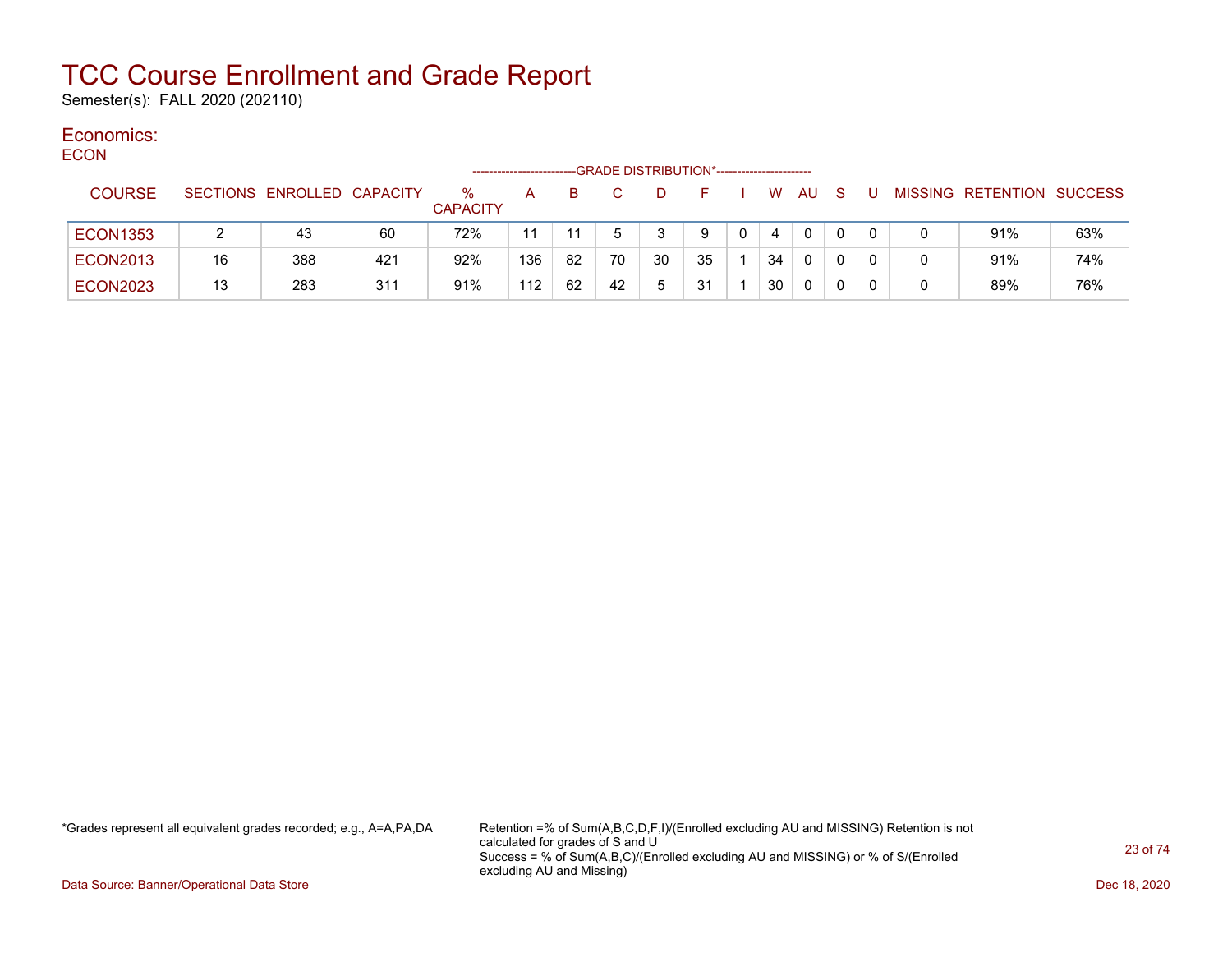Semester(s): FALL 2020 (202110)

### Electronics Technology:

ELET

|                 |                            |    |                      | ---------------------- |    | --GRADE DISTRIBUTION*----------------------- |   |   |              |              |   |   |                           |     |
|-----------------|----------------------------|----|----------------------|------------------------|----|----------------------------------------------|---|---|--------------|--------------|---|---|---------------------------|-----|
| <b>COURSE</b>   | SECTIONS ENROLLED CAPACITY |    | %<br><b>CAPACITY</b> | A                      | B. |                                              |   | W | <b>AU</b>    | <sub>S</sub> |   |   | MISSING RETENTION SUCCESS |     |
| <b>ELET1212</b> | 33                         | 36 | 92%                  | 9                      | 9  |                                              |   | 9 | $\mathbf{0}$ |              |   |   | 73%                       | 70% |
| <b>ELET1303</b> | 10                         | 10 | 100%                 | 4                      | 5  | 0                                            |   | 0 | $\mathbf{0}$ |              |   | 0 | 100%                      | 90% |
| <b>ELET1313</b> | 8                          | 10 | 80%                  | 3                      |    |                                              |   | 2 | $\mathbf{0}$ | $\Omega$     | 0 | 0 | 75%                       | 62% |
| <b>ELET2244</b> | 8                          | 10 | 80%                  | າ                      |    |                                              | 0 | 2 | 0            | 0            |   | 0 | 75%                       | 62% |

\*Grades represent all equivalent grades recorded; e.g., A=A,PA,DA Retention =% of Sum(A,B,C,D,F,I)/(Enrolled excluding AU and MISSING) Retention is not calculated for grades of S and U Success = % of Sum(A,B,C)/(Enrolled excluding AU and MISSING) or % of S/(Enrolled excluding AU and Missing)

Data Source: Banner/Operational Data Store Dec 18, 2020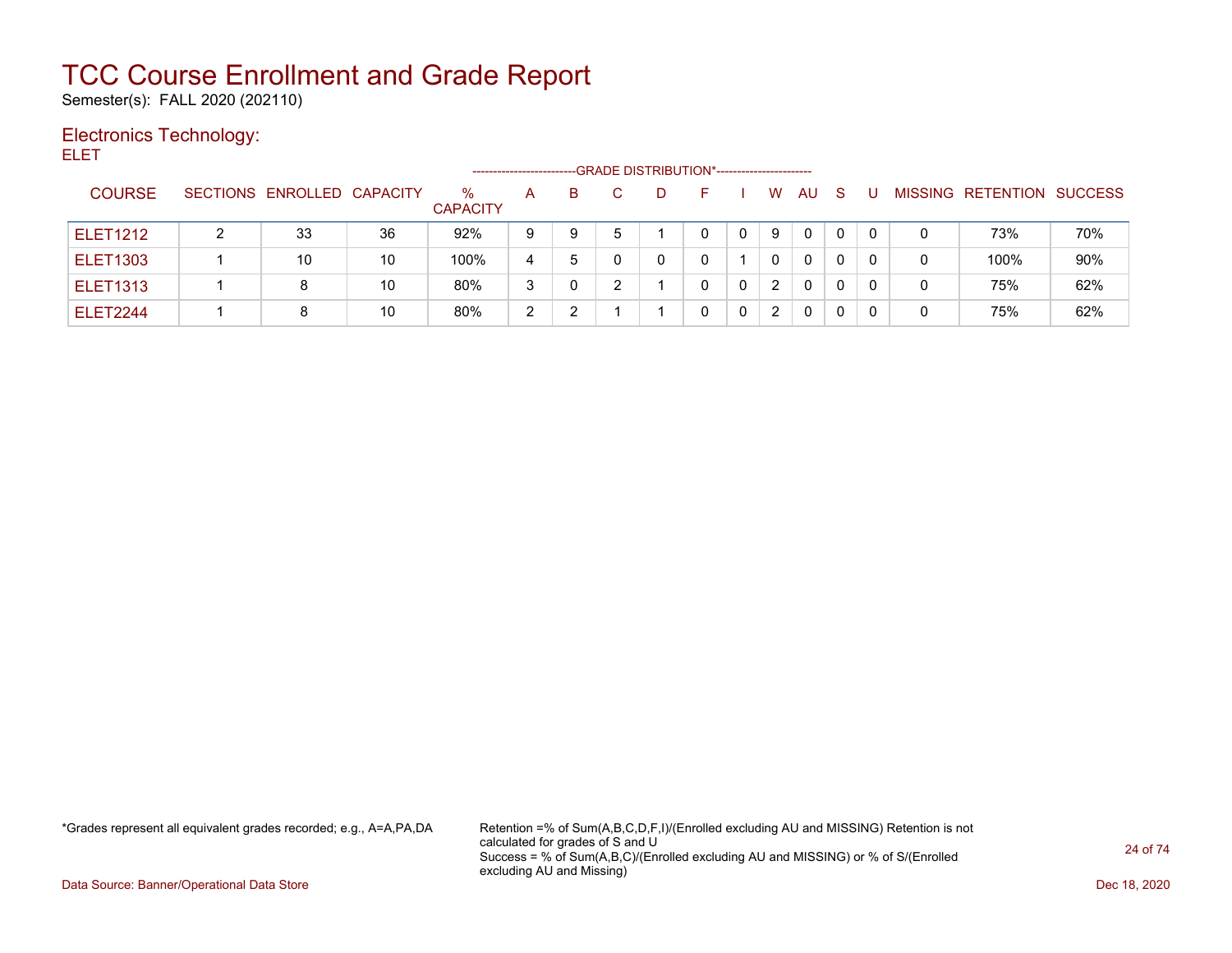Semester(s): FALL 2020 (202110)

### Emergency Medical Services Pro: EMSP

| -----           |                            |    |                      |   |    | ------------------------GRADE DISTRIBUTION*----------------------- |        |  |                 |          |       |                           |     |
|-----------------|----------------------------|----|----------------------|---|----|--------------------------------------------------------------------|--------|--|-----------------|----------|-------|---------------------------|-----|
| <b>COURSE</b>   | SECTIONS ENROLLED CAPACITY |    | %<br><b>CAPACITY</b> | A |    | B C                                                                | $\Box$ |  |                 | I W AU S | - U - | MISSING RETENTION SUCCESS |     |
| <b>EMSP1119</b> | 65                         | 70 | 93%                  |   | 38 |                                                                    |        |  | 10 <sup>°</sup> |          |       | 85%                       | 77% |

\*Grades represent all equivalent grades recorded; e.g., A=A,PA,DA Retention =% of Sum(A,B,C,D,F,I)/(Enrolled excluding AU and MISSING) Retention is not calculated for grades of S and U Success = % of Sum(A,B,C)/(Enrolled excluding AU and MISSING) or % of S/(Enrolled excluding AU and Missing)

Data Source: Banner/Operational Data Store Dec 18, 2020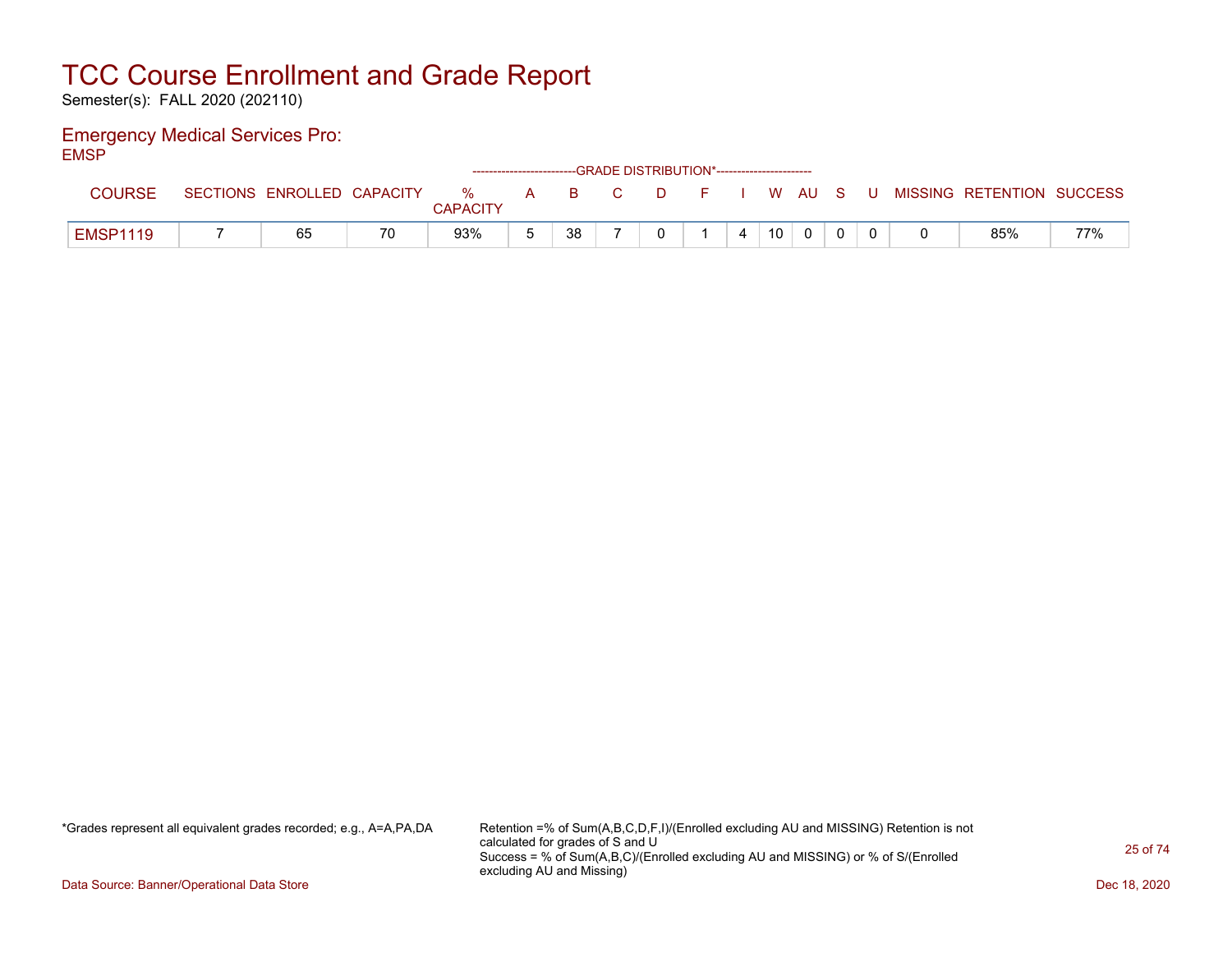Semester(s): FALL 2020 (202110)

### English: **ENGL**

|                 |                |                            |       |                         | ------------------------ |                | -- GRADE DISTRIBUTION*------------------------ |              |                |                |     |                |              |              |              |                                  |      |
|-----------------|----------------|----------------------------|-------|-------------------------|--------------------------|----------------|------------------------------------------------|--------------|----------------|----------------|-----|----------------|--------------|--------------|--------------|----------------------------------|------|
| <b>COURSE</b>   |                | SECTIONS ENROLLED CAPACITY |       | $\%$<br><b>CAPACITY</b> | A                        | B              | C                                              | D            | F              |                | w   | AU             | S            | U            |              | <b>MISSING RETENTION SUCCESS</b> |      |
| <b>ENGL0611</b> | $\mathbf{1}$   | $\overline{7}$             | 10    | 70%                     | 3                        | $\overline{2}$ |                                                |              | 0              | $\mathbf{0}$   | 0   | $\mathbf 0$    | $\mathbf{0}$ | $\mathbf{0}$ | $\mathbf{0}$ | 100%                             | 86%  |
| <b>ENGL0621</b> | $\mathbf{1}$   | 4                          | 10    | 40%                     | $\overline{1}$           |                | $\mathbf{0}$                                   | 1            | $\mathbf{0}$   | 0              |     | $\mathbf{0}$   | $\Omega$     | 0            | 0            | 75%                              | 50%  |
| <b>ENGL0641</b> | 1              | $\overline{2}$             | 10    | 20%                     | $\mathbf 1$              | $\Omega$       | $\Omega$                                       | $\mathbf{0}$ | $\Omega$       | $\mathbf{0}$   |     | $\mathbf{0}$   | $\Omega$     | 0            | $\mathbf{0}$ | 50%                              | 50%  |
| <b>ENGL0923</b> | 8              | 110                        | 119   | 92%                     | 23                       | 21             | 16                                             | 3            | 24             | $\mathbf{0}$   | 23  | 0              | $\Omega$     | 0            | 0            | 79%                              | 55%  |
| <b>ENGL0933</b> | 14             | 171                        | 211   | 81%                     | 20                       | 34             | 27                                             | 18           | 28             | $\mathbf{0}$   | 44  | $\mathbf{0}$   | $\Omega$     | 0            | 0            | 74%                              | 47%  |
| <b>ENGL0943</b> | 26             | 184                        | 195   | 94%                     | 81                       | 38             | 20                                             | 6            | 13             | $\mathbf{0}$   | 26  | 0              | $\Omega$     | 0            | 0            | 86%                              | 76%  |
| <b>ENGL1071</b> | 1              | 4                          | 5     | 80%                     | $\overline{4}$           | $\mathbf{0}$   | $\mathbf{0}$                                   | 0            | 0              | 0              | 0   | 0              | 0            | 0            | $\mathbf{0}$ | 100%                             | 100% |
| <b>ENGL1113</b> | 221            | 3,064                      | 3,239 | 95%                     | 1,015                    | 780            | 428                                            | 124          | 320            | 3              | 394 | $\mathbf{0}$   | $\Omega$     | 0            | $\mathbf{0}$ | 87%                              | 73%  |
| <b>ENGL1213</b> | 79             | 1,304                      | 1,398 | 93%                     | 392                      | 349            | 139                                            | 57           | 171            | $\overline{7}$ | 189 | $\mathbf{0}$   | 0            | $\Omega$     | 0            | 86%                              | 67%  |
| <b>ENGL2333</b> | $\overline{2}$ | 40                         | 40    | 100%                    | 16                       | 11             | 5                                              | 0            | 3              | $\mathbf{0}$   | 5   | $\mathbf{0}$   | $\Omega$     | 0            | 0            | 88%                              | 80%  |
| <b>ENGL2343</b> | $\mathbf{1}$   | 16                         | 20    | 80%                     | 8                        | 2              | 1                                              | 1            | 0              | $\mathbf{0}$   | 4   | $\mathbf{0}$   | $\Omega$     | 0            | 0            | 75%                              | 69%  |
| <b>ENGL2383</b> | 1              | 12                         | 20    | 60%                     | 9                        | 1              | 1                                              | 0            | 0              | $\mathbf{0}$   |     | $\mathbf{0}$   | $\Omega$     | 0            | 0            | 92%                              | 92%  |
| <b>ENGL2413</b> | 5              | 129                        | 140   | 92%                     | 35                       | 44             | 14                                             | 5            | $\overline{7}$ | $\mathbf{0}$   | 24  | 0              | $\Omega$     | 0            | 0            | 81%                              | 72%  |
| <b>ENGL2473</b> | $\mathbf{1}$   | 12                         | 30    | 40%                     | 8                        | $\mathbf{0}$   | $\overline{2}$                                 | 0            | $\mathbf{0}$   | $\mathbf{0}$   | 0   | $\overline{2}$ | $\Omega$     | 0            | 0            | 100%                             | 100% |
| <b>ENGL2493</b> | $\mathbf{1}$   | 6                          | 20    | 30%                     | 5                        |                | 0                                              | 0            | $\mathbf{0}$   | 0              | 0   | 0              | $\Omega$     | 0            | 0            | 100%                             | 100% |
| <b>ENGL2543</b> | $\mathbf 1$    | 16                         | 30    | 53%                     | $\overline{7}$           | 6              | 1                                              | 0            | $\overline{2}$ | $\mathbf{0}$   | 0   | $\mathbf{0}$   | 0            | 0            | $\mathbf{0}$ | 100%                             | 88%  |
| <b>ENGL2653</b> | $\mathbf{1}$   | 12                         | 30    | 40%                     | 6                        | 2              | 2                                              | $\mathbf{0}$ |                | $\mathbf{0}$   |     | $\mathbf{0}$   | $\Omega$     | 0            | $\Omega$     | 92%                              | 83%  |
| <b>ENGL2773</b> | 1              | 29                         | 30    | 97%                     | 9                        | 11             | 4                                              | 0            | $\overline{2}$ | $\mathbf{0}$   | 3   | 0              | 0            | 0            | 0            | 90%                              | 83%  |
| <b>ENGL2883</b> | 1              | 12                         | 30    | 40%                     | 3                        | $\overline{2}$ | 1                                              |              | 4              | 0              |     | 0              | 0            | 0            | $\Omega$     | 92%                              | 50%  |

\*Grades represent all equivalent grades recorded; e.g., A=A,PA,DA Retention =% of Sum(A,B,C,D,F,I)/(Enrolled excluding AU and MISSING) Retention is not calculated for grades of S and U Success = % of Sum(A,B,C)/(Enrolled excluding AU and MISSING) or % of S/(Enrolled excluding AU and Missing) Data Source: Banner/Operational Data Store Dec 18, 2020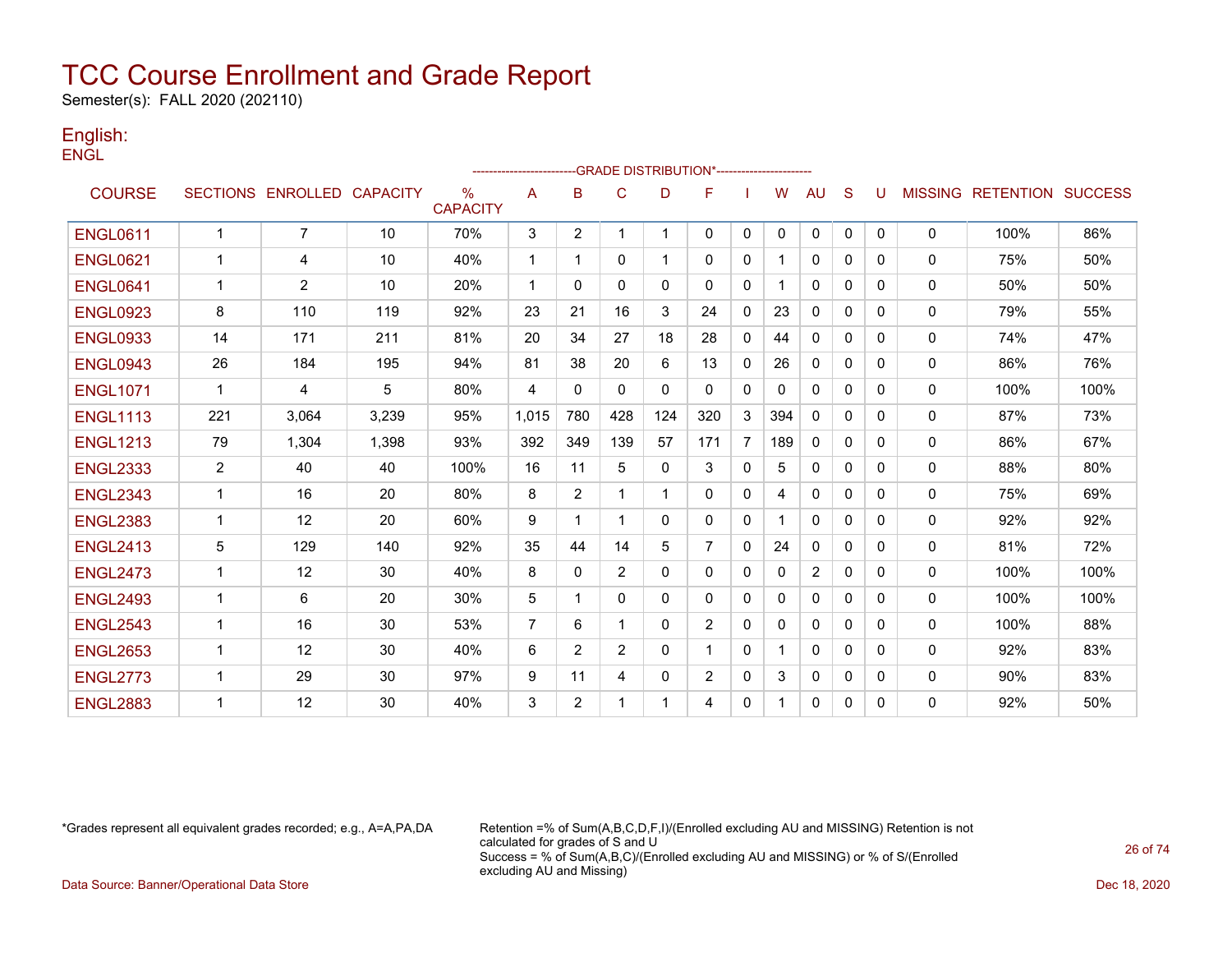Semester(s): FALL 2020 (202110)

### Engineering: **ENGR**

|                 |   |                            |     |                      | ------------------------ |    |                | -GRADE DISTRIBUTION*----------------------- |                |              |                |              |              |   |                |                  |                |
|-----------------|---|----------------------------|-----|----------------------|--------------------------|----|----------------|---------------------------------------------|----------------|--------------|----------------|--------------|--------------|---|----------------|------------------|----------------|
| <b>COURSE</b>   |   | SECTIONS ENROLLED CAPACITY |     | %<br><b>CAPACITY</b> | A                        | B  | C              | D                                           | F              |              | w              | AU           | <sub>S</sub> | U | <b>MISSING</b> | <b>RETENTION</b> | <b>SUCCESS</b> |
| <b>ENGR1111</b> | 5 | 118                        | 118 | 100%                 | 66                       | 17 | 6              | 5                                           |                | 0            | 23             | 0            | 0            | 0 | 0              | 81%              | 75%            |
| <b>ENGR1132</b> | 3 | 54                         | 54  | 100%                 | 29                       | 17 | $\overline{2}$ | 0                                           |                | $\Omega$     | 6              | $\mathbf{0}$ | $\mathbf 0$  | 0 | $\mathbf{0}$   | 89%              | 89%            |
| <b>ENGR1242</b> | 3 | 50                         | 54  | 93%                  | 24                       | 13 | 6              | 0                                           |                |              | 6              | 0            | 0            | 0 | 0              | 88%              | 86%            |
| <b>ENGR2103</b> | 2 | 49                         | 50  | 98%                  | 26                       | 12 | 5              | $\overline{2}$                              |                |              | $\overline{2}$ | 0            | 0            | 0 | 0              | 96%              | 88%            |
| <b>ENGR2143</b> | 2 | 32                         | 44  | 73%                  | 22                       | 5  |                |                                             |                | $\mathbf{0}$ | $\overline{2}$ | $\mathbf{0}$ | $\mathbf{0}$ | 0 | 0              | 94%              | 88%            |
| <b>ENGR2213</b> | 2 | 30                         | 44  | 68%                  | 17                       | ⇁  | 5              |                                             |                | 0            |                | $\mathbf{0}$ | $\mathbf{0}$ | 0 | 0              | 100%             | 97%            |
| <b>ENGR2523</b> | 2 | 39                         | 44  | 89%                  | 20                       | 13 | $\overline{2}$ | 0                                           | $\overline{2}$ | 0            | $\overline{2}$ | 0            | $\mathbf 0$  | 0 | 0              | 95%              | 90%            |
| <b>ENGR2613</b> | 3 | 33                         | 42  | 79%                  | 19                       | 8  | 2              | 0                                           | $\Omega$       | 0            | 4              | $\mathbf{0}$ | 0            | 0 | 0              | 88%              | 88%            |

\*Grades represent all equivalent grades recorded; e.g., A=A,PA,DA Retention =% of Sum(A,B,C,D,F,I)/(Enrolled excluding AU and MISSING) Retention is not calculated for grades of S and U Success = % of Sum(A,B,C)/(Enrolled excluding AU and MISSING) or % of S/(Enrolled excluding AU and Missing)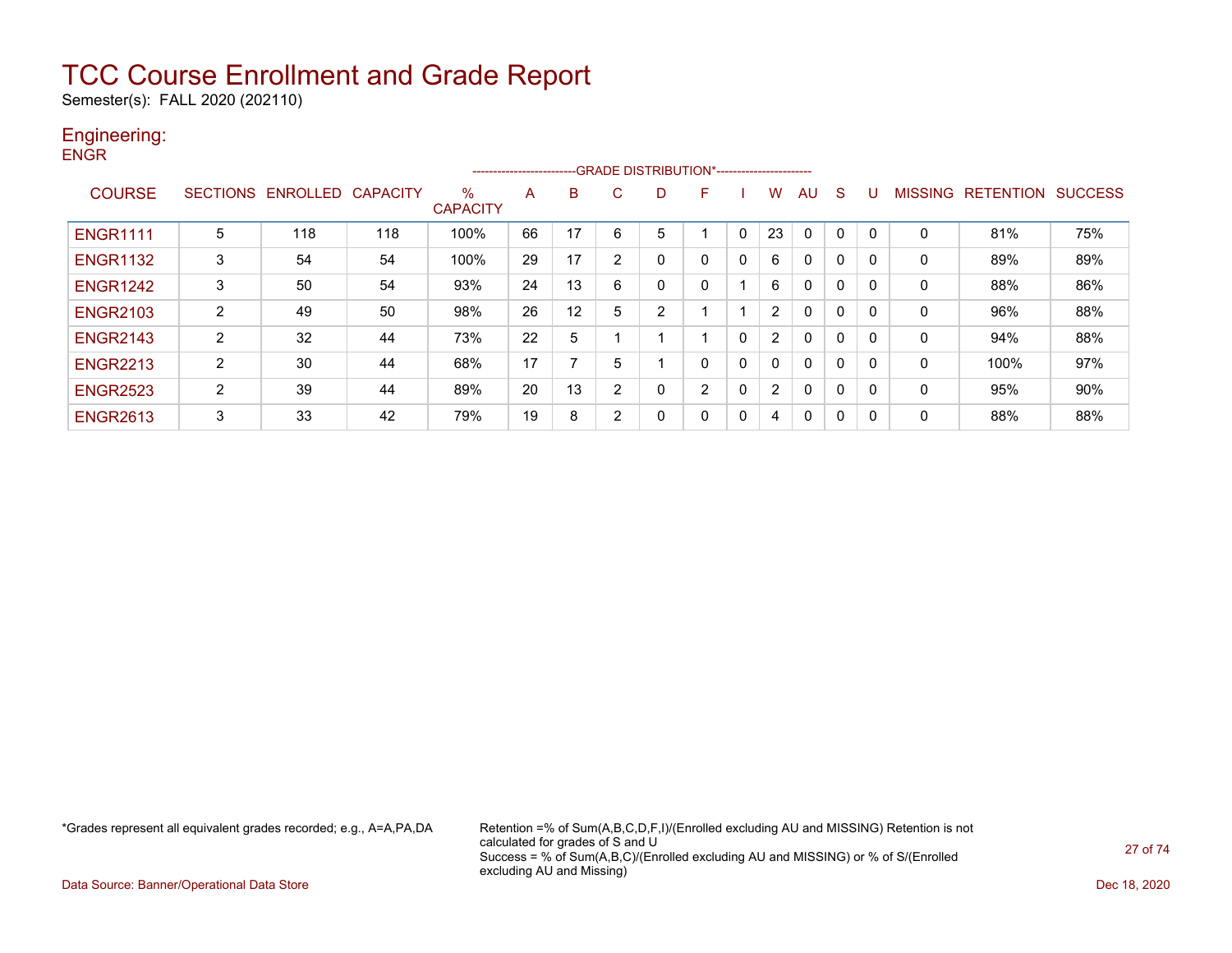Semester(s): FALL 2020 (202110)

### Engineering Technology: **ENGT**

|                 |   |                            |    |                      | ----------------------- |   |   | --GRADE DISTRIBUTION*----------------------- |    |              |                |              |              |   |                |                  |                |
|-----------------|---|----------------------------|----|----------------------|-------------------------|---|---|----------------------------------------------|----|--------------|----------------|--------------|--------------|---|----------------|------------------|----------------|
| <b>COURSE</b>   |   | SECTIONS ENROLLED CAPACITY |    | %<br><b>CAPACITY</b> | A                       | B | C | D                                            | н. |              | w              | AU           | -S           |   | <b>MISSING</b> | <b>RETENTION</b> | <b>SUCCESS</b> |
| <b>ENGT1213</b> | 2 | 11                         | 24 | 46%                  |                         | 4 |   |                                              |    | 0            | 0              | $\Omega$     | $\mathbf{0}$ |   | 0              | 100%             | 100%           |
| <b>ENGT1223</b> |   | 16                         | 16 | 100%                 | 6                       | 5 | 3 | 0                                            | 0  | $\mathbf{0}$ | $\overline{2}$ | 0            | 0            |   | 0              | 88%              | 88%            |
| <b>ENGT1313</b> |   | 9                          | 16 | 56%                  |                         |   |   |                                              | 0  | 0            | 0              | 0            | 0            |   | 0              | 100%             | 100%           |
| <b>ENGT1443</b> |   | 14                         | 14 | 100%                 | 6                       | 8 | 0 | 0                                            | 0  | 0            | 0              | $\mathbf{0}$ | $\mathbf{0}$ |   | 0              | 100%             | 100%           |
| <b>ENGT1513</b> |   | 10                         | 16 | 62%                  | 10                      | 0 | 0 | 0                                            | 0  | 0            | 0              | 0            | 0            |   | 0              | 100%             | 100%           |
| <b>ENGT2463</b> |   | 17                         | 16 | 106%                 | 14                      |   |   |                                              | 0  | 0            | 0              | 0            | 0            | 0 | 0              | 100%             | 94%            |

\*Grades represent all equivalent grades recorded; e.g., A=A,PA,DA Retention =% of Sum(A,B,C,D,F,I)/(Enrolled excluding AU and MISSING) Retention is not calculated for grades of S and U Success = % of Sum(A,B,C)/(Enrolled excluding AU and MISSING) or % of S/(Enrolled excluding AU and Missing)

Data Source: Banner/Operational Data Store Dec 18, 2020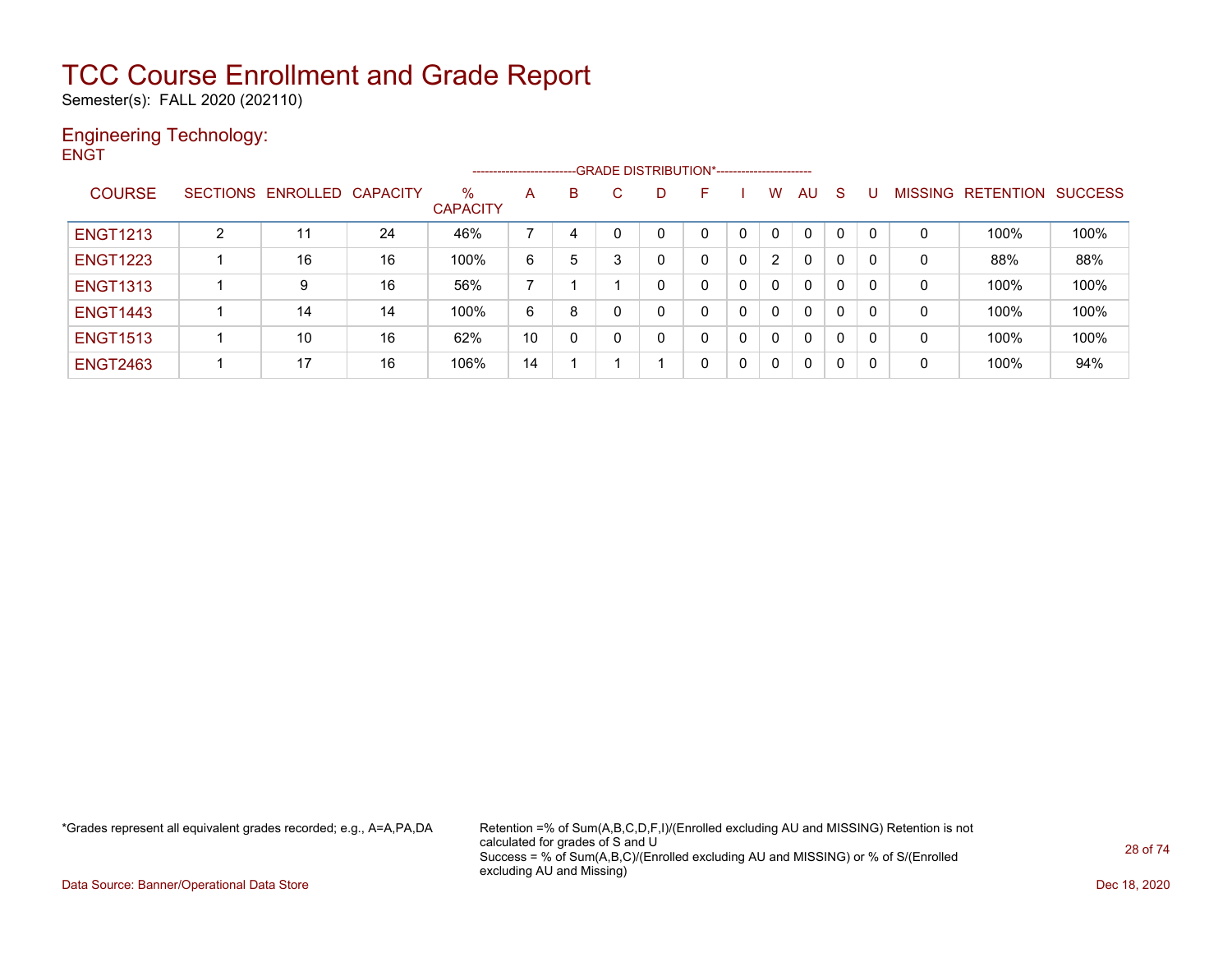Semester(s): FALL 2020 (202110)

### ESLA English as a Second Lang: ESLA

|                 |                 |                 |                 |                                  | ----------------------- |                |                | --GRADE DISTRIBUTION*----------------------- |   |              |              |              |              |              |                |                  |                |
|-----------------|-----------------|-----------------|-----------------|----------------------------------|-------------------------|----------------|----------------|----------------------------------------------|---|--------------|--------------|--------------|--------------|--------------|----------------|------------------|----------------|
| <b>COURSE</b>   | <b>SECTIONS</b> | <b>ENROLLED</b> | <b>CAPACITY</b> | $\frac{0}{0}$<br><b>CAPACITY</b> | A                       | B              | C              | D                                            | F |              | W            | AU           | S            | U            | <b>MISSING</b> | <b>RETENTION</b> | <b>SUCCESS</b> |
| <b>ESLA0253</b> | $\mathbf{1}$    | 1               | 10              | 10%                              | -1                      | $\Omega$       | $\Omega$       | $\Omega$                                     | 0 | $\mathbf{0}$ | $\Omega$     | $\mathbf{0}$ | $\mathbf{0}$ | $\Omega$     | $\mathbf{0}$   | 100%             | 100%           |
| <b>ESLA0323</b> | $\overline{2}$  | $\overline{2}$  | 19              | 11%                              | $\mathbf{0}$            | $\mathbf{0}$   |                | $\Omega$                                     | 0 | $\mathbf{0}$ |              | $\Omega$     | $\Omega$     | $\Omega$     | 0              | 50%              | 50%            |
| <b>ESLA0333</b> | $\mathbf{1}$    | 3               | 10              | 30%                              | $\mathbf 0$             | 1              |                | 0                                            | 1 | $\mathbf{0}$ | $\mathbf{0}$ | 0            | $\Omega$     | 0            | 0              | 100%             | 67%            |
| <b>ESLA0413</b> | $\overline{2}$  | 3               | 19              | 16%                              | $\mathbf 0$             | 1              | $\Omega$       |                                              | 0 | $\mathbf{0}$ |              | 0            | $\Omega$     | $\Omega$     | 0              | 67%              | 33%            |
| <b>ESLA0443</b> | 2               | 3               | 19              | 16%                              | $\mathbf 1$             | 1              |                | 0                                            | 0 | $\mathbf{0}$ | $\Omega$     | $\mathbf{0}$ | $\mathbf{0}$ | $\Omega$     | 0              | 100%             | 100%           |
| <b>ESLA0453</b> | $\overline{2}$  | $\overline{2}$  | 19              | 11%                              | $\mathbf{0}$            | 1              | 0              | 0                                            | 0 | $\mathbf{0}$ |              | $\mathbf{0}$ | 0            | 0            | 0              | 50%              | 50%            |
| <b>ESLA0533</b> | $\mathbf{1}$    | 1               | 5               | 20%                              | $\mathbf 1$             | 0              | $\Omega$       | 0                                            | 0 | $\mathbf{0}$ | $\Omega$     | $\mathbf{0}$ | $\Omega$     | 0            | $\mathbf{0}$   | 100%             | 100%           |
| <b>ESLA0543</b> | 2               | 3               | 15              | 20%                              | $\overline{1}$          | $\overline{2}$ | $\Omega$       | 0                                            | 0 | $\Omega$     | $\Omega$     | $\Omega$     | $\Omega$     | 0            | 0              | 100%             | 100%           |
| <b>ESLA0553</b> | 2               | 3               | 16              | 19%                              | 3                       | 0              | $\Omega$       | 0                                            | 0 | $\Omega$     | $\mathbf{0}$ | $\mathbf{0}$ | $\Omega$     | 0            | 0              | 100%             | 100%           |
| <b>ESLA0613</b> | 2               | 3               | 19              | 16%                              | 2                       | 1              | 0              | 0                                            | 0 | $\Omega$     | 0            | $\mathbf{0}$ | $\Omega$     | $\Omega$     | $\mathbf{0}$   | 100%             | 100%           |
| <b>ESLA0623</b> | 1               | 5               | 10              | 50%                              | 4                       | 0              | $\Omega$       | 1                                            | 0 | $\Omega$     | 0            | $\mathbf{0}$ | $\Omega$     | <sup>0</sup> | $\mathbf{0}$   | 100%             | 80%            |
| <b>ESLA0713</b> | 2               | $\overline{7}$  | 17              | 41%                              | 5                       | $\overline{2}$ | $\Omega$       | 0                                            | 0 | $\Omega$     | 0            | 0            | $\Omega$     | <sup>0</sup> | $\mathbf{0}$   | 100%             | 100%           |
| <b>ESLA0723</b> | $\overline{2}$  | 10              | 17              | 59%                              | 5                       | 3              | $\overline{2}$ | 0                                            | 0 | $\Omega$     | 0            | 0            | $\Omega$     | <sup>0</sup> | $\mathbf{0}$   | 100%             | 100%           |
| <b>ESLA0733</b> | $\mathbf{1}$    | 6               | $\overline{7}$  | 86%                              | 3                       | $\overline{2}$ | $\Omega$       |                                              | 0 | $\Omega$     | 0            | 0            | $\Omega$     | 0            | 0              | 100%             | 83%            |
| <b>ESLA0743</b> | 2               | 9               | 17              | 53%                              | 5                       | 1              | 0              |                                              | 1 | $\mathbf{0}$ |              | $\mathbf{0}$ | 0            | $\Omega$     | 0              | 89%              | 67%            |
| <b>ESLA0833</b> | $\overline{2}$  | $\overline{7}$  | 16              | 44%                              | 6                       | 0              | 0              |                                              | 0 | $\mathbf{0}$ | 0            | 0            | 0            | 0            | 0              | 100%             | 86%            |
| <b>ESLA0953</b> | $\overline{2}$  | 8               | 15              | 53%                              | 7                       | 0              |                | 0                                            | 0 | $\mathbf{0}$ | 0            | 0            | 0            | 0            | 0              | 100%             | 100%           |

\*Grades represent all equivalent grades recorded; e.g., A=A,PA,DA Retention =% of Sum(A,B,C,D,F,I)/(Enrolled excluding AU and MISSING) Retention is not calculated for grades of S and U Success = % of Sum(A,B,C)/(Enrolled excluding AU and MISSING) or % of S/(Enrolled excluding AU and Missing)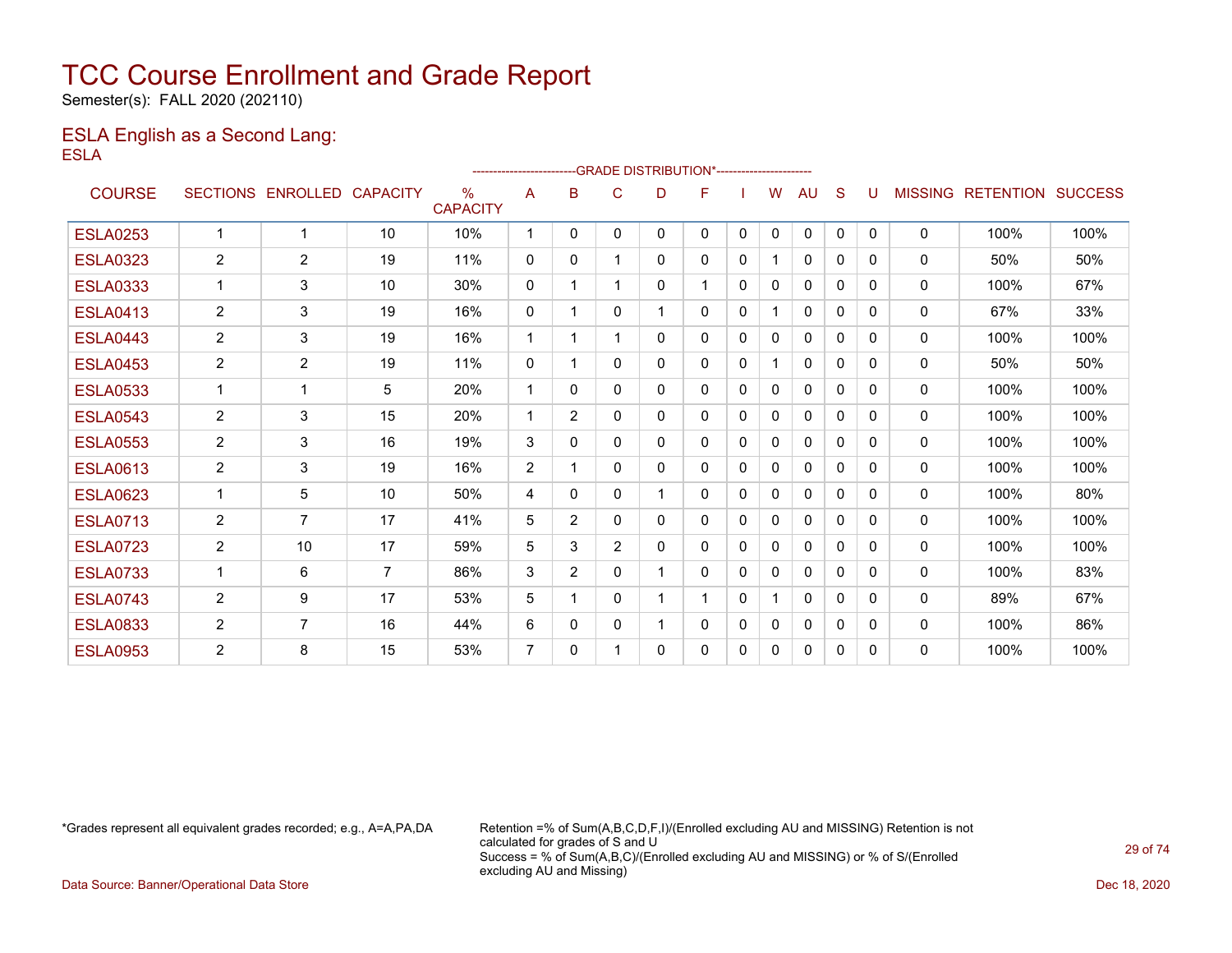Semester(s): FALL 2020 (202110)

### ESLN English as a Second Lang: ESLN

|                 |   |                            |    |                      | -------------------- |   | -GRADE DISTRIBUTION*---------------------- |    |             |              |    |          |                |           |                |
|-----------------|---|----------------------------|----|----------------------|----------------------|---|--------------------------------------------|----|-------------|--------------|----|----------|----------------|-----------|----------------|
| <b>COURSE</b>   |   | SECTIONS ENROLLED CAPACITY |    | %<br><b>CAPACITY</b> | A                    | B | D                                          | н. | W           | AU.          | -S |          | <b>MISSING</b> | RETENTION | <b>SUCCESS</b> |
| <b>ESLN0133</b> |   |                            | 9  | 11%                  |                      |   |                                            |    | 0           | 0            | 0  |          | 0              | 100%      | 100%           |
| <b>ESLN0213</b> |   |                            | 9  | 11%                  | 0                    |   |                                            |    | $\mathbf 0$ | $\mathbf{0}$ | 0  | -0       | 0              | 100%      | 100%           |
| <b>ESLN0233</b> | 2 | 5                          | 19 | 26%                  | 2                    |   |                                            |    |             | $\mathbf{0}$ | 0  | $\Omega$ | 0              | 80%       | 60%            |
| <b>ESLN0313</b> |   |                            | 9  | 11%                  | 0                    | 0 |                                            | 0  |             | 0            | 0  |          | 0              | 0%        | 0%             |
| <b>ESLN0333</b> |   |                            | 10 | 10%                  |                      |   |                                            | 0  | 0           | 0            | 0  | 0        | 0              | 100%      | 100%           |

\*Grades represent all equivalent grades recorded; e.g., A=A,PA,DA Retention =% of Sum(A,B,C,D,F,I)/(Enrolled excluding AU and MISSING) Retention is not calculated for grades of S and U Success = % of Sum(A,B,C)/(Enrolled excluding AU and MISSING) or % of S/(Enrolled excluding AU and Missing)

Data Source: Banner/Operational Data Store Dec 18, 2020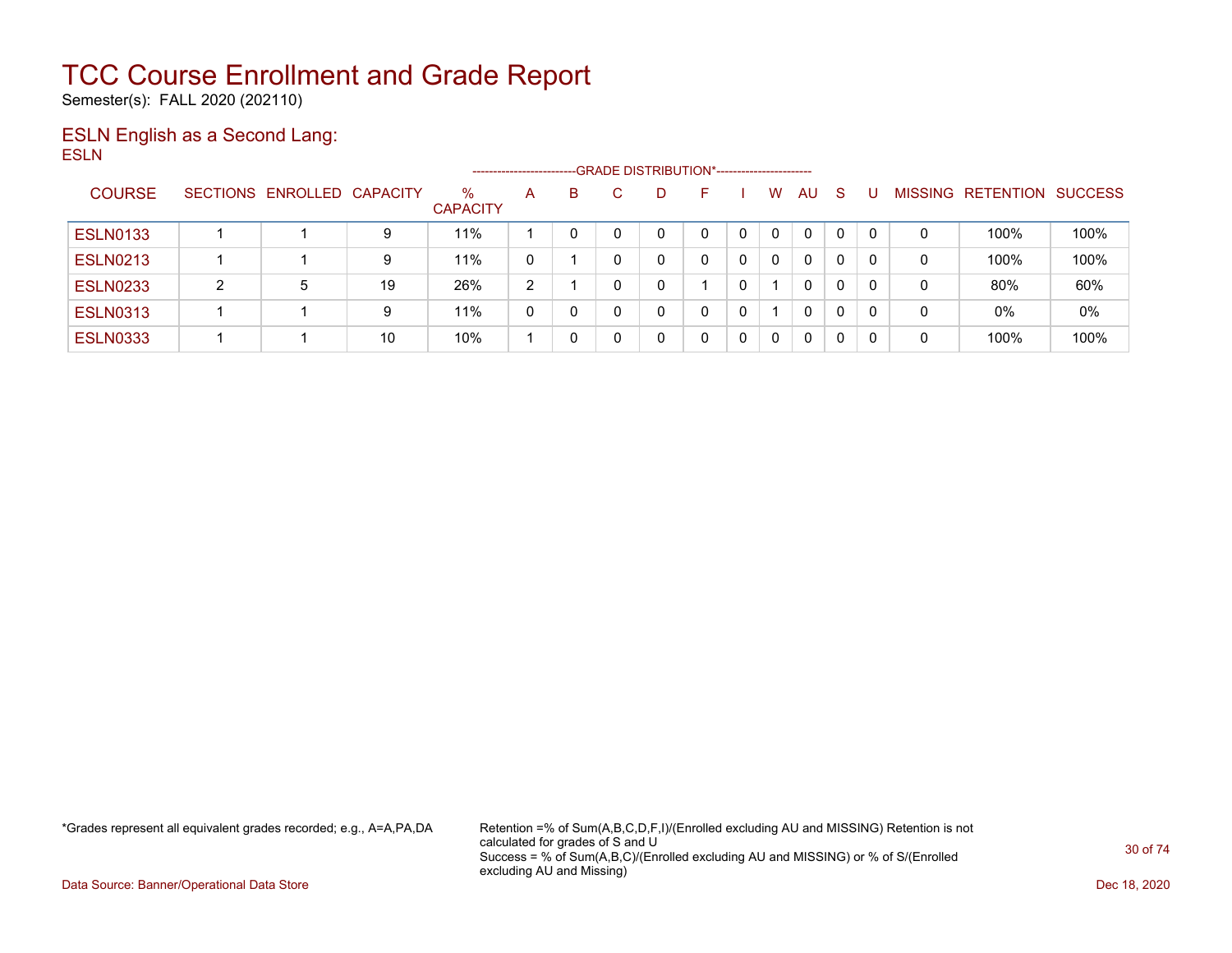Semester(s): FALL 2020 (202110)

### Fire & Emergency Medical Svcs: FEMS

|                 |                            |    |                         | ---------------------- |    |     |    | --GRADE DISTRIBUTION*------------------------ |   |              |              |    |          |                |                  |                |
|-----------------|----------------------------|----|-------------------------|------------------------|----|-----|----|-----------------------------------------------|---|--------------|--------------|----|----------|----------------|------------------|----------------|
| <b>COURSE</b>   | SECTIONS ENROLLED CAPACITY |    | $\%$<br><b>CAPACITY</b> | A                      | B  | C.  | D. | F                                             |   | W            | AU           | -S |          | <b>MISSING</b> | <b>RETENTION</b> | <b>SUCCESS</b> |
| <b>FEMS1214</b> | 18                         | 21 | 86%                     |                        | 4  | - 0 | 5  |                                               |   |              | 0            | 0  | $\Omega$ | 0              | 94%              | 61%            |
| <b>FEMS1224</b> | 10                         | 14 | 71%                     | 3                      | 5  |     |    |                                               | 0 | 0            | $\Omega$     | 0  | 0        | 0              | 100%             | 90%            |
| <b>FEMS1233</b> | 26                         | 30 | 87%                     | 8                      | 13 |     |    | 0                                             | 0 | 4            | $\mathbf{0}$ | 0  | 0        | 0              | 85%              | 81%            |
| <b>FEMS1243</b> | 10                         | 30 | 33%                     |                        | 0  | 2   | 0  |                                               | 0 | $\Omega$     | $\Omega$     | 0  | $\Omega$ | 0              | 100%             | 90%            |
| <b>FEMS1253</b> | 23                         | 30 | 77%                     | 6                      | 10 | 4   |    |                                               | 0 | $\mathbf{2}$ | $\mathbf{0}$ | 0  | $\Omega$ | 0              | 91%              | 87%            |
| <b>FEMS1263</b> | 24                         | 30 | 80%                     | 22                     | 0  |     |    | 0                                             | 0 | 2            | $\mathbf{0}$ | 0  | 0        | 0              | 92%              | 92%            |

\*Grades represent all equivalent grades recorded; e.g., A=A,PA,DA Retention =% of Sum(A,B,C,D,F,I)/(Enrolled excluding AU and MISSING) Retention is not calculated for grades of S and U Success = % of Sum(A,B,C)/(Enrolled excluding AU and MISSING) or % of S/(Enrolled excluding AU and Missing)

Data Source: Banner/Operational Data Store Dec 18, 2020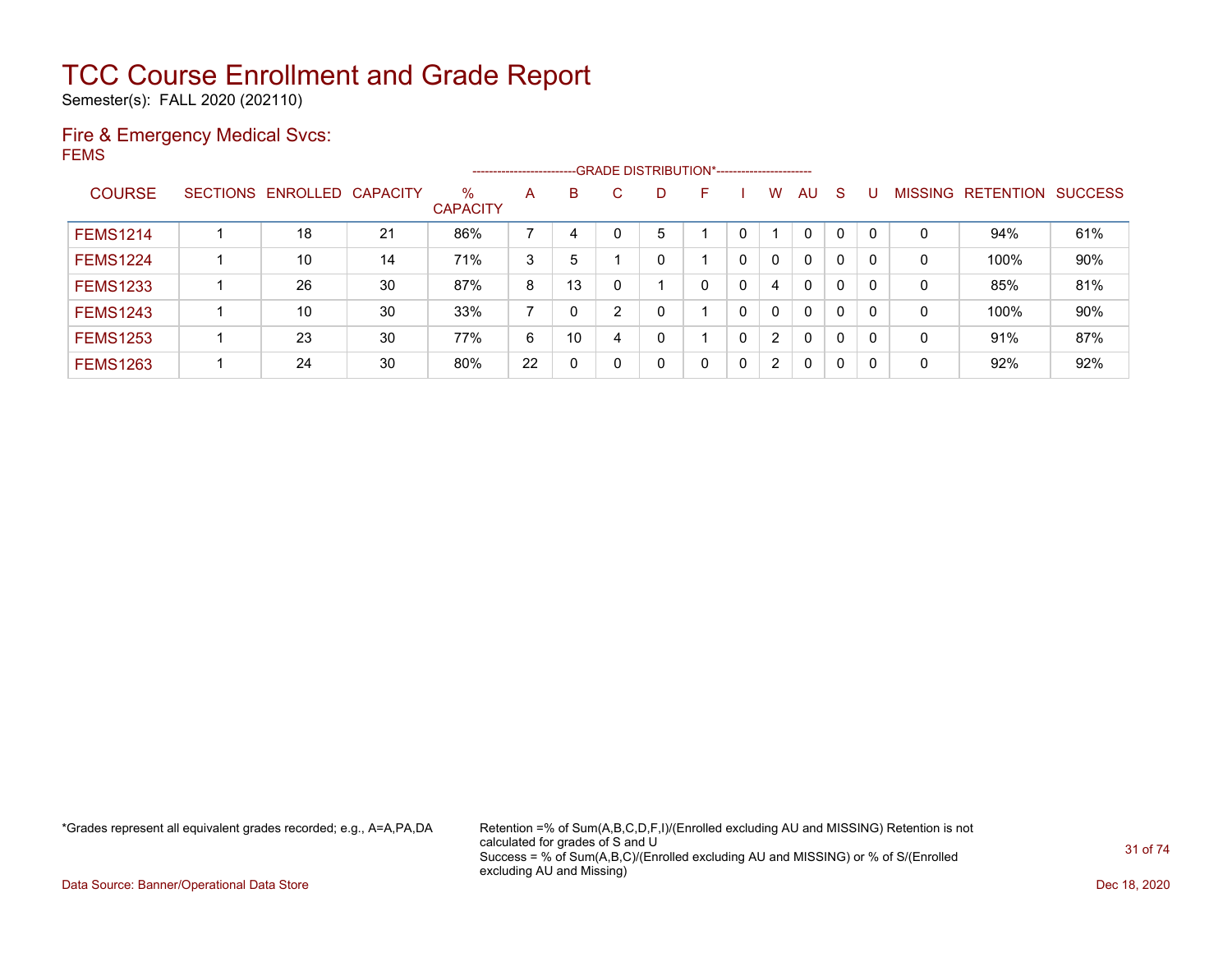Semester(s): FALL 2020 (202110)

#### French: FREN

| .               |               |   |                            |    | -------------------  |   |    |   | --GRADE DISTRIBUTION*----------------------- |   |   |     |    |   |                           |      |
|-----------------|---------------|---|----------------------------|----|----------------------|---|----|---|----------------------------------------------|---|---|-----|----|---|---------------------------|------|
|                 | <b>COURSE</b> |   | SECTIONS ENROLLED CAPACITY |    | %<br><b>CAPACITY</b> | A | B. |   | D                                            |   | W | AU. | -S |   | MISSING RETENTION SUCCESS |      |
| <b>FREN1103</b> |               | 4 | 40                         | 87 | 46%                  | 9 | 10 | 6 |                                              | 4 | 8 | 3   | 0  |   | 78%                       | 68%  |
| <b>FREN1213</b> |               |   | 10                         | 30 | 33%                  | 3 |    |   |                                              |   |   |     |    | 0 | 89%                       | 56%  |
| <b>FREN1313</b> |               |   |                            | 13 | 54%                  | 3 |    |   |                                              |   | 0 | 0   | 0  |   | 100%                      | 100% |
| <b>FREN2113</b> |               |   |                            | 12 | 67%                  |   |    |   |                                              |   | 0 | 4   | 0  |   | 100%                      | 100% |

\*Grades represent all equivalent grades recorded; e.g., A=A,PA,DA Retention =% of Sum(A,B,C,D,F,I)/(Enrolled excluding AU and MISSING) Retention is not calculated for grades of S and U Success = % of Sum(A,B,C)/(Enrolled excluding AU and MISSING) or % of S/(Enrolled excluding AU and Missing)

Data Source: Banner/Operational Data Store Dec 18, 2020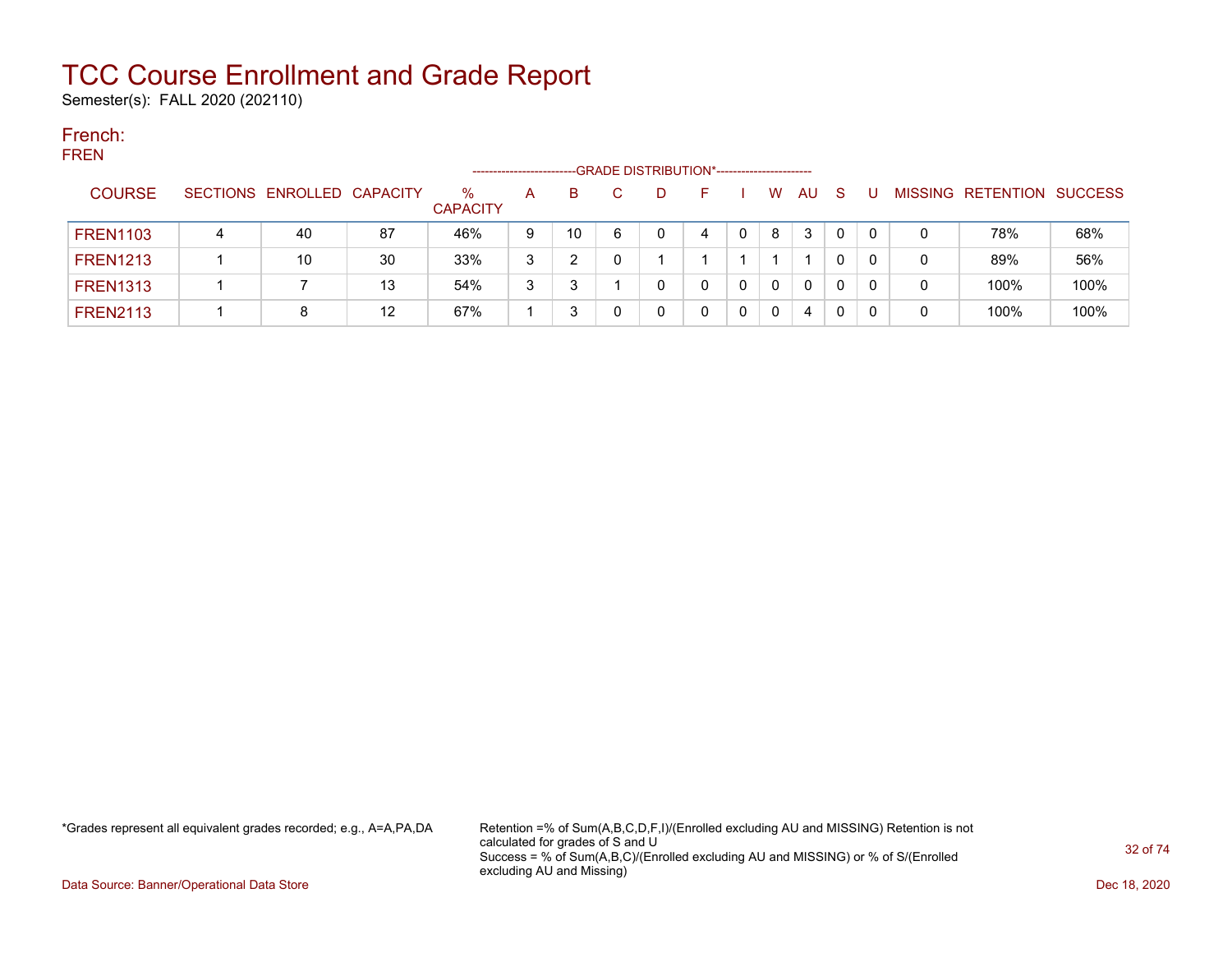Semester(s): FALL 2020 (202110)

### Geography:

| <b>GEOG</b> |               |                 |                   |     |                         |    |    |    |                                                |   |              |          |              |              |          |                |           |                |
|-------------|---------------|-----------------|-------------------|-----|-------------------------|----|----|----|------------------------------------------------|---|--------------|----------|--------------|--------------|----------|----------------|-----------|----------------|
|             |               |                 |                   |     | -------------------     |    |    |    | -- GRADE DISTRIBUTION*------------------------ |   |              |          |              |              |          |                |           |                |
|             | <b>COURSE</b> | <b>SECTIONS</b> | ENROLLED CAPACITY |     | $\%$<br><b>CAPACITY</b> | A  | B. | C. | D.                                             | F |              | W        | AU           | -S           |          | <b>MISSING</b> | RETENTION | <b>SUCCESS</b> |
|             | GEOG1014      | 3               | 65                | 70  | 93%                     | 13 | 20 | 14 | 4                                              |   |              | 13       | 0            | $\mathbf{0}$ | $\Omega$ | 0              | 80%       | 72%            |
|             | GEOG1043      |                 | 149               | 159 | 94%                     | 59 | 43 | 13 | 9                                              | 6 | $\mathbf{0}$ | 19       | 0            | 0            | $\Omega$ | 0              | 87%       | 77%            |
|             | GEOG2013      |                 | 29                | 30  | 97%                     | 11 |    | 5  | $\overline{2}$                                 |   | 0            | 3        | $\mathbf{0}$ | 0            | $\Omega$ | 0              | 90%       | 79%            |
|             | GEOG2033      | $\overline{2}$  | 48                | 50  | 96%                     | 13 | 9  | 15 | 4                                              | 4 | 0            | 3        | $\mathbf{0}$ | 0            | 0        | 0              | 94%       | 77%            |
|             | GEOG2343      |                 | 2                 | 15  | 13%                     | 0  |    |    | 0                                              |   | 0            | $\Omega$ | 1            | 0            | $\Omega$ | 0              | 100%      | 0%             |

\*Grades represent all equivalent grades recorded; e.g., A=A,PA,DA Retention =% of Sum(A,B,C,D,F,I)/(Enrolled excluding AU and MISSING) Retention is not calculated for grades of S and U Success = % of Sum(A,B,C)/(Enrolled excluding AU and MISSING) or % of S/(Enrolled excluding AU and Missing)

Data Source: Banner/Operational Data Store Dec 18, 2020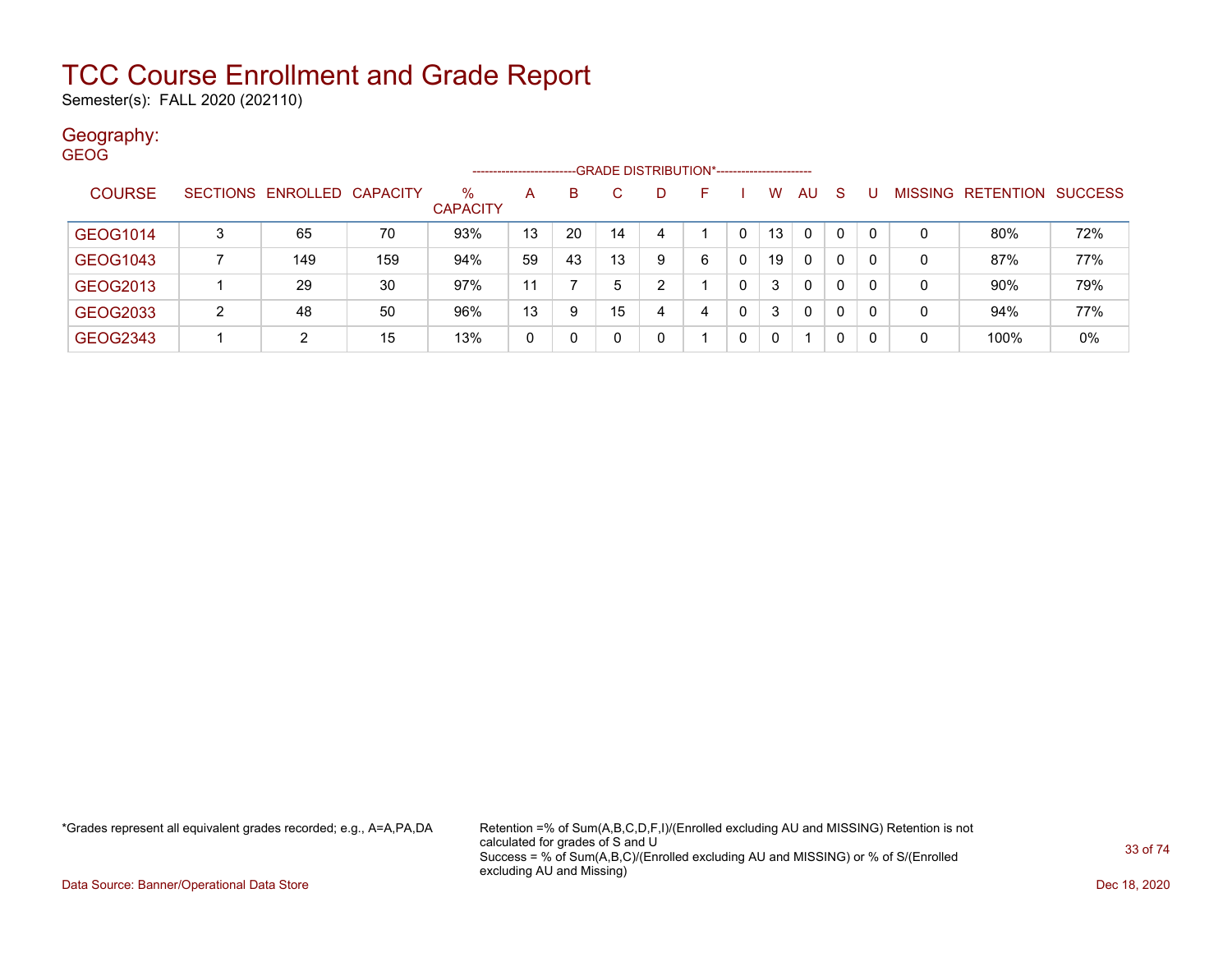Semester(s): FALL 2020 (202110)

### Geology:

| <b>GEOL</b>     |                            |    |                         |    |                  |    |    |                                              |                |   |              |     |                           |     |
|-----------------|----------------------------|----|-------------------------|----|------------------|----|----|----------------------------------------------|----------------|---|--------------|-----|---------------------------|-----|
|                 |                            |    |                         |    |                  |    |    | --GRADE DISTRIBUTION*----------------------- |                |   |              |     |                           |     |
| <b>COURSE</b>   | SECTIONS ENROLLED CAPACITY |    | $\%$<br><b>CAPACITY</b> | A  | B.               | C. | D. | F.                                           |                |   | I WAUS       | . U | MISSING RETENTION SUCCESS |     |
| <b>GEOL1014</b> | 74                         | 90 | 82%                     | 39 | 12 <sup>12</sup> |    | 5  | 5                                            | 0 <sup>1</sup> | 8 | $\mathbf{0}$ |     | 89%                       | 76% |
| <b>GEOL1113</b> | 16                         | 16 | 100%                    | 4  |                  |    |    |                                              |                |   | 0            |     | 81%                       | 56% |

\*Grades represent all equivalent grades recorded; e.g., A=A,PA,DA Retention =% of Sum(A,B,C,D,F,I)/(Enrolled excluding AU and MISSING) Retention is not calculated for grades of S and U Success = % of Sum(A,B,C)/(Enrolled excluding AU and MISSING) or % of S/(Enrolled excluding AU and Missing)

Data Source: Banner/Operational Data Store Dec 18, 2020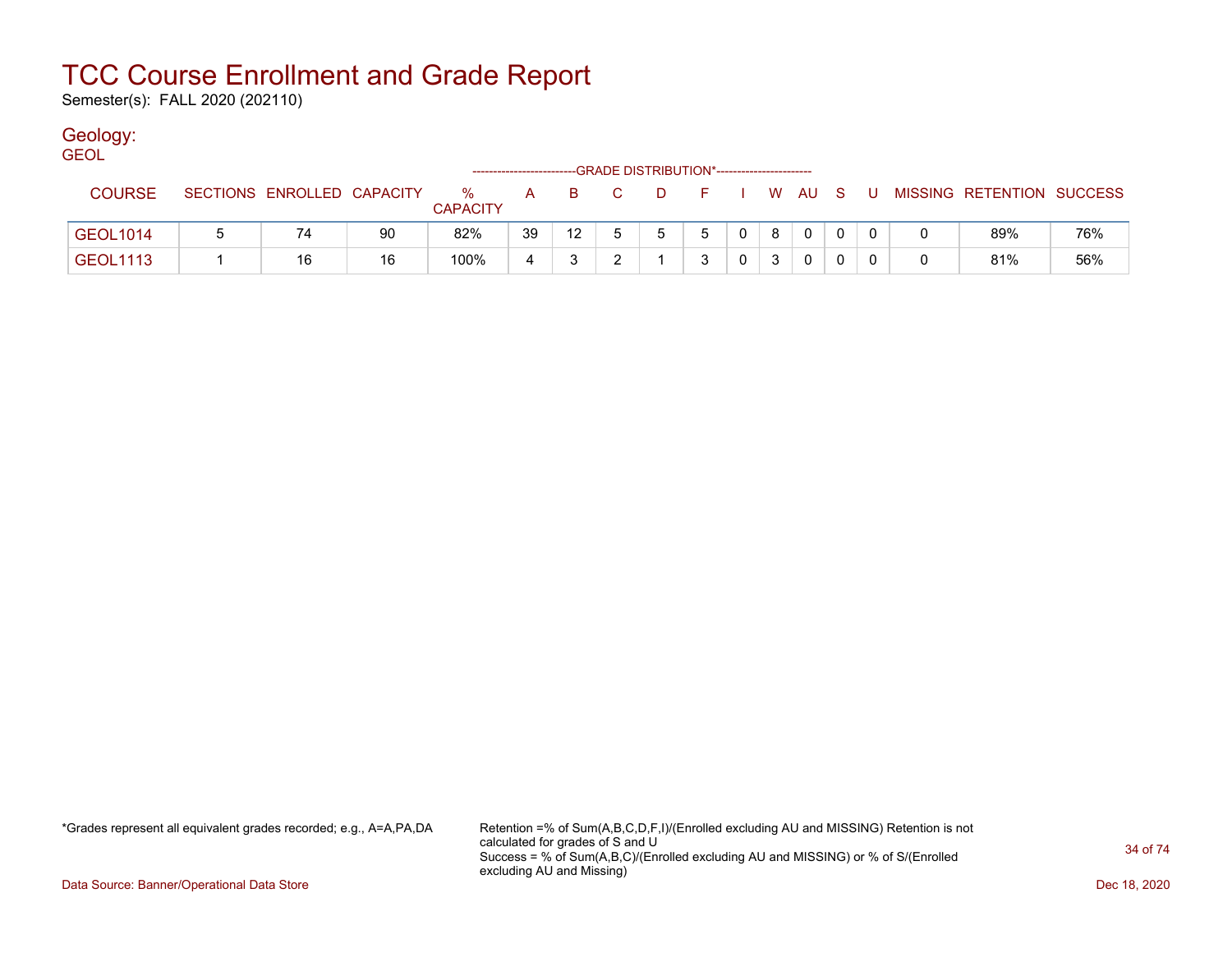Semester(s): FALL 2020 (202110)

### Geographic Information Systems: **GIS**

|                |                            |    | ------------------      |   |    | -GRADE DISTRIBUTION*---------------------- |  |   |    |  |                           |      |
|----------------|----------------------------|----|-------------------------|---|----|--------------------------------------------|--|---|----|--|---------------------------|------|
| <b>COURSE</b>  | SECTIONS ENROLLED CAPACITY |    | $\%$<br><b>CAPACITY</b> | А | B. |                                            |  | W | AU |  | MISSING RETENTION SUCCESS |      |
| GIS2343        | 10                         | 15 | 67%                     | 6 |    |                                            |  |   | 0  |  | 90%                       | 80%  |
| <b>GIS2354</b> |                            | 14 | 86%                     |   | 4  |                                            |  |   |    |  | 100%                      | 80%  |
| GIS2373        | 6                          | 15 | 40%                     | đ |    |                                            |  |   | 0  |  | 100%                      | 100% |

\*Grades represent all equivalent grades recorded; e.g., A=A,PA,DA Retention =% of Sum(A,B,C,D,F,I)/(Enrolled excluding AU and MISSING) Retention is not calculated for grades of S and U Success = % of Sum(A,B,C)/(Enrolled excluding AU and MISSING) or % of S/(Enrolled excluding AU and Missing)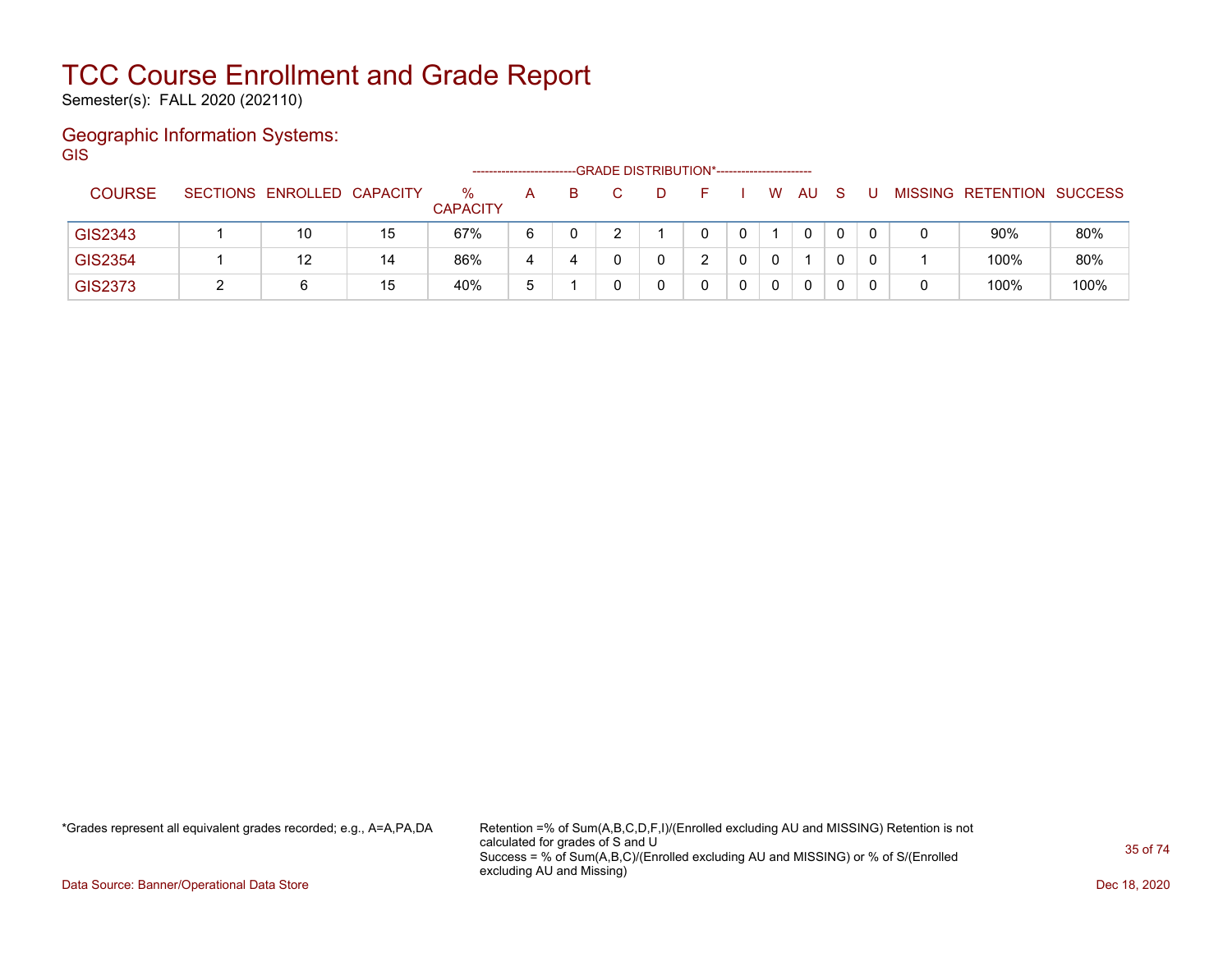Semester(s): FALL 2020 (202110)

### Health, Human Perf & Phys Ed: HHPE

|                 |   |                            |    |                         | ------------------------ |    |        |   | --- GRADE DISTRIBUTION*------------------------ |                |              |              |                |                  |                |
|-----------------|---|----------------------------|----|-------------------------|--------------------------|----|--------|---|-------------------------------------------------|----------------|--------------|--------------|----------------|------------------|----------------|
| <b>COURSE</b>   |   | SECTIONS ENROLLED CAPACITY |    | $\%$<br><b>CAPACITY</b> | A                        | B  | C.     | D | ⊢                                               | W              | AU           | <sub>S</sub> | <b>MISSING</b> | <b>RETENTION</b> | <b>SUCCESS</b> |
| <b>HHPE1143</b> |   | 8                          | 30 | 27%                     | 5                        |    |        |   | ◠                                               | 0              | 0            | 0            | 0              | 100%             | 62%            |
| <b>HHPE2111</b> |   | 15                         | 30 | 50%                     | 6                        |    |        | ົ | 0                                               | 5              | $\mathbf{0}$ | 0            | 0              | 67%              | 53%            |
| <b>HHPE2212</b> | C | 41                         | 40 | 102%                    | 30                       | 4  |        | 0 | 0                                               | 5              | $\mathbf{0}$ | 0            | 0              | 88%              | 85%            |
| <b>HHPE2263</b> |   | 18                         | 30 | 60%                     | 11                       | っ  | $\sim$ |   |                                                 |                | $\mathbf{0}$ | $\mathbf 0$  | 0              | 94%              | 83%            |
| <b>HHPE2603</b> | C | 53                         | 60 | 88%                     | 18                       | 17 |        | 3 | 5                                               | 3              | $\mathbf{0}$ | 0            | 0              | 94%              | 79%            |
| <b>HHPE2653</b> |   | 28                         | 30 | 93%                     | 12                       |    |        | 5 | 0                                               | $\overline{2}$ | 0            | 0            | 0              | 93%              | 75%            |

\*Grades represent all equivalent grades recorded; e.g., A=A,PA,DA Retention =% of Sum(A,B,C,D,F,I)/(Enrolled excluding AU and MISSING) Retention is not calculated for grades of S and U Success = % of Sum(A,B,C)/(Enrolled excluding AU and MISSING) or % of S/(Enrolled excluding AU and Missing)

Data Source: Banner/Operational Data Store Dec 18, 2020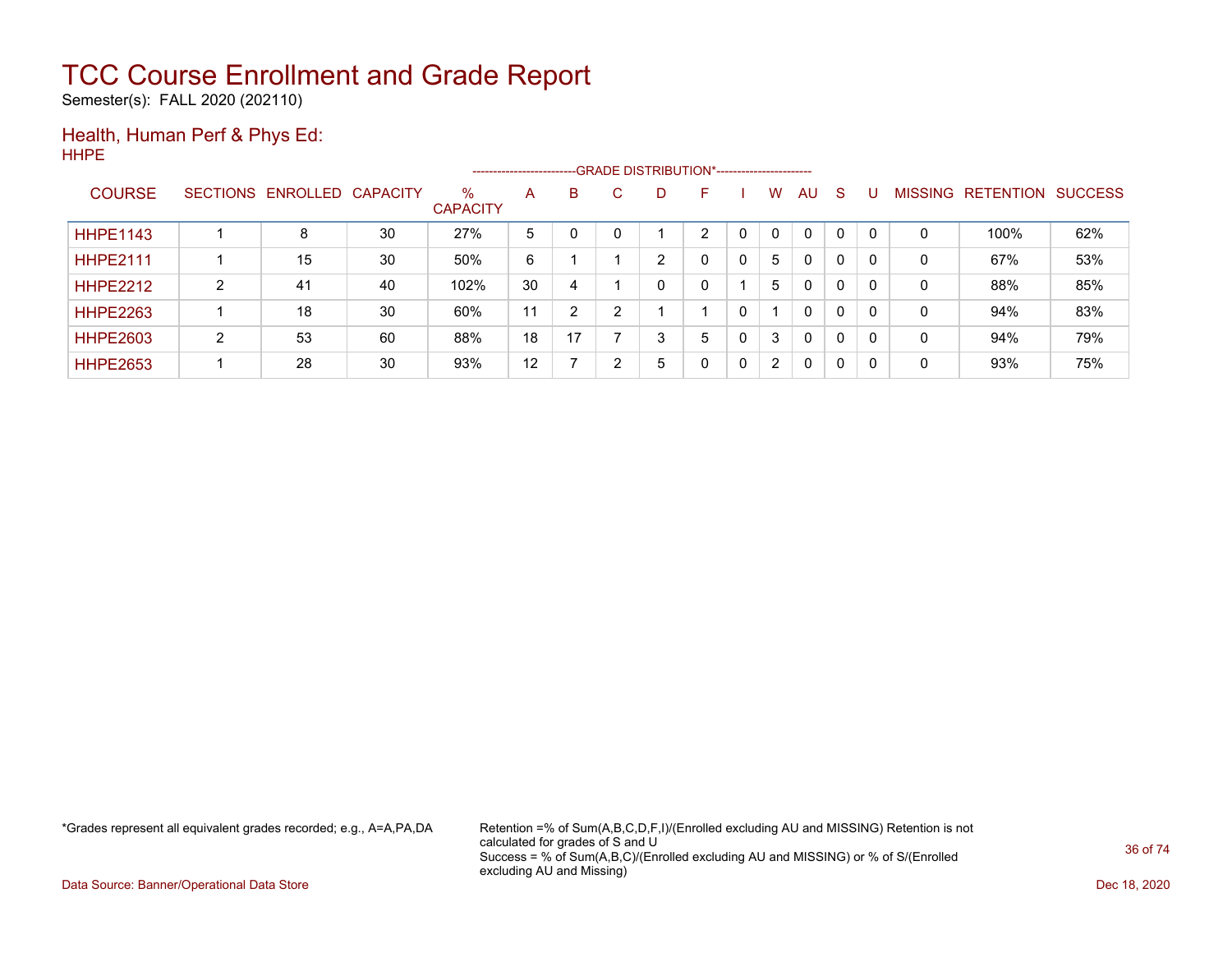Semester(s): FALL 2020 (202110)

### History:

|                 |                |                            |       |                      |     |     |     |                | --------------------------GRADE DISTRIBUTION*----------------------- |              |     |    |   |          |              |                           |     |
|-----------------|----------------|----------------------------|-------|----------------------|-----|-----|-----|----------------|----------------------------------------------------------------------|--------------|-----|----|---|----------|--------------|---------------------------|-----|
| <b>COURSE</b>   |                | SECTIONS ENROLLED CAPACITY |       | %<br><b>CAPACITY</b> | A   | B   | C   | D              | F.                                                                   |              | W   | AU | S | υ        |              | MISSING RETENTION SUCCESS |     |
| <b>HIST1053</b> | 5              | 118                        | 133   | 89%                  | 63  | 9   | 13  | 8              | 17                                                                   |              | 8   | 0  | 0 | $\Omega$ | 0            | 93%                       | 72% |
| <b>HIST1063</b> | 4              | 98                         | 120   | 82%                  | 39  | 22  | 14  | 10             | 9                                                                    | $\mathbf{0}$ | 4   | 0  | 0 | 0        | $\mathbf{0}$ | 96%                       | 77% |
| <b>HIST1073</b> | $\overline{2}$ | 35                         | 60    | 58%                  | 16  | 4   | 9   | $\overline{2}$ |                                                                      | $\mathbf{0}$ | 3   | 0  | 0 | 0        | 0            | 91%                       | 83% |
| <b>HIST1483</b> | 36             | 850                        | 924   | 92%                  | 290 | 195 | 105 | 63             | 117                                                                  |              | 78  |    | 0 | 0        | 0            | 91%                       | 69% |
| <b>HIST1493</b> | 80             | 1,675                      | 1,824 | 92%                  | 544 | 412 | 259 | 93             | 221                                                                  |              | 145 | 0  | 0 | 0        | 0            | 91%                       | 73% |
| <b>HIST2333</b> |                | 30                         | 30    | 100%                 | 16  | 10  | 2   |                | $\mathbf{0}$                                                         | 0            |     | 0  | 0 | 0        | 0            | 97%                       | 93% |
| <b>HIST2523</b> | $\overline{2}$ | 57                         | 60    | 95%                  | 26  | ⇁   | 9   |                | 10                                                                   | $\mathbf{0}$ | 4   | 0  | 0 | 0        | 0            | 93%                       | 74% |

\*Grades represent all equivalent grades recorded; e.g., A=A,PA,DA Retention =% of Sum(A,B,C,D,F,I)/(Enrolled excluding AU and MISSING) Retention is not calculated for grades of S and U Success = % of Sum(A,B,C)/(Enrolled excluding AU and MISSING) or % of S/(Enrolled excluding AU and Missing)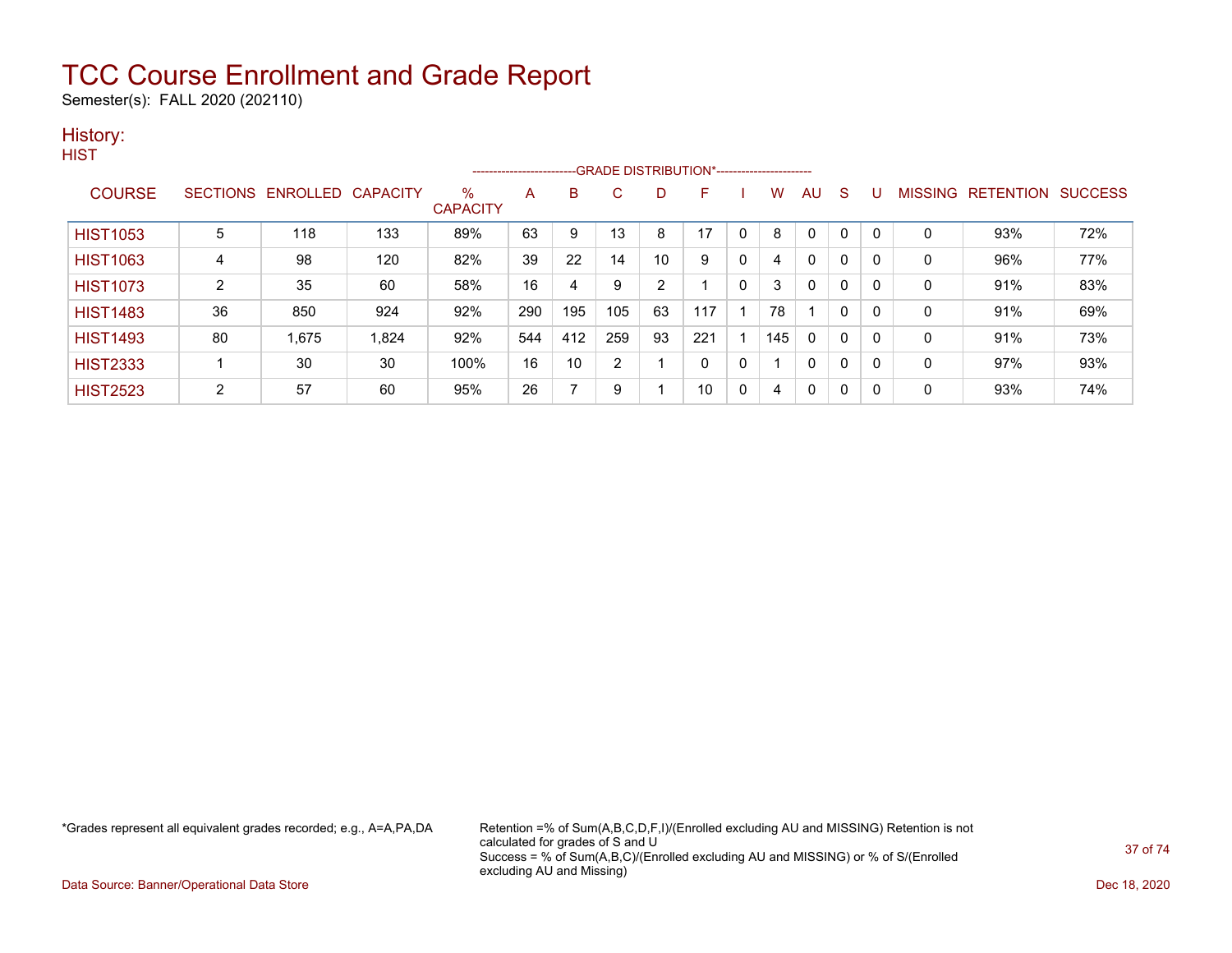Semester(s): FALL 2020 (202110)

#### Health Information Technology: **HITC**

|                 |   |                   |                   |                         | ----------------------- |   |              |   | --GRADE DISTRIBUTION*----------------------- |   |                |              |              |          |                |                  |                |
|-----------------|---|-------------------|-------------------|-------------------------|-------------------------|---|--------------|---|----------------------------------------------|---|----------------|--------------|--------------|----------|----------------|------------------|----------------|
| <b>COURSE</b>   |   | SECTIONS ENROLLED | <b>CAPACITY</b>   | $\%$<br><b>CAPACITY</b> | A                       | B | C.           | D | F                                            |   | W              | AU           | <sub>S</sub> |          | <b>MISSING</b> | <b>RETENTION</b> | <b>SUCCESS</b> |
| <b>HITC1113</b> |   | 12                | 12                | 100%                    | 2                       | 5 |              |   |                                              |   | 2              | $\Omega$     | 0            |          | 0              | 83%              | 83%            |
| <b>HITC1131</b> |   | 9                 | 30                | 30%                     | ⇁                       | 2 |              | 0 | 0                                            | 0 | $\mathbf{0}$   | $\mathbf{0}$ | 0            |          | 0              | 100%             | 100%           |
| <b>HITC1223</b> |   | 11                | $12 \overline{ }$ | 92%                     | 3                       | 4 | <sup>o</sup> | 0 | 0                                            | 0 | $\overline{2}$ | $\mathbf{0}$ | 0            |          | 0              | 82%              | 82%            |
| <b>HITC1242</b> |   | 14                | 18                | 78%                     | 8                       | 5 |              |   | 0                                            | 0 |                | $\mathbf{0}$ | 0            | $\Omega$ | 0              | 93%              | 93%            |
| <b>HITC1363</b> | ົ | 16                | 36                | 44%                     | 3                       | 4 | 5            | າ | C                                            | 0 | $\mathbf{0}$   | $\mathbf{0}$ | 0            | $\Omega$ | 0              | 100%             | 75%            |
| <b>HITC2153</b> |   | 14                | 20                | 70%                     | 13                      | 0 |              | 0 | 0                                            | 0 | $\Omega$       | $\mathbf{0}$ | 0            | $\Omega$ | 0              | 100%             | 100%           |
| <b>HITC2213</b> | 2 | 14                | 24                | 58%                     | 6                       | 5 |              |   | 0                                            | 0 | $\mathbf{0}$   | $\mathbf{0}$ | 0            | $\Omega$ | 0              | 100%             | 93%            |

\*Grades represent all equivalent grades recorded; e.g., A=A,PA,DA Retention =% of Sum(A,B,C,D,F,I)/(Enrolled excluding AU and MISSING) Retention is not calculated for grades of S and U Success = % of Sum(A,B,C)/(Enrolled excluding AU and MISSING) or % of S/(Enrolled excluding AU and Missing)

Data Source: Banner/Operational Data Store Dec 18, 2020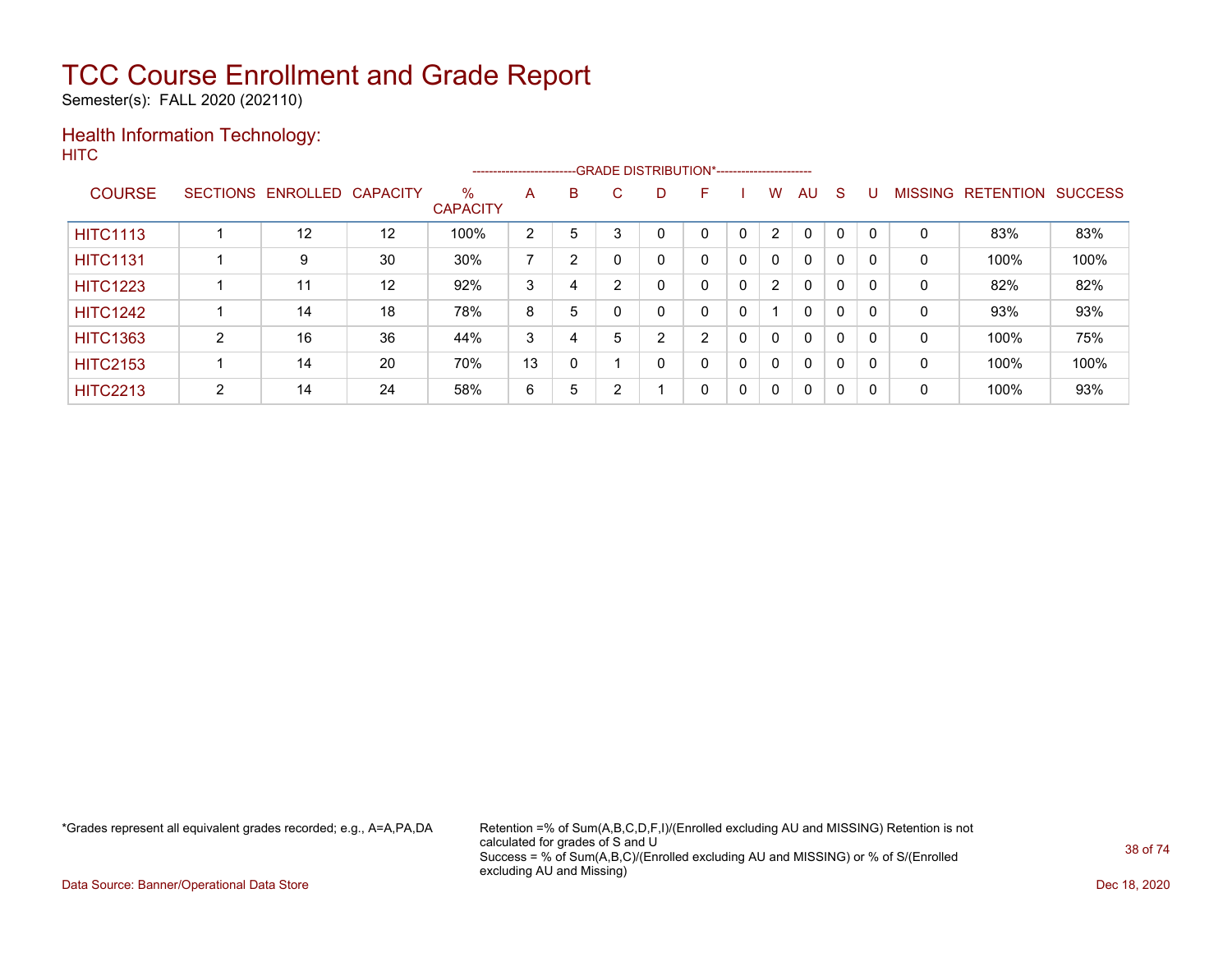Semester(s): FALL 2020 (202110)

### Horticulture Technology:

**HORT** --GRADE DISTRIBUTION\*------------------------COURSE SECTIONS ENROLLED CAPACITY % **CAPACITY** A B C D F I W AU S U MISSING RETENTION SUCCESS HORT1231 | 1 | 10 | 9 | 111% | 2 | 2 | 5 | 1 | 0 | 0 | 0 | 0 | 0 | 0 | 0 | 100% | 90% HORT2401 | 1 | 10 | 9 | 111% | 5 | 3 | 1 | 1 | 0 | 0 | 0 | 0 | 0 | 0 | 0 | 100% | 90% HORT2501 | 1 | 9 | 8 | 112% | 6 | 3 | 0 | 0 | 0 | 0 | 0 | 0 | 0 | 0 | 100% | 100%

\*Grades represent all equivalent grades recorded; e.g., A=A,PA,DA Retention =% of Sum(A,B,C,D,F,I)/(Enrolled excluding AU and MISSING) Retention is not calculated for grades of S and U Success = % of Sum(A,B,C)/(Enrolled excluding AU and MISSING) or % of S/(Enrolled excluding AU and Missing)

Data Source: Banner/Operational Data Store **December 2020** Controllers and December 2020 Dec 18, 2020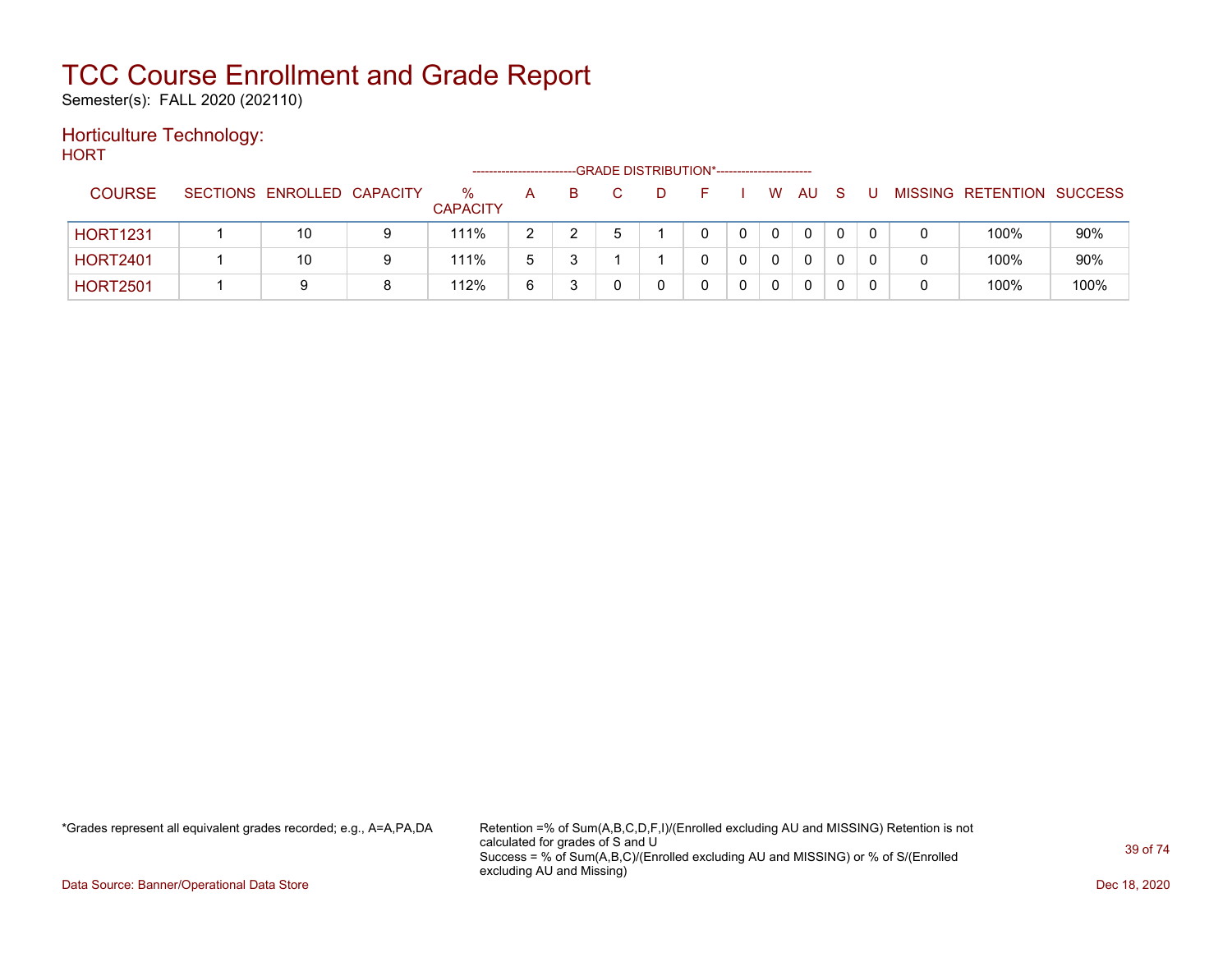Semester(s): FALL 2020 (202110)

#### Human Resources: **HRES**

|                 |                            |    |                         | --------------------- |    | --GRADE DISTRIBUTION*------------------------ |    |             |          |    |   |                |                  |                |
|-----------------|----------------------------|----|-------------------------|-----------------------|----|-----------------------------------------------|----|-------------|----------|----|---|----------------|------------------|----------------|
| <b>COURSE</b>   | SECTIONS ENROLLED CAPACITY |    | $\%$<br><b>CAPACITY</b> | A                     | B  | D                                             | н. | W           | AU       | -S |   | <b>MISSING</b> | <b>RETENTION</b> | <b>SUCCESS</b> |
| <b>HRES2113</b> | 28                         | 30 | 93%                     |                       | 10 |                                               | 4  | 4           | $\Omega$ | 0  |   | 0              | 86%              | 68%            |
| <b>HRES2123</b> | 28                         | 30 | 93%                     | 2                     | 8  | ົ                                             | 6  | 2           | 0        | 0  |   | 0              | 93%              | 61%            |
| <b>HRES2233</b> | 26                         | 30 | 87%                     | 15                    | 4  |                                               |    | 2           | 0        | 0  |   | 0              | 92%              | 88%            |
| <b>HRES2413</b> | 23                         | 30 | 77%                     | 11                    | 8  |                                               |    |             | 0        | 0  | 0 | 0              | 96%              | 91%            |
| <b>HRES2493</b> | 6                          | 30 | 20%                     | 4                     | າ  |                                               |    | $\mathbf 0$ | 0        | 0  | 0 | 0              | 100%             | 100%           |

\*Grades represent all equivalent grades recorded; e.g., A=A,PA,DA Retention =% of Sum(A,B,C,D,F,I)/(Enrolled excluding AU and MISSING) Retention is not calculated for grades of S and U Success = % of Sum(A,B,C)/(Enrolled excluding AU and MISSING) or % of S/(Enrolled excluding AU and Missing)

Data Source: Banner/Operational Data Store Dec 18, 2020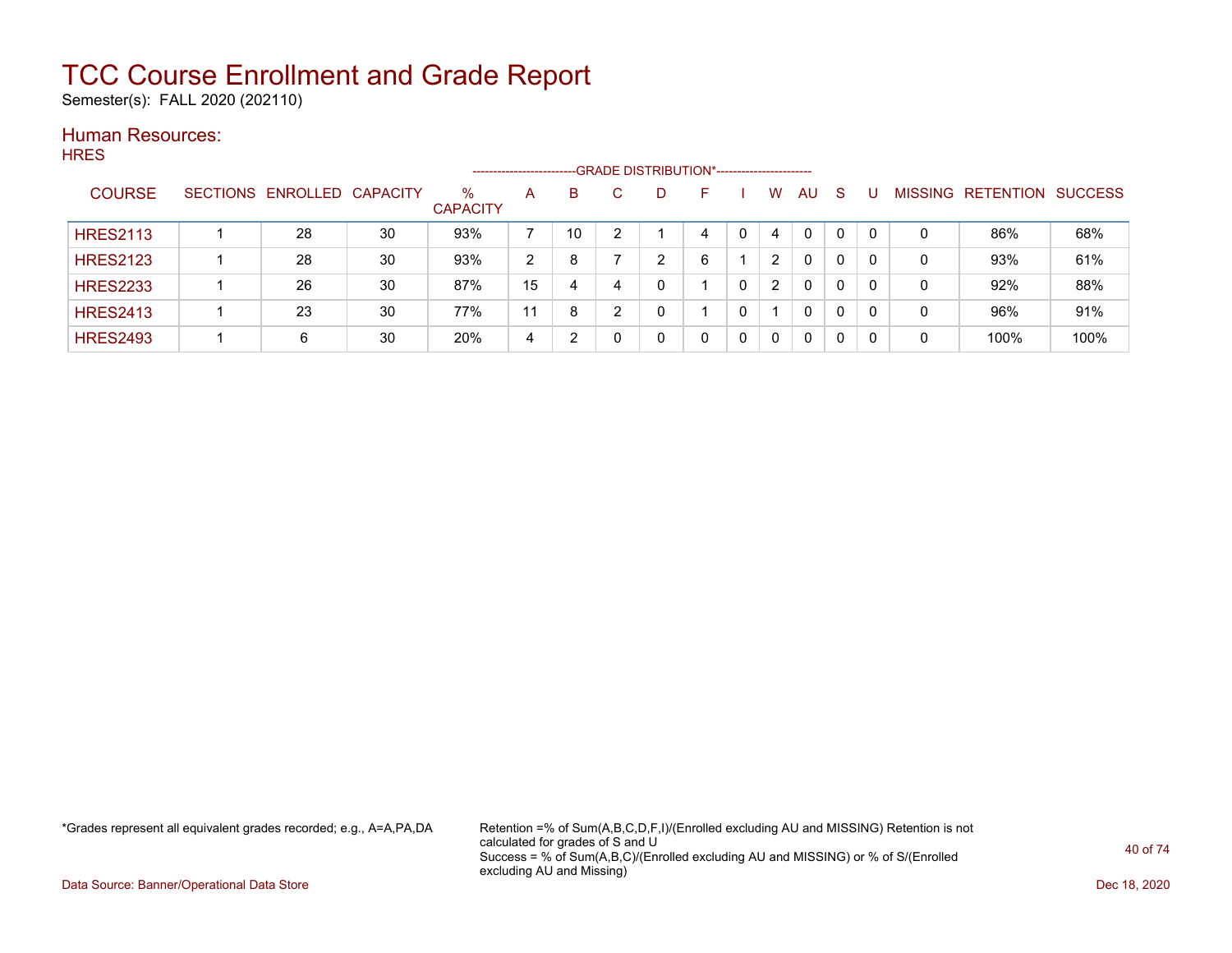Semester(s): FALL 2020 (202110)

### Human Services:

**HSVC** 

|                 |                 |                 |                 |                         | ----------------------- |   |          | --GRADE DISTRIBUTION*---------------------- |   |              |              |              |              |          |                |                  |                |
|-----------------|-----------------|-----------------|-----------------|-------------------------|-------------------------|---|----------|---------------------------------------------|---|--------------|--------------|--------------|--------------|----------|----------------|------------------|----------------|
| <b>COURSE</b>   | <b>SECTIONS</b> | <b>ENROLLED</b> | <b>CAPACITY</b> | $\%$<br><b>CAPACITY</b> | A                       | B | C        | D                                           | F |              | w            | AU           | S            |          | <b>MISSING</b> | <b>RETENTION</b> | <b>SUCCESS</b> |
| <b>HSVC1113</b> | 3               | 33              | 48              | 69%                     | 19                      | 0 | ◠        |                                             | 2 | 0            | 9            | 0            | 0            |          | 0              | 73%              | 64%            |
| <b>HSVC1213</b> | $\overline{2}$  | 26              | 36              | 72%                     | 18                      |   |          | $\overline{2}$                              |   | 0            | 3            | 0            | 0            |          | 0              | 88%              | 77%            |
| <b>HSVC1313</b> | $\overline{2}$  | 27              | 60              | 45%                     | 22                      | 0 | $\Omega$ | 0                                           | 4 | $\mathbf{0}$ |              | $\mathbf{0}$ | $\mathbf{0}$ | $\Omega$ | $\mathbf{0}$   | 96%              | 81%            |
| <b>HSVC1413</b> |                 | 13              | 30              | 43%                     | 6                       | 0 |          | 0                                           |   | $\Omega$     | 5            | 0            | 0            |          | 0              | 62%              | 54%            |
| <b>HSVC2003</b> |                 | 11              | 20              | 55%                     | 5                       | 2 | ۰.       |                                             | 0 | 0            | $\mathbf{0}$ | $\mathbf{0}$ | $\mathbf 0$  |          | 0              | 100%             | 91%            |
| <b>HSVC2023</b> | $\overline{2}$  | 30              | 60              | 50%                     | 13                      | 5 | 3        | 5                                           |   | $\Omega$     | 3            | $\mathbf{0}$ | 0            |          | 0              | 90%              | 70%            |
| <b>HSVC2053</b> | $\overline{2}$  | 19              | 36              | 53%                     | 6                       | 0 |          | 0                                           | 0 | 0            | $\mathbf{0}$ | $\mathbf{0}$ | $\mathbf{0}$ | $\Omega$ | 13             | 100%             | 100%           |
| <b>HSVC2113</b> | 2               | 12              | 20              | 60%                     | 10                      |   | $\Omega$ | 0                                           | 0 |              | $\mathbf{0}$ | $\mathbf{0}$ | $\mathbf 0$  |          | 0              | 100%             | 92%            |
| <b>HSVC2153</b> |                 | 6               | $\overline{ }$  | 86%                     | 6                       | 0 |          | 0                                           | 0 | 0            | 0            | 0            | 0            |          | 0              | 100%             | 100%           |

\*Grades represent all equivalent grades recorded; e.g., A=A,PA,DA Retention =% of Sum(A,B,C,D,F,I)/(Enrolled excluding AU and MISSING) Retention is not calculated for grades of S and U Success = % of Sum(A,B,C)/(Enrolled excluding AU and MISSING) or % of S/(Enrolled excluding AU and Missing)

Data Source: Banner/Operational Data Store Dec 18, 2020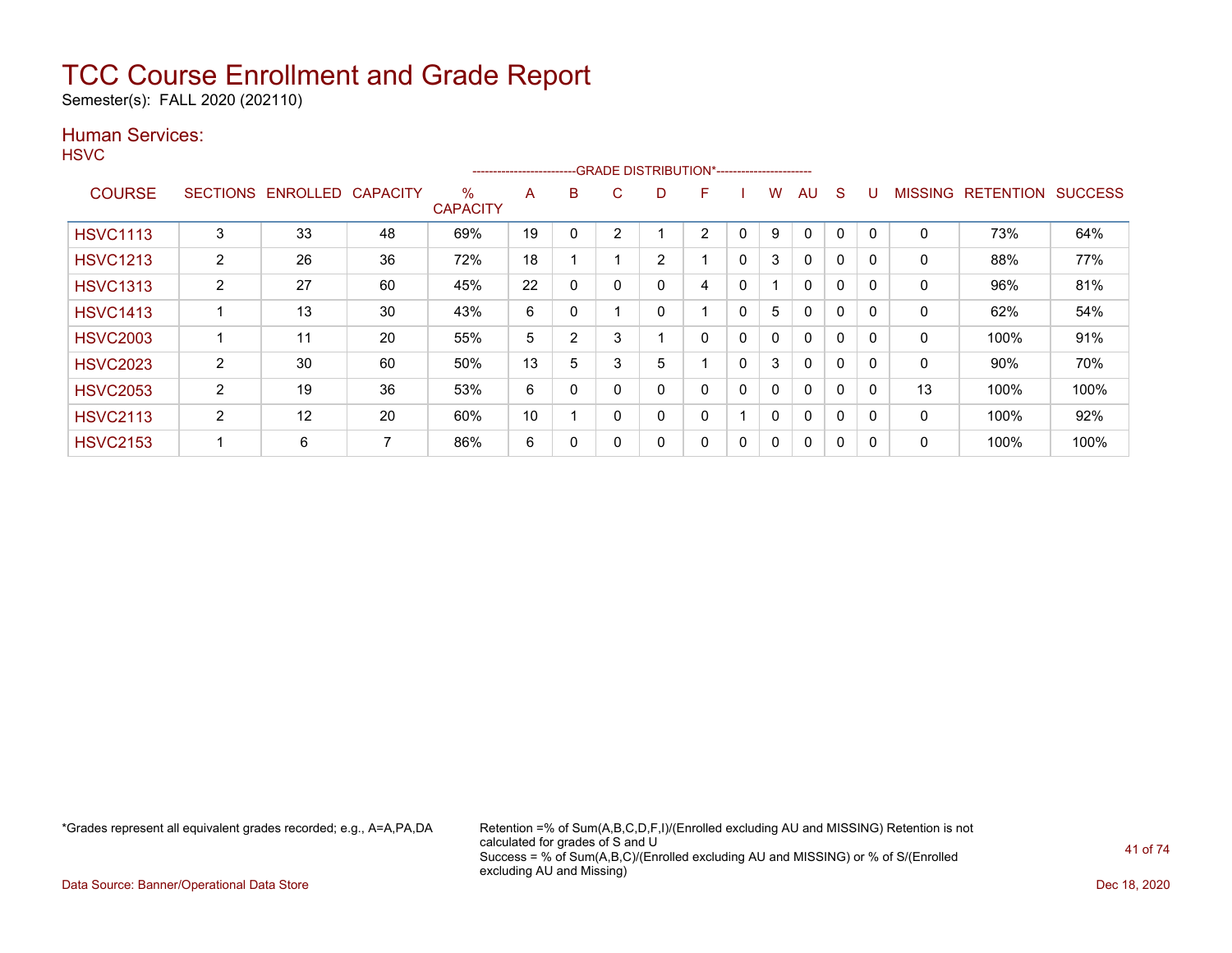Semester(s): FALL 2020 (202110)

### Humanities:

|  | M١ | м |
|--|----|---|
|--|----|---|

|                 |                 |          |                 |                         | ---------------------- |              |                | -GRADE DISTRIBUTION*----------------------- |    |             |                |              |   |          |                |                  |                |
|-----------------|-----------------|----------|-----------------|-------------------------|------------------------|--------------|----------------|---------------------------------------------|----|-------------|----------------|--------------|---|----------|----------------|------------------|----------------|
| <b>COURSE</b>   | <b>SECTIONS</b> | ENROLLED | <b>CAPACITY</b> | $\%$<br><b>CAPACITY</b> | A                      | B            | C.             | D                                           | F  |             | W              | AU           | S |          | <b>MISSING</b> | <b>RETENTION</b> | <b>SUCCESS</b> |
| <b>HUMN2113</b> | 39              | 866      | 914             | 95%                     | 392                    | 162          | 97             | 30                                          | 81 | 11          | 92             |              | 0 |          | $\mathbf 0$    | 89%              | 75%            |
| <b>HUMN2223</b> | 14              | 330      | 365             | 90%                     | 100                    | 70           | 50             | 20                                          | 44 | 0           | 46             | $\Omega$     | 0 |          | 0              | 86%              | 67%            |
| <b>HUMN2323</b> | 2               | 39       | 41              | 95%                     | 24                     | 6            | $\overline{2}$ |                                             | 4  | 0           | $\overline{2}$ | 0            | 0 | 0        | 0              | 95%              | 82%            |
| <b>HUMN2333</b> |                 | 9        | 10              | 90%                     | $\overline{2}$         | 0            |                | 0                                           | 3  | $\mathbf 0$ | 3              | $\Omega$     | 0 | $\Omega$ | 0              | 67%              | 33%            |
| <b>HUMN2443</b> | 3               | 75       | 80              | 94%                     | 66                     | $\mathbf{0}$ | 0              | 0                                           | 0  | $\mathbf 0$ | 9              | $\Omega$     | 0 | 0        | 0              | 88%              | 88%            |
| <b>HUMN2553</b> |                 | 13       | 13              | 100%                    | 0                      | 4            |                | 3                                           | 5  | $\Omega$    | 0              | $\mathbf{0}$ | 0 | $\Omega$ | 0              | 100%             | 38%            |
| <b>HUMN2613</b> |                 | 29       | 30              | 97%                     | 16                     | 6            | 4              | ი                                           | 0  | $\mathbf 0$ | 3              | $\mathbf{0}$ | 0 |          | 0              | 90%              | 90%            |
| <b>HUMN2663</b> | 4               | 96       | 101             | 95%                     | 59                     | 14           | 4              | 6                                           |    | 0           | 12             | $\mathbf{0}$ | 0 |          | 0              | 88%              | 80%            |
| <b>HUMN2773</b> |                 | 29       | 30              | 97%                     | 11                     | 8            | 5              |                                             | 4  | 0           |                | 0            | 0 | 0        | 0              | 97%              | 83%            |
| <b>HUMN2883</b> |                 | 15       | 16              | 94%                     | 14                     | 0            | 0              | 0                                           | 0  | 0           |                | 0            | 0 | $\Omega$ | 0              | 93%              | 93%            |

\*Grades represent all equivalent grades recorded; e.g., A=A,PA,DA Retention =% of Sum(A,B,C,D,F,I)/(Enrolled excluding AU and MISSING) Retention is not calculated for grades of S and U Success = % of Sum(A,B,C)/(Enrolled excluding AU and MISSING) or % of S/(Enrolled excluding AU and Missing)

Data Source: Banner/Operational Data Store Dec 18, 2020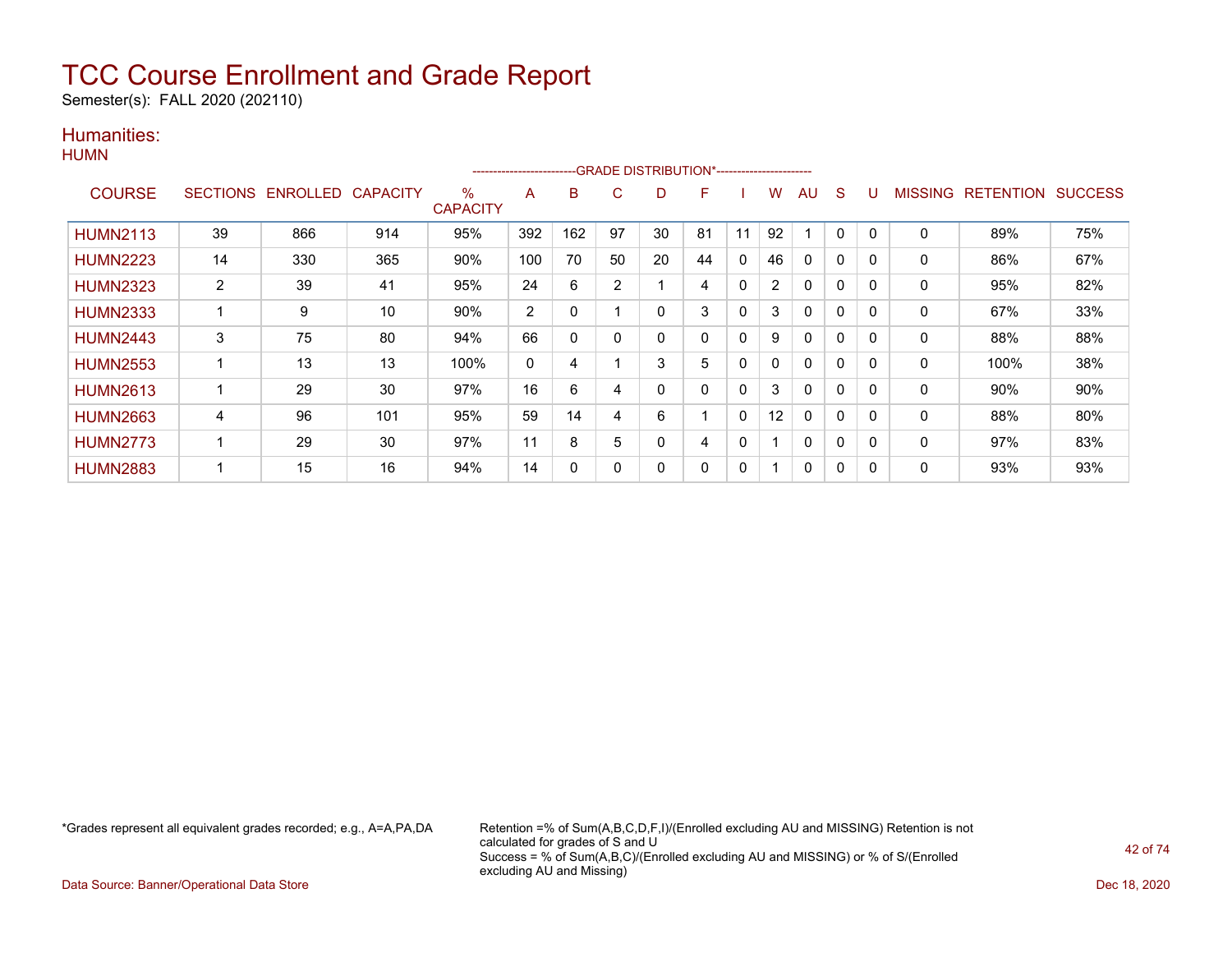Semester(s): FALL 2020 (202110)

### Interpreter Education:

INED

|                 |                 |                   |    |                         | ----------------------- |   | --GRADE DISTRIBUTION*---------------------- |   |              |   |                |                |              |             |   |                   |                |
|-----------------|-----------------|-------------------|----|-------------------------|-------------------------|---|---------------------------------------------|---|--------------|---|----------------|----------------|--------------|-------------|---|-------------------|----------------|
| <b>COURSE</b>   | <b>SECTIONS</b> | ENROLLED CAPACITY |    | $\%$<br><b>CAPACITY</b> | A                       | B | С                                           | D | F            |   | W              | AU.            | <sub>S</sub> |             |   | MISSING RETENTION | <b>SUCCESS</b> |
| <b>INED1423</b> | ົ               | 10                | 60 | 17%                     |                         |   | ົ                                           | 0 | 0            |   | 6              | 0              | 0            | $\mathbf 0$ | 0 | 40%               | 40%            |
| <b>INED2213</b> |                 | 8                 | 30 | 27%                     | 4                       |   |                                             | 0 |              | 0 |                | 0              | $\Omega$     |             | 0 | 88%               | 75%            |
| <b>INED2233</b> |                 | 4                 | 14 | 29%                     | 0                       |   |                                             | 0 | $\mathbf{0}$ | 0 | 0              | $\mathbf{0}$   | 0            |             | 0 | 100%              | 100%           |
| <b>INED2393</b> |                 | 5                 | 16 | 31%                     | 3                       |   |                                             | 0 | $\Omega$     | 0 | $\overline{2}$ | $\Omega$       | 0            | 0           | 0 | 60%               | 60%            |
| <b>INED2403</b> |                 | 5                 | 16 | 31%                     |                         |   | 3                                           | 0 | $\Omega$     | 0 | 0              | 0              | 0            |             | 0 | 100%              | 100%           |
| <b>INED2443</b> |                 |                   | 16 | 44%                     | 3                       |   |                                             | 0 | 0            | 0 | 0              | $\overline{0}$ | 0            |             | 0 | 100%              | 100%           |

\*Grades represent all equivalent grades recorded; e.g., A=A,PA,DA Retention =% of Sum(A,B,C,D,F,I)/(Enrolled excluding AU and MISSING) Retention is not calculated for grades of S and U Success = % of Sum(A,B,C)/(Enrolled excluding AU and MISSING) or % of S/(Enrolled excluding AU and Missing)

Data Source: Banner/Operational Data Store Dec 18, 2020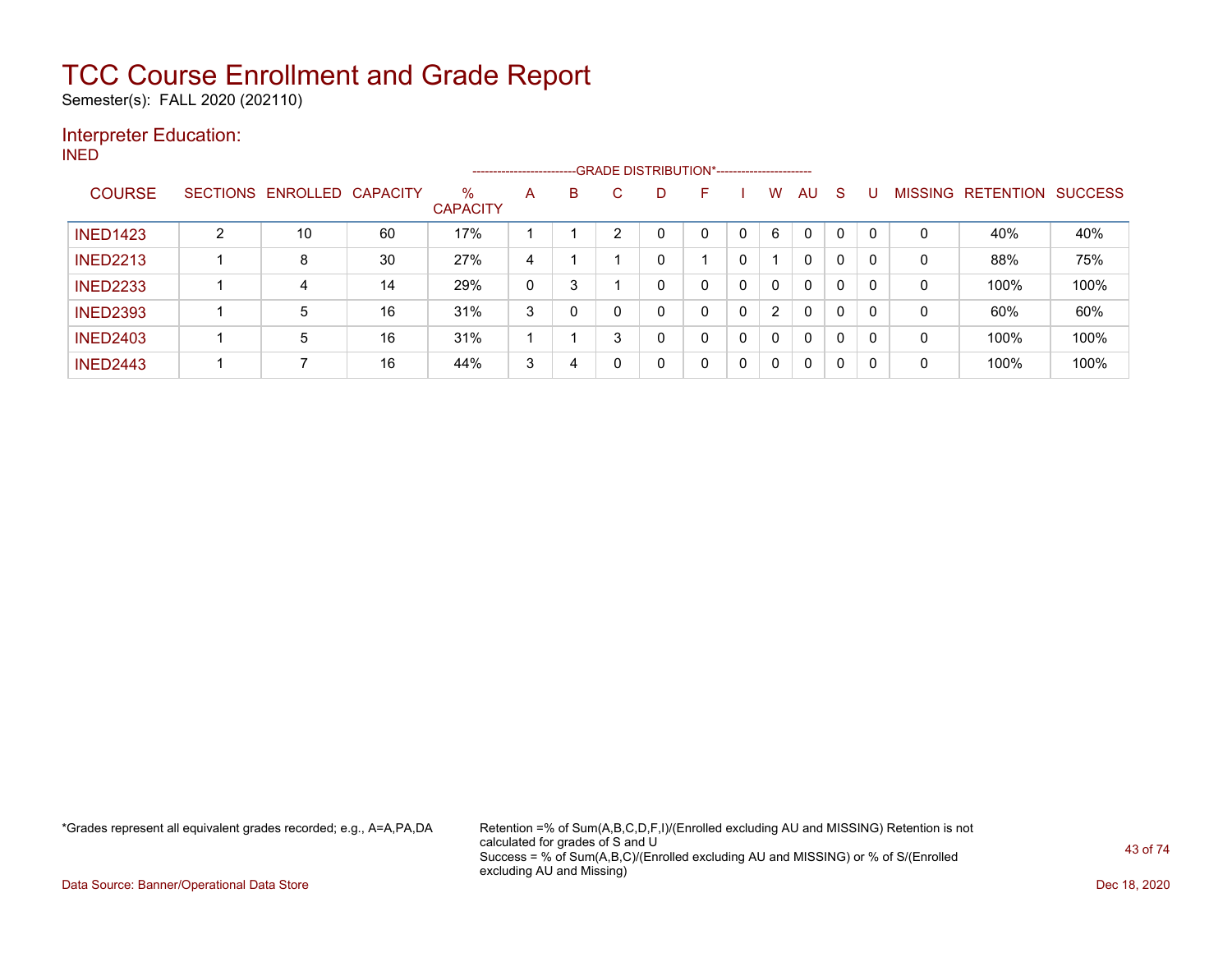Semester(s): FALL 2020 (202110)

#### Interior Design: INTD

--GRADE DISTRIBUTION\*------------------------COURSE SECTIONS ENROLLED CAPACITY % **CAPACITY** A B C D F I W AU S U MISSING RETENTION SUCCESS INTD1303 | 1 | 6 | 10 | 60% | 5 | 0 | 0 | 0 | 0 | 1 | 0 | 0 | 0 | 0 | 83% | 83% INTD1513 | 1 | 15 | 30 | 50% |12 | 3 | 0 | 0 | 0 | 0 | 0 | 0 | 0 | 100% | 100% INTD1523 | 1 | 15 | 30 | 50% |11 | 4 | 0 | 0 | 0 | 0 | 0 | 0 | 0 | 0 | 100% | 100% INTD1533 | 1 | 2 | 3 | 67% |2 | 0 | 0 | 0 | 0 | 0 | 0 | 0 | 0 | 100% | 100% INTD1543 | 1 | 13 | 30 | 43% |10 | 2 | 1 | 0 | 0 | 0 | 0 | 0 | 0 | 0 | 100% | 100% INTD2343 1 2 10 20% 2 0 0 0 0 0 0 0 0 0 0 100% 100% INTD2503 1 12 30 40% 12 0 0 0 0 0 0 0 0 0 0 100% 100% INTD2523 | 1 | 12 | 30 | 40% | 2 | 7 | 3 | 0 | 0 | 0 | 0 | 0 | 0 | 0 | 100% | 100%

\*Grades represent all equivalent grades recorded; e.g., A=A,PA,DA Retention =% of Sum(A,B,C,D,F,I)/(Enrolled excluding AU and MISSING) Retention is not calculated for grades of S and U Success = % of Sum(A,B,C)/(Enrolled excluding AU and MISSING) or % of S/(Enrolled excluding AU and Missing)

Data Source: Banner/Operational Data Store **December 2020** Control of the Unit of the Unit of the Unit of the Unit of the Unit of the Unit of the Unit of the Unit of the Unit of the Unit of the Unit of the Unit of the Unit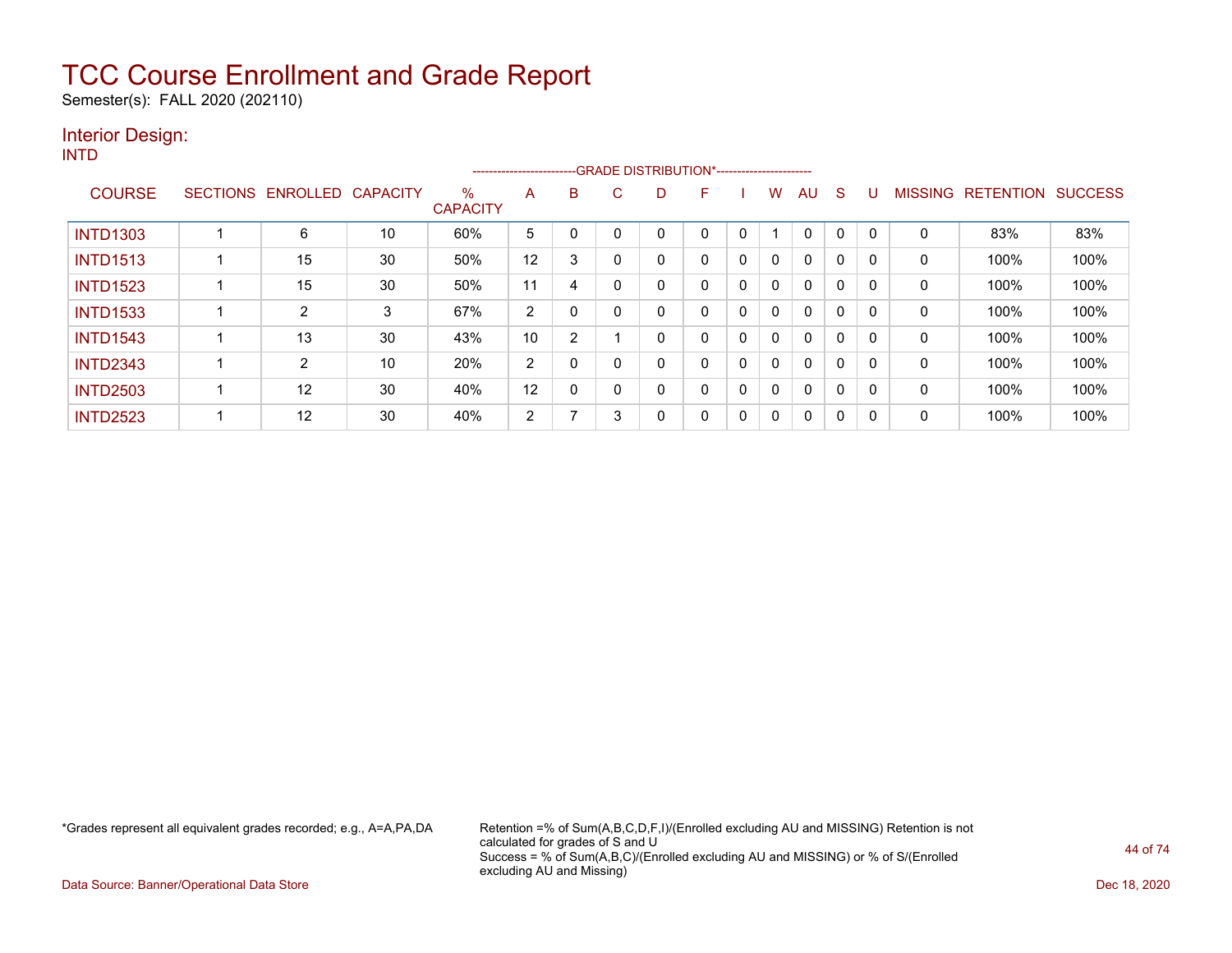Semester(s): FALL 2020 (202110)

#### Japanese:

|                 |   |                   |                 |                         | ---------------------- |    |    |    | --GRADE DISTRIBUTION*----------------------- |   |              |              |              |   |   |                   |                |
|-----------------|---|-------------------|-----------------|-------------------------|------------------------|----|----|----|----------------------------------------------|---|--------------|--------------|--------------|---|---|-------------------|----------------|
| <b>COURSE</b>   |   | SECTIONS ENROLLED | <b>CAPACITY</b> | $\%$<br><b>CAPACITY</b> | A                      | B  | C. | D. | F                                            |   | W            | AU           | <sub>S</sub> |   |   | MISSING RETENTION | <b>SUCCESS</b> |
| <b>JAPN1103</b> | 4 | 66                | 87              | 76%                     | 18                     | 18 | 4  |    |                                              |   | 14           |              | 0            |   | 0 | 78%               | 62%            |
| <b>JAPN1111</b> |   | 10                | 14              | 71%                     |                        | 2  |    |    | 0                                            | 0 | 0            | 0            | 0            |   | 0 | 100%              | 90%            |
| <b>JAPN1121</b> |   |                   | 14              | 50%                     |                        |    |    |    | 0                                            | 0 | $\Omega$     | 0            | 0            | 0 | 0 | 100%              | 100%           |
| <b>JAPN1213</b> |   |                   | 14              | 50%                     | 2                      | 2  | ◠  |    |                                              | 0 | $\mathbf{0}$ | $\mathbf{0}$ | 0            |   | 0 | 100%              | 86%            |
| <b>JAPN1313</b> |   | 11                | 13              | 85%                     | 5                      |    |    |    | 0                                            | 0 | 4            | $\mathbf{0}$ | 0            |   | 0 | 64%               | 64%            |
| <b>JAPN2113</b> |   | 6                 | 30              | 20%                     | 2                      | 2  |    |    | 0                                            |   | 0            | 0            | 0            |   | 0 | 100%              | 83%            |

\*Grades represent all equivalent grades recorded; e.g., A=A,PA,DA Retention =% of Sum(A,B,C,D,F,I)/(Enrolled excluding AU and MISSING) Retention is not calculated for grades of S and U Success = % of Sum(A,B,C)/(Enrolled excluding AU and MISSING) or % of S/(Enrolled excluding AU and Missing)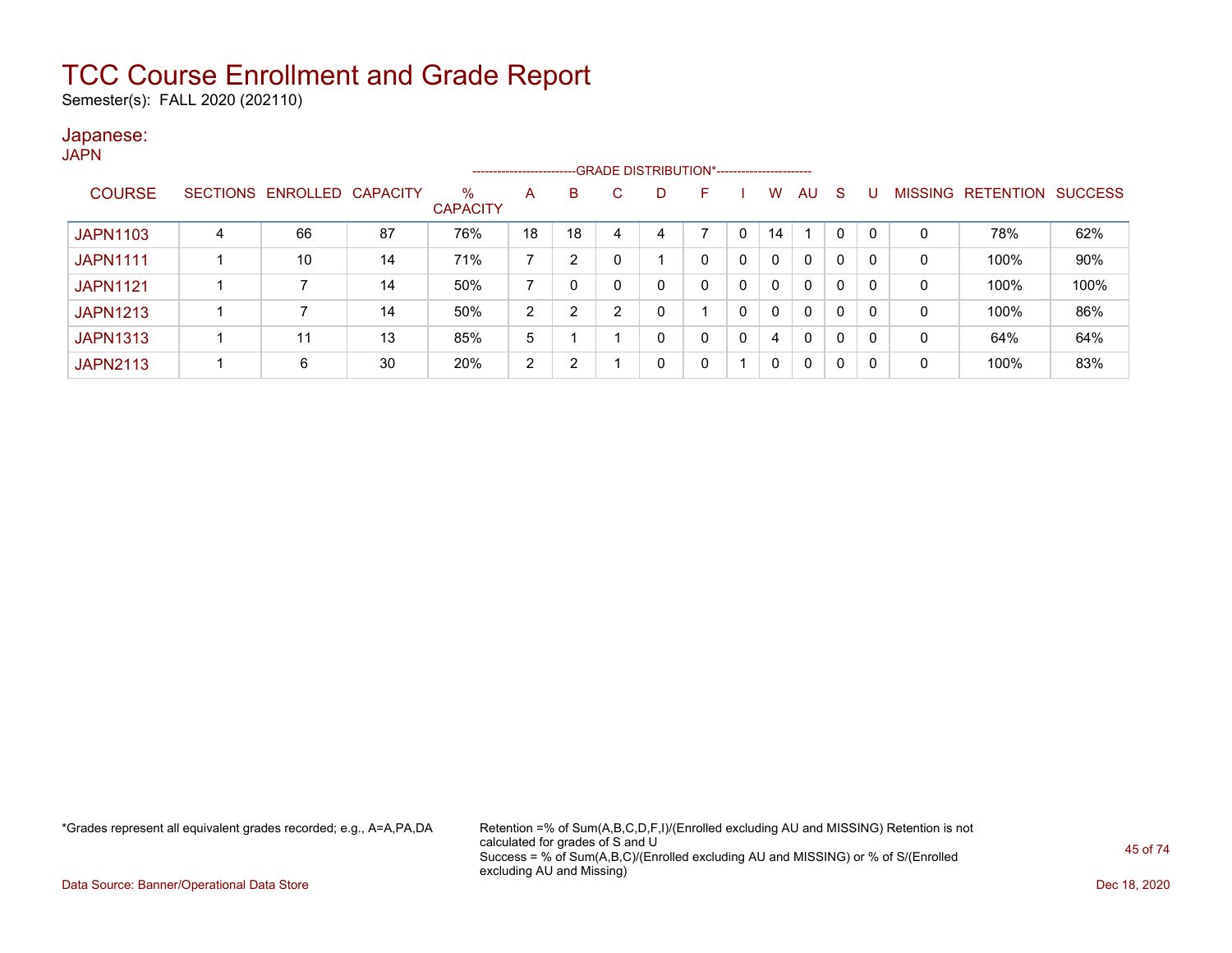Semester(s): FALL 2020 (202110)

### Mathematics:

MATH

|                 |                |                            |       |                      |     |                |     |    | ------------------------GRADE                DISTRIBUTION*---------------------- |                |     |              |              |          |              |                                  |     |
|-----------------|----------------|----------------------------|-------|----------------------|-----|----------------|-----|----|----------------------------------------------------------------------------------|----------------|-----|--------------|--------------|----------|--------------|----------------------------------|-----|
| <b>COURSE</b>   |                | SECTIONS ENROLLED CAPACITY |       | ℅<br><b>CAPACITY</b> | A   | B              | C   | D  | F                                                                                |                | W   | AU           | S            | U        |              | <b>MISSING RETENTION SUCCESS</b> |     |
| <b>MATH0003</b> | 18             | 309                        | 354   | 87%                  | 42  | 64             | 54  | 22 | 77                                                                               | $\mathbf{0}$   | 50  | $\Omega$     | $\Omega$     | $\Omega$ | 0            | 84%                              | 52% |
| <b>MATH0013</b> | 34             | 643                        | 680   | 95%                  | 140 | 102            | 98  | 39 | 156                                                                              | 5              | 101 | 2            | 0            | 0        | $\mathbf{0}$ | 84%                              | 53% |
| <b>MATH0123</b> | 27             | 417                        | 455   | 92%                  | 117 | 83             | 38  | 16 | 77                                                                               | $\overline{2}$ | 84  | $\mathbf{0}$ | $\Omega$     | 0        | 0            | 80%                              | 57% |
| <b>MATH0403</b> | 13             | 181                        | 185   | 98%                  | 53  | 40             | 27  | 12 | 26                                                                               | 0              | 23  | $\mathbf{0}$ | $\mathbf{0}$ | 0        | 0            | 87%                              | 66% |
| <b>MATH1454</b> | $\mathbf 1$    | 27                         | 30    | 90%                  | 5   | $\overline{2}$ | 4   | 3  | 5                                                                                | 0              | 8   | $\mathbf{0}$ | 0            | 0        | 0            | 70%                              | 41% |
| <b>MATH1473</b> | 31             | 496                        | 524   | 95%                  | 128 | 117            | 79  | 30 | 77                                                                               | $\mathbf{0}$   | 65  | $\mathbf{0}$ | 0            | 0        | 0            | 87%                              | 65% |
| <b>MATH1483</b> | 10             | 240                        | 274   | 88%                  | 52  | 46             | 33  | 19 | 34                                                                               | 0              | 56  | $\mathbf{0}$ | 0            | 0        | 0            | 77%                              | 55% |
| <b>MATH1513</b> | 84             | 1.375                      | 1,530 | 90%                  | 400 | 314            | 172 | 65 | 177                                                                              | 3              | 244 | 0            | 0            | 0        | 0            | 82%                              | 64% |
| <b>MATH1613</b> | 6              | 148                        | 160   | 92%                  | 47  | 30             | 24  | 7  | 19                                                                               | $\mathbf{0}$   | 21  | $\mathbf{0}$ | $\Omega$     | 0        | 0            | 86%                              | 68% |
| <b>MATH1715</b> | $\overline{2}$ | 58                         | 60    | 97%                  | 15  | 14             | 8   | 4  | 12                                                                               | 0              | 5   | $\mathbf{0}$ | $\Omega$     | 0        | 0            | 91%                              | 64% |
| <b>MATH2114</b> | 9              | 217                        | 243   | 89%                  | 83  | 49             | 24  | 9  | 22                                                                               | 0              | 30  | $\mathbf{0}$ | 0            | 0        | 0            | 86%                              | 72% |
| <b>MATH2124</b> | 5              | 130                        | 141   | 92%                  | 38  | 30             | 18  | 6  | 11                                                                               | 0              | 27  | $\mathbf{0}$ | 0            | 0        | 0            | 79%                              | 66% |
| <b>MATH2134</b> | 5              | 95                         | 146   | 65%                  | 28  | 28             | 10  | 2  | 6                                                                                | 0              | 20  |              | $\Omega$     | $\Omega$ | $\mathbf{0}$ | 79%                              | 70% |
| <b>MATH2193</b> | 16             | 408                        | 449   | 91%                  | 145 | 86             | 65  | 19 | 40                                                                               | 4              | 49  | $\mathbf{0}$ | $\Omega$     | 0        | $\mathbf{0}$ | 88%                              | 73% |
| <b>MATH2423</b> | 1              | 28                         | 30    | 93%                  | 11  | 7              | 3   | 4  | 2                                                                                | 0              |     | $\mathbf{0}$ | 0            | 0        | $\mathbf{0}$ | 96%                              | 75% |
| <b>MATH2523</b> | 6              | 114                        | 167   | 68%                  | 36  | 26             | 11  | 5  | 15                                                                               | 0              | 21  | $\mathbf{0}$ | $\mathbf{0}$ | 0        | 0            | 82%                              | 64% |
| <b>MATH2613</b> | 2              | 48                         | 60    | 80%                  | 12  | 5              | 9   |    | 3                                                                                | 0              | 18  | 0            | 0            | 0        | 0            | 62%                              | 54% |

\*Grades represent all equivalent grades recorded; e.g., A=A,PA,DA Retention =% of Sum(A,B,C,D,F,I)/(Enrolled excluding AU and MISSING) Retention is not calculated for grades of S and U Success = % of Sum(A,B,C)/(Enrolled excluding AU and MISSING) or % of S/(Enrolled excluding AU and Missing)

Data Source: Banner/Operational Data Store Dec 18, 2020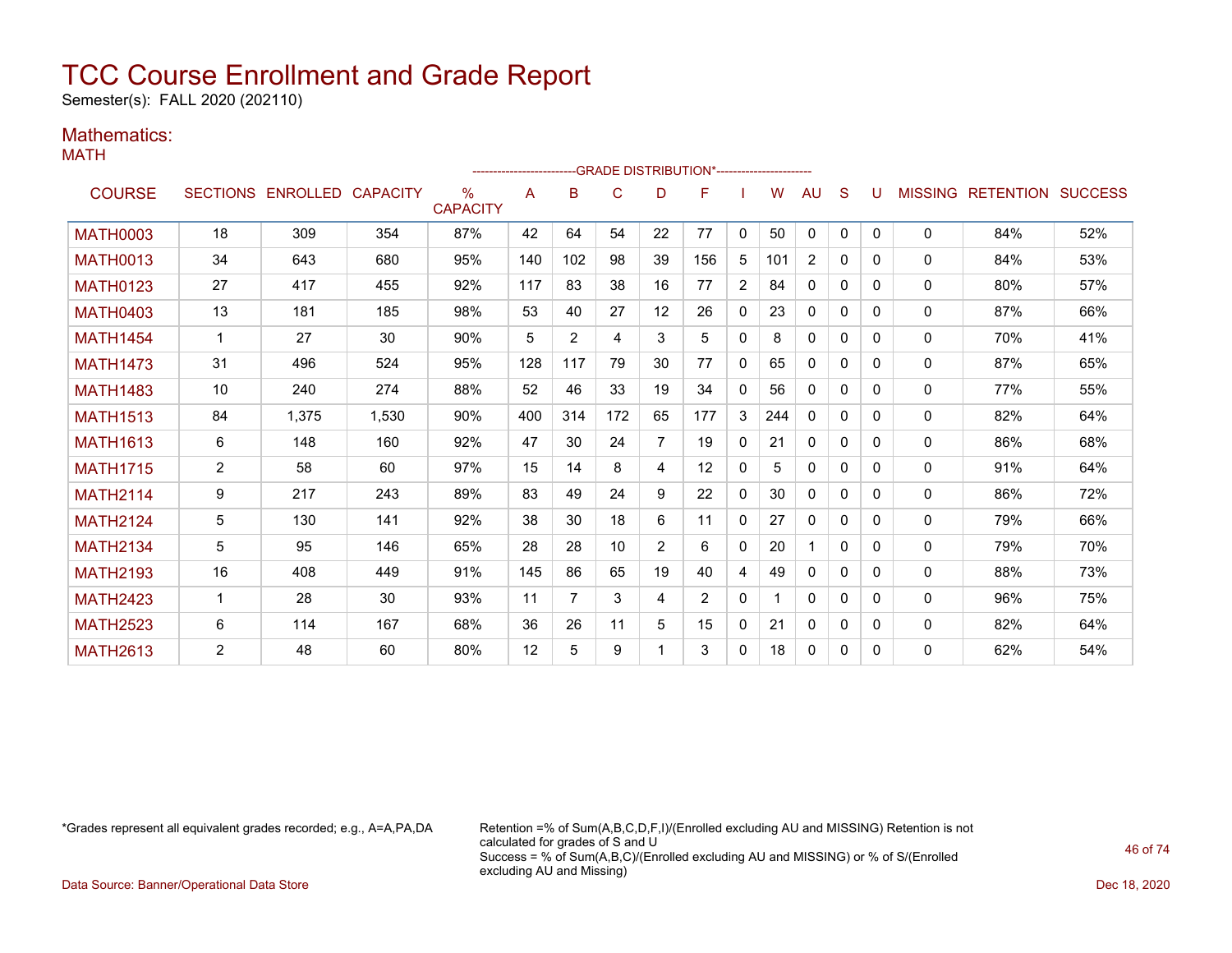Semester(s): FALL 2020 (202110)

### Mass Communication:

MCOM

|                 |   |                            |    |                         |    |    |    | -------------------------GRADE DISTRIBUTION*---------------------- |                |   |              |              |              |          |                |                  |                |
|-----------------|---|----------------------------|----|-------------------------|----|----|----|--------------------------------------------------------------------|----------------|---|--------------|--------------|--------------|----------|----------------|------------------|----------------|
| <b>COURSE</b>   |   | SECTIONS ENROLLED CAPACITY |    | $\%$<br><b>CAPACITY</b> | A  | B  | C. | D.                                                                 | F              |   | w            | AU           | <sub>S</sub> |          | <b>MISSING</b> | <b>RETENTION</b> | <b>SUCCESS</b> |
| <b>MCOM1013</b> | 2 | 44                         | 45 | 98%                     | 15 | 11 | 8  | 6                                                                  |                |   | 3            | $\Omega$     | $\Omega$     |          | 0              | 93%              | 77%            |
| <b>MCOM1103</b> |   | 8                          | 9  | 89%                     | 3  | 0  |    |                                                                    | 0              | 0 | 5            | $\mathbf{0}$ | $\mathbf{0}$ |          | 0              | 38%              | 38%            |
| <b>MCOM1113</b> |   | 15                         | 15 | 100%                    | 15 | 0  |    | 0                                                                  | 0              | 0 | $\mathbf{0}$ | $\mathbf{0}$ | $\mathbf{0}$ |          | 0              | 100%             | 100%           |
| <b>MCOM2013</b> |   | 9                          | 30 | 30%                     | 4  | 4  |    |                                                                    | 0              | 0 | $\mathbf{0}$ | $\mathbf{0}$ | $\mathbf{0}$ |          | 0              | 100%             | 89%            |
| <b>MCOM2123</b> |   | 8                          | 15 | 53%                     | 8  | 0  |    | 0                                                                  | 0              | 0 | $\Omega$     | $\mathbf{0}$ | 0            |          | 0              | 100%             | 100%           |
| <b>MCOM2513</b> |   | 5                          | 15 | 33%                     | 4  | 0  |    | 0                                                                  | 0              |   | $\Omega$     | $\mathbf{0}$ | 0            | 0        | 0              | 100%             | 80%            |
| <b>MCOM2573</b> |   | 8                          | 9  | 89%                     | 4  | 0  |    | 0                                                                  | $\overline{2}$ | 0 |              | 0            | 0            | $\Omega$ | 0              | 88%              | 62%            |

\*Grades represent all equivalent grades recorded; e.g., A=A,PA,DA Retention =% of Sum(A,B,C,D,F,I)/(Enrolled excluding AU and MISSING) Retention is not calculated for grades of S and U Success = % of Sum(A,B,C)/(Enrolled excluding AU and MISSING) or % of S/(Enrolled excluding AU and Missing)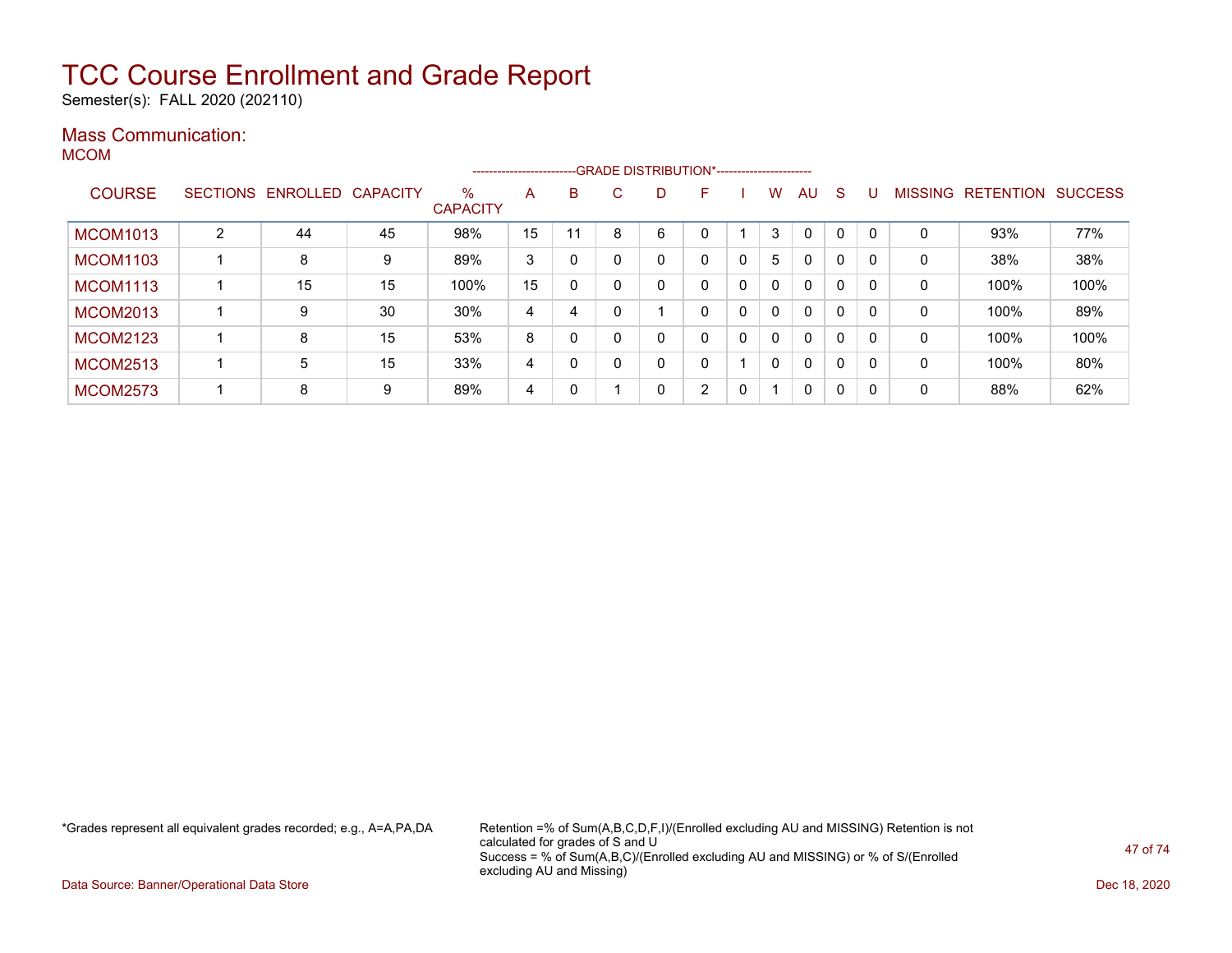Semester(s): FALL 2020 (202110)

#### Medical Laboratory Technology: MDLT

|                 |                 |          |                 |                      | -----------------------  |                |                |    | --GRADE DISTRIBUTION*----------------------- |   |              |              |              |             |                |                  |                |
|-----------------|-----------------|----------|-----------------|----------------------|--------------------------|----------------|----------------|----|----------------------------------------------|---|--------------|--------------|--------------|-------------|----------------|------------------|----------------|
| <b>COURSE</b>   | <b>SECTIONS</b> | ENROLLED | <b>CAPACITY</b> | %<br><b>CAPACITY</b> | A                        | B              | C.             | D. | F                                            |   | w            | AU           | S            |             | <b>MISSING</b> | <b>RETENTION</b> | <b>SUCCESS</b> |
| <b>MDLT1203</b> |                 | 8        | 8               | 100%                 | $\overline{2}$           | 3              | 2              |    | 0                                            | 0 |              | $\mathbf{0}$ | 0            | $\mathbf 0$ | 0              | 88%              | 88%            |
| <b>MDLT1222</b> |                 | 6        | 8               | 75%                  | 6                        | 0              |                |    | 0                                            | 0 | 0            | $\mathbf{0}$ | $\mathbf{0}$ |             | 0              | 100%             | 100%           |
| <b>MDLT2002</b> | $\overline{2}$  | 19       | 21              | 90%                  | 16                       | $\overline{2}$ | $\Omega$       | 0  |                                              | 0 | $\mathbf{0}$ | $\mathbf{0}$ | 0            | $\Omega$    | $\mathbf 0$    | 100%             | 95%            |
| <b>MDLT2212</b> | $\overline{2}$  | 19       | 21              | 90%                  | $\overline{\phantom{a}}$ | 9              |                |    | 0                                            | 0 |              | $\mathbf{0}$ | 0            | $\Omega$    | 0              | 95%              | 89%            |
| <b>MDLT2323</b> |                 | 19       | 21              | 90%                  | 6                        | 9              | $\overline{2}$ |    |                                              | 0 |              | $\mathbf{0}$ | 0            | $\Omega$    | 0              | 95%              | 89%            |
| <b>MDLT2331</b> | 2               | 19       | 21              | 90%                  | 11                       | 5              | C              |    | 0                                            | 0 |              | $\mathbf{0}$ | 0            |             | 0              | 95%              | 95%            |
| <b>MDLT2392</b> | $\overline{2}$  | 19       | 21              | 90%                  | 13                       | 4              |                | Ω  | 0                                            | 0 |              | $\mathbf{0}$ | 0            | $\Omega$    | 0              | 95%              | 95%            |
| <b>MDLT2393</b> |                 | 19       | 21              | 90%                  | 8                        |                | 2              |    |                                              | 0 |              | $\mathbf{0}$ | 0            | $\Omega$    | 0              | 95%              | 89%            |
| <b>MDLT2516</b> |                 | 8        | 10              | 80%                  | 8                        | 0              |                |    | 0                                            | 0 | 0            | $\mathbf{0}$ | 0            |             | 0              | 100%             | 100%           |

\*Grades represent all equivalent grades recorded; e.g., A=A,PA,DA Retention =% of Sum(A,B,C,D,F,I)/(Enrolled excluding AU and MISSING) Retention is not calculated for grades of S and U Success = % of Sum(A,B,C)/(Enrolled excluding AU and MISSING) or % of S/(Enrolled excluding AU and Missing)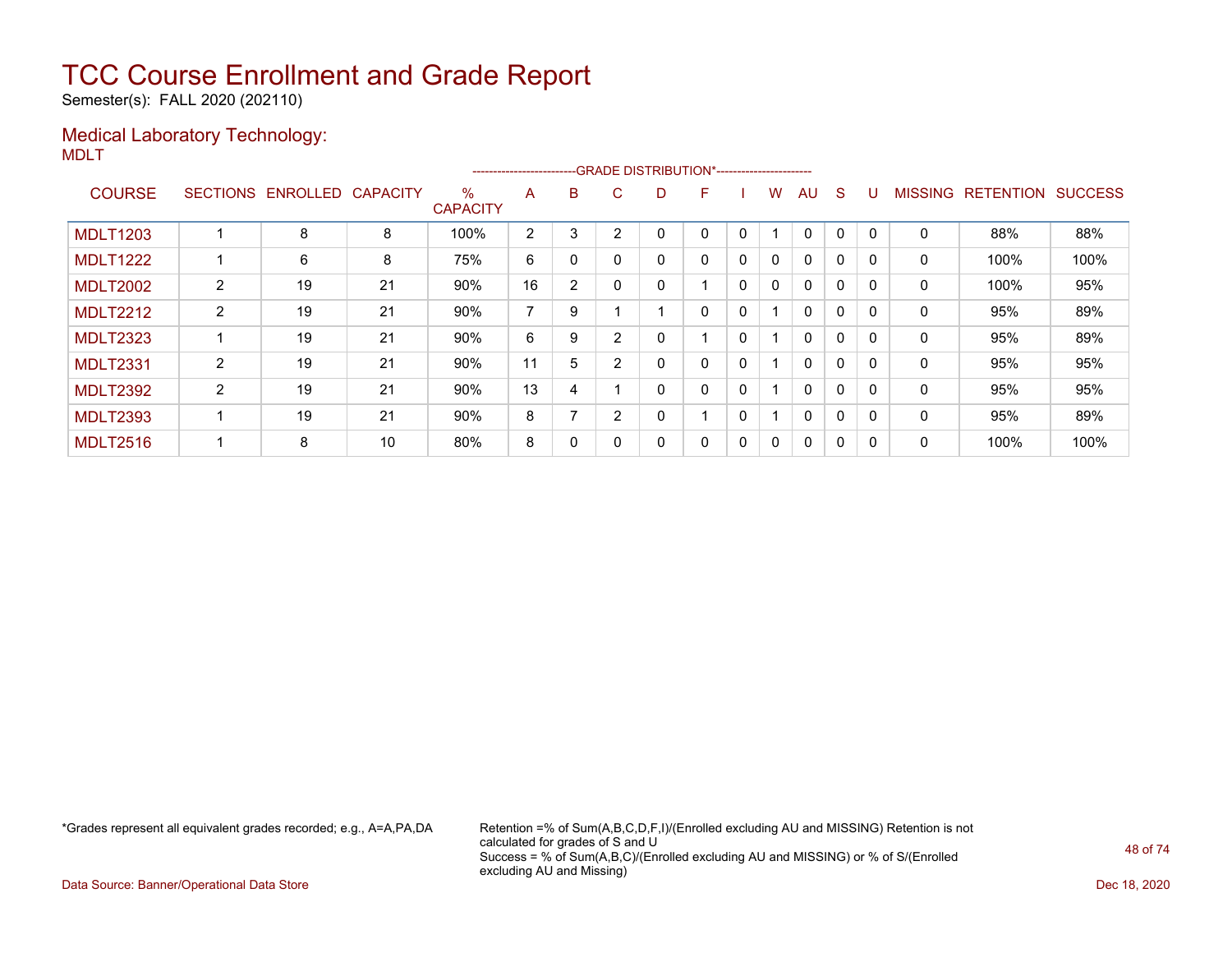Semester(s): FALL 2020 (202110)

#### Management: MGMT

| .               |   |                            |     |                         | --------------------- |    | -GRADE DISTRIBUTION*----------------------- |   |              |    |             |              |     |                           |     |
|-----------------|---|----------------------------|-----|-------------------------|-----------------------|----|---------------------------------------------|---|--------------|----|-------------|--------------|-----|---------------------------|-----|
| <b>COURSE</b>   |   | SECTIONS ENROLLED CAPACITY |     | $\%$<br><b>CAPACITY</b> | A                     | в. |                                             |   |              | W. | AU          | <sub>S</sub> | . U | MISSING RETENTION SUCCESS |     |
| <b>MGMT1353</b> |   | 26                         | 30  | 87%                     | 8                     | 8  | 4                                           | 2 | $\mathbf{0}$ | 4  | $\mathbf 0$ | 0            |     | 85%                       | 77% |
| <b>MGMT2123</b> |   | 29                         | 30  | 97%                     | 15                    | 6  |                                             | 3 |              | 0  | $\Omega$    | 0            |     | 100%                      | 90% |
| <b>MGMT2363</b> | 5 | 111                        | 118 | 94%                     | 41                    | 36 | 14                                          | 8 |              | 5  | 0           |              |     | 95%                       | 82% |

\*Grades represent all equivalent grades recorded; e.g., A=A,PA,DA Retention =% of Sum(A,B,C,D,F,I)/(Enrolled excluding AU and MISSING) Retention is not calculated for grades of S and U Success = % of Sum(A,B,C)/(Enrolled excluding AU and MISSING) or % of S/(Enrolled excluding AU and Missing)

Data Source: Banner/Operational Data Store Dec 18, 2020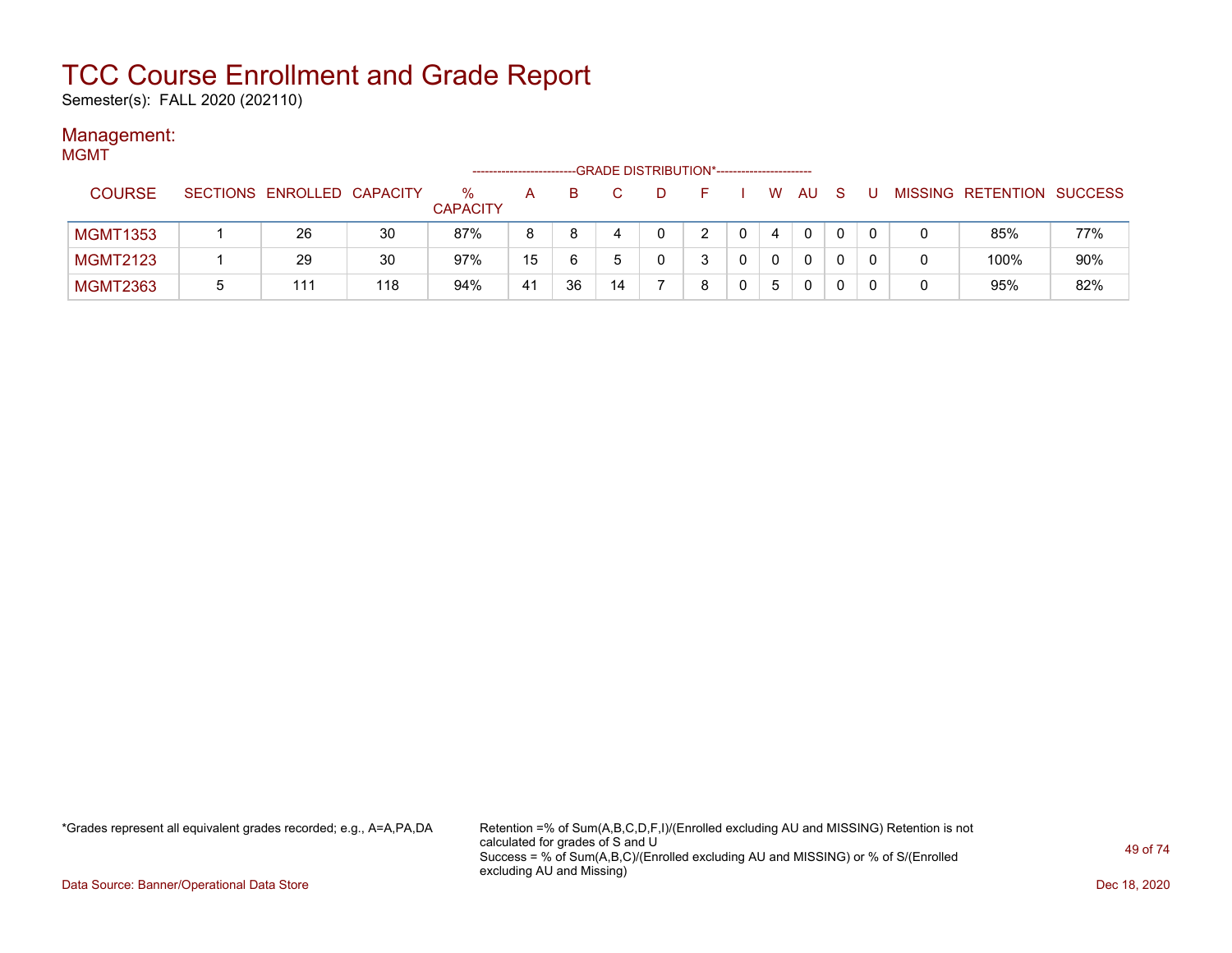Semester(s): FALL 2020 (202110)

#### Marketing: **MKTG**

|                 |                 |                |                 |                         | ----------------------- |                |    |                |   |   |              |          |   |              |                |                  |                |
|-----------------|-----------------|----------------|-----------------|-------------------------|-------------------------|----------------|----|----------------|---|---|--------------|----------|---|--------------|----------------|------------------|----------------|
| <b>COURSE</b>   | <b>SECTIONS</b> | ENROLLED       | <b>CAPACITY</b> | $\%$<br><b>CAPACITY</b> | A                       | B              | C. | D              | F |   | W            | AU       | S |              | <b>MISSING</b> | <b>RETENTION</b> | <b>SUCCESS</b> |
| <b>MKTG1313</b> |                 |                | 10              | 70%                     | 3                       | っ              |    | 0              | 0 | 0 | 2            | 0        |   | $\mathbf{0}$ | 0              | 71%              | 71%            |
| <b>MKTG1393</b> |                 | $\overline{2}$ | 24              | 8%                      |                         |                |    |                | 0 | 0 | 0            | $\Omega$ | 0 | $\mathbf{0}$ | 0              | 100%             | 50%            |
| <b>MKTG2343</b> |                 | 28             | 30              | 93%                     | 13                      | 3              |    | 0              | 2 | 0 | 3            | $\Omega$ | 0 | $\Omega$     | 0              | 89%              | 82%            |
| <b>MKTG2363</b> |                 | 28             | 30              | 93%                     | 8                       | 10             | 3  | $\overline{2}$ |   | 0 | 4            | 0        | 0 | $\mathbf{0}$ | 0              | 86%              | 75%            |
| <b>MKTG2393</b> |                 | 15             | 15              | 100%                    | 10                      | $\overline{2}$ |    |                | 0 | 0 |              | $\Omega$ | 0 | $\mathbf{0}$ | 0              | 93%              | 87%            |
| <b>MKTG2423</b> | 5               | 114            | 118             | 97%                     | 45                      | 31             | 19 | 6              | 4 | 0 | 9            | $\Omega$ | 0 | $\mathbf{0}$ | 0              | 92%              | 83%            |
| <b>MKTG2433</b> |                 | 12             | 13              | 92%                     | 9                       |                |    | 0              |   | 0 | $\mathbf{0}$ | $\Omega$ | 0 | 0            | 0              | 100%             | 92%            |

\*Grades represent all equivalent grades recorded; e.g., A=A,PA,DA Retention =% of Sum(A,B,C,D,F,I)/(Enrolled excluding AU and MISSING) Retention is not calculated for grades of S and U Success = % of Sum(A,B,C)/(Enrolled excluding AU and MISSING) or % of S/(Enrolled excluding AU and Missing)

Data Source: Banner/Operational Data Store Dec 18, 2020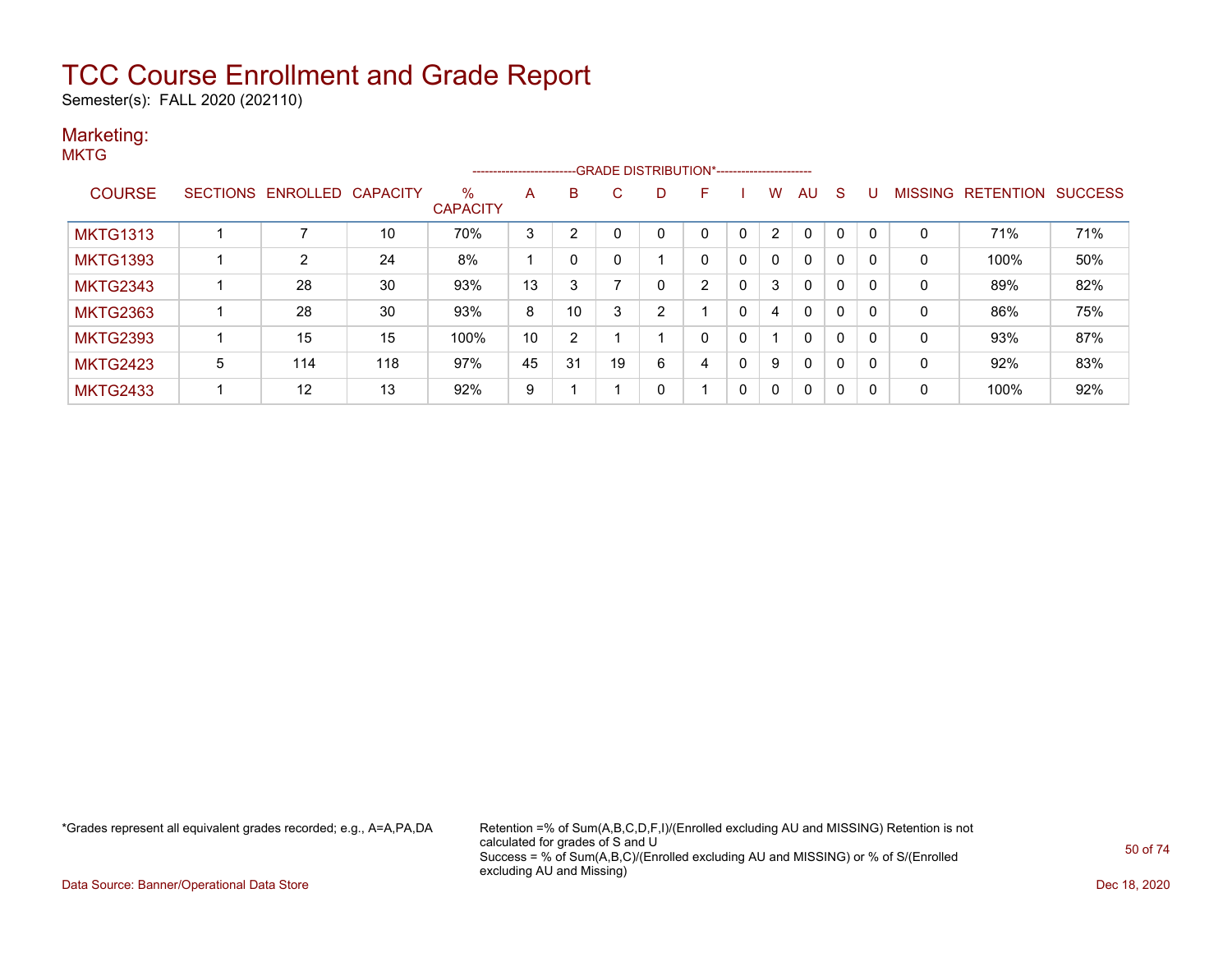Semester(s): FALL 2020 (202110)

#### Music: **MUSC**

|                 |                |                            |     |                                  |                | ------------------------GRADE                DISTRIBUTION*---------------------- |              |                |              |              |              |              |              |                |              |                                  |      |
|-----------------|----------------|----------------------------|-----|----------------------------------|----------------|----------------------------------------------------------------------------------|--------------|----------------|--------------|--------------|--------------|--------------|--------------|----------------|--------------|----------------------------------|------|
| <b>COURSE</b>   |                | SECTIONS ENROLLED CAPACITY |     | $\frac{0}{0}$<br><b>CAPACITY</b> | Α              | B                                                                                | C            | D              | F            |              | W            | AU           | S            | U              |              | <b>MISSING RETENTION SUCCESS</b> |      |
| <b>MUSC1013</b> | $\mathbf{1}$   | 34                         | 30  | 113%                             | 19             | 5                                                                                | 2            | $\mathbf{0}$   | 0            | $\mathbf{0}$ | 8            | 0            | 0            | $\mathbf{0}$   | 0            | 76%                              | 76%  |
| <b>MUSC1030</b> | 1              | 55                         | 60  | 92%                              | 0              | 0                                                                                | 0            | 0              | 0            | 0            | 15           | $\mathbf{0}$ | 33           | $\overline{7}$ | 0            |                                  | 60%  |
| <b>MUSC1062</b> | $\overline{c}$ | 28                         | 60  | 47%                              | 15             | 4                                                                                | 2            | 1              | 3            | 0            | 3            | 0            | 0            | 0              | 0            | 89%                              | 75%  |
| <b>MUSC1113</b> | 4              | 96                         | 103 | 93%                              | 54             | 12                                                                               | 6            | 4              | 11           | 0            | 9            | 0            | $\mathbf{0}$ | 0              | 0            | 91%                              | 75%  |
| <b>MUSC1153</b> | $\mathbf 1$    | 12                         | 13  | 92%                              | $\mathbf{1}$   | 2                                                                                | 4            | $\overline{2}$ | 1            | 0            | 2            | 0            | 0            | 0              | 0            | 83%                              | 58%  |
| <b>MUSC1191</b> | 4              | 4                          | 19  | 21%                              | 4              | 0                                                                                | $\mathbf{0}$ | $\mathbf{0}$   | $\mathbf{0}$ | 0            | 0            | $\mathbf{0}$ | $\mathbf{0}$ | $\mathbf{0}$   | $\mathbf{0}$ | 100%                             | 100% |
| <b>MUSC1192</b> | 11             | 23                         | 51  | 45%                              | 17             | 1                                                                                | $\Omega$     | $\mathbf{0}$   | $\mathbf 1$  | 0            | 3            | $\mathbf{1}$ | $\Omega$     | 0              | 0            | 86%                              | 82%  |
| <b>MUSC1202</b> | 3              | 9                          | 15  | 60%                              | 6              | 1                                                                                | $\mathbf{0}$ | $\mathbf{0}$   | $\Omega$     | 0            | 2            | $\Omega$     | $\mathbf{0}$ | 0              | 0            | 78%                              | 78%  |
| <b>MUSC1241</b> | $\mathbf{1}$   | $\mathbf 1$                | 5   | 20%                              | $\mathbf{1}$   | 0                                                                                | $\mathbf{0}$ | $\mathbf{0}$   | $\mathbf{0}$ | 0            | $\mathbf{0}$ | $\Omega$     | $\mathbf{0}$ | $\Omega$       | 0            | 100%                             | 100% |
| <b>MUSC1242</b> | $\overline{c}$ | $\overline{7}$             | 10  | 70%                              | 6              | 0                                                                                | $\mathbf{0}$ | $\mathbf{0}$   | 1            | 0            | 0            | $\mathbf{0}$ | $\mathbf{0}$ | $\Omega$       | 0            | 100%                             | 86%  |
| <b>MUSC1252</b> | 1              | 8                          | 10  | 80%                              | $\overline{7}$ | 1                                                                                | 0            | 0              | 0            | 0            | 0            | 0            | 0            | 0              | 0            | 100%                             | 100% |
| <b>MUSC1311</b> | $\mathbf{1}$   | 1                          | 3   | 33%                              | $\mathbf{1}$   | 0                                                                                | $\mathbf{0}$ | $\mathbf{0}$   | 0            | 0            | 0            | 0            | $\mathbf{0}$ | 0              | 0            | 100%                             | 100% |
| <b>MUSC1312</b> | 1              | 2                          | 5   | 40%                              | 2              | 0                                                                                | 0            | 0              | 0            | 0            | 0            | 0            | 0            | 0              | 0            | 100%                             | 100% |
| <b>MUSC1332</b> | $\mathbf{1}$   | $\mathbf{1}$               | 5   | 20%                              | $\mathbf 1$    | 0                                                                                | 0            | 0              | 0            | 0            | 0            | $\mathbf{0}$ | $\mathbf{0}$ | 0              | 0            | 100%                             | 100% |
| <b>MUSC1352</b> | $\mathbf{1}$   | 5                          | 5   | 100%                             | 4              | 0                                                                                | $\Omega$     | $\Omega$       | $\mathbf 1$  | 0            | $\mathbf{0}$ | $\Omega$     | $\mathbf{0}$ | $\Omega$       | 0            | 100%                             | 80%  |
| <b>MUSC1372</b> | 1              | $\mathbf{1}$               | 3   | 33%                              | $\mathbf{1}$   | 0                                                                                | 0            | 0              | 0            | 0            | 0            | 0            | $\mathbf{0}$ | 0              | 0            | 100%                             | 100% |
| <b>MUSC1392</b> | $\mathbf{1}$   | $\mathbf{1}$               | 5   | 20%                              | $\mathbf{1}$   | 0                                                                                | $\Omega$     | $\Omega$       | $\mathbf{0}$ | 0            | $\mathbf{0}$ | $\Omega$     | $\Omega$     | $\Omega$       | 0            | 100%                             | 100% |
| <b>MUSC1411</b> | $\mathbf 1$    | 1                          | 5   | 20%                              | 0              | 0                                                                                | 0            | $\mathbf{0}$   | $\mathbf{0}$ | 0            |              | $\mathbf{0}$ | $\mathbf{0}$ | $\Omega$       | 0            | 0%                               | 0%   |
| <b>MUSC1412</b> | $\mathbf 1$    | $\mathbf 1$                | 5   | 20%                              | $\mathbf{0}$   | 0                                                                                | $\mathbf{0}$ | 0              | 1            | 0            | 0            | 0            | 0            | 0              | $\mathbf{0}$ | 100%                             | 0%   |
| <b>MUSC1421</b> | $\mathbf{1}$   | 1                          | 5   | 20%                              | $\mathbf{1}$   | $\Omega$                                                                         | $\mathbf{0}$ | $\Omega$       | $\mathbf{0}$ | 0            | 0            | 0            | $\mathbf{0}$ | 0              | 0            | 100%                             | 100% |
| <b>MUSC1442</b> | $\mathbf 1$    | 2                          | 5   | 40%                              | $\mathbf 1$    | 0                                                                                | 0            | 1              | 0            | 0            | 0            | 0            | 0            | 0              | 0            | 100%                             | 50%  |
| <b>MUSC1472</b> | 1              | 1                          | 3   | 33%                              | 1              | 0                                                                                | $\Omega$     | $\Omega$       | $\Omega$     | $\Omega$     | $\Omega$     | $\Omega$     | $\Omega$     | 0              | 0            | 100%                             | 100% |

\*Grades represent all equivalent grades recorded; e.g., A=A,PA,DA Retention =% of Sum(A,B,C,D,F,I)/(Enrolled excluding AU and MISSING) Retention is not calculated for grades of S and U Success = % of Sum(A,B,C)/(Enrolled excluding AU and MISSING) or % of S/(Enrolled excluding AU and Missing)

Data Source: Banner/Operational Data Store Dec 18, 2020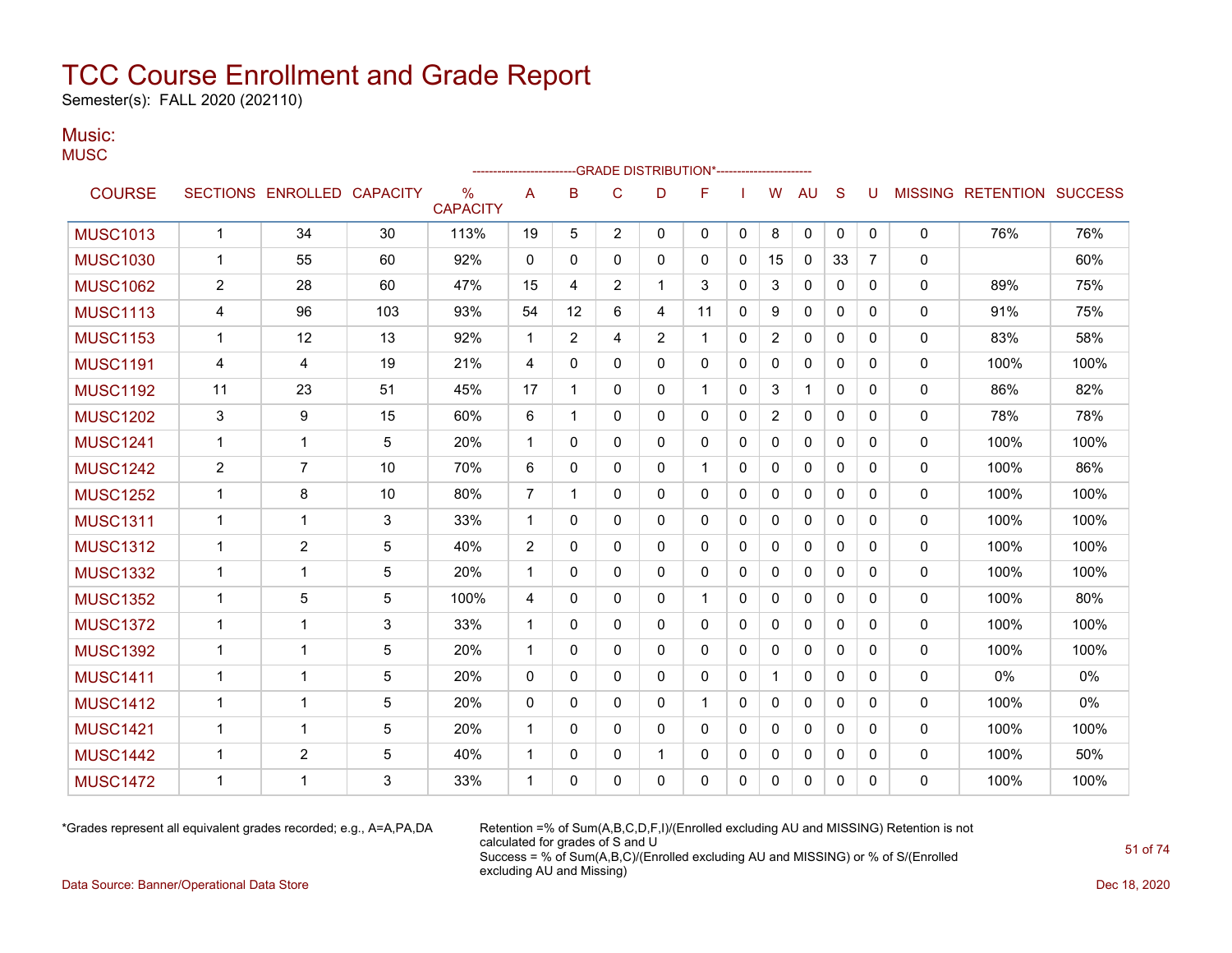Semester(s): FALL 2020 (202110)

#### Music: **MUSC**

|                 |                 |          |                 |                         |                |                |   | -GRADE DISTRIBUTION*---------------------- |              |   |              |              |              |          |                |                  |                |
|-----------------|-----------------|----------|-----------------|-------------------------|----------------|----------------|---|--------------------------------------------|--------------|---|--------------|--------------|--------------|----------|----------------|------------------|----------------|
| <b>COURSE</b>   | <b>SECTIONS</b> | ENROLLED | <b>CAPACITY</b> | $\%$<br><b>CAPACITY</b> | A              | B              | C | D                                          | F            |   | W            | AU           | S            | U        | <b>MISSING</b> | <b>RETENTION</b> | <b>SUCCESS</b> |
| <b>MUSC1492</b> | $\overline{1}$  | 3        | 5               | 60%                     | 3              | 0              | 0 | 0                                          | 0            | 0 | 0            | 0            | $\mathbf{0}$ | 0        | 0              | 100%             | 100%           |
| <b>MUSC1541</b> | $\overline{1}$  | 10       | 30              | 33%                     | 9              |                | 0 | 0                                          | $\mathbf{0}$ | 0 | $\mathbf{0}$ | $\Omega$     | 0            | 0        | $\mathbf{0}$   | 100%             | 100%           |
| <b>MUSC1551</b> | -1              | 26       | 30              | 87%                     | 20             | 4              | 0 | 1                                          | $\Omega$     | 0 |              | 0            | $\Omega$     | $\Omega$ | 0              | 96%              | 92%            |
| <b>MUSC1563</b> | $\mathbf 1$     | 2        | 5               | 40%                     | $\mathbf 1$    | 0              | 0 | 0                                          | 0            | 0 | 1            | 0            | $\Omega$     | $\Omega$ | 0              | 50%              | 50%            |
| <b>MUSC1612</b> | 4               | 17       | 18              | 94%                     | 12             |                |   | 0                                          | 1            | 0 | 2            | 0            | $\mathbf{0}$ | 0        | 0              | 88%              | 82%            |
| <b>MUSC1622</b> | $\overline{2}$  | 6        | 6               | 100%                    | 4              |                | 0 | 0                                          | $\mathbf{0}$ | 0 |              | 0            | $\mathbf{0}$ | 0        | 0              | 83%              | 83%            |
| <b>MUSC1632</b> | $\mathsf 3$     | 8        | 8               | 100%                    | 4              | $\overline{2}$ | 0 | 1                                          | $\mathbf{0}$ | 0 |              | $\mathbf{0}$ | 0            | 0        | $\mathbf{0}$   | 88%              | 75%            |
| <b>MUSC1642</b> | $\overline{2}$  | 5        | 5               | 100%                    | 4              | 0              |   | 0                                          | $\mathbf{0}$ | 0 | $\mathbf{0}$ | 0            | 0            | 0        | $\mathbf{0}$   | 100%             | 100%           |
| <b>MUSC1651</b> | $\mathbf 1$     | 24       | 60              | 40%                     | 20             | 1              | 0 | $\overline{2}$                             | $\mathbf{0}$ | 0 |              | $\mathbf{0}$ | $\mathbf{0}$ | 0        | $\mathbf{0}$   | 96%              | 88%            |
| <b>MUSC1661</b> | $\mathbf 1$     | 9        | 25              | 36%                     | 9              | $\mathbf{0}$   | 0 | 0                                          | 0            | 0 | 0            | 0            | 0            | 0        | $\mathbf{0}$   | 100%             | 100%           |
| <b>MUSC1731</b> | -1              | 6        | 7               | 86%                     | 4              |                | 0 | 0                                          | 0            | 0 | 0            |              | $\mathbf{0}$ | 0        | 0              | 100%             | 100%           |
| <b>MUSC2013</b> | $\mathbf 1$     | 17       | 24              | 71%                     | $\overline{7}$ | 6              |   |                                            | $\mathbf{0}$ |   |              | 0            | $\Omega$     | 0        | 0              | 94%              | 82%            |
| <b>MUSC2062</b> | $\mathbf 1$     | 17       | 24              | 71%                     | 9              | 5              |   | 0                                          | 0            |   | 1            | 0            | 0            | $\Omega$ | $\mathbf{0}$   | 94%              | 88%            |
| <b>MUSC2181</b> | -1              | 8        | 14              | 57%                     | 5              | 3              | 0 | 0                                          | 0            | 0 | 0            | 0            | 0            | 0        | $\mathbf{0}$   | 100%             | 100%           |
| <b>MUSC2242</b> | 4               | 10       | 21              | 48%                     | 8              | 0              | 0 | 1                                          | 0            | 0 |              | 0            | 0            | 0        | $\mathbf{0}$   | 90%              | 80%            |
| <b>MUSC2992</b> | -1              | 3        | $\overline{7}$  | 43%                     | 3              | 0              | 0 | 0                                          | 0            | 0 | 0            | 0            | 0            | 0        | 0              | 100%             | 100%           |

\*Grades represent all equivalent grades recorded; e.g., A=A,PA,DA Retention =% of Sum(A,B,C,D,F,I)/(Enrolled excluding AU and MISSING) Retention is not calculated for grades of S and U Success = % of Sum(A,B,C)/(Enrolled excluding AU and MISSING) or % of S/(Enrolled excluding AU and Missing)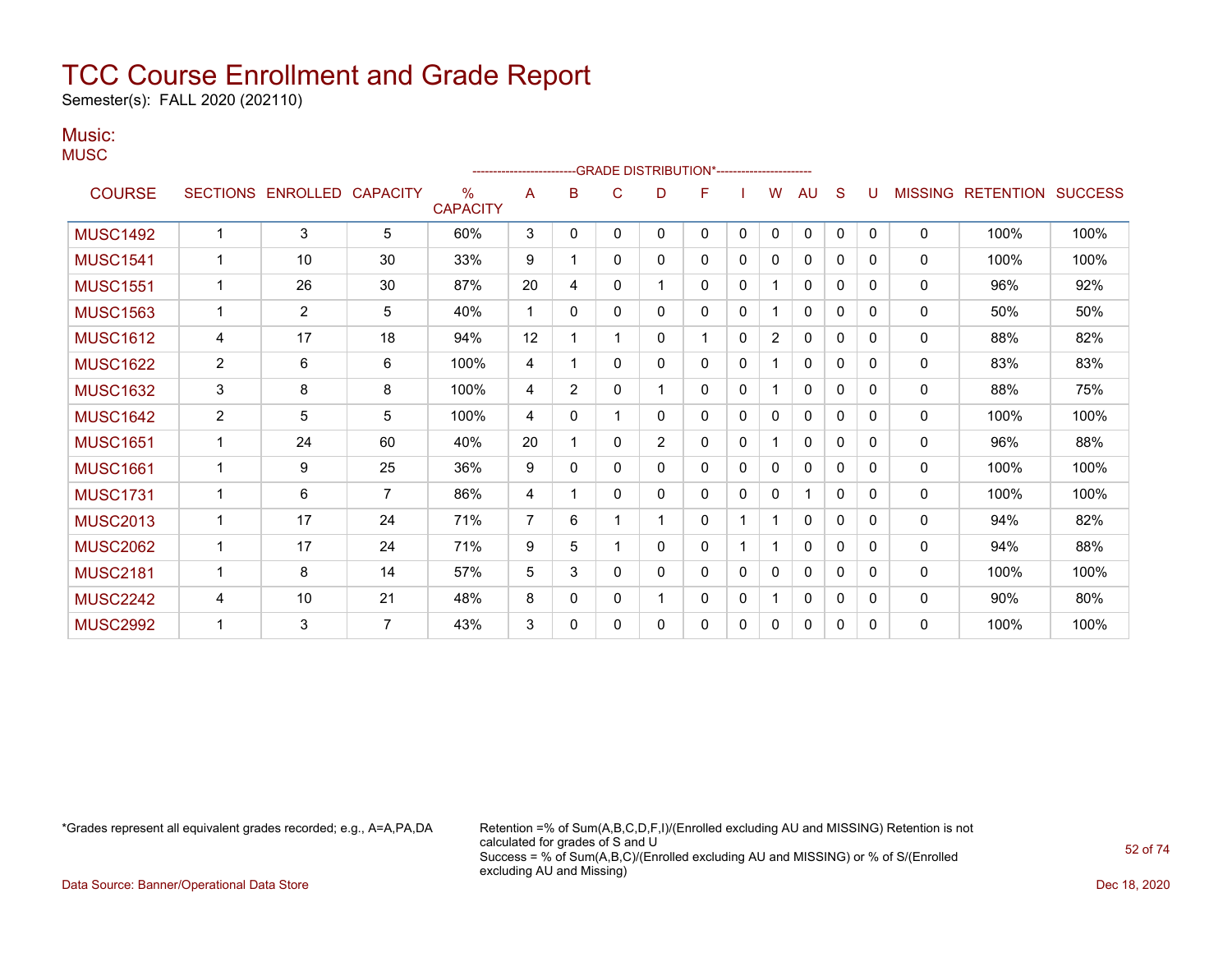Semester(s): FALL 2020 (202110)

### Native American Studies:

NAMS

|                 |                            |    |                 |    | ------------------------GRADE DISTRIBUTION*----------------------- |     |     |              |              |     |                           |     |
|-----------------|----------------------------|----|-----------------|----|--------------------------------------------------------------------|-----|-----|--------------|--------------|-----|---------------------------|-----|
| COURSE          | SECTIONS ENROLLED CAPACITY |    | %               | A  |                                                                    | B C | DFI |              | I WAUS       | - U | MISSING RETENTION SUCCESS |     |
|                 |                            |    | <b>CAPACITY</b> |    |                                                                    |     |     |              |              |     |                           |     |
| <b>NAMS2113</b> | 41                         | 44 | 93%             | 21 | 13                                                                 |     | 4   | $\mathbf{0}$ | $\mathbf{0}$ |     | 98%                       | 85% |

\*Grades represent all equivalent grades recorded; e.g., A=A,PA,DA Retention =% of Sum(A,B,C,D,F,I)/(Enrolled excluding AU and MISSING) Retention is not calculated for grades of S and U Success = % of Sum(A,B,C)/(Enrolled excluding AU and MISSING) or % of S/(Enrolled excluding AU and Missing)

Data Source: Banner/Operational Data Store Dec 18, 2020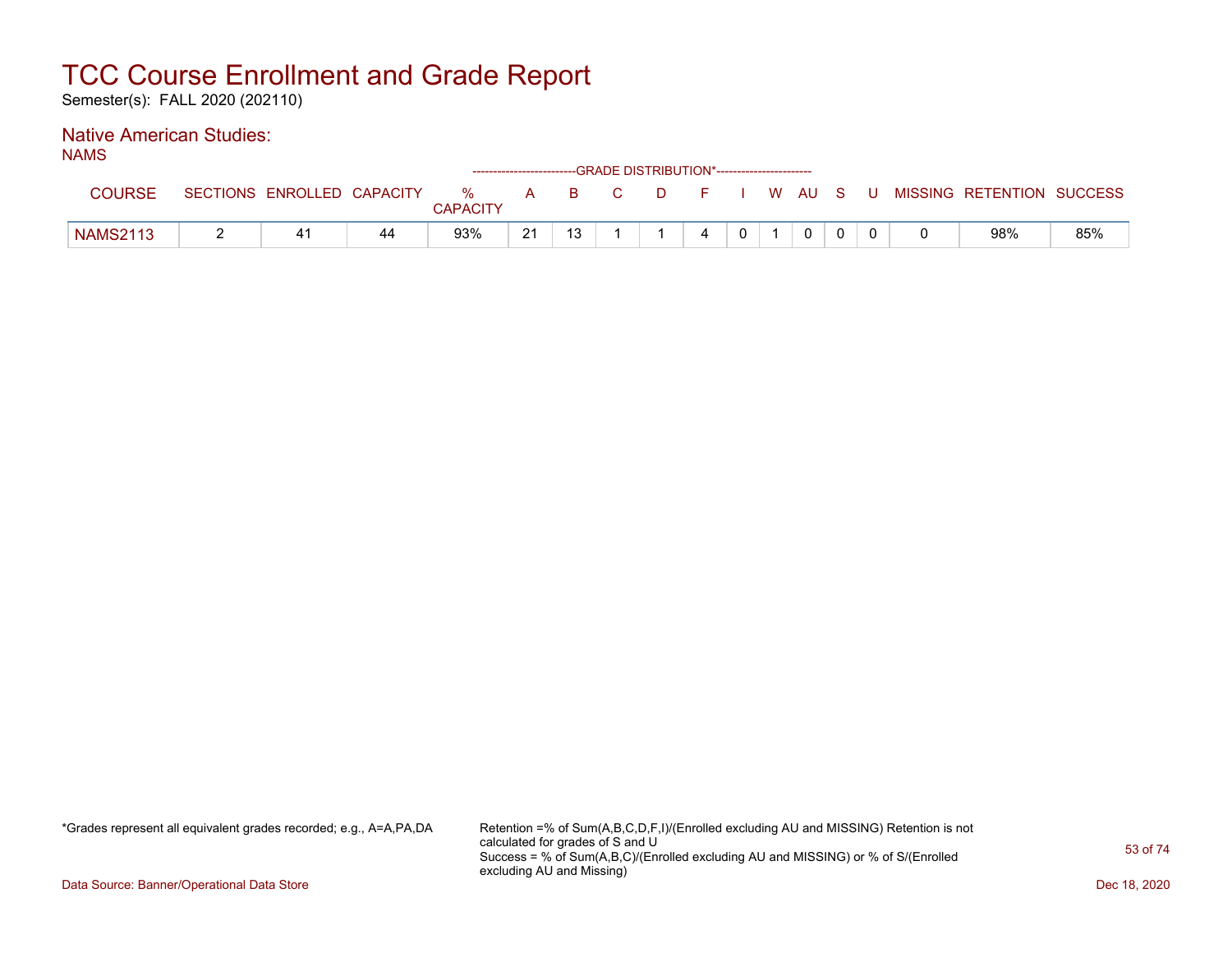Semester(s): FALL 2020 (202110)

### Nursing:

**NURS** 

|                 |                |                            |     |                      | ------------------------ |              |              |                | -GRADE DISTRIBUTION*----------------------- |              |                |              |                |   |              |                                  |      |
|-----------------|----------------|----------------------------|-----|----------------------|--------------------------|--------------|--------------|----------------|---------------------------------------------|--------------|----------------|--------------|----------------|---|--------------|----------------------------------|------|
| <b>COURSE</b>   |                | SECTIONS ENROLLED CAPACITY |     | %<br><b>CAPACITY</b> | A                        | B            | C            | D              | F                                           |              | W              | AU           | S              |   |              | <b>MISSING RETENTION SUCCESS</b> |      |
| <b>NURS1111</b> | $\overline{2}$ | 62                         | 62  | 100%                 | 0                        | 0            | 0            | $\mathbf{0}$   | $\mathbf{0}$                                | 0            | 2              | $\mathbf{0}$ | 60             | 0 | 0            |                                  | 97%  |
| <b>NURS1113</b> | 4              | 62                         | 62  | 100%                 | 3                        | 39           | 14           | 3              | $\mathbf{0}$                                | $\Omega$     | 3              | 0            | $\mathbf{0}$   | 0 | $\mathbf{0}$ | 95%                              | 90%  |
| <b>NURS1143</b> | 1              | 62                         | 62  | 100%                 | 54                       | 4            | 2            | $\mathbf{0}$   | 0                                           | $\mathbf{0}$ | 2              | 0            | 0              | 0 | 0            | 97%                              | 97%  |
| <b>NURS1163</b> | 4              | 64                         | 64  | 100%                 | 4                        | 36           | 13           | $\overline{7}$ | 0                                           | $\mathbf{0}$ | 4              | $\mathbf{0}$ | 0              | 0 | $\Omega$     | 94%                              | 83%  |
| <b>NURS1211</b> | 1              | 28                         | 28  | 100%                 | $\mathbf{0}$             | $\Omega$     | $\Omega$     | $\Omega$       | $\Omega$                                    | $\mathbf{0}$ |                | $\mathbf{0}$ | 26             |   | 0            |                                  | 93%  |
| <b>NURS1212</b> | 1              | 28                         | 28  | 100%                 | 4                        | 18           | 4            | 1              | $\Omega$                                    | $\Omega$     |                | $\mathbf{0}$ | $\mathbf{0}$   | 0 | $\mathbf{0}$ | 96%                              | 93%  |
| <b>NURS1363</b> | $\mathbf 1$    | 28                         | 28  | 100%                 | 15                       | 11           | -1           | $\Omega$       | $\mathbf{0}$                                | $\mathbf{0}$ |                | 0            | 0              | 0 | $\mathbf{0}$ | 96%                              | 96%  |
| <b>NURS1471</b> | 1              | $\overline{7}$             | 7   | 100%                 | $\Omega$                 | $\mathbf{0}$ | $\Omega$     | $\mathbf{0}$   | 0                                           | $\Omega$     | $\Omega$       | $\mathbf{0}$ | $\overline{7}$ | 0 | 0            |                                  | 100% |
| <b>NURS2212</b> | $\mathbf 1$    | 74                         | 75  | 99%                  | $\Omega$                 | $\Omega$     | $\Omega$     | $\Omega$       | $\Omega$                                    | $\Omega$     | 2              | $\Omega$     | 72             | 0 | 0            |                                  | 97%  |
| <b>NURS2213</b> | 1              | 75                         | 76  | 99%                  | $\overline{2}$           | 39           | 24           | 8              | $\Omega$                                    | $\mathbf 0$  | $\overline{2}$ | $\mathbf{0}$ | $\mathbf{0}$   | 0 | 0            | 97%                              | 87%  |
| <b>NURS2221</b> | $\overline{2}$ | 103                        | 104 | 99%                  | $\Omega$                 | $\Omega$     | $\mathbf{0}$ | $\Omega$       | 0                                           | $\mathbf 1$  | $\Omega$       | 0            | 101            | 1 | 0            |                                  | 98%  |
| <b>NURS2222</b> | 3              | 104                        | 105 | 99%                  | 17                       | 71           | 13           | 1              | 1                                           | $\mathbf{0}$ |                | $\Omega$     | $\mathbf{0}$   | 0 | 0            | 99%                              | 97%  |
| <b>NURS2231</b> | 1              | 30                         | 32  | 94%                  | $\mathbf{0}$             | $\Omega$     | $\Omega$     | $\Omega$       | $\mathbf{0}$                                | $\mathbf 1$  | $\Omega$       | $\Omega$     | 29             | 0 | 0            |                                  | 97%  |
| <b>NURS2232</b> | $\mathbf 1$    | 30                         | 32  | 94%                  | 4                        | 26           | $\mathbf{0}$ | $\Omega$       | $\Omega$                                    | $\mathbf{0}$ | $\mathbf{0}$   | $\mathbf{0}$ | $\Omega$       | 0 | 0            | 100%                             | 100% |
| <b>NURS2351</b> | 1              | 29                         | 29  | 100%                 | $\Omega$                 | $\Omega$     | $\Omega$     | $\Omega$       | $\Omega$                                    | $\mathbf{0}$ | $\Omega$       | 0            | 28             | 1 | 0            |                                  | 97%  |
| <b>NURS2352</b> | 1              | 30                         | 30  | 100%                 | $\mathbf{0}$             | 14           | 14           | 1              | 1                                           | 0            | 0              | $\mathbf 0$  | 0              | 0 | 0            | 100%                             | 93%  |
| <b>NURS2431</b> | $\overline{2}$ | 143                        | 143 | 100%                 | $\Omega$                 | $\mathbf{0}$ | $\mathbf{0}$ | $\mathbf{0}$   | $\mathbf{0}$                                | $\Omega$     | -1             | $\mathbf{0}$ | 142            | 0 | $\Omega$     |                                  | 99%  |
| <b>NURS2432</b> | 2              | 138                        | 138 | 100%                 | 54                       | 78           | 5            | $\mathbf{0}$   | $\Omega$                                    | 0            |                | $\mathbf{0}$ | $\mathbf{0}$   | 0 | 0            | 99%                              | 99%  |
| <b>NURS2442</b> | $\overline{2}$ | 175                        | 176 | 99%                  | $\Omega$                 | $\Omega$     | $\Omega$     | $\Omega$       | $\Omega$                                    | $\mathbf{0}$ | $\Omega$       | $\Omega$     | 175            | 0 | 0            |                                  | 100% |
| <b>NURS2444</b> | 2              | 175                        | 176 | 99%                  | 13                       | 128          | 32           | $\overline{2}$ | 0                                           | $\mathbf{0}$ | $\Omega$       | $\Omega$     | $\mathbf{0}$   | 0 | 0            | 100%                             | 99%  |

\*Grades represent all equivalent grades recorded; e.g., A=A,PA,DA Retention =% of Sum(A,B,C,D,F,I)/(Enrolled excluding AU and MISSING) Retention is not calculated for grades of S and U Success = % of Sum(A,B,C)/(Enrolled excluding AU and MISSING) or % of S/(Enrolled excluding AU and Missing) Data Source: Banner/Operational Data Store Dec 18, 2020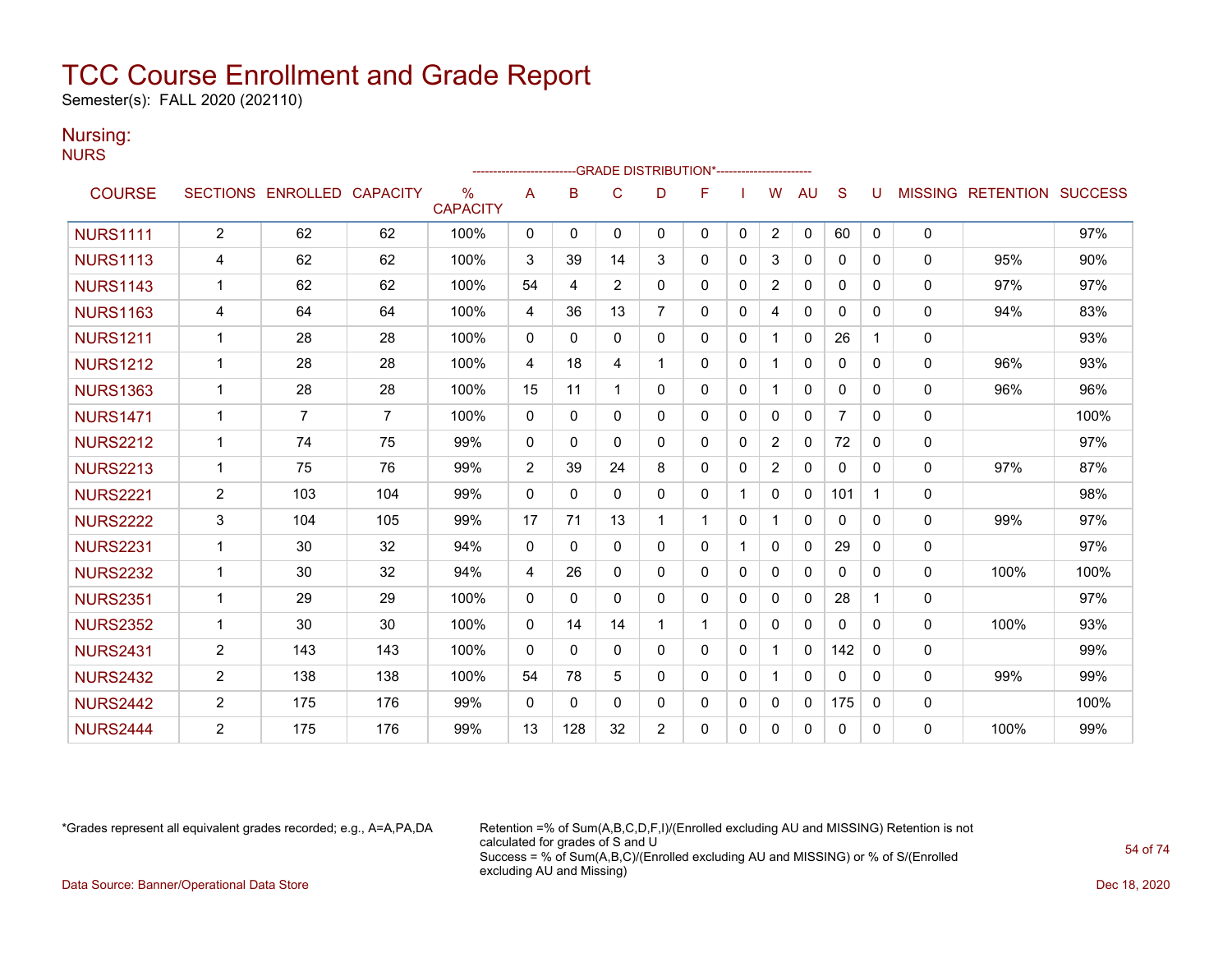Semester(s): FALL 2020 (202110)

#### Occupational Therapy Assistant: OCTA<sup>'</sup>

|                 |   |                   |                 |                         | ----------------------- |    |    |   | --GRADE DISTRIBUTION*----------------------- |              |              |              |              |          |                |                  |                |
|-----------------|---|-------------------|-----------------|-------------------------|-------------------------|----|----|---|----------------------------------------------|--------------|--------------|--------------|--------------|----------|----------------|------------------|----------------|
| <b>COURSE</b>   |   | SECTIONS ENROLLED | <b>CAPACITY</b> | $\%$<br><b>CAPACITY</b> | A                       | B  | C. | D | F                                            |              | w            | AU.          | <sub>S</sub> |          | <b>MISSING</b> | <b>RETENTION</b> | <b>SUCCESS</b> |
| <b>OCTA1202</b> | 2 | 53                | 60              | 88%                     | 34                      |    |    | 3 | 2                                            |              | 6            | $\Omega$     | 0            |          | 0              | 89%              | 79%            |
| <b>OCTA1301</b> |   | 19                | 22              | 86%                     | 11                      | 6  |    | 0 | 0                                            | 0            | $\mathbf{0}$ | $\mathbf{0}$ | 0            |          | 0              | 100%             | 100%           |
| <b>OCTA1352</b> |   | 19                | 22              | 86%                     | 9                       | 8  | ◠  |   | 0                                            | 0            | 0            | $\mathbf{0}$ | 0            |          | 0              | 100%             | 100%           |
| <b>OCTA1363</b> |   | 20                | 22              | 91%                     | 9                       | 10 |    | 0 | 0                                            | $\mathbf{0}$ | $\mathbf{0}$ | $\mathbf{0}$ | $\Omega$     |          | 0              | 100%             | 100%           |
| <b>OCTA1521</b> |   | 18                | 19              | 95%                     | 14                      | 4  |    |   | 0                                            | 0            | 0            | $\mathbf{0}$ | $\Omega$     |          | 0              | 100%             | 100%           |
| <b>OCTA2203</b> | 2 | 18                | 30              | 60%                     | 8                       | 10 |    |   | 0                                            | 0            | 0            | $\mathbf{0}$ | 0            |          | 0              | 100%             | 100%           |
| <b>OCTA2233</b> | 2 | 18                | 24              | 75%                     | 11                      |    |    | 0 | 0                                            | 0            | 0            | $\mathbf{0}$ | $\Omega$     | $\Omega$ | 0              | 100%             | 100%           |
| OCTA2263        |   | 18                | 19              | 95%                     | 17                      |    |    | 0 | 0                                            | 0            | 0            | $\mathbf{0}$ | 0            | -0       | 0              | 100%             | 100%           |

\*Grades represent all equivalent grades recorded; e.g., A=A,PA,DA Retention =% of Sum(A,B,C,D,F,I)/(Enrolled excluding AU and MISSING) Retention is not calculated for grades of S and U Success = % of Sum(A,B,C)/(Enrolled excluding AU and MISSING) or % of S/(Enrolled excluding AU and Missing)

Data Source: Banner/Operational Data Store Dec 18, 2020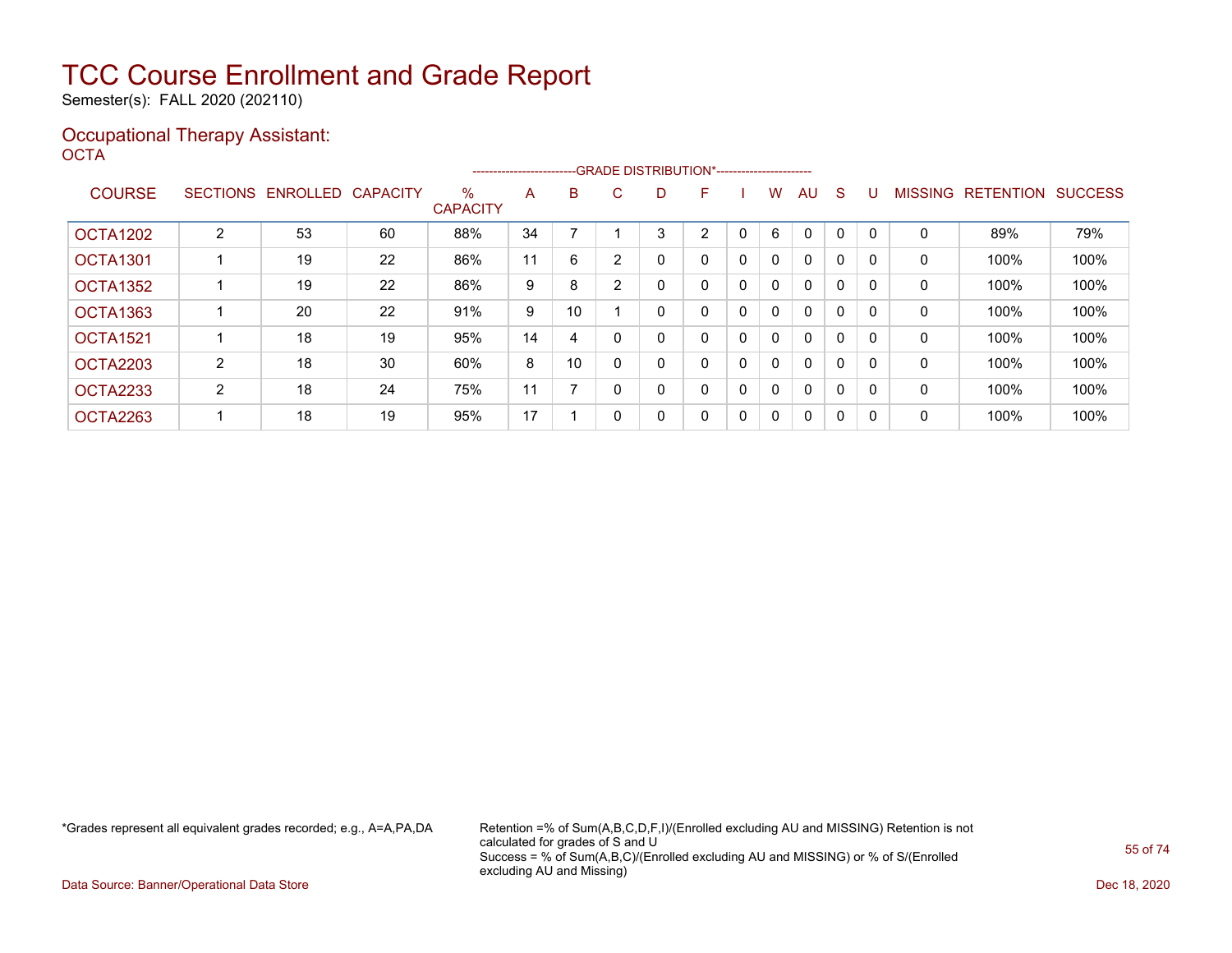Semester(s): FALL 2020 (202110)

### Physical Education:

PHED

|                 |                            |    |                      | ------------------------GRADE DISTRIBUTION*----------------------- |  |          |  |                |  |                           |      |
|-----------------|----------------------------|----|----------------------|--------------------------------------------------------------------|--|----------|--|----------------|--|---------------------------|------|
| COURSE          | SECTIONS ENROLLED CAPACITY |    | %<br><b>CAPACITY</b> | A B C                                                              |  | DFIWAUSU |  |                |  | MISSING RETENTION SUCCESS |      |
| <b>PHED2321</b> |                            | 30 | 23%                  |                                                                    |  |          |  | $\overline{0}$ |  | 100%                      | 100% |

\*Grades represent all equivalent grades recorded; e.g., A=A,PA,DA Retention =% of Sum(A,B,C,D,F,I)/(Enrolled excluding AU and MISSING) Retention is not calculated for grades of S and U Success = % of Sum(A,B,C)/(Enrolled excluding AU and MISSING) or % of S/(Enrolled excluding AU and Missing)

Data Source: Banner/Operational Data Store Dec 18, 2020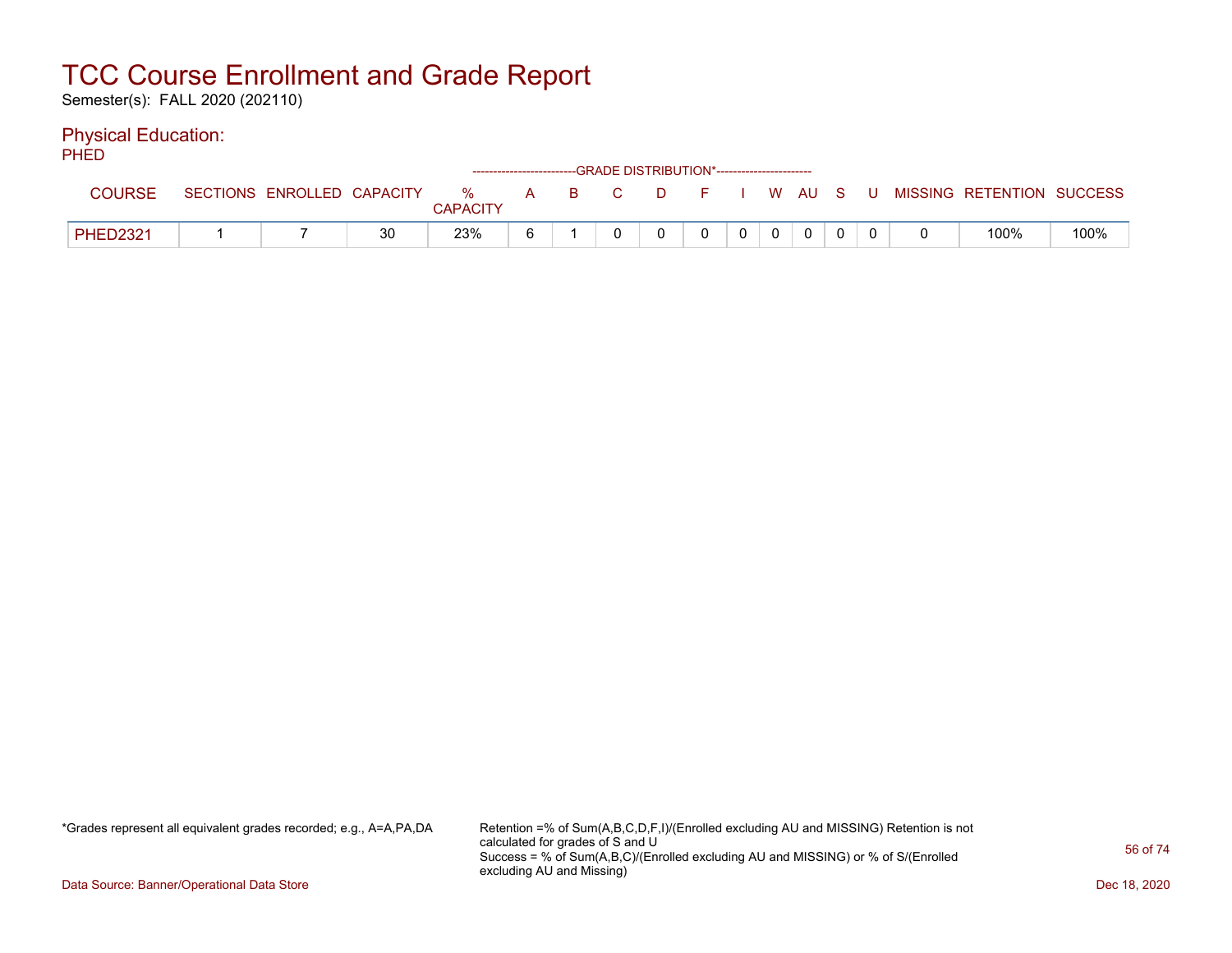Semester(s): FALL 2020 (202110)

#### Philosophy:

PHIL

|                 |                 |          |                 |                         |    | ------------------------GRADE DISTRIBUTION*---------------------- |    |   |   |          |              |              |          |          |                |                  |                |
|-----------------|-----------------|----------|-----------------|-------------------------|----|-------------------------------------------------------------------|----|---|---|----------|--------------|--------------|----------|----------|----------------|------------------|----------------|
| <b>COURSE</b>   | <b>SECTIONS</b> | ENROLLED | <b>CAPACITY</b> | $\%$<br><b>CAPACITY</b> | A  | B                                                                 | C. | D | F |          | w            | AU           | S        |          | <b>MISSING</b> | <b>RETENTION</b> | <b>SUCCESS</b> |
| <b>PHIL1113</b> |                 | 162      | 183             | 89%                     | 91 | 24                                                                | 14 |   | 8 |          | 17           | $\Omega$     |          | $\Omega$ | 0              | 90%              | 80%            |
| <b>PHIL1133</b> |                 | 28       | 30              | 93%                     | 8  |                                                                   | 6  |   | 3 | 0        | 9            | $\mathbf{0}$ | 0        | 0        | 0              | 68%              | 54%            |
| <b>PHIL1143</b> | C               | 56       | 60              | 93%                     | 31 | $\overline{2}$                                                    | 3  | 2 |   | 0        | 17           | $\mathbf{0}$ | $\Omega$ | 0        | 0              | 70%              | 64%            |
| <b>PHIL1213</b> |                 | 10       | 10              | 100%                    | 9  |                                                                   |    | 0 | 0 | 0        | $\mathbf{0}$ | $\mathbf{0}$ | 0        | 0        | 0              | 100%             | 100%           |
| <b>PHIL1223</b> | $\overline{2}$  | 17       | 22              | 77%                     | ⇁  | 4                                                                 |    | 0 |   |          | 4            | $\mathbf{0}$ | 0        | 0        | 0              | 76%              | 65%            |
| <b>PHIL2133</b> |                 | 27       | 30              | 90%                     | 4  |                                                                   | 9  |   |   | $\Omega$ | 5            | $\Omega$     | $\Omega$ | $\Omega$ | 0              | 81%              | 74%            |
| <b>PHIL2263</b> | 3               | 71       | 90              | 79%                     | 44 | 14                                                                | 2  | 3 | 4 | 0        | 4            | 0            | $\Omega$ | $\Omega$ | 0              | 94%              | 85%            |

\*Grades represent all equivalent grades recorded; e.g., A=A,PA,DA Retention =% of Sum(A,B,C,D,F,I)/(Enrolled excluding AU and MISSING) Retention is not calculated for grades of S and U Success = % of Sum(A,B,C)/(Enrolled excluding AU and MISSING) or % of S/(Enrolled excluding AU and Missing)

Data Source: Banner/Operational Data Store Dec 18, 2020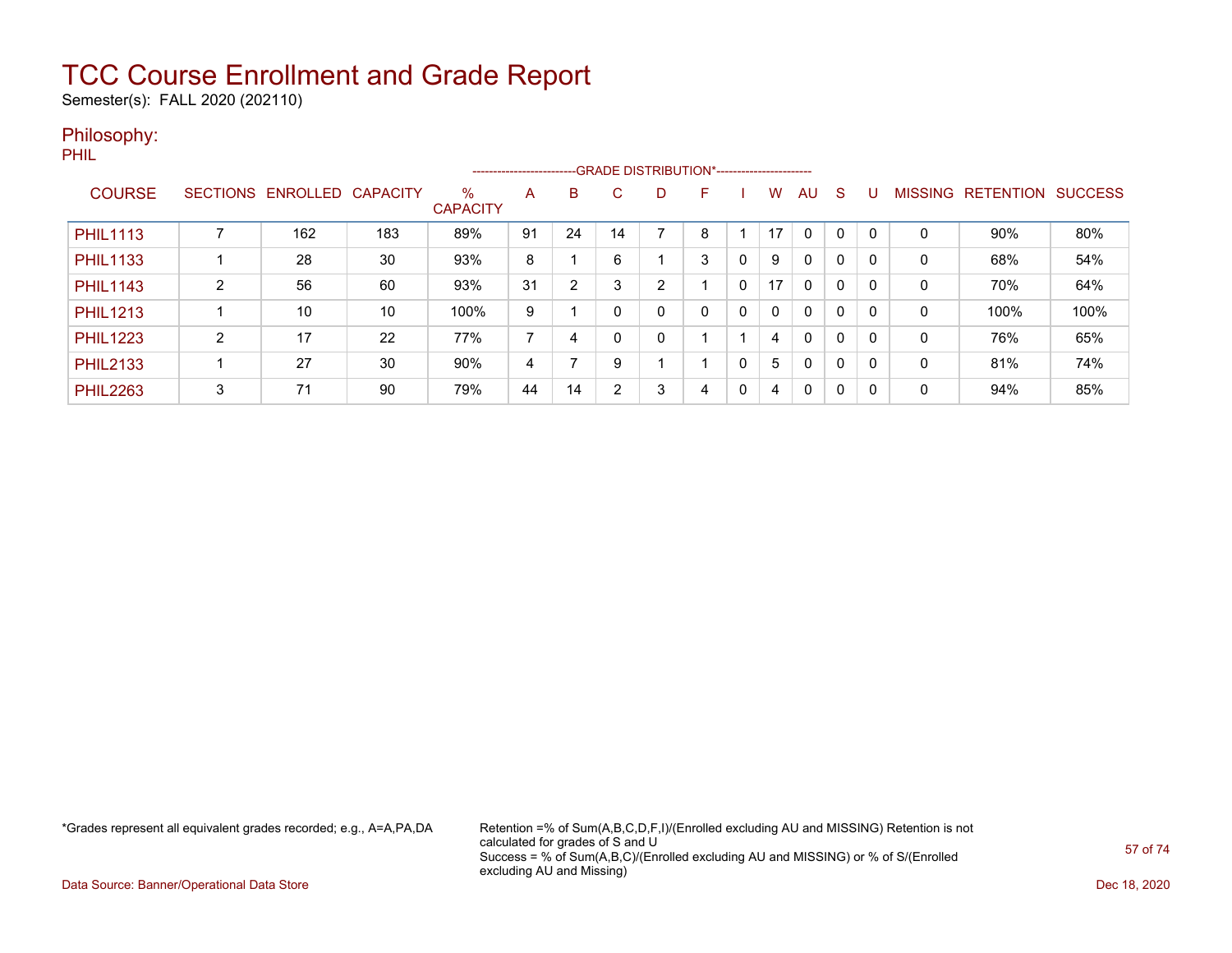Semester(s): FALL 2020 (202110)

### Pharmacy Technology:

PHMT

|                 |                            |    |                         |    |    |  | -- GRADE DISTRIBUTION*------------------------ |   |   |    |    |   |   |                           |     |
|-----------------|----------------------------|----|-------------------------|----|----|--|------------------------------------------------|---|---|----|----|---|---|---------------------------|-----|
| <b>COURSE</b>   | SECTIONS ENROLLED CAPACITY |    | $\%$<br><b>CAPACITY</b> | A  | B. |  |                                                |   | W | AU | -S |   |   | MISSING RETENTION SUCCESS |     |
| <b>PHMT1324</b> | 21                         | 24 | 88%                     |    | 6  |  |                                                |   |   | 0  | 0  | 0 | 0 | 67%                       | 62% |
| <b>PHMT1334</b> | 19                         | 24 | 79%                     | 11 |    |  |                                                |   |   | 0  | 0  | 0 | 0 | 63%                       | 58% |
| <b>PHMT1414</b> | 21                         | 29 | 72%                     | 13 |    |  |                                                |   |   | 0  | 0  |   | 0 | 67%                       | 67% |
| <b>PHMT1524</b> | 19                         | 24 | 79%                     | ა  |    |  |                                                | 6 |   | 0  |    |   | 0 | 63%                       | 26% |

\*Grades represent all equivalent grades recorded; e.g., A=A,PA,DA Retention =% of Sum(A,B,C,D,F,I)/(Enrolled excluding AU and MISSING) Retention is not calculated for grades of S and U Success = % of Sum(A,B,C)/(Enrolled excluding AU and MISSING) or % of S/(Enrolled excluding AU and Missing)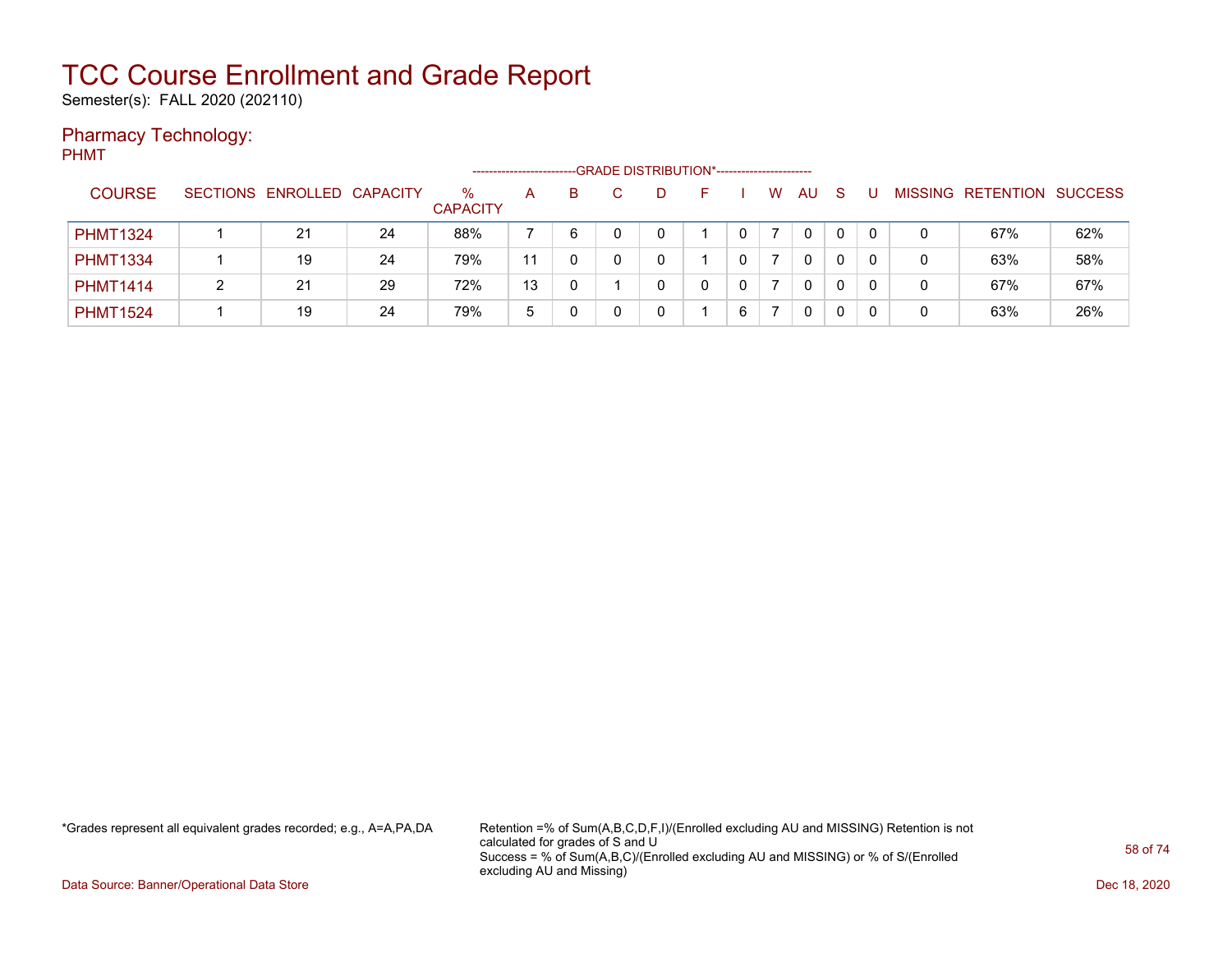Semester(s): FALL 2020 (202110)

### Physical Science:

PH<sub>SC</sub>

|                 |                 |                   |     |                      | ------------------------- |    |    | -GRADE DISTRIBUTION*----------------------- |   |              |     |             |   |                           |     |
|-----------------|-----------------|-------------------|-----|----------------------|---------------------------|----|----|---------------------------------------------|---|--------------|-----|-------------|---|---------------------------|-----|
| <b>COURSE</b>   | <b>SECTIONS</b> | ENROLLED CAPACITY |     | %<br><b>CAPACITY</b> | A                         | B  |    |                                             |   |              |     | W AU S      | U | MISSING RETENTION SUCCESS |     |
| <b>PHSC1114</b> | 5               | 110               | 113 | 97%                  | 21                        | 40 | 30 | 6                                           | 4 | $\mathbf{0}$ | - 9 | $\mathbf 0$ |   | 92%                       | 83% |
| <b>PHSC2151</b> |                 | -27               | 30  | 90%                  | 13                        |    | ົ  |                                             |   |              |     |             |   | 96%                       | 85% |

\*Grades represent all equivalent grades recorded; e.g., A=A,PA,DA Retention =% of Sum(A,B,C,D,F,I)/(Enrolled excluding AU and MISSING) Retention is not calculated for grades of S and U Success = % of Sum(A,B,C)/(Enrolled excluding AU and MISSING) or % of S/(Enrolled excluding AU and Missing)

Data Source: Banner/Operational Data Store Dec 18, 2020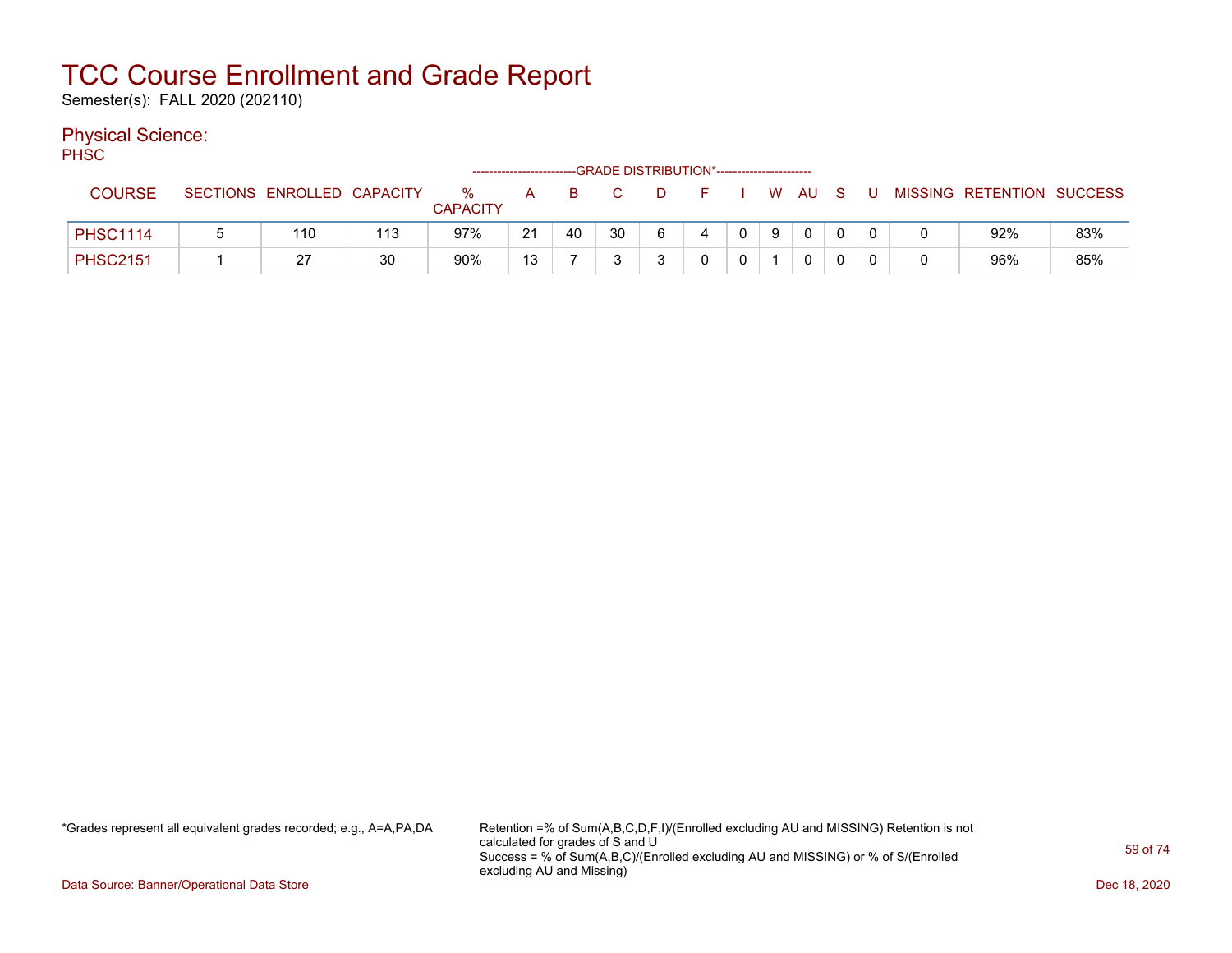Semester(s): FALL 2020 (202110)

#### Physical Therapist Assistant: PHTA

|                 |                 |                 |                 |                      | ----------------------- |        |          |   | --GRADE DISTRIBUTION*---------------------- |   |              |              |              |          |                |                  |                |
|-----------------|-----------------|-----------------|-----------------|----------------------|-------------------------|--------|----------|---|---------------------------------------------|---|--------------|--------------|--------------|----------|----------------|------------------|----------------|
| <b>COURSE</b>   | <b>SECTIONS</b> | <b>ENROLLED</b> | <b>CAPACITY</b> | %<br><b>CAPACITY</b> | A                       | B      | C.       | D | F                                           |   | w            | AU           | S            |          | <b>MISSING</b> | <b>RETENTION</b> | <b>SUCCESS</b> |
| <b>PHTA1203</b> | 3               | 26              | 42              | 62%                  | 11                      | 1<br>1 | 3        |   | 0                                           | 0 |              | $\mathbf{0}$ | 0            | $\Omega$ | 0              | 96%              | 96%            |
| <b>PHTA1211</b> | 3               | 26              | 61              | 43%                  | 20                      | 5      |          |   | 0                                           | 0 |              | $\mathbf{0}$ | $\mathbf{0}$ |          | 0              | 96%              | 96%            |
| <b>PHTA1242</b> |                 | 26              | 36              | 72%                  | 19                      | 6      |          | 0 | 0                                           | 0 |              | $\mathbf{0}$ | 0            | $\Omega$ | 0              | 96%              | 96%            |
| <b>PHTA1303</b> | 3               | 26              | 39              | 67%                  | 17                      | 8      |          |   | 0                                           | 0 |              | 0            | 0            | $\Omega$ | 0              | 96%              | 96%            |
| <b>PHTA2343</b> | 3               | 29              | 44              | 66%                  | 18                      | 10     |          |   | 0                                           | 0 | $\mathbf{0}$ | $\Omega$     | $\mathbf{0}$ |          | 0              | 100%             | 100%           |
| <b>PHTA2373</b> | 3               | 29              | 36              | 81%                  | 19                      | 9      |          | 0 | 0                                           | 0 | $\mathbf{0}$ | $\mathbf{0}$ | 0            | $\Omega$ | 0              | 100%             | 100%           |
| <b>PHTA2433</b> |                 | 29              | 30              | 97%                  | 27                      | 0      |          |   | 0                                           |   |              | $\mathbf{0}$ | 0            | $\Omega$ | 0              | 97%              | 93%            |
| <b>PHTA2441</b> |                 | 30              | 30              | 100%                 | 30                      | 0      | $\Omega$ |   | 0                                           | 0 | $\mathbf{0}$ | $\mathbf{0}$ | 0            |          | 0              | 100%             | 100%           |
| <b>PHTA2543</b> |                 | 30              | 30              | 100%                 | 16                      | 10     | 4        |   | 0                                           | 0 | 0            | 0            | 0            | $\Omega$ | 0              | 100%             | 100%           |

\*Grades represent all equivalent grades recorded; e.g., A=A,PA,DA Retention =% of Sum(A,B,C,D,F,I)/(Enrolled excluding AU and MISSING) Retention is not calculated for grades of S and U Success = % of Sum(A,B,C)/(Enrolled excluding AU and MISSING) or % of S/(Enrolled excluding AU and Missing)

Data Source: Banner/Operational Data Store Dec 18, 2020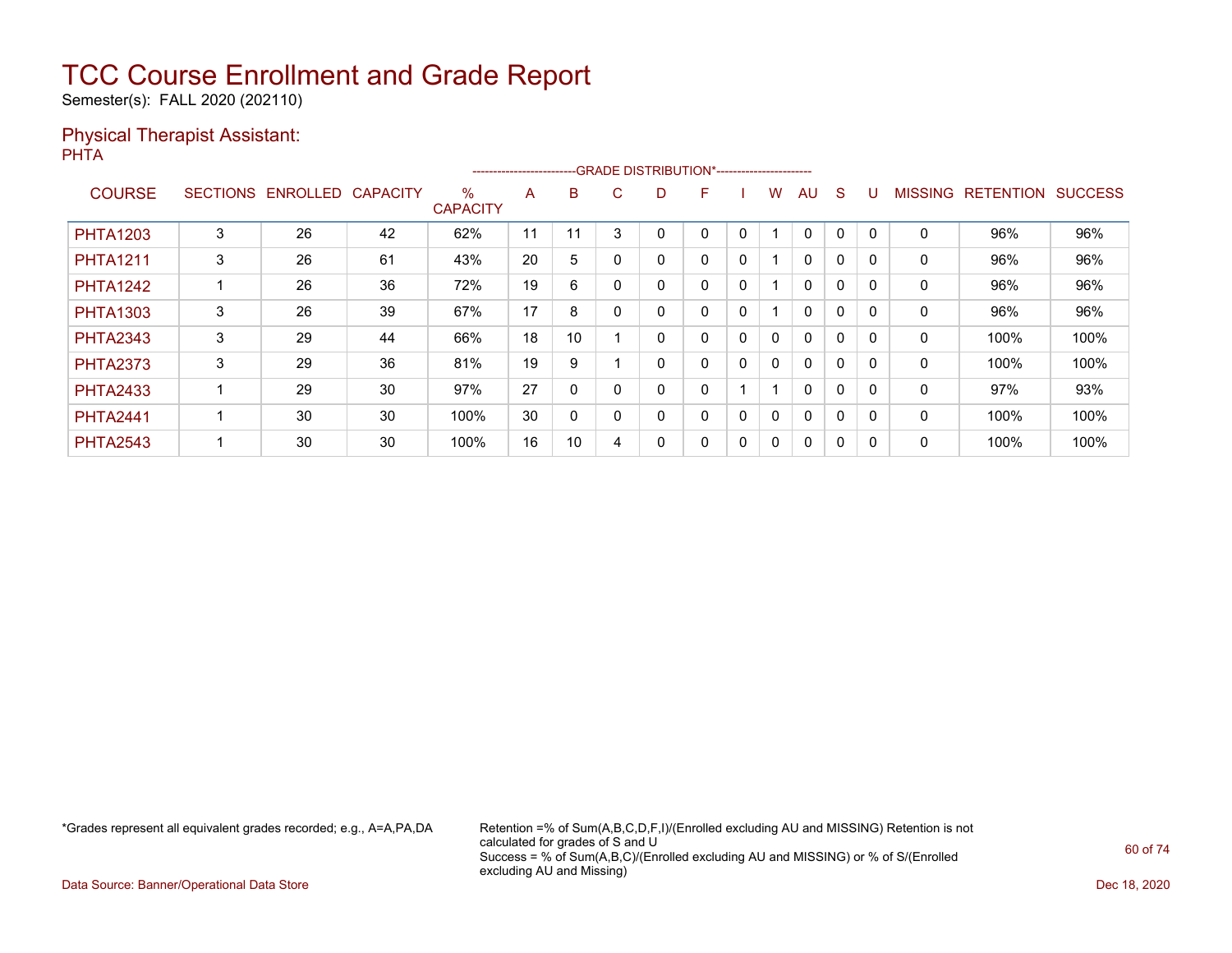Semester(s): FALL 2020 (202110)

### Physics:

|  | v.<br>۹ |
|--|---------|
|  |         |

|                 | -GRADE DISTRIBUTION*-----------------------<br>SECTIONS ENROLLED CAPACITY |     |     |                      |    |    |    |    |    |   |    |              |    |              |   |                   |                |
|-----------------|---------------------------------------------------------------------------|-----|-----|----------------------|----|----|----|----|----|---|----|--------------|----|--------------|---|-------------------|----------------|
| <b>COURSE</b>   |                                                                           |     |     | %<br><b>CAPACITY</b> | A  | B  |    |    |    |   | W  | AU           | -S |              |   | MISSING RETENTION | <b>SUCCESS</b> |
| <b>PHYS1114</b> | 13                                                                        | 260 | 291 | 89%                  | 86 | 53 | 42 | 13 | 16 |   | 49 | $\mathbf{0}$ | 0  | $\mathbf{0}$ | 0 | 81%               | 70%            |
| <b>PHYS1214</b> | 3                                                                         | 62  | 71  | 87%                  | 41 | 16 |    |    |    | 0 |    | 0            | 0  | 0            | 0 | 97%               | 95%            |
| <b>PHYS2034</b> | 5                                                                         | 84  | 93  | 90%                  | 27 | 16 | 10 | 6  | 9  | 0 | 16 | 0            | 0  | 0            | 0 | 81%               | 63%            |
| <b>PHYS2124</b> | 3                                                                         | 49  | 71  | 69%                  | 15 |    | 5  |    |    |   | 13 |              |    | 0            | 0 | 73%               | 65%            |

\*Grades represent all equivalent grades recorded; e.g., A=A,PA,DA Retention =% of Sum(A,B,C,D,F,I)/(Enrolled excluding AU and MISSING) Retention is not calculated for grades of S and U Success = % of Sum(A,B,C)/(Enrolled excluding AU and MISSING) or % of S/(Enrolled excluding AU and Missing)

Data Source: Banner/Operational Data Store Dec 18, 2020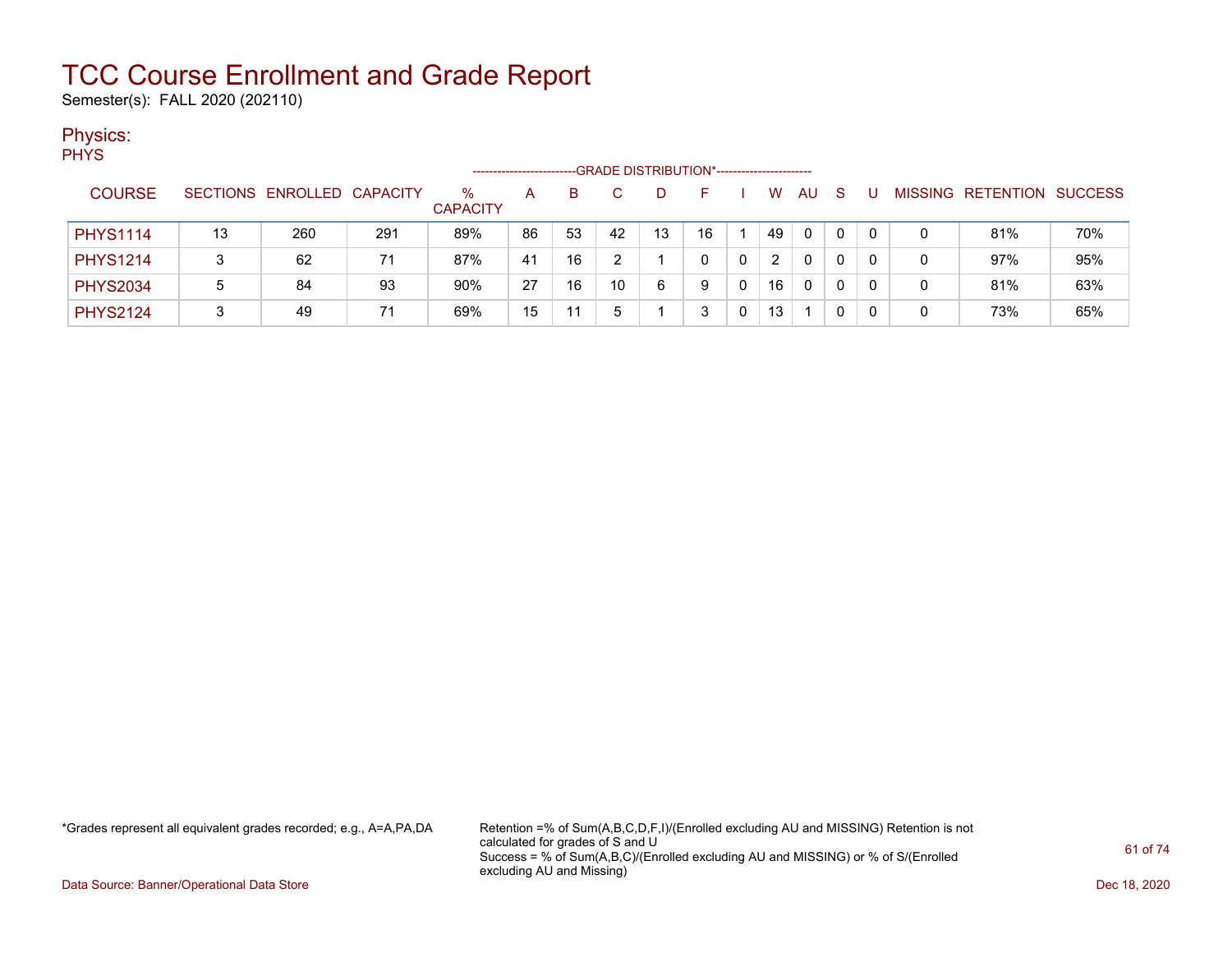Semester(s): FALL 2020 (202110)

#### Paralegal: PLGL

| .               |                            |    |                         | ---------------------- |    |    | -GRADE DISTRIBUTION*---------------------- |    |   |              |          |     |     |                           |     |
|-----------------|----------------------------|----|-------------------------|------------------------|----|----|--------------------------------------------|----|---|--------------|----------|-----|-----|---------------------------|-----|
| <b>COURSE</b>   | SECTIONS ENROLLED CAPACITY |    | $\%$<br><b>CAPACITY</b> | A                      | B. | C. | D                                          | н. |   | <b>W</b>     | AU       | - S | - U | MISSING RETENTION SUCCESS |     |
| <b>PLGL1213</b> | 18                         | 30 | 60%                     | 3                      |    |    | າ                                          | ⌒  |   | 6            | $\Omega$ | 0   |     | 67%                       | 44% |
| <b>PLGL1313</b> | 17                         | 30 | 57%                     |                        | 6  |    |                                            |    | 0 | $\mathbf{2}$ | 0        | 0   |     | 88%                       | 82% |
| <b>PLGL2333</b> | 17                         | 30 | 57%                     | 8                      |    |    |                                            |    | 0 | 2            | 0        |     |     | 88%                       | 82% |
| <b>PLGL2353</b> | 12                         | 30 | 40%                     |                        |    |    | ົ                                          |    |   | 2            | $\Omega$ |     |     | 83%                       | 58% |

\*Grades represent all equivalent grades recorded; e.g., A=A,PA,DA Retention =% of Sum(A,B,C,D,F,I)/(Enrolled excluding AU and MISSING) Retention is not calculated for grades of S and U Success = % of Sum(A,B,C)/(Enrolled excluding AU and MISSING) or % of S/(Enrolled excluding AU and Missing)

Data Source: Banner/Operational Data Store Dec 18, 2020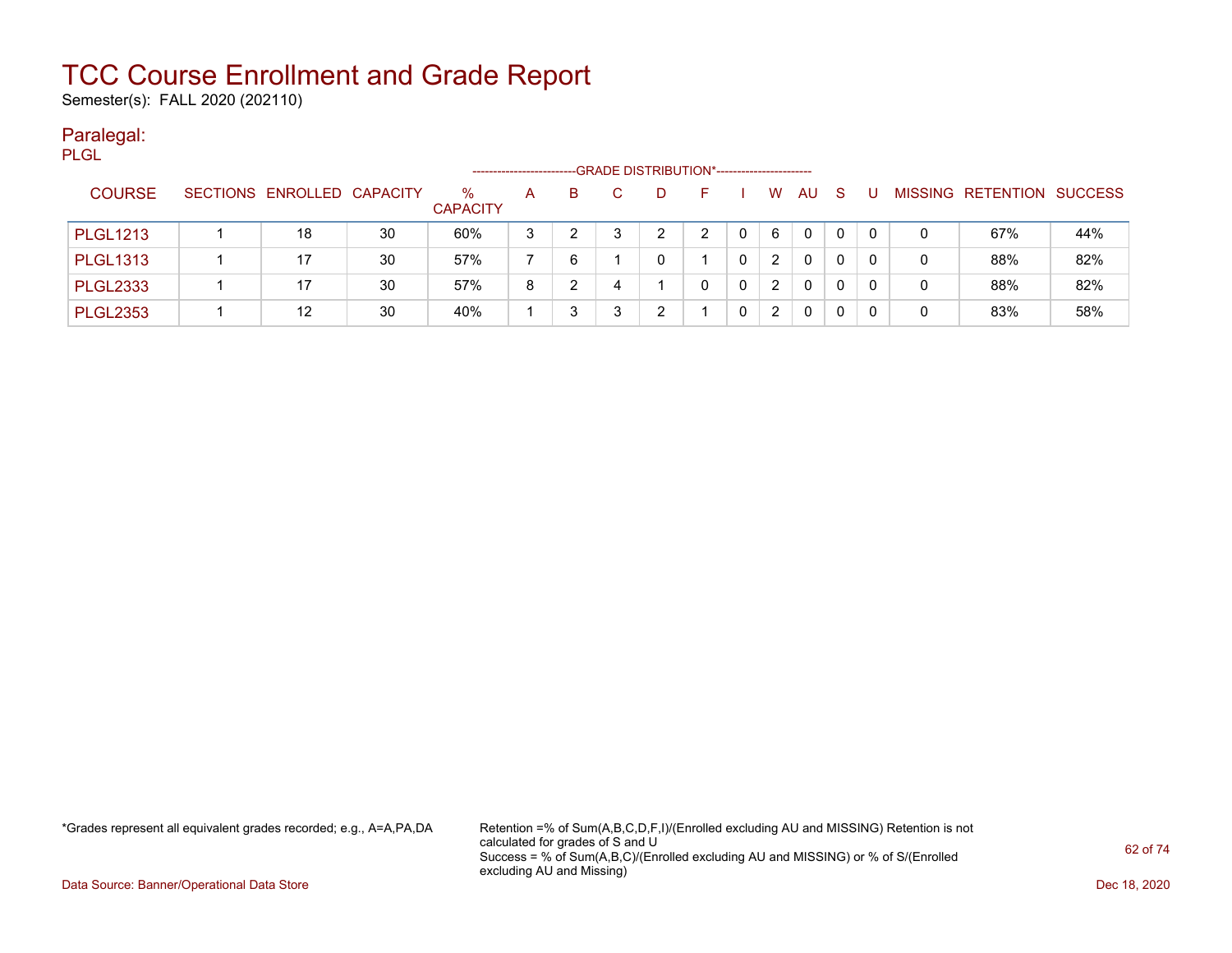Semester(s): FALL 2020 (202110)

#### Political Science: POLS

| ◡∟◡             |    |                            |       |                      |     |     |     | -GRADE DISTRIBUTION*----------------------- |     |   |     |     |   |   |                           |     |
|-----------------|----|----------------------------|-------|----------------------|-----|-----|-----|---------------------------------------------|-----|---|-----|-----|---|---|---------------------------|-----|
| <b>COURSE</b>   |    | SECTIONS ENROLLED CAPACITY |       | ℅<br><b>CAPACITY</b> | A   | B   |     |                                             |     |   | W.  | AU. | S |   | MISSING RETENTION SUCCESS |     |
| <b>POLS1113</b> | 87 | 899. ا                     | 2,051 | 93%                  | 439 | 483 | 340 | 153                                         | 283 |   | 200 | 0   | 0 | 0 | 89%                       | 66% |
| <b>POLS2103</b> |    | 16                         | 20    | 80%                  | 10  | 4   |     |                                             |     | 0 | 0   | 0   | 0 | 0 | 100%                      | 94% |
| <b>POLS2203</b> |    | 13                         | 13    | 100%                 | 9   |     |     |                                             |     | 0 |     | 0   |   | 0 | 92%                       | 92% |

\*Grades represent all equivalent grades recorded; e.g., A=A,PA,DA Retention =% of Sum(A,B,C,D,F,I)/(Enrolled excluding AU and MISSING) Retention is not calculated for grades of S and U Success = % of Sum(A,B,C)/(Enrolled excluding AU and MISSING) or % of S/(Enrolled excluding AU and Missing)

Data Source: Banner/Operational Data Store Dec 18, 2020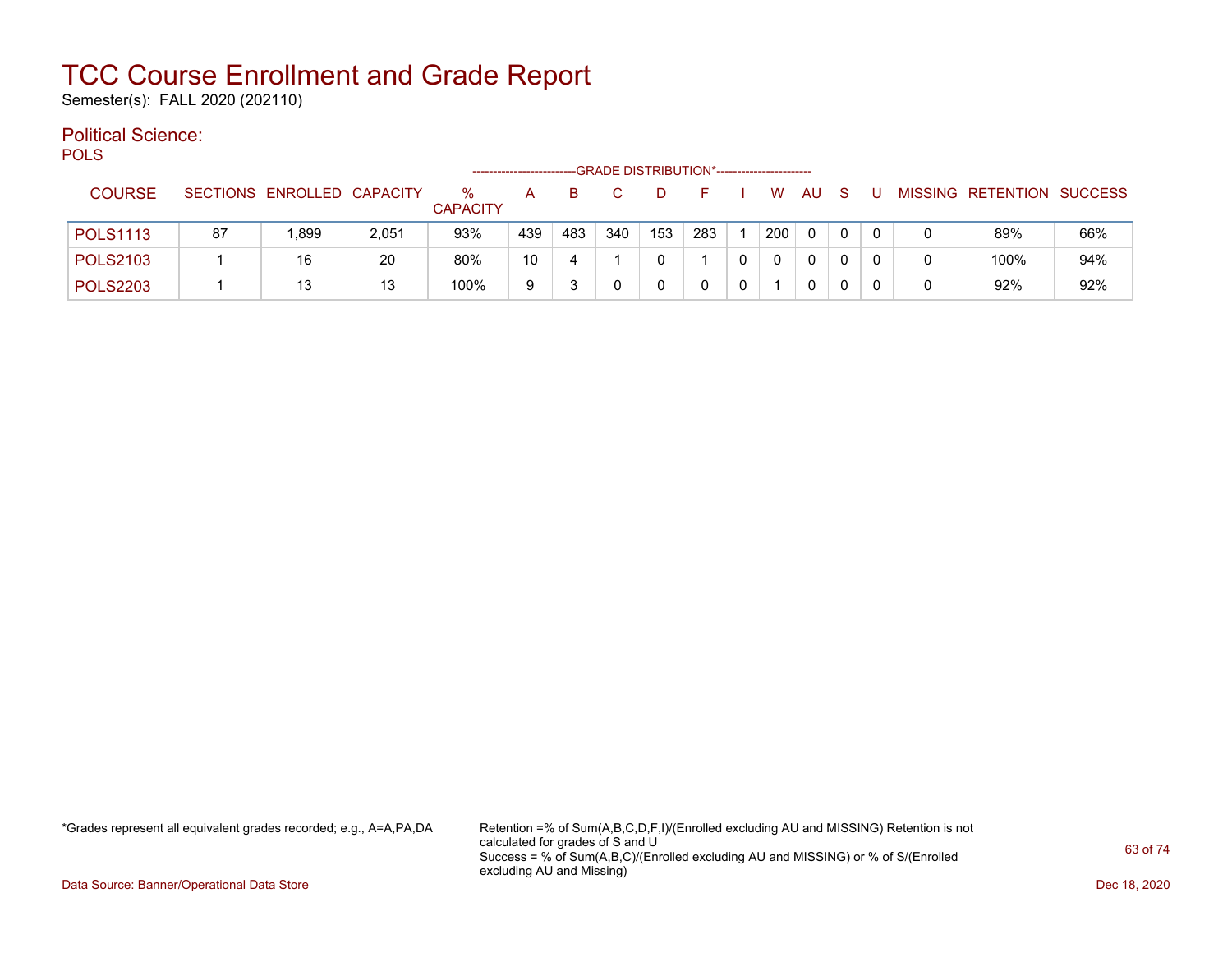Semester(s): FALL 2020 (202110)

#### Psychology:

PSYC

|                 |                       |                            |       |                      | ------------------------- |     |     |                | -GRADE DISTRIBUTION*----------------------- |              |                |              |              |          |                |                  |                |
|-----------------|-----------------------|----------------------------|-------|----------------------|---------------------------|-----|-----|----------------|---------------------------------------------|--------------|----------------|--------------|--------------|----------|----------------|------------------|----------------|
| <b>COURSE</b>   |                       | SECTIONS ENROLLED CAPACITY |       | %<br><b>CAPACITY</b> | A                         | B   | C   | D              | F                                           |              | W              | AU           | <sub>S</sub> |          | <b>MISSING</b> | <b>RETENTION</b> | <b>SUCCESS</b> |
| <b>PSYC1113</b> | 73                    | 1,534                      | 1,817 | 84%                  | 656                       | 338 | 175 | 66             | 145                                         |              | 153            | 0            | 0            | $\Omega$ | 0              | 90%              | 76%            |
| <b>PSYC1313</b> | 5                     | 92                         | 117   | 79%                  | 52                        | 13  |     | 5              | 8                                           | 3            | 4              | 0            | 0            | 0        | 0              | 96%              | 78%            |
| <b>PSYC2023</b> | 22                    | 470                        | 573   | 82%                  | 267                       | 86  | 42  | 9              | 30                                          | $\mathbf{0}$ | 36             | $\Omega$     | 0            | $\Omega$ | 0              | 92%              | 84%            |
| <b>PSYC2053</b> | 4                     | 54                         | 62    | 87%                  | 20                        | 15  | 7   | 4              | 8                                           | $\mathbf{0}$ | O              | $\mathbf{0}$ | 0            | 0        | 0              | 100%             | 78%            |
| <b>PSYC2193</b> | 3                     | 71                         | 83    | 86%                  | 52                        |     |     | $\overline{2}$ | 5                                           | $\mathbf{0}$ | 4              | $\mathbf{0}$ | 0            | 0        | 0              | 94%              | 85%            |
| <b>PSYC2213</b> | 1                     | 17                         | 30    | 57%                  | 0                         | 5   | 8   |                |                                             | $\mathbf{0}$ | $\overline{2}$ | $\Omega$     | 0            | $\Omega$ | 0              | 88%              | 76%            |
| <b>PSYC2223</b> | 1                     | 23                         | 30    | 77%                  | $\overline{7}$            | 5   | 7   | 0              | $\overline{2}$                              | $\mathbf{0}$ | $\overline{2}$ | $\mathbf{0}$ | 0            | 0        | 0              | 91%              | 83%            |
| <b>PSYC2423</b> | 3                     | 75                         | 80    | 94%                  | 19                        | 19  | 18  | 5              |                                             | $\mathbf{0}$ | 13             | $\mathbf{0}$ | 0            | 0        | 0              | 83%              | 75%            |
| <b>PSYC2523</b> | $\mathbf{2}^{\prime}$ | 41                         | 60    | 68%                  | 16                        | 5   | 7   | $\overline{2}$ | $\overline{2}$                              | $\mathbf{0}$ | 9              | $\mathbf{0}$ | $\Omega$     | 0        | 0              | 78%              | 68%            |
| <b>PSYC2533</b> | 2                     | 15                         | 30    | 50%                  | 9                         | 2   |     | $\overline{2}$ |                                             | 0            | 0              | $\Omega$     | 0            | 0        | 0              | 100%             | 80%            |
| <b>PSYC2613</b> |                       | 8                          | 14    | 57%                  | $\overline{2}$            | 2   | 3   |                | 0                                           | $\mathbf{0}$ | 0              | $\mathbf{0}$ | 0            | 0        | 0              | 100%             | 88%            |
| <b>PSYC2813</b> | $\overline{2}$        | 44                         | 60    | 73%                  | 18                        | 7   | 10  |                | 5                                           | $\mathbf{0}$ | 3              | $\mathbf{0}$ | 0            | 0        | $\Omega$       | 93%              | 80%            |

\*Grades represent all equivalent grades recorded; e.g., A=A,PA,DA Retention =% of Sum(A,B,C,D,F,I)/(Enrolled excluding AU and MISSING) Retention is not calculated for grades of S and U Success = % of Sum(A,B,C)/(Enrolled excluding AU and MISSING) or % of S/(Enrolled excluding AU and Missing)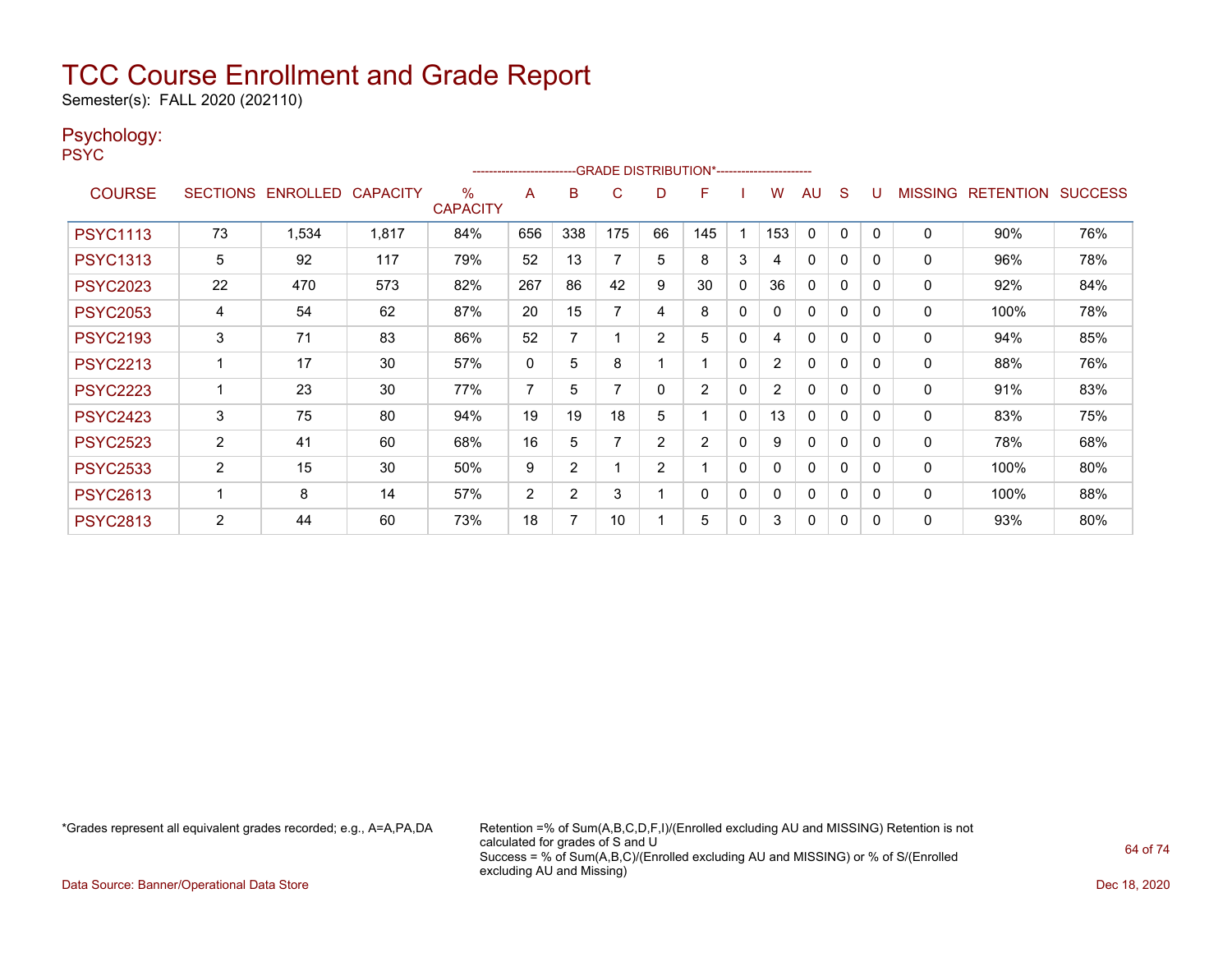Semester(s): FALL 2020 (202110)

#### Quality Control Technology: **QCTT**

| ---           |                            |    |                      |  |       | ------------------------GRADE DISTRIBUTION*----------------------- |              |          |  |                           |     |
|---------------|----------------------------|----|----------------------|--|-------|--------------------------------------------------------------------|--------------|----------|--|---------------------------|-----|
| <b>COURSE</b> | SECTIONS ENROLLED CAPACITY |    | %<br><b>CAPACITY</b> |  | A B C | <b>D</b>                                                           | F I W AU S U |          |  | MISSING RETENTION SUCCESS |     |
| QCTT1313      |                            | 30 | 23%                  |  |       |                                                                    |              | $\Omega$ |  | 86%                       | 86% |

\*Grades represent all equivalent grades recorded; e.g., A=A,PA,DA Retention =% of Sum(A,B,C,D,F,I)/(Enrolled excluding AU and MISSING) Retention is not calculated for grades of S and U Success = % of Sum(A,B,C)/(Enrolled excluding AU and MISSING) or % of S/(Enrolled excluding AU and Missing)

Data Source: Banner/Operational Data Store Dec 18, 2020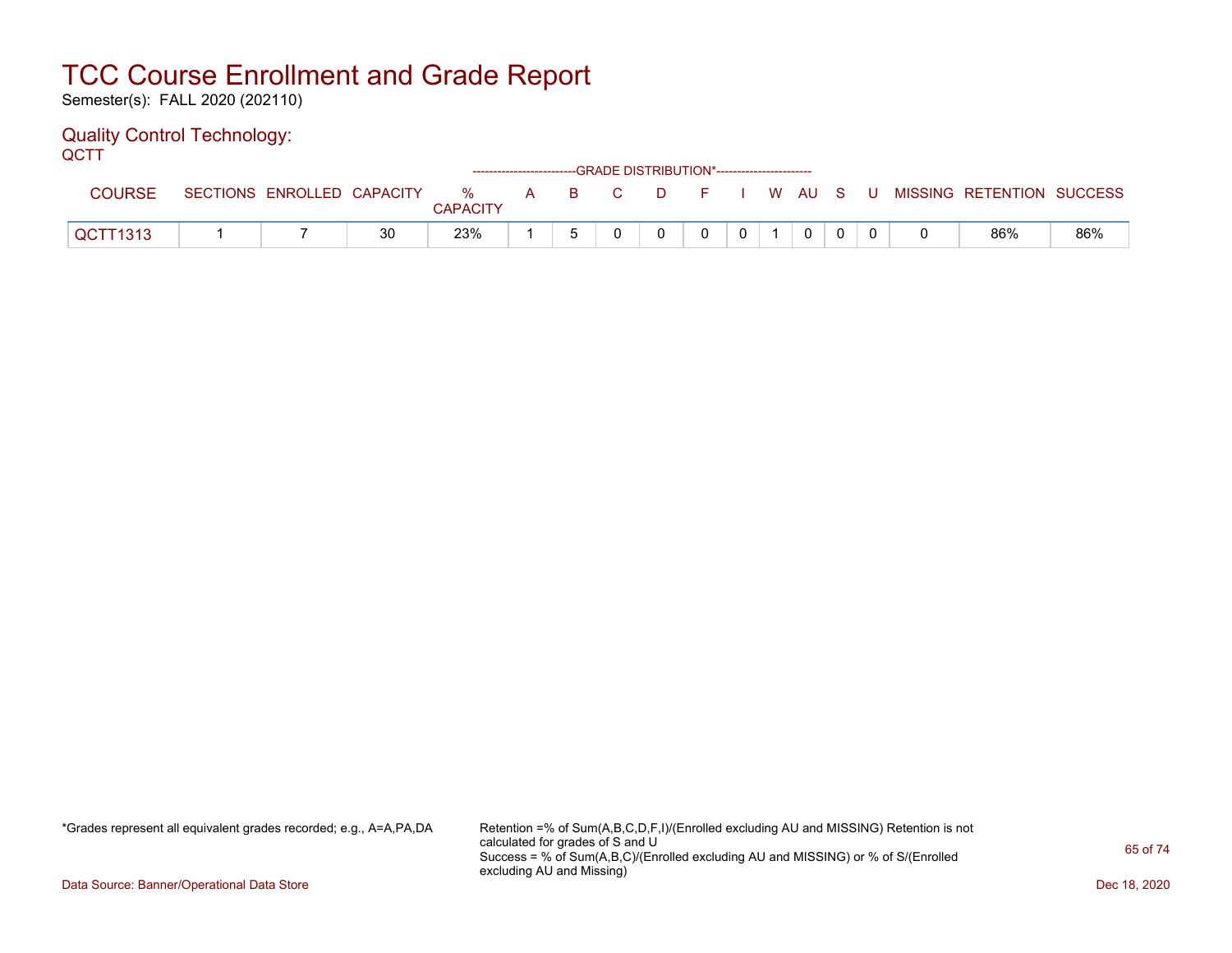Semester(s): FALL 2020 (202110)

#### Radiography: RADT

|                 |                 |                   |    |                      |    |                |    |              | ------------------------GRADE DISTRIBUTION*----------------------- |          |              |              |   |   |             |                  |                |
|-----------------|-----------------|-------------------|----|----------------------|----|----------------|----|--------------|--------------------------------------------------------------------|----------|--------------|--------------|---|---|-------------|------------------|----------------|
| <b>COURSE</b>   | <b>SECTIONS</b> | ENROLLED CAPACITY |    | %<br><b>CAPACITY</b> | Α  | B              | C. |              | F                                                                  |          | w            | AU           | S |   | MISSING     | <b>RETENTION</b> | <b>SUCCESS</b> |
| <b>RADT1212</b> |                 | 30                | 30 | 100%                 | 15 | 5              | 8  |              |                                                                    |          |              | $\mathbf{0}$ | 0 | 0 | $\mathbf 0$ | 97%              | 93%            |
| <b>RADT1313</b> | 2               | 26                | 36 | 72%                  | 13 | 10             | 3  | $\Omega$     |                                                                    | 0        | $\mathbf{0}$ | 0            | 0 | 0 | 0           | 100%             | 100%           |
| <b>RADT1324</b> | 2               | 26                | 34 | 76%                  | 22 | 3              |    |              |                                                                    | 0        | $\mathbf{0}$ | 0            | 0 | 0 | 0           | 100%             | 100%           |
| <b>RADT1372</b> | 2               | 26                | 32 | 81%                  | 24 | $\overline{2}$ | 0  | 0            |                                                                    | 0        | $\mathbf{0}$ | 0            | 0 | 0 | 0           | 100%             | 100%           |
| <b>RADT2336</b> |                 | 25                | 25 | 100%                 | 23 | $\overline{2}$ | 0  | $\Omega$     |                                                                    | 0        | $\Omega$     | 0            | 0 | 0 | 0           | 100%             | 100%           |
| <b>RADT2343</b> | 2               | 26                | 32 | 81%                  | 21 | 4              |    | $\mathbf{0}$ |                                                                    | $\Omega$ | $\Omega$     | 0            | 0 | 0 | 0           | 100%             | 100%           |
| <b>RADT2383</b> |                 | 26                | 30 | 87%                  | 19 |                | 0  | $\mathbf{0}$ |                                                                    | $\Omega$ | $\Omega$     | 0            | 0 | 0 | 0           | 100%             | 100%           |

\*Grades represent all equivalent grades recorded; e.g., A=A,PA,DA Retention =% of Sum(A,B,C,D,F,I)/(Enrolled excluding AU and MISSING) Retention is not calculated for grades of S and U Success = % of Sum(A,B,C)/(Enrolled excluding AU and MISSING) or % of S/(Enrolled excluding AU and Missing)

Data Source: Banner/Operational Data Store Dec 18, 2020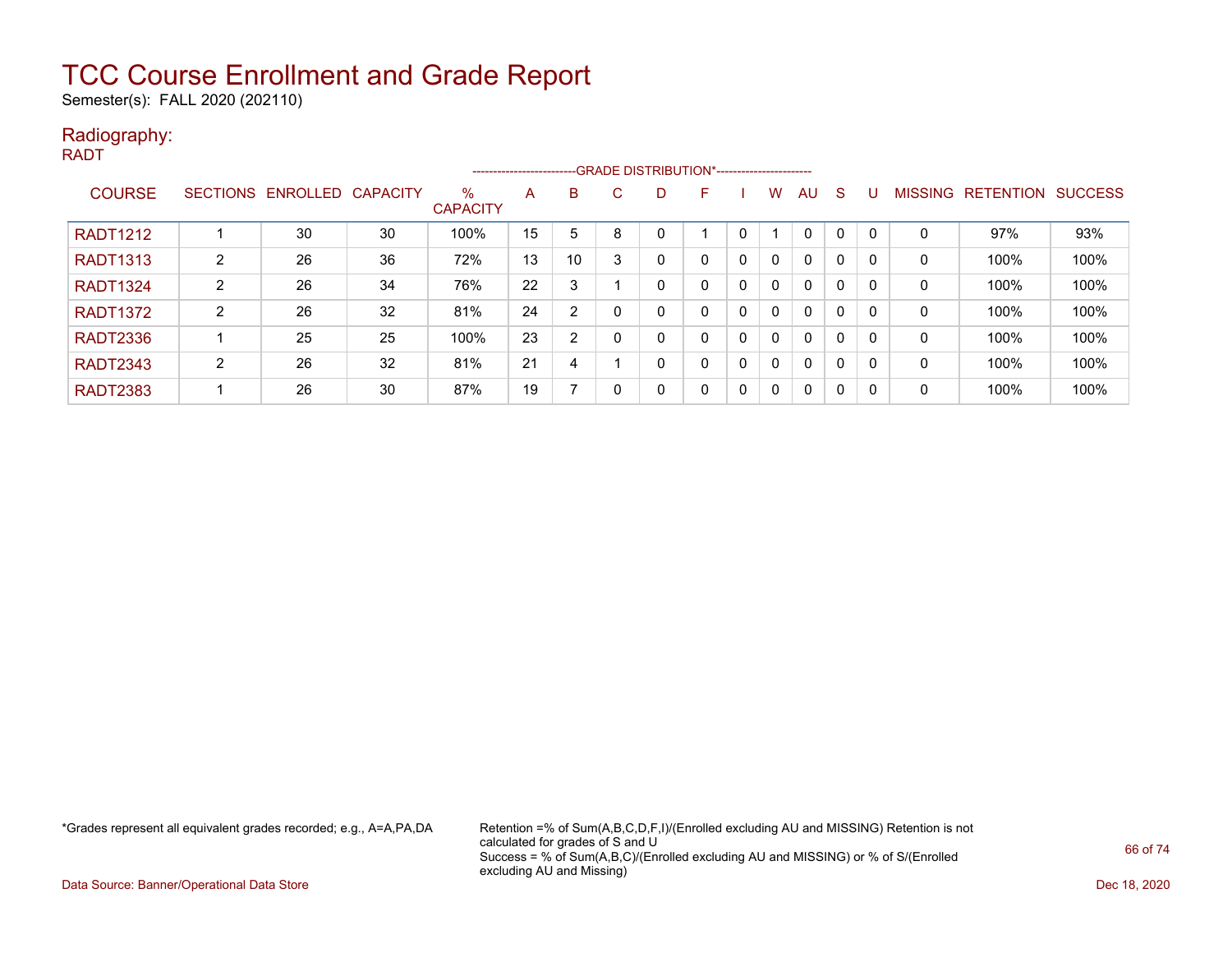Semester(s): FALL 2020 (202110)

### Reading:

| <b>READ</b>     |    |                            |     |                         |                        |     |                                             |    |    |              |      |    |    |                           |     |
|-----------------|----|----------------------------|-----|-------------------------|------------------------|-----|---------------------------------------------|----|----|--------------|------|----|----|---------------------------|-----|
|                 |    |                            |     |                         | ---------------------- |     | -GRADE DISTRIBUTION*----------------------- |    |    |              |      |    |    |                           |     |
| <b>COURSE</b>   |    | SECTIONS ENROLLED CAPACITY |     | $\%$<br><b>CAPACITY</b> | A                      | B.  |                                             | D. | F. | $\mathbf{w}$ | AU A | -S | J. | MISSING RETENTION SUCCESS |     |
| <b>READ0113</b> |    | 127                        | 133 | 95%                     | 16                     | 19  | 24                                          | 13 | 23 | 31           |      |    |    | 76%                       | 46% |
| <b>READ0123</b> | 35 | 588                        | 618 | 95%                     | 161                    | 105 | 106                                         | 30 | 95 | 90           |      |    |    | 85%                       | 63% |

\*Grades represent all equivalent grades recorded; e.g., A=A,PA,DA Retention =% of Sum(A,B,C,D,F,I)/(Enrolled excluding AU and MISSING) Retention is not calculated for grades of S and U Success = % of Sum(A,B,C)/(Enrolled excluding AU and MISSING) or % of S/(Enrolled excluding AU and Missing)

Data Source: Banner/Operational Data Store Dec 18, 2020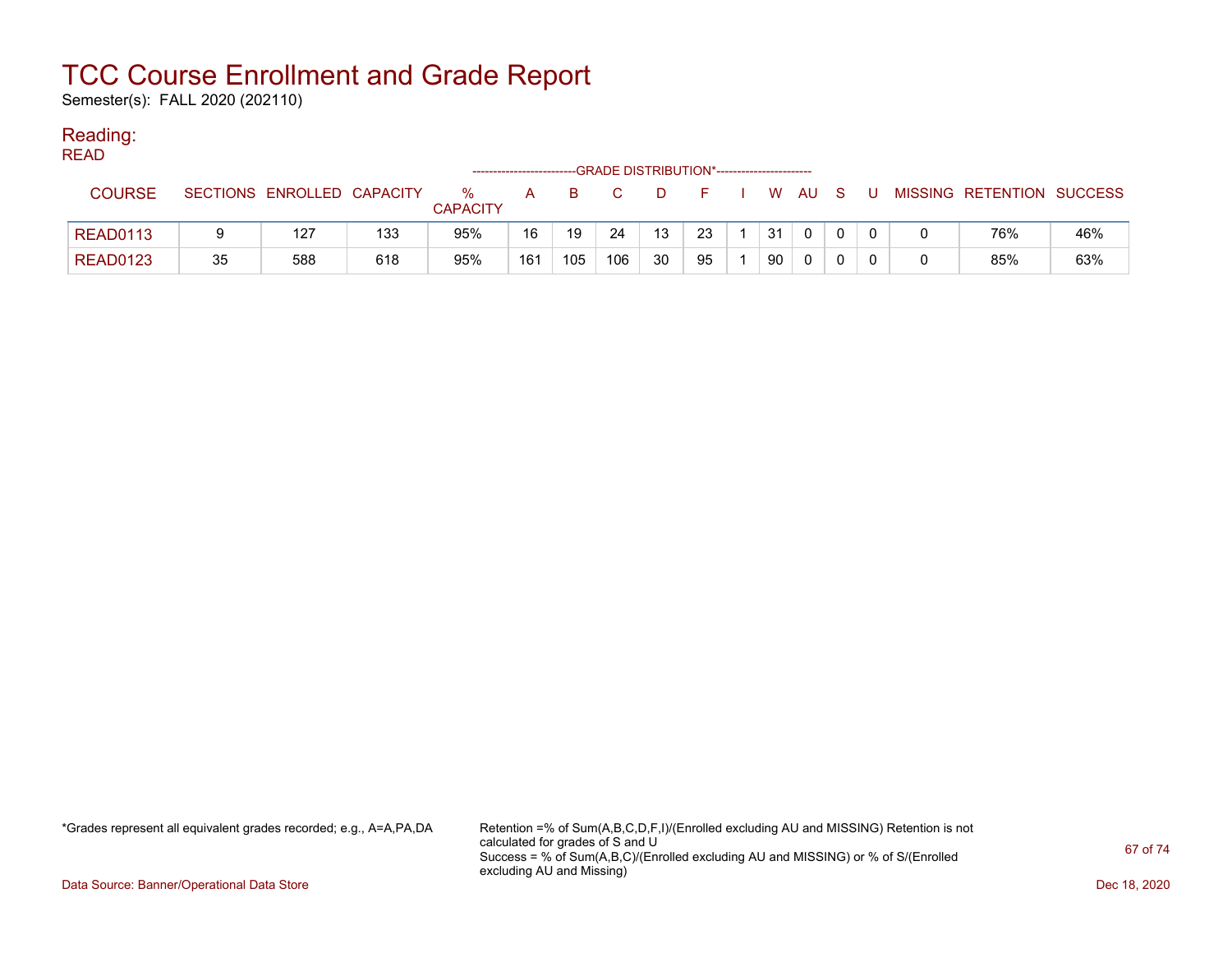Semester(s): FALL 2020 (202110)

### Religious Studies:

RELG

|                 |                 |                   |    |                         | ----------------------- |    |    |   | --GRADE DISTRIBUTION*----------------------- |   |   |              |              |                |                  |                |
|-----------------|-----------------|-------------------|----|-------------------------|-------------------------|----|----|---|----------------------------------------------|---|---|--------------|--------------|----------------|------------------|----------------|
| <b>COURSE</b>   | <b>SECTIONS</b> | ENROLLED CAPACITY |    | $\%$<br><b>CAPACITY</b> | A                       | B  | C. | D | F                                            |   | w | AU.          | -S           | <b>MISSING</b> | <b>RETENTION</b> | <b>SUCCESS</b> |
| <b>RELG1113</b> |                 | 28                | 30 | 93%                     | 3                       | 9  | 4  | 3 | 4                                            |   | 5 | $\mathbf{0}$ | 0            | 0              | 82%              | 57%            |
| <b>RELG1213</b> |                 | 9                 | 10 | 90%                     | 2                       | 3  |    |   | 4                                            | 0 | 0 | $\Omega$     | 0            | 0              | 100%             | 56%            |
| <b>RELG1223</b> | 3               | 41                | 52 | 79%                     | 24                      | 5  |    | 3 | 3                                            |   | 3 | $\mathbf{0}$ | $\mathbf{0}$ | 0              | 93%              | 76%            |
| <b>RELG2113</b> |                 | 29                | 30 | 97%                     | 14                      | 6  | 4  | 3 |                                              | 0 |   | $\mathbf{0}$ | 0            | 0              | 97%              | 83%            |
| <b>RELG2123</b> | $\overline{2}$  | 59                | 60 | 98%                     | 10                      | 17 |    | 3 | 12                                           |   |   | $\mathbf{0}$ | 0            | 0              | 88%              | 61%            |
| <b>RELG2233</b> |                 | 28                | 30 | 93%                     | $\overline{2}$          | 6  |    |   |                                              | 3 | 8 | 0            | 0            | 0              | 71%              | 36%            |

\*Grades represent all equivalent grades recorded; e.g., A=A,PA,DA Retention =% of Sum(A,B,C,D,F,I)/(Enrolled excluding AU and MISSING) Retention is not calculated for grades of S and U Success = % of Sum(A,B,C)/(Enrolled excluding AU and MISSING) or % of S/(Enrolled excluding AU and Missing)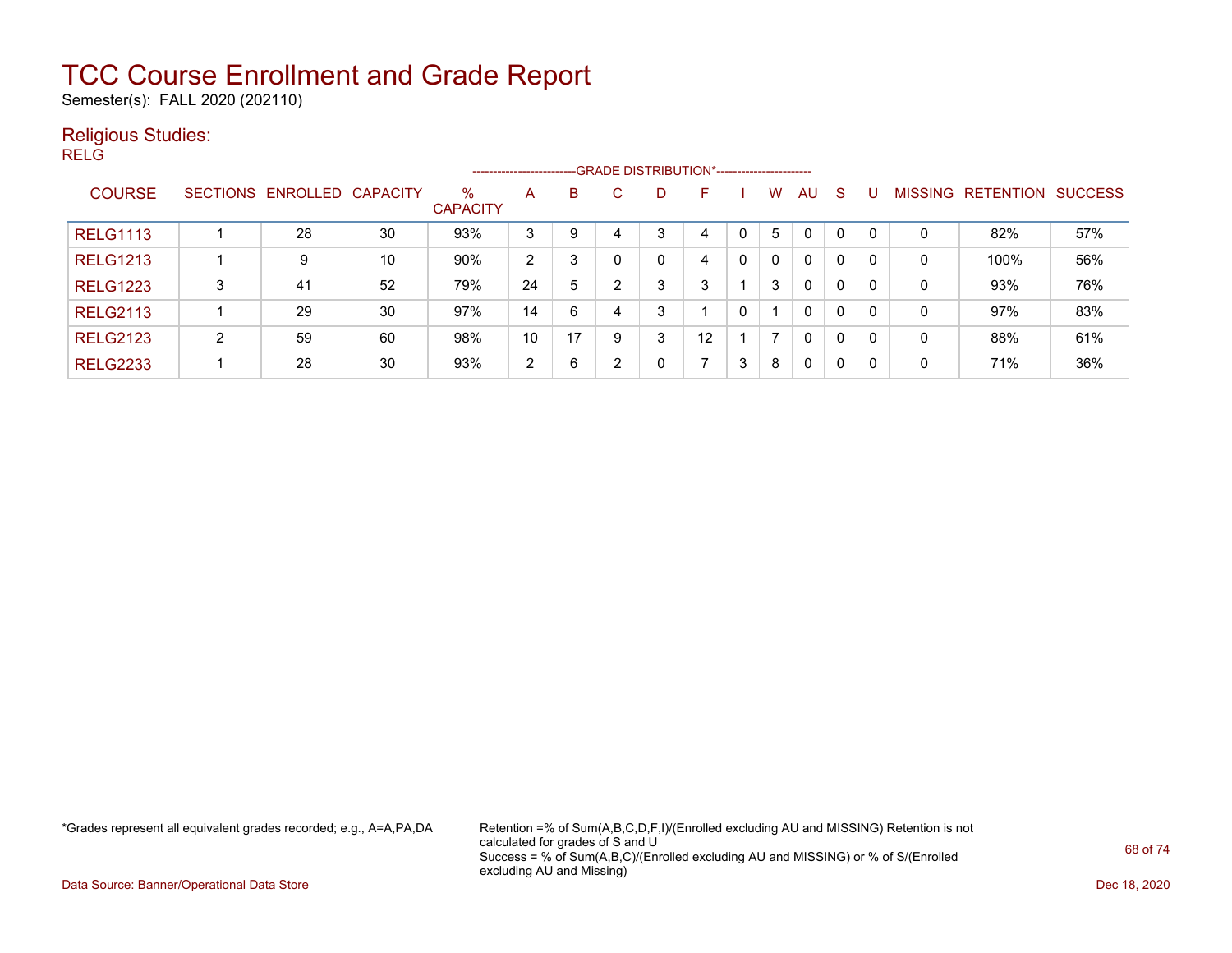Semester(s): FALL 2020 (202110)

### Respiratory Care:

RESP

|                 |                 |                 |                 |                         | -----------------------  |    |                | --GRADE DISTRIBUTION*---------------------- |   |             |                |              |             |              |                |                  |                |
|-----------------|-----------------|-----------------|-----------------|-------------------------|--------------------------|----|----------------|---------------------------------------------|---|-------------|----------------|--------------|-------------|--------------|----------------|------------------|----------------|
| <b>COURSE</b>   | <b>SECTIONS</b> | <b>ENROLLED</b> | <b>CAPACITY</b> | $\%$<br><b>CAPACITY</b> | A                        | B  | C              | D                                           | F |             | w              | AU           | S           |              | <b>MISSING</b> | <b>RETENTION</b> | <b>SUCCESS</b> |
| <b>RESP1232</b> |                 | 25              | 30              | 83%                     | 9                        | 14 | $\overline{2}$ |                                             | 0 | $\mathbf 0$ | 0              | 0            | 0           | $\Omega$     | 0              | 100%             | 100%           |
| <b>RESP1242</b> |                 | 25              | 30              | 83%                     | $\overline{\phantom{a}}$ | 16 | $\overline{2}$ | 0                                           | 0 | 0           | 0              | 0            | $\Omega$    |              | 0              | 100%             | 100%           |
| <b>RESP1313</b> |                 | 25              | 30              | 83%                     | 11                       | 11 | 2              |                                             | 0 | $\Omega$    | 0              | 0            | $\mathbf 0$ | $\Omega$     | 0              | 100%             | 96%            |
| <b>RESP1354</b> |                 | 25              | 30              | 83%                     | 5                        | 16 |                | 0                                           | 0 | 0           | 0              | 0            | $\mathbf 0$ | $\Omega$     | 0              | 100%             | 100%           |
| <b>RESP1511</b> | 2               | 25              | 30              | 83%                     | 25                       | 0  |                | 0                                           | 0 | 0           | $\mathbf{0}$   | $\mathbf{0}$ | 0           |              | 0              | 100%             | 100%           |
| <b>RESP2102</b> | 2               | 22              | 27              | 81%                     | 15                       | 4  |                | 0                                           | 0 | 0           | $\overline{2}$ | 0            | 0           | <sup>0</sup> | 0              | 91%              | 91%            |
| <b>RESP2204</b> | 2               | 20              | 28              | 71%                     | 17                       | 3  |                | 0                                           | 0 | 0           | 0              | 0            | 0           | $\Omega$     | 0              | 100%             | 100%           |
| <b>RESP2311</b> | $\overline{2}$  | 21              | 28              | 75%                     | 20                       | 0  | 0              | 0                                           | 0 | 0           |                | $\Omega$     | $\Omega$    | <sup>n</sup> | 0              | 95%              | 95%            |
| <b>RESP2324</b> |                 | 21              | 28              | 75%                     | 12                       | ⇁  |                | 0                                           | 0 | 0           |                | 0            | 0           | O            |                | 95%              | 95%            |

\*Grades represent all equivalent grades recorded; e.g., A=A,PA,DA Retention =% of Sum(A,B,C,D,F,I)/(Enrolled excluding AU and MISSING) Retention is not calculated for grades of S and U Success = % of Sum(A,B,C)/(Enrolled excluding AU and MISSING) or % of S/(Enrolled excluding AU and Missing)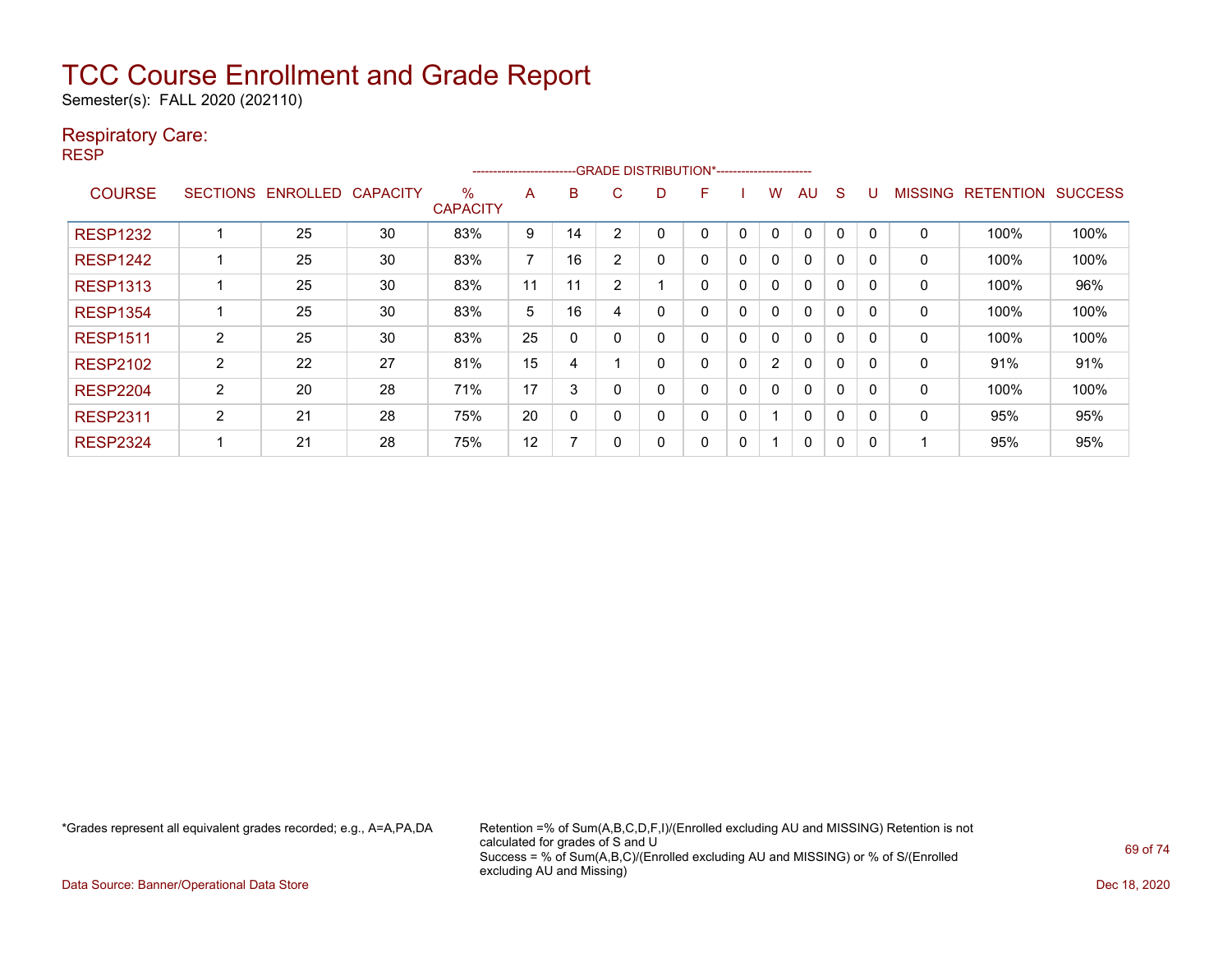Semester(s): FALL 2020 (202110)

#### Russian: RUSS

| RUSS.           |  |                 | ------------------------GRADE DISTRIBUTION*----------------------- |          |                |            |             |  |                                                                             |     |
|-----------------|--|-----------------|--------------------------------------------------------------------|----------|----------------|------------|-------------|--|-----------------------------------------------------------------------------|-----|
| <b>COURSE</b>   |  | <b>CAPACITY</b> |                                                                    |          |                |            |             |  | SECTIONS ENROLLED CAPACITY % A B C D F I W AU S U MISSING RETENTION SUCCESS |     |
| <b>RUSS1103</b> |  | 58%             |                                                                    | $\Omega$ | $\overline{0}$ | $0 \mid 2$ | $\mathbf 0$ |  | 71%                                                                         | 71% |

\*Grades represent all equivalent grades recorded; e.g., A=A,PA,DA Retention =% of Sum(A,B,C,D,F,I)/(Enrolled excluding AU and MISSING) Retention is not calculated for grades of S and U Success = % of Sum(A,B,C)/(Enrolled excluding AU and MISSING) or % of S/(Enrolled excluding AU and Missing)

Data Source: Banner/Operational Data Store Dec 18, 2020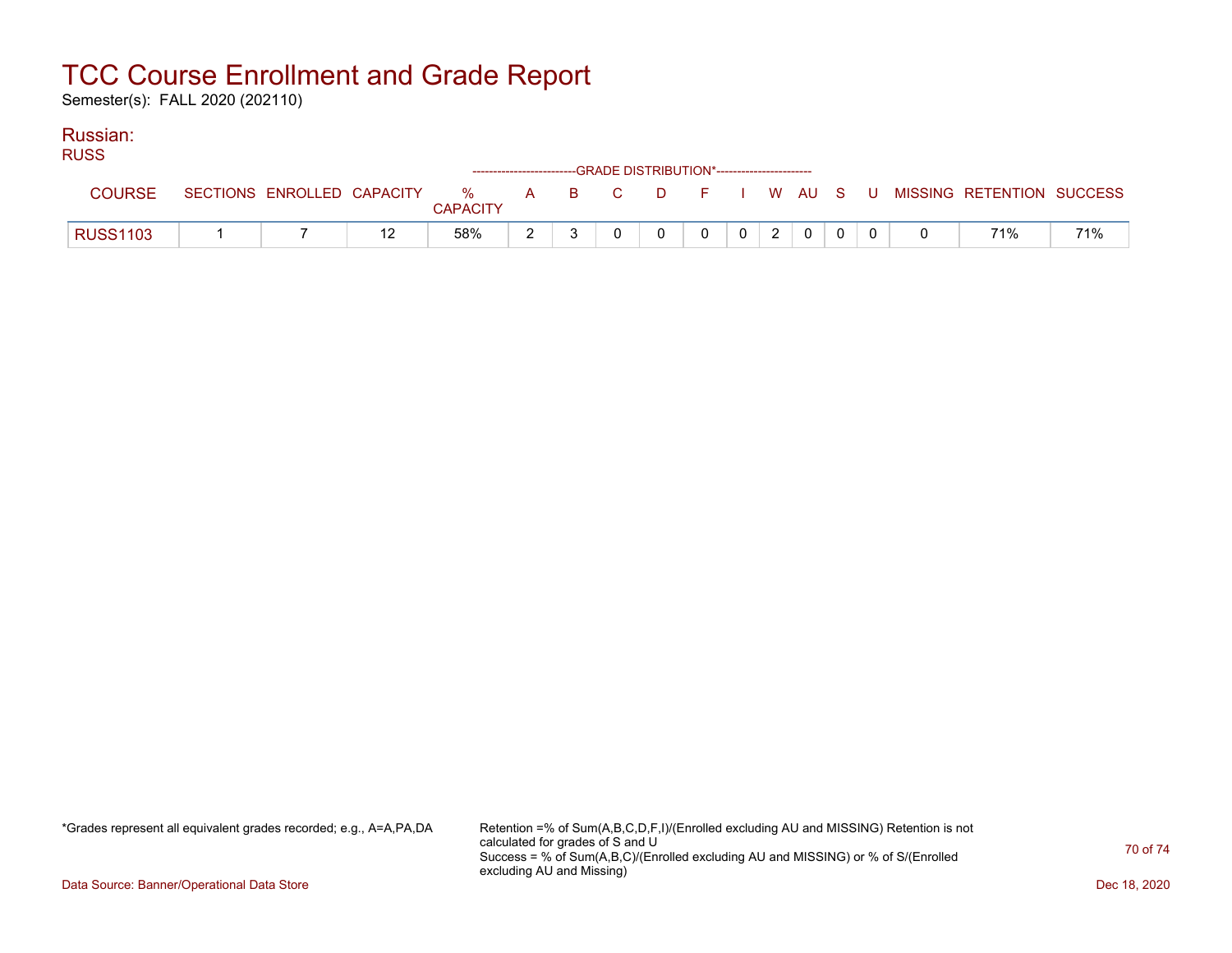Semester(s): FALL 2020 (202110)

### Sociology:

**SOCI** 

|                 | --GRADE DISTRIBUTION*----------------------<br>----------------------- |                 |                 |                      |     |     |                |                |    |                |                |              |             |          |                |                  |                |
|-----------------|------------------------------------------------------------------------|-----------------|-----------------|----------------------|-----|-----|----------------|----------------|----|----------------|----------------|--------------|-------------|----------|----------------|------------------|----------------|
| <b>COURSE</b>   | <b>SECTIONS</b>                                                        | <b>ENROLLED</b> | <b>CAPACITY</b> | %<br><b>CAPACITY</b> | A   | B   | C              | D              | F  |                | W              | AU           | S           |          | <b>MISSING</b> | <b>RETENTION</b> | <b>SUCCESS</b> |
| <b>SOCI1113</b> | 26                                                                     | 467             | 626             | 75%                  | 185 | 122 | 52             | 16             | 36 | 6              | 50             | 0            | 0           |          | 0              | 89%              | 77%            |
| <b>SOCI2013</b> |                                                                        | 30              | 30              | 100%                 | 3   |     |                | 4              | 3  | 0              | 6              | $\mathbf{0}$ | 0           |          | 0              | 80%              | 57%            |
| <b>SOCI2053</b> |                                                                        | 8               | 9               | 89%                  | 3   | 4   |                |                | 0  | $\Omega$       | 0              | $\mathbf{0}$ | 0           |          | 0              | 100%             | 88%            |
| <b>SOCI2063</b> |                                                                        | 20              | 30              | 67%                  | 5   | 6   |                | 2              | 2  | 0              | 4              | 0            | $\mathbf 0$ |          | 0              | 80%              | 60%            |
| <b>SOCI2113</b> |                                                                        | 11              | 20              | 55%                  | 4   | 2   |                | 0              | 2  | 0              | 3              | $\mathbf{0}$ | 0           |          | 0              | 73%              | 55%            |
| <b>SOCI2123</b> | 3                                                                      | 70              | 90              | 78%                  | 24  | 16  | 5              | $\overline{2}$ | 6  | 0              | 17             | $\mathbf{0}$ | 0           |          | 0              | 76%              | 64%            |
| <b>SOCI2223</b> |                                                                        |                 | 30              | 3%                   | 0   | 0   |                |                | 0  | 0              | $\mathbf{0}$   | $\mathbf{0}$ | 0           |          | $\mathbf{0}$   | 100%             | 0%             |
| <b>SOCI2263</b> | 3                                                                      | 18              | 90              | 20%                  | 6   | 5   | $\overline{2}$ | 0              | 3  | $\Omega$       | $\overline{2}$ | $\Omega$     | 0           | $\Omega$ | 0              | 89%              | 72%            |
| <b>SOCI2813</b> | 2                                                                      | 14              | 60              | 23%                  | 4   | 2   |                | 2              | 3  | $\overline{2}$ | 0              | $\mathbf{0}$ | 0           |          | 0              | 100%             | 50%            |

\*Grades represent all equivalent grades recorded; e.g., A=A,PA,DA Retention =% of Sum(A,B,C,D,F,I)/(Enrolled excluding AU and MISSING) Retention is not calculated for grades of S and U Success = % of Sum(A,B,C)/(Enrolled excluding AU and MISSING) or % of S/(Enrolled excluding AU and Missing)

Data Source: Banner/Operational Data Store Dec 18, 2020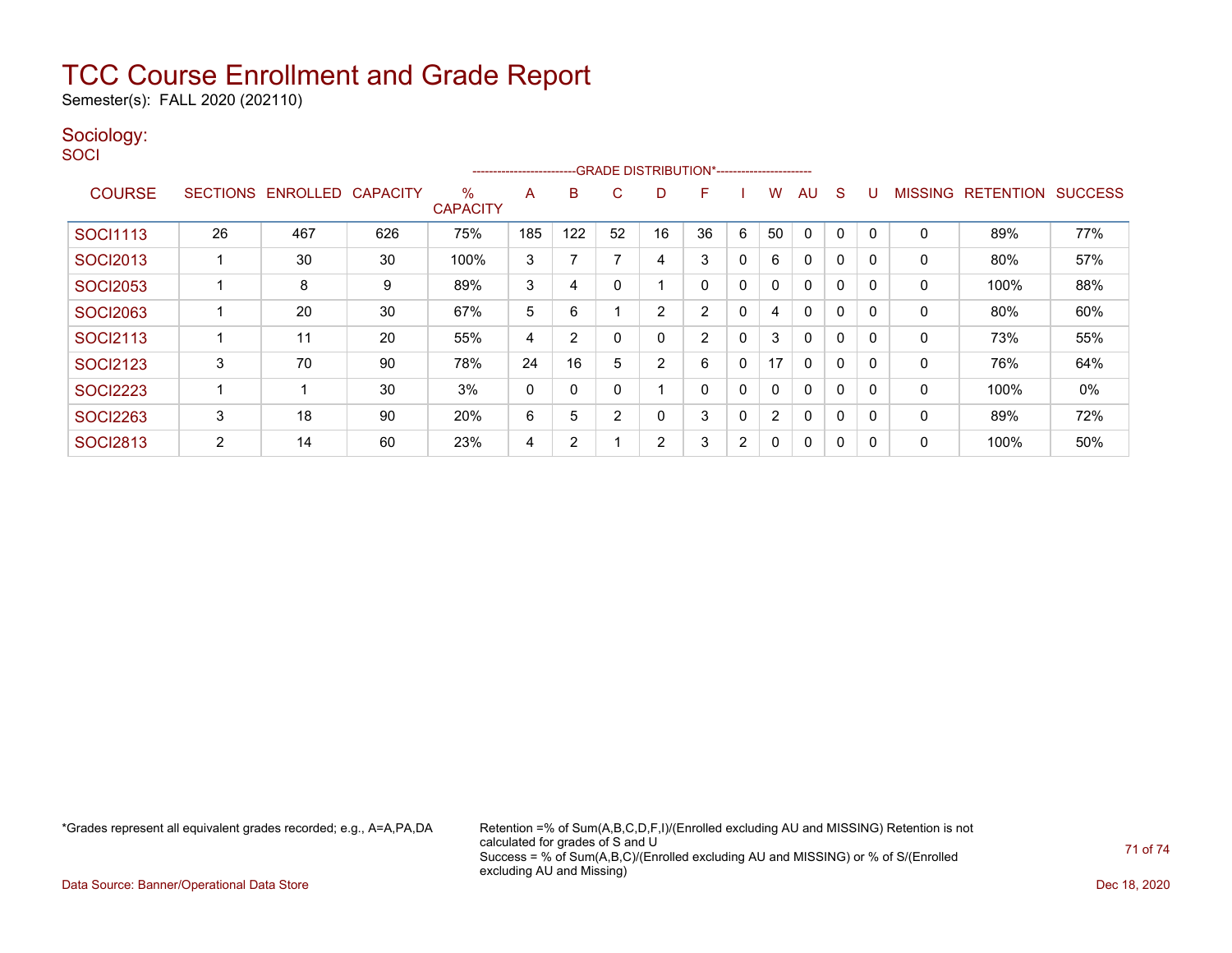Semester(s): FALL 2020 (202110)

### Spanish:

SPAN

| --GRADE DISTRIBUTION*-----------------------<br>----------------------- |                |                   |                 |                      |     |                |    |   |   |              |                |                |              |          |                |                  |                |
|-------------------------------------------------------------------------|----------------|-------------------|-----------------|----------------------|-----|----------------|----|---|---|--------------|----------------|----------------|--------------|----------|----------------|------------------|----------------|
| <b>COURSE</b>                                                           |                | SECTIONS ENROLLED | <b>CAPACITY</b> | %<br><b>CAPACITY</b> | A   | в              | C  | D | F |              | W              | AU             | S            |          | <b>MISSING</b> | <b>RETENTION</b> | <b>SUCCESS</b> |
| <b>SPAN1001</b>                                                         |                | 18                | 30              | 60%                  | 11  | 0              | 0  | 0 | 0 | 0            | $\overline{7}$ | $\mathbf{0}$   | 0            | $\Omega$ | $\mathbf 0$    | 61%              | 61%            |
| <b>SPAN1103</b>                                                         | 13             | 253               | 302             | 84%                  | 115 | 43             | 19 | 3 | 3 |              | 68             |                | $\mathbf{0}$ | $\Omega$ | 0              | 73%              | 70%            |
| <b>SPAN1213</b>                                                         | 5              | 73                | 113             | 65%                  | 44  | 10             | 6  | 3 | 0 | $\Omega$     | 9              | 4              | $\mathbf{0}$ | $\Omega$ | 0              | 88%              | 83%            |
| <b>SPAN1313</b>                                                         | 3              | 27                | 90              | 30%                  | 17  | $\overline{2}$ | 3  | 0 | 0 | 0            | 4              | 1              | $\mathbf{0}$ | $\Omega$ | 0              | 85%              | 85%            |
| <b>SPAN1413</b>                                                         | $\overline{2}$ | 11                | 32              | 34%                  | 8   | 0              | 0  | 0 | 0 | 0            | 0              | 3              | 0            | $\Omega$ | 0              | 100%             | 100%           |
| <b>SPAN2213</b>                                                         |                | 5                 | 30              | 17%                  | 3   | 0              |    | 0 | 0 | $\mathbf{0}$ | $\overline{2}$ | $\mathbf{0}$   | $\mathbf{0}$ | $\Omega$ | 0              | 60%              | 60%            |
| <b>SPAN2413</b>                                                         |                | 10                | 30              | 33%                  | 8   | 0              |    | 0 |   | 0            | 0              | 1              | $\mathbf{0}$ | 0        | $\mathbf 0$    | 100%             | 89%            |
| <b>SPAN2443</b>                                                         |                | 7                 | 30              | 23%                  | 5   | 0              | 0  | 0 | 0 | $\mathbf{0}$ | 0              | $\overline{2}$ | $\mathbf{0}$ | $\Omega$ | 0              | 100%             | 100%           |
| <b>SPAN2453</b>                                                         |                | 8                 | 30              | 27%                  | 6   | 0              |    | 0 |   | $\mathbf{0}$ | 0              | 4              | $\mathbf{0}$ | $\Omega$ | $\mathbf 0$    | 100%             | 86%            |
| <b>SPAN2473</b>                                                         |                | 10                | 30              | 33%                  | 10  | 0              |    | 0 | 0 | 0            | 0              | $\mathbf{0}$   | $\mathbf{0}$ | $\Omega$ | 0              | 100%             | 100%           |
| <b>SPAN2543</b>                                                         |                | 8                 | 30              | 27%                  | 3   | $\overline{2}$ | 0  | 0 | 0 | 0            | 3              | $\mathbf{0}$   | 0            | $\Omega$ | 0              | 62%              | 62%            |
| <b>SPAN2663</b>                                                         |                | 14                | 30              | 47%                  | 10  |                | O  | 0 | 0 | 0            | 3              | $\mathbf{0}$   | 0            | $\Omega$ | 0              | 79%              | 79%            |

\*Grades represent all equivalent grades recorded; e.g., A=A,PA,DA Retention =% of Sum(A,B,C,D,F,I)/(Enrolled excluding AU and MISSING) Retention is not calculated for grades of S and U Success = % of Sum(A,B,C)/(Enrolled excluding AU and MISSING) or % of S/(Enrolled excluding AU and Missing)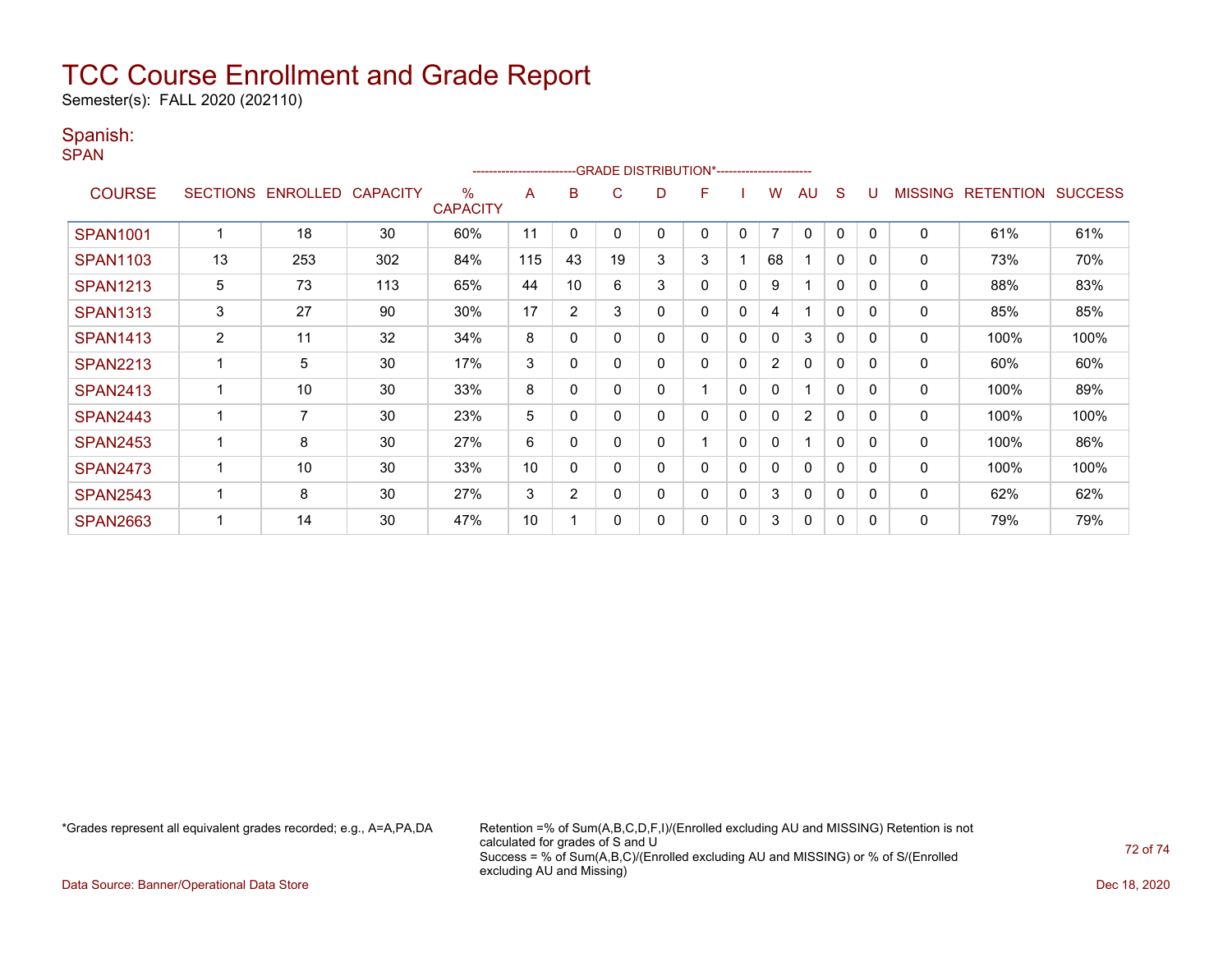## TCC Course Enrollment and Grade Report

Semester(s): FALL 2020 (202110)

## Theatre:

THEA

|                 | -GRADE DISTRIBUTION*-----------------------<br>---------------------- |          |                 |                         |    |    |                |                |                |              |                |              |              |          |                |                  |                |
|-----------------|-----------------------------------------------------------------------|----------|-----------------|-------------------------|----|----|----------------|----------------|----------------|--------------|----------------|--------------|--------------|----------|----------------|------------------|----------------|
| <b>COURSE</b>   | <b>SECTIONS</b>                                                       | ENROLLED | <b>CAPACITY</b> | $\%$<br><b>CAPACITY</b> | A  | B  | C.             | D              | F.             |              | w              | AU           | S            | U        | <b>MISSING</b> | <b>RETENTION</b> | <b>SUCCESS</b> |
| <b>THEA1033</b> |                                                                       | 15       | 16              | 94%                     | 9  | 4  | 0              |                |                | 0            |                | $\mathbf{0}$ | 0            | 0        | 0              | 93%              | 87%            |
| <b>THEA1053</b> |                                                                       | 24       | 25              | 96%                     | 17 | 3  | $\overline{2}$ |                | 0              | 0            |                | $\mathbf{0}$ | $\mathbf{0}$ | 0        | $\mathbf{0}$   | 96%              | 92%            |
| <b>THEA1081</b> |                                                                       | 39       | 65              | 60%                     | 22 | 13 | 0              |                | $\overline{2}$ | 0            |                | 0            | 0            | $\Omega$ | 0              | 97%              | 90%            |
| <b>THEA1093</b> | $\overline{2}$                                                        | 46       | 48              | 96%                     | 15 | 11 | 6              | 3              | ⇁              | $\mathbf{0}$ | 4              | 0            | 0            | 0        | 0              | 91%              | 70%            |
| <b>THEA1133</b> |                                                                       | 11       | 12              | 92%                     | 3  | 2  | $\overline{2}$ |                |                | 0            | $\overline{2}$ | 0            | $\mathbf{0}$ | $\Omega$ | 0              | 82%              | 64%            |
| <b>THEA1563</b> |                                                                       | 4        | 9               | 44%                     | 3  | 0  | $\Omega$       | 0              | 0              | $\mathbf{0}$ |                | 0            | $\mathbf{0}$ | $\Omega$ | 0              | 75%              | 75%            |
| <b>THEA2013</b> |                                                                       | 8        | 8               | 100%                    | 3  |    | $\mathbf{0}$   | $\overline{2}$ |                | $\mathbf{0}$ |                | 0            | $\mathbf{0}$ | $\Omega$ | 0              | 88%              | 50%            |
| <b>THEA2063</b> |                                                                       | 10       | 12              | 83%                     |    | 2  | 3              |                | 2              | 0            |                | 0            | $\mathbf{0}$ | $\Omega$ | 0              | 90%              | 60%            |
| <b>THEA2081</b> |                                                                       | 15       | 50              | 30%                     | 9  | 2  | 0              | 3              | 0              | 0            |                | 0            | 0            | 0        | 0              | 93%              | 73%            |
| <b>THEA2453</b> |                                                                       | 13       | 17              | 76%                     | 7  | 0  | 0              | 4              | 0              | 0            | $\overline{2}$ | 0            | 0            | 0        | 0              | 85%              | 54%            |

\*Grades represent all equivalent grades recorded; e.g., A=A,PA,DA Retention =% of Sum(A,B,C,D,F,I)/(Enrolled excluding AU and MISSING) Retention is not calculated for grades of S and U Success = % of Sum(A,B,C)/(Enrolled excluding AU and MISSING) or % of S/(Enrolled excluding AU and Missing)

Data Source: Banner/Operational Data Store Dec 18, 2020

73 of 74